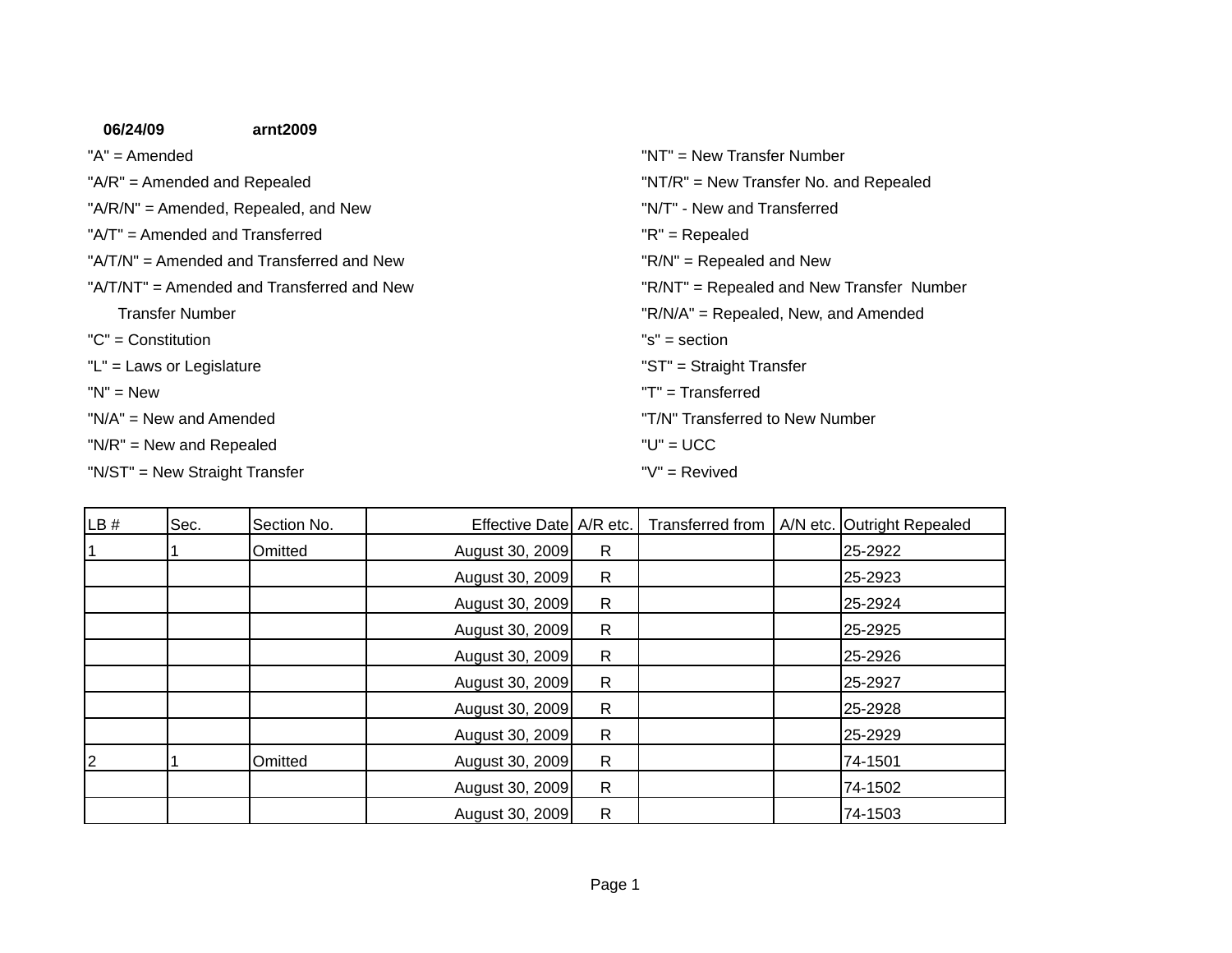| LB# | Sec.           | Section No. | Effective Date A/R etc. |              | Transferred from | A/N etc. Outright Repealed |
|-----|----------------|-------------|-------------------------|--------------|------------------|----------------------------|
|     |                |             | August 30, 2009         | $\mathsf{R}$ |                  | 74-1504                    |
|     |                |             | August 30, 2009         | ${\sf R}$    |                  | 74-1505                    |
|     |                |             | August 30, 2009         | ${\sf R}$    |                  | 74-1506                    |
|     |                |             | August 30, 2009         | ${\sf R}$    |                  | 74-1507                    |
|     |                |             | August 30, 2009         | ${\sf R}$    |                  | 74-1508                    |
|     |                |             | August 30, 2009         | ${\sf R}$    |                  | 74-1509                    |
|     |                |             | August 30, 2009         | ${\sf R}$    |                  | 74-1510                    |
|     |                |             | August 30, 2009         | ${\sf R}$    |                  | 74-1511                    |
|     |                |             | August 30, 2009         | ${\sf R}$    |                  | 74-1512                    |
|     |                |             | August 30, 2009         | ${\sf R}$    |                  | 74-1513                    |
|     |                |             | August 30, 2009         | ${\sf R}$    |                  | 74-1514                    |
| 3   | $\mathbf{1}$   | Omitted     | August 30, 2009         | ${\sf R}$    |                  | 81-12,106                  |
|     |                |             | August 30, 2009         | ${\sf R}$    |                  | 81-12,107                  |
|     |                |             | August 30, 2009         | $\mathsf{R}$ |                  | 81-12,108                  |
|     |                |             | August 30, 2009         | ${\sf R}$    |                  | 81-12,109                  |
|     |                |             | August 30, 2009         | $\mathsf{R}$ |                  | 81-12,110                  |
|     |                |             | August 30, 2009         | ${\sf R}$    |                  | 81-12,111                  |
|     |                |             | August 30, 2009         | $\mathsf{R}$ |                  | 81-12,112                  |
|     |                |             | August 30, 2009         | ${\sf R}$    |                  | 81-12,113                  |
|     |                |             | August 30, 2009         | ${\sf R}$    |                  | 81-12,114                  |
|     |                |             | August 30, 2009         | ${\sf R}$    |                  | 81-12,115                  |
|     |                |             | August 30, 2009         | ${\sf R}$    |                  | 81-12,116                  |
| 5   | $\mathbf{1}$   | 37-513      | August 30, 2009         | Α            |                  |                            |
|     | $\overline{c}$ | 37-614      | August 30, 2009         | A            |                  |                            |
|     | 3              | Omitted     | August 30, 2009         |              |                  |                            |
| 7   | $\mathbf{1}$   | 24-337.04   | August 30, 2009         | ${\sf N}$    |                  |                            |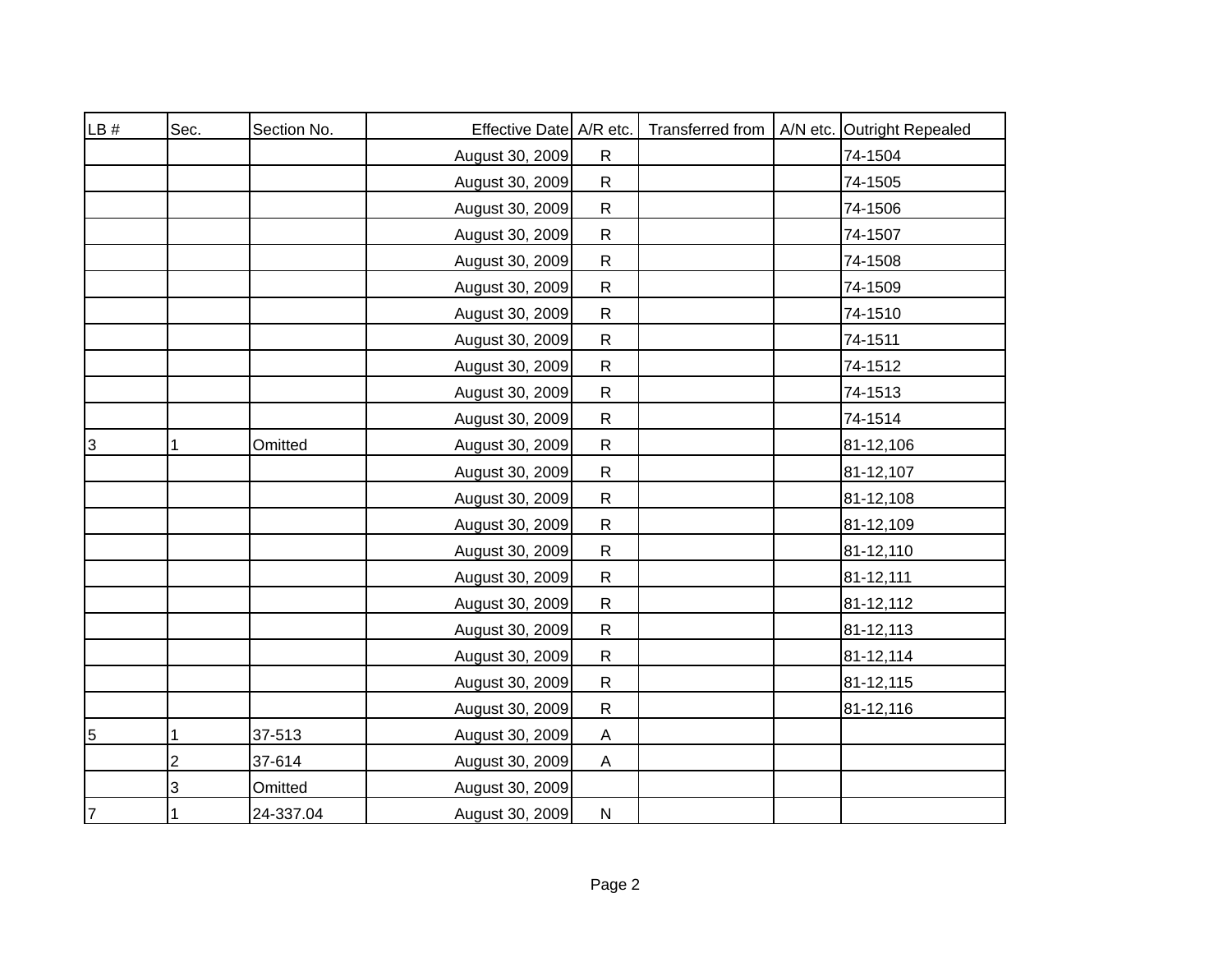| LB # | Sec.           | Section No. | Effective Date A/R etc. |                           |          |   | Transferred from   A/N etc. Outright Repealed |
|------|----------------|-------------|-------------------------|---------------------------|----------|---|-----------------------------------------------|
|      | 2              | 32-524      | August 30, 2009         | A                         |          |   |                                               |
|      | 3              | Omitted     | August 30, 2009         |                           |          |   |                                               |
| 9    |                | 77-2704.60  | October 1, 2009         | ${\sf N}$                 |          |   |                                               |
|      | 2              | 77-2701     | October 1, 2009         | $\boldsymbol{\mathsf{A}}$ |          |   |                                               |
|      | 3              | 77-2701.04  | October 1, 2009         | A                         |          |   |                                               |
|      | 4              | 77-2704.13  | April 1, 2009           | A                         |          |   |                                               |
|      | 5              | Omitted     | April 1, 2009           |                           |          |   |                                               |
|      | 6              | Omitted     | October 1, 2009         |                           |          |   |                                               |
|      |                | Omitted     | April 1, 2009           |                           |          |   |                                               |
|      | 8              | Omitted     | April 1, 2009           |                           |          |   |                                               |
| 11   |                | 81-885.14   | August 30, 2009         | A                         |          |   |                                               |
|      | $\overline{2}$ | Omitted     | August 30, 2009         |                           |          |   |                                               |
| 16   |                | 84-602.01   | August 30, 2009         | ${\sf N}$                 |          |   |                                               |
|      | 2              | 84-602      | August 30, 2009         | $\boldsymbol{\mathsf{A}}$ |          |   |                                               |
|      | 3              | 84-602.02   | August 30, 2009         | ${\sf N}$                 |          |   |                                               |
|      | 4              | Omitted     | August 30, 2009         |                           |          |   |                                               |
| 20   |                | 85-2105     | March 6, 2009           | $\boldsymbol{\mathsf{A}}$ |          |   |                                               |
|      | $\overline{c}$ | 85-2106     | March 6, 2009           | $\boldsymbol{\mathsf{A}}$ |          |   |                                               |
|      | 3              | Omitted     | March 6, 2009           |                           |          |   |                                               |
|      | 4              | Omitted     | March 6, 2009           |                           |          |   |                                               |
| 24   |                | 71-3531     | August 30, 2009         | Α                         |          |   |                                               |
|      | 2              | 71-3534     | August 30, 2009         | $\boldsymbol{\mathsf{A}}$ |          |   |                                               |
|      | 3              | 71-3535     | August 30, 2009         | A                         |          |   |                                               |
|      | 4              | Omitted     | August 30, 2009         |                           |          |   |                                               |
| 27   |                | 68-901      | May 27, 2009            | A                         |          |   |                                               |
|      | $\overline{2}$ | 68-962      | May 27, 2009            | $N\setminus T$            | 85-1,138 | T |                                               |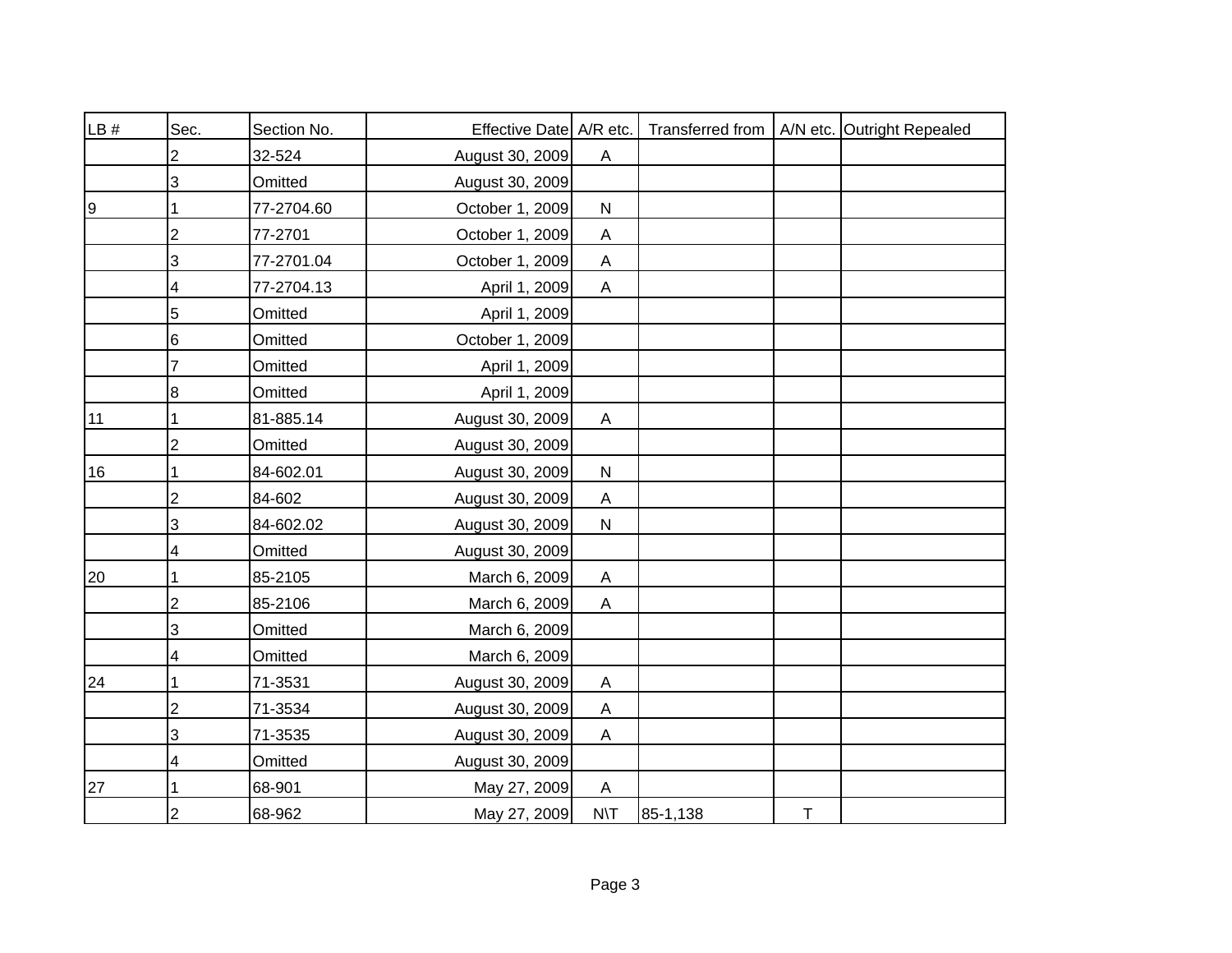| LB # | Sec.            | Section No. | Effective Date A/R etc. |                |          |             | Transferred from   A/N etc. Outright Repealed |
|------|-----------------|-------------|-------------------------|----------------|----------|-------------|-----------------------------------------------|
|      | 3               | 68-963      | May 27, 2009            | $N\setminus T$ | 85-1,139 | $\mathsf T$ |                                               |
|      | 4               | 68-964      | May 27, 2009            | $N\setminus T$ | 85-1,140 | T           |                                               |
|      | 5               | 68-965      | May 27, 2009            | $N\setminus T$ | 85-1,141 | $\top$      |                                               |
|      | 6               | 68-966      | May 27, 2009            | $N\setminus T$ | 85-1,142 | $\mathsf T$ |                                               |
|      | 7               | 71-7611     | May 27, 2009            | $\mathsf{A}$   |          |             |                                               |
|      | 8               | Omitted     | May 27, 2009            |                |          |             |                                               |
|      | 9               | Omitted     | May 27, 2009            |                |          |             |                                               |
| 27A  |                 | Omitted     | May 27, 2009            |                |          |             |                                               |
| 28   | 1               | 60-3,135    | August 30, 2009         | A              |          |             |                                               |
|      | $\overline{2}$  | 60-480.01   | August 30, 2009         | A              |          |             |                                               |
|      | 3               | Omitted     | August 30, 2009         |                |          |             |                                               |
| 29   |                 | 81-885.19   | August 30, 2009         | $\mathsf{A}$   |          |             |                                               |
|      | $\overline{2}$  | Omitted     | August 30, 2009         |                |          |             |                                               |
| 30   |                 | 81-885      | August 30, 2009         | ${\sf N}$      |          |             |                                               |
|      | $\overline{2}$  | 81-885.02   | August 30, 2009         | A              |          |             |                                               |
|      | 3               | 81-885.05   | August 30, 2009         | A              |          |             |                                               |
|      | 4               | 81-885.09   | August 30, 2009         | A              |          |             |                                               |
|      | 5               | 81-885.10   | August 30, 2009         | A              |          |             |                                               |
|      | 6               | 81-885.15   | August 30, 2009         | A              |          |             |                                               |
|      | 7               | 81-885.24   | August 30, 2009         | A              |          |             |                                               |
|      | 8               | 81-885.25   | August 30, 2009         | A              |          |             |                                               |
|      | 9               | 81-885.29   | August 30, 2009         | A              |          |             |                                               |
|      | 10 <sup>1</sup> | 81-885.31   | August 30, 2009         | ${\sf N}$      |          |             |                                               |
|      | 11              | 81-885.43   | August 30, 2009         | Α              |          |             |                                               |
|      | 12 <sup>2</sup> | 81-885.44   | August 30, 2009         | $\mathsf{A}$   |          |             |                                               |
|      | 13              | 81-885.46   | August 30, 2009         | A              |          |             |                                               |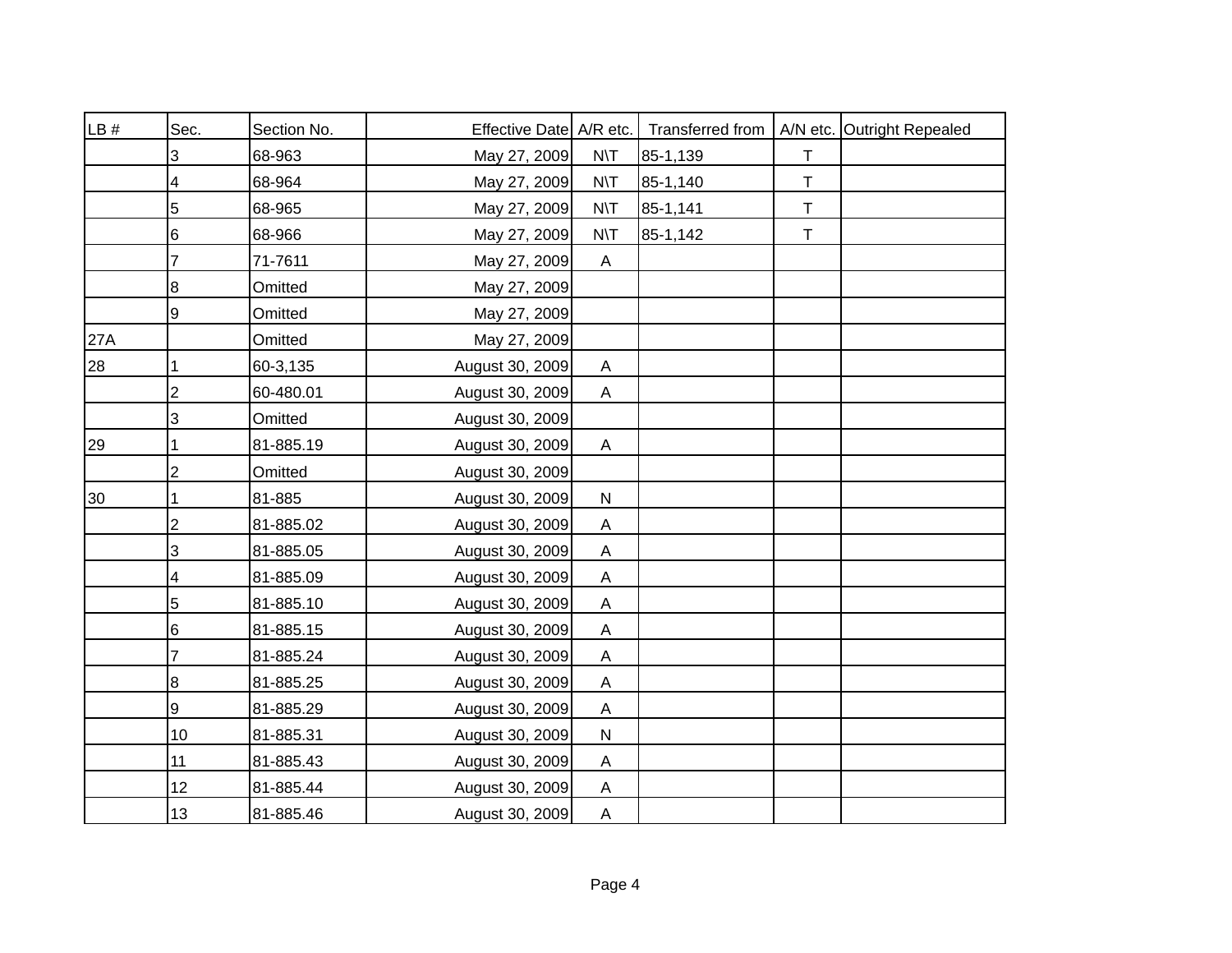| LB# | Sec.            | Section No. | Effective Date A/R etc. |                           |  | Transferred from   A/N etc. Outright Repealed |
|-----|-----------------|-------------|-------------------------|---------------------------|--|-----------------------------------------------|
|     | 14              | 81-885.48   | August 30, 2009         | Α                         |  |                                               |
|     | 15              | 81-887.03   | August 30, 2009         | $\boldsymbol{\mathsf{A}}$ |  |                                               |
|     | 16              | Omitted     | August 30, 2009         |                           |  |                                               |
|     | 17              | Omitted     | August 30, 2009         | $\mathsf{R}$              |  |                                               |
|     | 17              |             | August 30, 2009         | $\mathsf{R}$              |  | 81-885.47                                     |
| 31  | 1               | $1 - 105$   | September 1, 2010       | A                         |  |                                               |
|     | $\overline{2}$  | $1 - 106$   | September 1, 2010       | $\mathsf{A}$              |  |                                               |
|     | 3               | $1 - 109$   | September 1, 2010       | A                         |  |                                               |
|     | 4               | $1 - 110$   | September 1, 2010       | $\mathsf{A}$              |  |                                               |
|     | 5               | $1 - 111$   | September 1, 2010       | $\mathsf{A}$              |  |                                               |
|     | 6               | $1 - 114$   | September 1, 2010       | $\mathsf{A}$              |  |                                               |
|     | 7               | $1 - 116$   | September 1, 2010       | $\mathsf{A}$              |  |                                               |
|     | 8               | $1 - 118$   | September 1, 2010       | $\mathsf{A}$              |  |                                               |
|     | 9               | $1 - 119$   | September 1, 2010       | $\mathsf{A}$              |  |                                               |
|     | 10              | $1 - 120$   | September 1, 2010       | $\mathsf{A}$              |  |                                               |
|     | 11              | $1 - 122$   | September 1, 2010       | A                         |  |                                               |
|     | 12 <sup>°</sup> | 1-125.01    | September 1, 2010       | $\mathsf{N}$              |  |                                               |
|     | 13              | 1-125.02    | September 1, 2010       | ${\sf N}$                 |  |                                               |
|     | 14              | $1 - 126$   | September 1, 2010       | A                         |  |                                               |
|     | 15              | $1 - 134$   | September 1, 2010       | A                         |  |                                               |
|     | 16              | $1 - 135$   | September 1, 2010       | A                         |  |                                               |
|     | 17              | $1 - 136$   | September 1, 2010       | A                         |  |                                               |
|     | 18              | 1-136.01    | September 1, 2010       | A                         |  |                                               |
|     | 19              | 1-136.02    | September 1, 2010       | A                         |  |                                               |
|     | 20              | 1-136.04    | September 1, 2010       | $\mathsf{A}$              |  |                                               |
|     | 21              | $1 - 137$   | September 1, 2010       | $\mathsf{A}$              |  |                                               |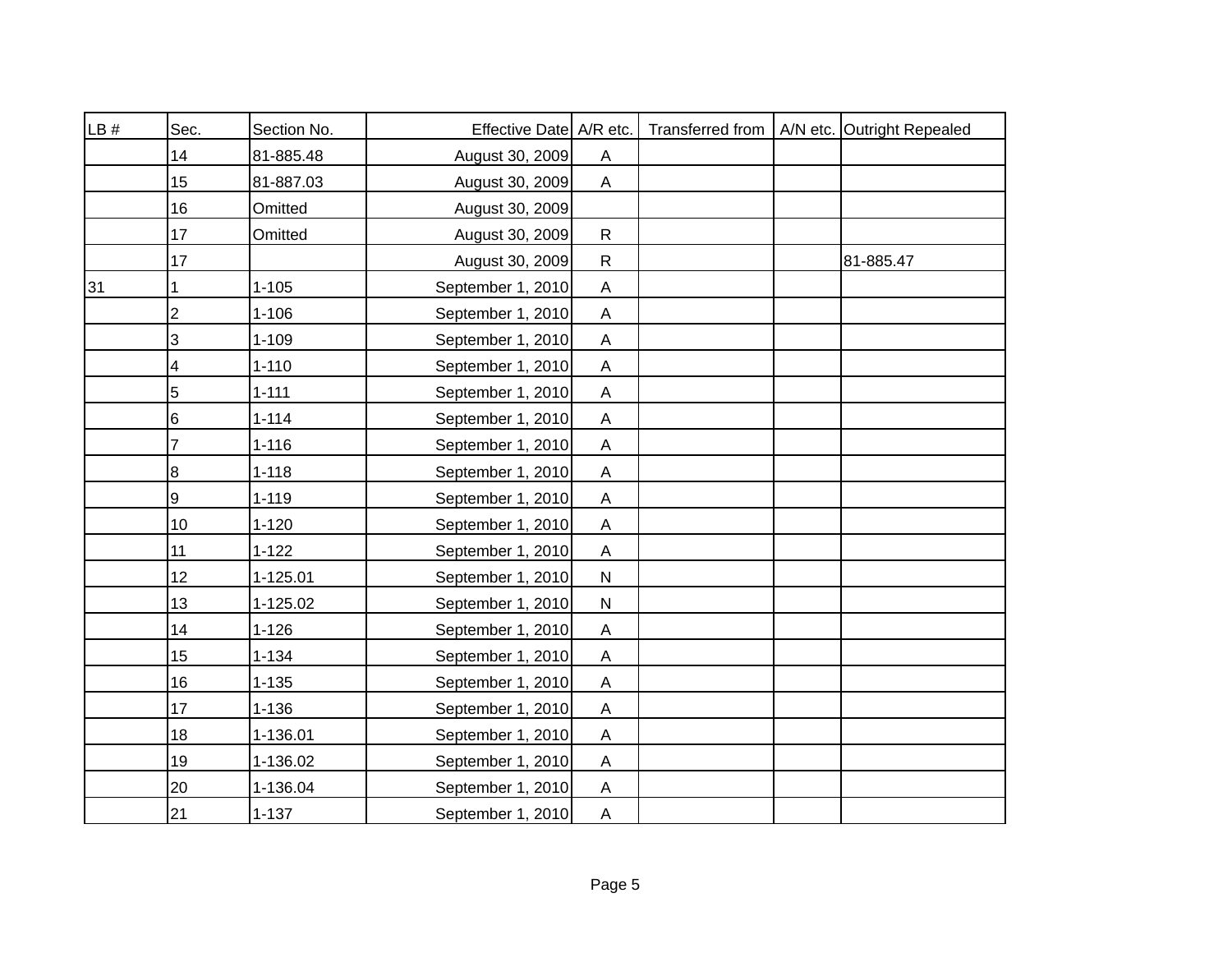| LB# | Sec. | Section No. | Effective Date A/R etc. |                           |  | Transferred from   A/N etc. Outright Repealed |
|-----|------|-------------|-------------------------|---------------------------|--|-----------------------------------------------|
|     | 22   | $1 - 138$   | September 1, 2010       | $\boldsymbol{\mathsf{A}}$ |  |                                               |
|     | 23   | 1-137.01    | September 1, 2010       | ${\sf N}$                 |  |                                               |
|     | 24   | $1 - 148$   | September 1, 2010       | A                         |  |                                               |
|     | 25   | $1 - 151$   | September 1, 2010       | $\boldsymbol{\mathsf{A}}$ |  |                                               |
|     | 26   | $1 - 152$   | September 1, 2010       | $\boldsymbol{\mathsf{A}}$ |  |                                               |
|     | 27   | $1 - 155$   | September 1, 2010       | $\boldsymbol{\mathsf{A}}$ |  |                                               |
|     | 28   | $1 - 156$   | September 1, 2010       | $\boldsymbol{\mathsf{A}}$ |  |                                               |
|     | 29   | $1 - 157$   | September 1, 2010       | $\boldsymbol{\mathsf{A}}$ |  |                                               |
|     | 30   | $1 - 158$   | September 1, 2010       | $\boldsymbol{\mathsf{A}}$ |  |                                               |
|     | 31   | $1 - 159$   | September 1, 2010       | $\boldsymbol{\mathsf{A}}$ |  |                                               |
|     | 32   | $1 - 161$   | September 1, 2010       | Α                         |  |                                               |
|     | 33   | $1 - 162$   | September 1, 2010       | Α                         |  |                                               |
|     | 34   | 1-162.01    | September 1, 2010       | A                         |  |                                               |
|     | 35   | 1-164.01    | September 1, 2010       | A                         |  |                                               |
|     | 36   | 1-164.02    | September 1, 2010       | A                         |  |                                               |
|     | 37   | $1 - 167$   | September 1, 2010       | A                         |  |                                               |
|     | 38   | $1 - 168$   | September 1, 2010       | A                         |  |                                               |
|     | 39   | $1 - 170$   | September 1, 2010       | A                         |  |                                               |
|     | 40   | $1 - 171$   | September 1, 2010       | $\mathsf A$               |  |                                               |
|     | 41   | Omitted     | September 1, 2010       |                           |  |                                               |
|     | 42   | Omitted     | September 1, 2010       |                           |  |                                               |
|     | 43   | Omitted     | September 1, 2010       | $\mathsf{R}$              |  |                                               |
|     | 43   |             | September 1, 2010       | ${\sf R}$                 |  | $1 - 123$                                     |
|     | 43   |             | September 1, 2010       | ${\sf R}$                 |  | $1 - 125$                                     |
|     | 43   |             | September 1, 2010       | $\mathsf{R}$              |  | $1 - 133$                                     |
|     | 43   |             | September 1, 2010       | $\overline{\mathsf{R}}$   |  | 1-136.03                                      |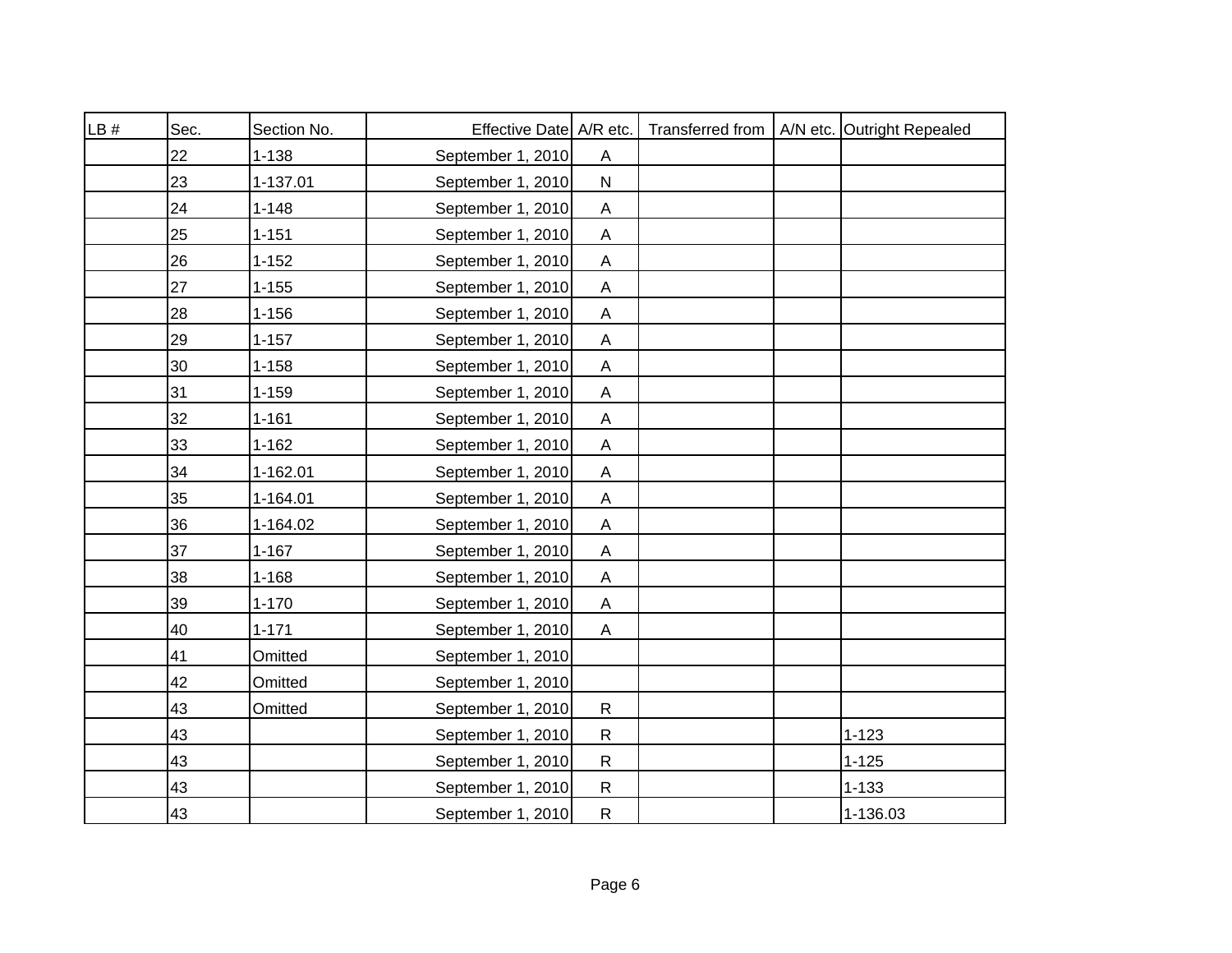| LB# | Sec.           | Section No. | Effective Date A/R etc. |                           | Transferred from | A/N etc. Outright Repealed |
|-----|----------------|-------------|-------------------------|---------------------------|------------------|----------------------------|
|     | 43             |             | September 1, 2010       | $\mathsf{R}$              |                  | $1 - 153$                  |
|     | 43             |             | September 1, 2010       | $\mathsf{R}$              |                  | $1 - 154$                  |
|     | 43             |             | September 1, 2010       | $\mathsf{R}$              |                  | $1 - 163$                  |
| 32  |                | $8 - 113$   | March 6, 2009           | A                         |                  |                            |
|     | $\overline{2}$ | Omitted     | March 6, 2009           |                           |                  |                            |
|     | 3              | Omitted     | March 6, 2009           |                           |                  |                            |
| 35  |                | 21-2654     | August 30, 2009         | $\mathsf{N}$              |                  |                            |
|     | $\overline{2}$ | 21-2601     | August 30, 2009         | $\mathsf{A}$              |                  |                            |
|     | 3              | 23-1205     | August 30, 2009         | $\mathsf{A}$              |                  |                            |
|     | 4              | 24-301.02   | May 30, 2009            | $\mathsf{A}$              |                  |                            |
|     | 5              | 24-517      | May 30, 2009            | $\mathsf{A}$              |                  |                            |
|     | 6              | 25-505.01   | August 30, 2009         | $\mathsf{A}$              |                  |                            |
|     | 7              | 25-506.01   | August 30, 2009         | $\overline{A}$            |                  |                            |
|     | 8              | 25-507.01   | August 30, 2009         | $\mathsf{A}$              |                  |                            |
|     | 9              | 25-1144     | August 30, 2009         | A                         |                  |                            |
|     | 10             | 25-1628     | August 30, 2009         | A                         |                  |                            |
|     | 11             | 25-1708     | August 30, 2009         | A                         |                  |                            |
|     | 12             | 25-2240     | August 30, 2009         | ${\sf N}$                 |                  |                            |
|     | 13             | 25-1801     | August 30, 2009         | Α                         |                  |                            |
|     | 14             | 25-2405     | August 30, 2009         | $\mathsf{A}$              |                  |                            |
|     | 15             | 25-2721     | August 30, 2009         | $\mathsf{A}$              |                  |                            |
|     | 16             | 25-3007     | August 30, 2009         | A                         |                  |                            |
|     | 17             | 25-3008     | August 30, 2009         | A                         |                  |                            |
|     | 18             | 27-1201     | August 30, 2009         | $\boldsymbol{\mathsf{A}}$ |                  |                            |
|     | 19             | 30-2302     | August 30, 2009         | A                         |                  |                            |
|     | 20             | 30-2485     | August 30, 2009         | $\overline{A}$            |                  |                            |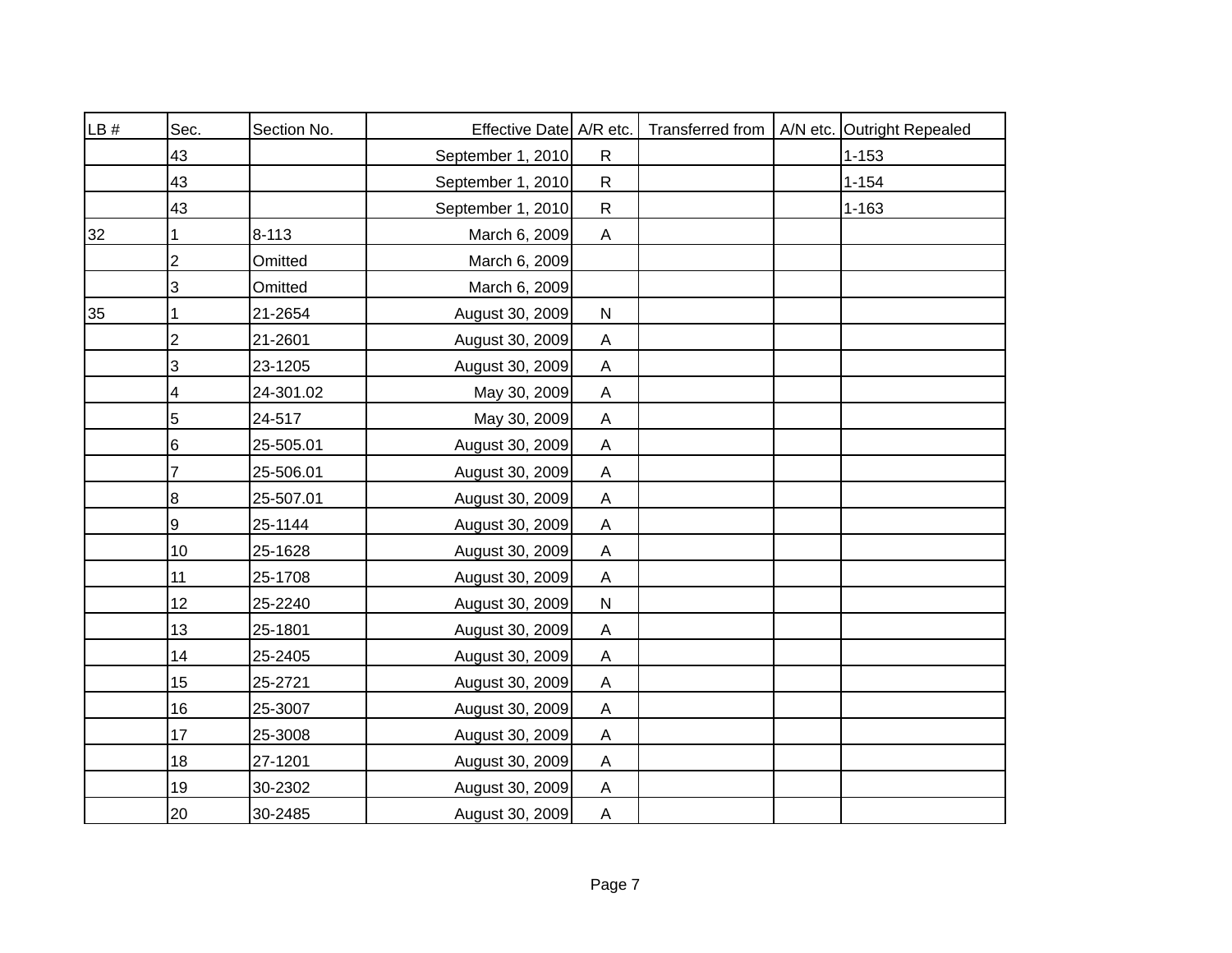| LB# | Sec.           | Section No. | Effective Date A/R etc. |                           |         |             | Transferred from   A/N etc. Outright Repealed |
|-----|----------------|-------------|-------------------------|---------------------------|---------|-------------|-----------------------------------------------|
|     | 21             | 30-2487     | August 30, 2009         | A                         |         |             |                                               |
|     | 22             | 30-24,125   | August 30, 2009         | $\mathsf{A}$              |         |             |                                               |
|     | 23             | 30-24,129   | August 30, 2009         | A                         |         |             |                                               |
|     | 24             | 33-107.03   | August 30, 2009         | $\mathsf{A}$              |         |             |                                               |
|     | 25             | 33-117      | May 30, 2009            | $\mathsf{A}$              |         |             |                                               |
|     | 26             | 34-301      | August 30, 2009         | A                         |         |             |                                               |
|     | 27             | 43-103      | August 30, 2009         | A                         |         |             |                                               |
|     | 28             | 43-1314.02  | August 30, 2009         | $\mathsf{A}$              |         |             |                                               |
|     | 29             | 43-3001     | August 30, 2009         | A                         |         |             |                                               |
|     | 30             | 43-3713     | August 30, 2009         | A                         |         |             |                                               |
|     | 31             | 81-1429     | August 30, 2009         | $\mathsf{A}$              |         |             |                                               |
|     | 32             | 84-917      | August 30, 2009         | $\mathsf{A}$              |         |             |                                               |
|     | 33             | Omitted     | May 30, 2009            |                           |         |             |                                               |
|     | 34             | Omitted     | May 30, 2009            |                           |         |             |                                               |
|     | 35             | Omitted     | August 30, 2009         |                           |         |             |                                               |
|     | 36             | Omitted     | May 30, 2009            |                           |         |             |                                               |
| 35A |                | Omitted     | July 1, 2009            |                           |         |             |                                               |
| 36  | 1              | 29-2537     | August 30, 2009         | $\mathsf{A}$              |         |             |                                               |
|     | $\overline{c}$ | 29-2538     | August 30, 2009         | $\mathsf{A}$              |         |             |                                               |
|     | 3              | 29-2539     | August 30, 2009         | A                         |         |             |                                               |
|     | 4              | 29-2540     | August 30, 2009         | $\boldsymbol{\mathsf{A}}$ |         |             |                                               |
|     | $\mathbf 5$    | 29-2541     | August 30, 2009         | A                         |         |             |                                               |
|     | $\,6$          | 29-2542     | August 30, 2009         | A                         |         |             |                                               |
|     | 7              | 29-2543     | August 30, 2009         | A                         |         |             |                                               |
|     | 8              | 29-2546     | August 30, 2009         | A                         |         |             |                                               |
|     | 9              | 83-964      | August 30, 2009         | $N\setminus T$            | 29-2532 | $\mathsf T$ |                                               |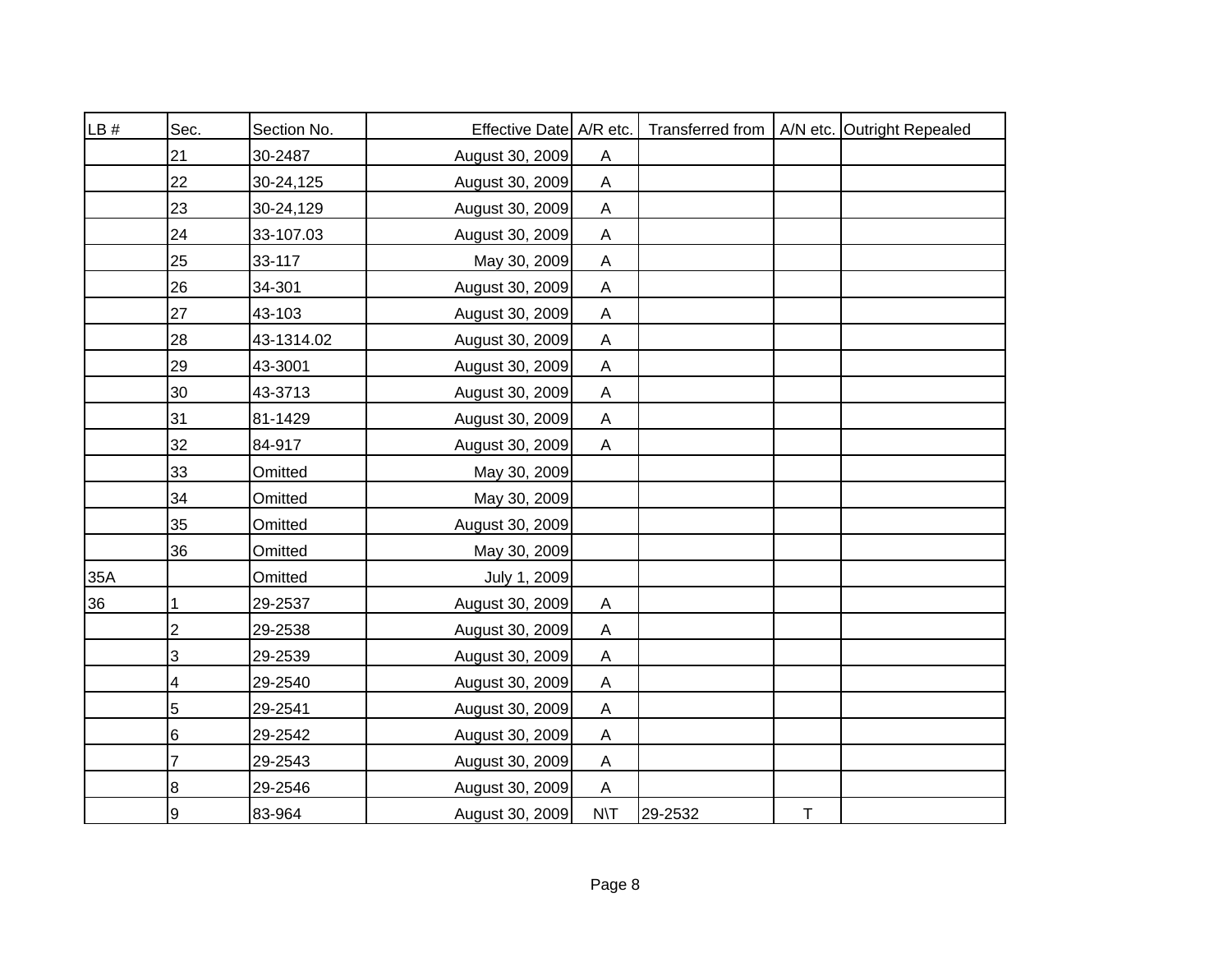| LB # | Sec.           | Section No. | Effective Date A/R etc. |                |         |             | Transferred from   A/N etc. Outright Repealed |
|------|----------------|-------------|-------------------------|----------------|---------|-------------|-----------------------------------------------|
|      | 10             | 83-965      | August 30, 2009         | ${\sf N}$      |         |             |                                               |
|      | 11             | 83-966      | August 30, 2009         | ${\sf N}$      |         |             |                                               |
|      | 12             | 83-967      | August 30, 2009         | ${\sf N}$      |         |             |                                               |
|      | 13             | 83-968      | August 30, 2009         | ${\sf N}$      |         |             |                                               |
|      | 14             | 83-969      | August 30, 2009         | $N\setminus T$ | 29-2533 | $\mathsf T$ |                                               |
|      | 15             | 83-970      | August 30, 2009         | $N\setminus T$ | 29-2534 | T           |                                               |
|      | 16             | 83-971      | August 30, 2009         | $N\setminus T$ | 29-2535 | T           |                                               |
|      | 17             | 83-972      | August 30, 2009         | $N\setminus T$ | 29-2536 | Τ           |                                               |
|      | 18             | Omitted     | August 30, 2009         |                |         |             |                                               |
|      | 19             | Omitted     | August 30, 2009         |                |         |             |                                               |
|      | 20             | Omitted     | August 30, 2009         |                |         |             |                                               |
|      | 21             | Omitted     | August 30, 2009         | $\mathsf{R}$   |         |             |                                               |
|      | 21             |             | August 30, 2009         | $\mathsf{R}$   |         |             | 29-2544                                       |
|      | 21             |             | August 30, 2009         | $\mathsf{R}$   |         |             | 29-2545                                       |
| 48   | 1              | 75-363      | March 6, 2009           | A              |         |             |                                               |
|      | 2              | 75-364      | March 6, 2009           | A              |         |             |                                               |
|      | 3              | Omitted     | March 6, 2009           |                |         |             |                                               |
|      | 4              | Omitted     | March 6, 2009           |                |         |             |                                               |
| 49   | 1              | 18-1214     | August 30, 2009         | A              |         |             |                                               |
|      | $\overline{c}$ | 23-186      | August 30, 2009         | $\mathsf{A}$   |         |             |                                               |
|      | 3              | 37-1201     | August 30, 2009         | $\mathsf{A}$   |         |             |                                               |
|      | 4              | 37-1280.01  | August 30, 2009         | ${\sf N}$      |         |             |                                               |
|      | 5              | 60-101      | August 30, 2009         | $\mathsf{A}$   |         |             |                                               |
|      | 6              | 60-111      | August 30, 2009         | A              |         |             |                                               |
|      | 7              | 60-162.01   | August 30, 2009         | $\mathsf{N}$   |         |             |                                               |
|      | 8              | 60-320      | August 30, 2009         | $\overline{A}$ |         |             |                                               |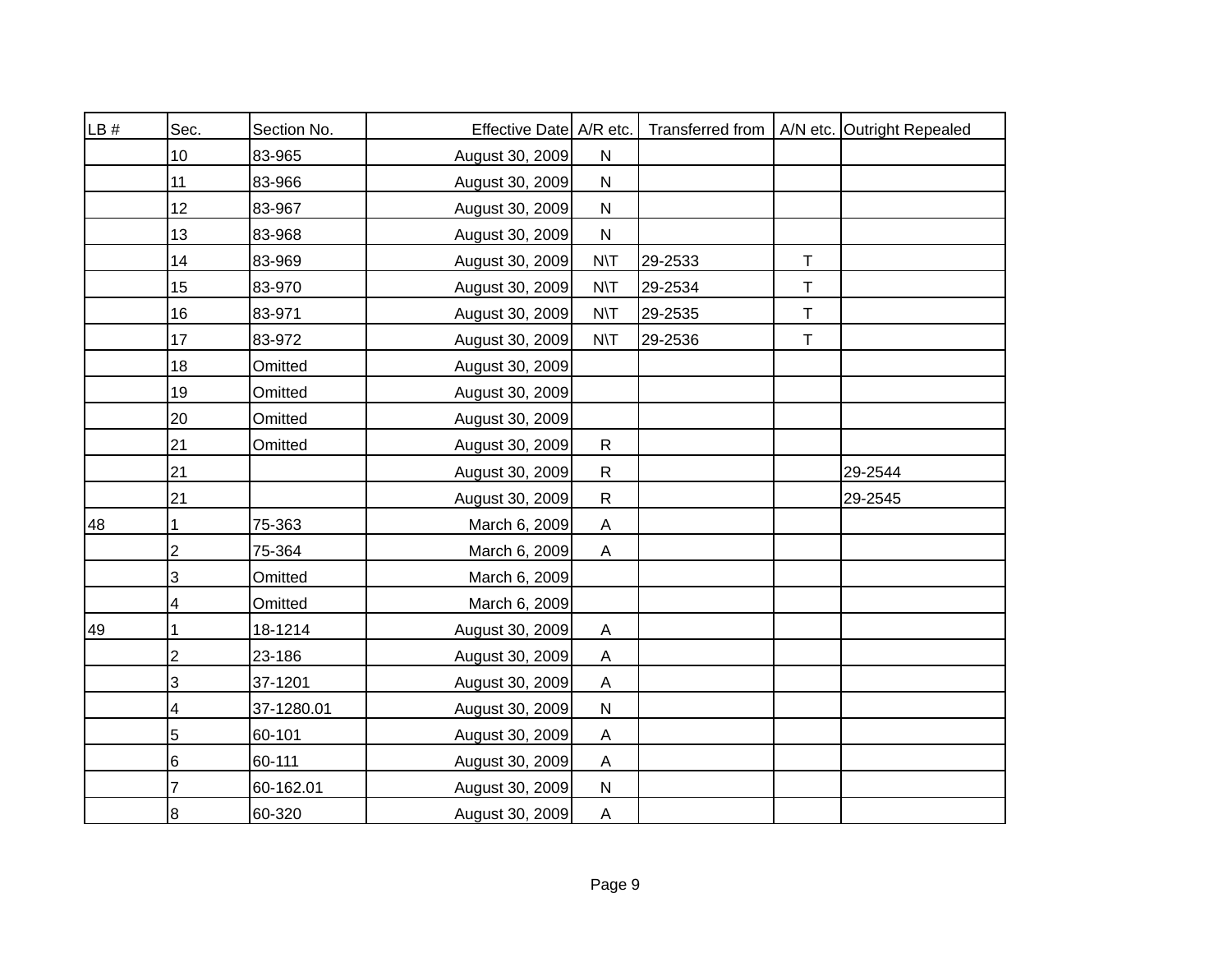| LB # | Sec.           | Section No. | Effective Date A/R etc. |              |  | Transferred from   A/N etc. Outright Repealed |
|------|----------------|-------------|-------------------------|--------------|--|-----------------------------------------------|
|      | 9              | 83-123      | August 30, 2009         | $\mathsf{A}$ |  |                                               |
|      | 10             | Omitted     | August 30, 2009         |              |  |                                               |
| 49A  |                | Omitted     | August 30, 2009         |              |  |                                               |
| 50   | 1              | 60-1401.02  | August 30, 2009         | $\mathsf{A}$ |  |                                               |
|      | 2              | Omitted     | August 30, 2009         |              |  |                                               |
| 52   |                | 80-410      | August 30, 2009         | A            |  |                                               |
|      | 2              | Omitted     | August 30, 2009         |              |  |                                               |
| 53   |                | 70-603      | August 30, 2009         | $\mathsf{A}$ |  |                                               |
|      | $\overline{2}$ | 70-604.01   | August 30, 2009         | $\mathsf{A}$ |  |                                               |
|      | 3              | 70-604.02   | August 30, 2009         | A            |  |                                               |
|      | 4              | 70-604.05   | August 30, 2009         | Α            |  |                                               |
|      | 5              | 70-681      | August 30, 2009         | $\mathsf{A}$ |  |                                               |
|      | 6              | Omitted     | August 30, 2009         |              |  |                                               |
| 54   | 1              | 46-713      | August 30, 2009         | A            |  |                                               |
|      | $\overline{2}$ | 46-714      | August 30, 2009         | $\mathsf{A}$ |  |                                               |
|      | 3              | 46-715      | August 30, 2009         | $\mathsf{A}$ |  |                                               |
|      | 4              | 46-719      | August 30, 2009         | $\mathsf{A}$ |  |                                               |
|      | 5              | Omitted     | August 30, 2009         |              |  |                                               |
| 55   |                | 23-1201.02  | August 30, 2009         | Α            |  |                                               |
|      | 2              | Omitted     | August 30, 2009         |              |  |                                               |
| 56   |                | 54-2417     | August 30, 2009         | Α            |  |                                               |
|      | $\overline{c}$ | 54-2422     | August 30, 2009         | A            |  |                                               |
|      | 3              | 54-2431     | August 30, 2009         | $\mathsf{A}$ |  |                                               |
|      | 4              | 54-2435     | August 30, 2009         | A            |  |                                               |
|      | 5              | Omitted     | August 30, 2009         |              |  |                                               |
| 60   |                | 60-1901     | August 30, 2009         | A            |  |                                               |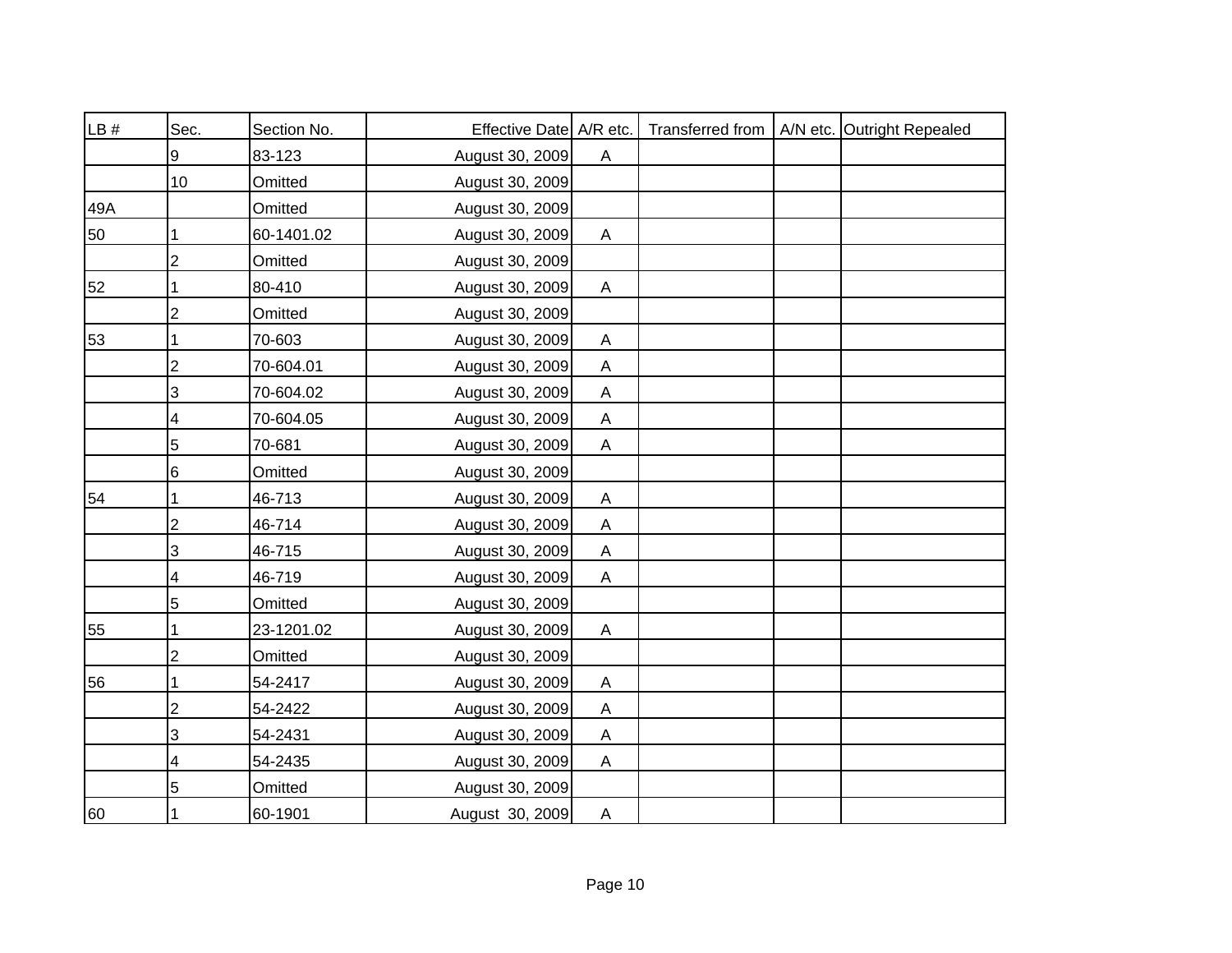| LB # | Sec.                    | Section No. | Effective Date A/R etc. |                           |  | Transferred from   A/N etc. Outright Repealed |
|------|-------------------------|-------------|-------------------------|---------------------------|--|-----------------------------------------------|
|      | 2                       | Omitted     | August 30, 2009         |                           |  |                                               |
| 61   |                         | 79-1022     | January 30, 2009        | A                         |  |                                               |
|      | 2                       | 79-1023     | January 30, 2009        | A                         |  |                                               |
|      | 3                       | 79-1026.01  | January 30, 2009        | $\mathsf{A}$              |  |                                               |
|      | 4                       | 79-1027     | January 30, 2009        | A                         |  |                                               |
|      | 5                       | 79-1031.01  | January 30, 2009        | A                         |  |                                               |
|      | 6                       | Omitted     | January 30, 2009        |                           |  |                                               |
|      | 7                       | Omitted     | January 30, 2009        |                           |  |                                               |
| 62   |                         | 79-233      | February 13, 2009       | A                         |  |                                               |
|      | $\overline{\mathbf{c}}$ | 79-237      | February 13, 2009       | $\boldsymbol{\mathsf{A}}$ |  |                                               |
|      | 3                       | 79-238      | February 13, 2009       | Α                         |  |                                               |
|      | 4                       | 79-1007.22  | February 13, 2009       | $\mathsf A$               |  |                                               |
|      | 5                       | 79-2120     | February 13, 2009       | ${\sf N}$                 |  |                                               |
|      | 6                       | 79-2110     | February 13, 2009       | $\mathsf{A}$              |  |                                               |
|      | 7                       | Omitted     | February 13, 2009       |                           |  |                                               |
|      | 8                       | Omitted     | February 13, 2009       |                           |  |                                               |
| 63   | 1                       | 13-2610     | May 28, 2009            | A                         |  |                                               |
|      | $\overline{2}$          | 28-101      | May 28, 2009            | $\boldsymbol{\mathsf{A}}$ |  |                                               |
|      | 3                       | 28-111      | May 28, 2009            | A                         |  |                                               |
|      | 4                       | 28-308      | May 28, 2009            | A                         |  |                                               |
|      | 5                       | 28-309      | May 28, 2009            | $\mathsf{A}$              |  |                                               |
|      | 6                       | 28-524      | May 28, 2009            | ${\sf N}$                 |  |                                               |
|      | 7                       | 28-929      | May 28, 2009            | A                         |  |                                               |
|      | 8                       | 28-930      | May 28, 2009            | Α                         |  |                                               |
|      | 9                       | 28-1201     | May 28, 2009            | A                         |  |                                               |
|      | 10                      | 28-1202     | May 28, 2009            | $\mathsf{A}$              |  |                                               |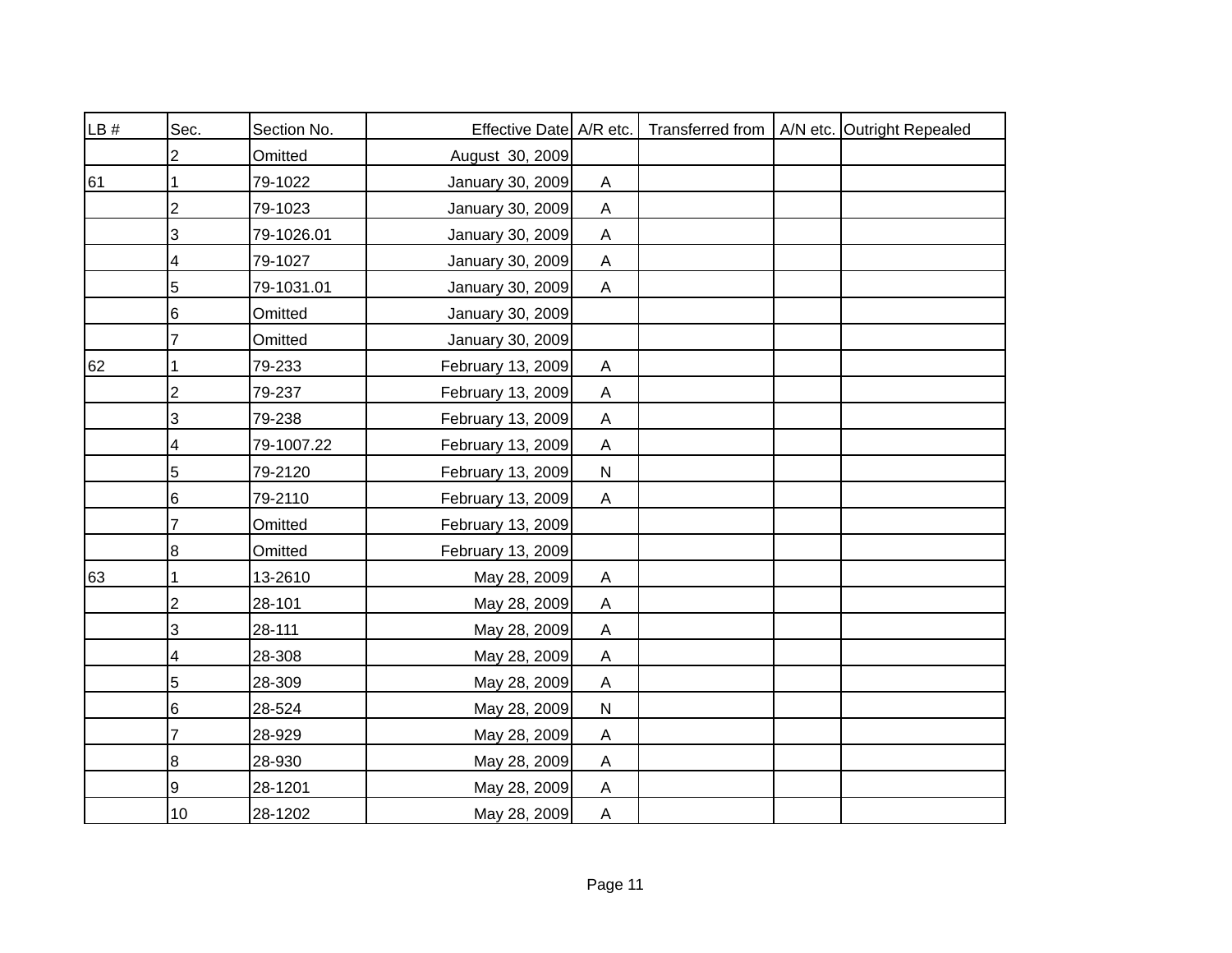| LB# | Sec. | Section No. | Effective Date A/R etc. |                           |  | Transferred from   A/N etc. Outright Repealed |
|-----|------|-------------|-------------------------|---------------------------|--|-----------------------------------------------|
|     | 11   | 28-1204     | May 28, 2009            | Α                         |  |                                               |
|     | 12   | 28-1204.01  | May 28, 2009            | $\boldsymbol{\mathsf{A}}$ |  |                                               |
|     | 13   | 28-1204.04  | May 28, 2009            | A                         |  |                                               |
|     | 14   | 28-1205     | May 28, 2009            | $\boldsymbol{\mathsf{A}}$ |  |                                               |
|     | 15   | 28-1206     | May 28, 2009            | A                         |  |                                               |
|     | 16   | 28-1207     | May 28, 2009            | Α                         |  |                                               |
|     | 17   | 28-1208     | May 28, 2009            | A                         |  |                                               |
|     | 18   | 28-1212.02  | May 28, 2009            | A                         |  |                                               |
|     | 19   | 28-1212.03  | May 28, 2009            | A                         |  |                                               |
|     | 20   | 28-1212.04  | May 28, 2009            | ${\sf N}$                 |  |                                               |
|     | 21   | 28-1351     | May 28, 2009            | ${\sf N}$                 |  |                                               |
|     | 22   | 29-401      | May 28, 2009            | $\boldsymbol{\mathsf{A}}$ |  |                                               |
|     | 23   | 29-901      | May 28, 2009            | $\mathsf{A}$              |  |                                               |
|     | 24   | 29-901.01   | May 28, 2009            | $\boldsymbol{\mathsf{A}}$ |  |                                               |
|     | 25   | 29-1912     | May 28, 2009            | A                         |  |                                               |
|     | 26   | 29-2320     | May 28, 2009            | A                         |  |                                               |
|     | 27   | 29-2321     | May 28, 2009            | A                         |  |                                               |
|     | 28   | 43-245      | May 28, 2009            | A                         |  |                                               |
|     | 29   | 43-250      | May 28, 2009            | A                         |  |                                               |
|     | 30   | 43-276      | May 28, 2009            | A                         |  |                                               |
|     | 31   | 47-632      | May 28, 2009            | A                         |  |                                               |
|     | 32   | 60-497.01   | May 28, 2009            | A                         |  |                                               |
|     | 33   | 69-2404     | May 28, 2009            | A                         |  |                                               |
|     | 34   | 69-2407     | May 28, 2009            | A                         |  |                                               |
|     | 35   | 69-2410     | May 28, 2009            | A                         |  |                                               |
|     | 36   | 69-2430     | May 28, 2009            | $\mathsf{A}$              |  |                                               |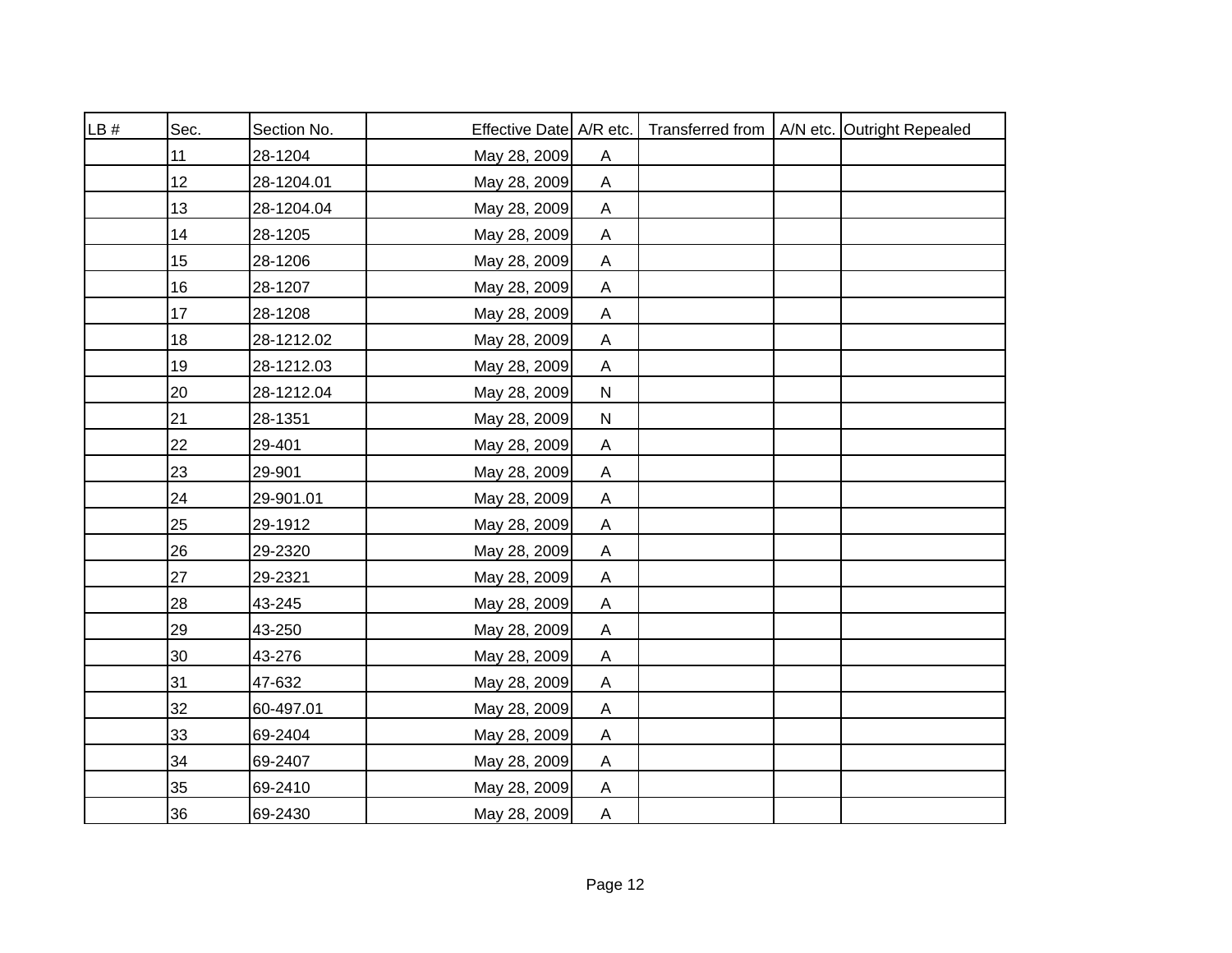| LB# | Sec.           | Section No. | Effective Date A/R etc. |              |  | Transferred from   A/N etc. Outright Repealed |
|-----|----------------|-------------|-------------------------|--------------|--|-----------------------------------------------|
|     | 37             | 81-1447     | May 28, 2009            | ${\sf N}$    |  |                                               |
|     | 38             | 81-1448     | May 28, 2009            | ${\sf N}$    |  |                                               |
|     | 39             | 81-1449     | May 28, 2009            | ${\sf N}$    |  |                                               |
|     | 40             | 81-1450     | May 28, 2009            | $\mathsf{N}$ |  |                                               |
|     | 41             | 81-1451     | May 28, 2009            | ${\sf N}$    |  |                                               |
|     | 42             | 83-183      | May 28, 2009            | A            |  |                                               |
|     | 43             | 79-2,138    | May 28, 2009            | $\mathsf{N}$ |  |                                               |
|     | 44             | 79-2,139    | May 28, 2009            | $\mathsf{N}$ |  |                                               |
|     | 45             | 79-2,140    | May 28, 2009            | $\mathsf{N}$ |  |                                               |
|     | 46             | 79-2,141    | May 28, 2009            | ${\sf N}$    |  |                                               |
|     | 47             | 79-2,142    | May 28, 2009            | ${\sf N}$    |  |                                               |
|     | 48             | Omitted     | May 28, 2009            |              |  |                                               |
|     | 49             | Omitted     | May 28, 2009            |              |  |                                               |
|     | 50             | Omitted     | May 28, 2009            | $\mathsf{R}$ |  |                                               |
|     | 50             |             | May 28, 2009            | $\mathsf{R}$ |  | 29-1928                                       |
|     | 50             |             | May 28, 2009            | $\mathsf{R}$ |  | 29-1929                                       |
|     | 50             |             | May 28, 2009            | $\mathsf{R}$ |  | 29-2262.01                                    |
|     | 51             | Omitted     | May 28, 2009            |              |  |                                               |
| 63A |                | Omitted     | May 28, 2009            |              |  |                                               |
| 74  | 1              | 8-133       | March 6, 2009           | A            |  |                                               |
|     | $\overline{2}$ | Omitted     | March 6, 2009           |              |  |                                               |
|     | 3              | Omitted     | March 6, 2009           |              |  |                                               |
| 75  |                | 8-157.01    | February 27, 2009       | A            |  |                                               |
|     | $\overline{2}$ | Omitted     | February 27, 2009       |              |  |                                               |
|     | 3              | Omitted     | February 27, 2009       |              |  |                                               |
| 80  | 1              | 30-3116     | February 27, 2009       | $\mathsf{A}$ |  |                                               |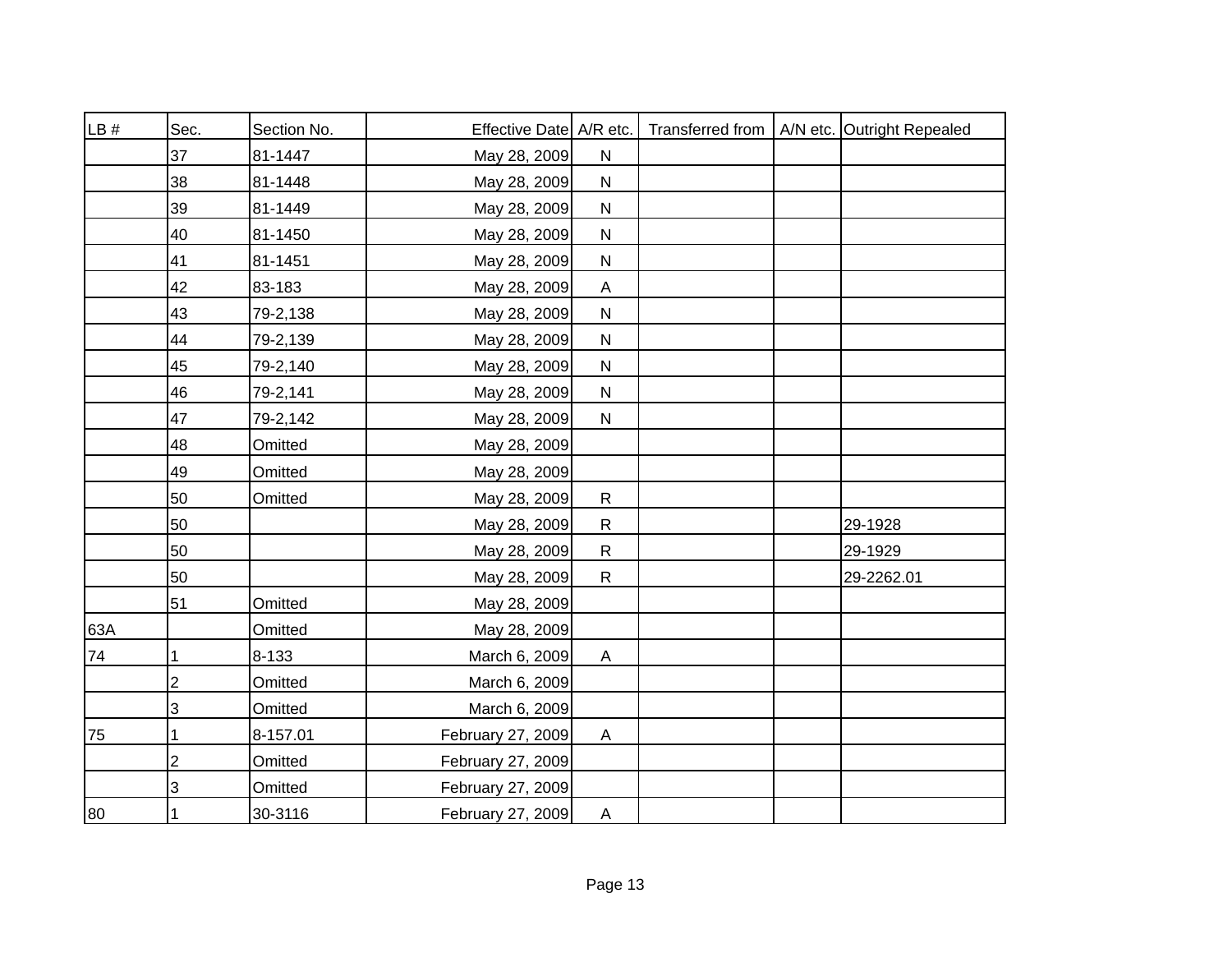| LB # | Sec.           | Section No. | Effective Date A/R etc. |                |  | Transferred from   A/N etc. Outright Repealed |
|------|----------------|-------------|-------------------------|----------------|--|-----------------------------------------------|
|      | $\overline{2}$ | 30-3135     | February 27, 2009       | $\mathsf{A}$   |  |                                               |
|      | 3              | 30-3146     | February 27, 2009       | $\overline{A}$ |  |                                               |
|      | 4              | 30-3135.01  | February 27, 2009       | $\mathsf{N}$   |  |                                               |
|      | 5              | Omitted     | February 27, 2009       |                |  |                                               |
|      | 6              | Omitted     | February 27, 2009       |                |  |                                               |
| 84   | $\mathbf 1$    | 71-702      | August 30, 2009         | A              |  |                                               |
|      | $\overline{2}$ | Omitted     | August 30, 2009         |                |  |                                               |
| 85   | $\mathbf{1}$   | 18-2901     | August 30, 2009         | ${\sf N}$      |  |                                               |
| 87   | 1              | 9-506 UCC   | February 27, 2009       | $\mathsf{A}$   |  |                                               |
|      | $\overline{c}$ | Omitted     | February 27, 2009       |                |  |                                               |
|      | 3              | Omitted     | February 27, 2009       |                |  |                                               |
| 89   | 1              | 77-4001     | October 1, 2009         | $\mathsf A$    |  |                                               |
|      | $\overline{c}$ | 77-4002     | October 1, 2009         | $\mathsf A$    |  |                                               |
|      | 3              | 77-4005.01  | October 1, 2009         | ${\sf N}$      |  |                                               |
|      | 4              | 77-4008     | October 1, 2009         | A              |  |                                               |
|      | 5              | 77-4014     | October 1, 2009         | $\mathsf A$    |  |                                               |
|      | 6              | 77-4017     | October 1, 2009         | $\mathsf A$    |  |                                               |
|      | $\overline{7}$ | 77-4025     | October 1, 2009         | $\mathsf{A}$   |  |                                               |
|      | 8              | Omitted     | October 1, 2009         |                |  |                                               |
|      | 9              | Omitted     | October 1, 2009         |                |  |                                               |
| 90   | 1              | 29-4204     | August 30, 2009         | A              |  |                                               |
|      | $\overline{c}$ | Omitted     | August 30, 2009         |                |  |                                               |
|      | 3              | Omitted     | August 30, 2009         | $\mathsf{R}$   |  |                                               |
|      | 3              |             | August 30, 2009         | ${\sf R}$      |  | 29-4203                                       |
| 91   | 1              | 43-117      | August 30, 2009         | A              |  |                                               |
|      | $\overline{2}$ | Omitted     | August 30, 2009         |                |  |                                               |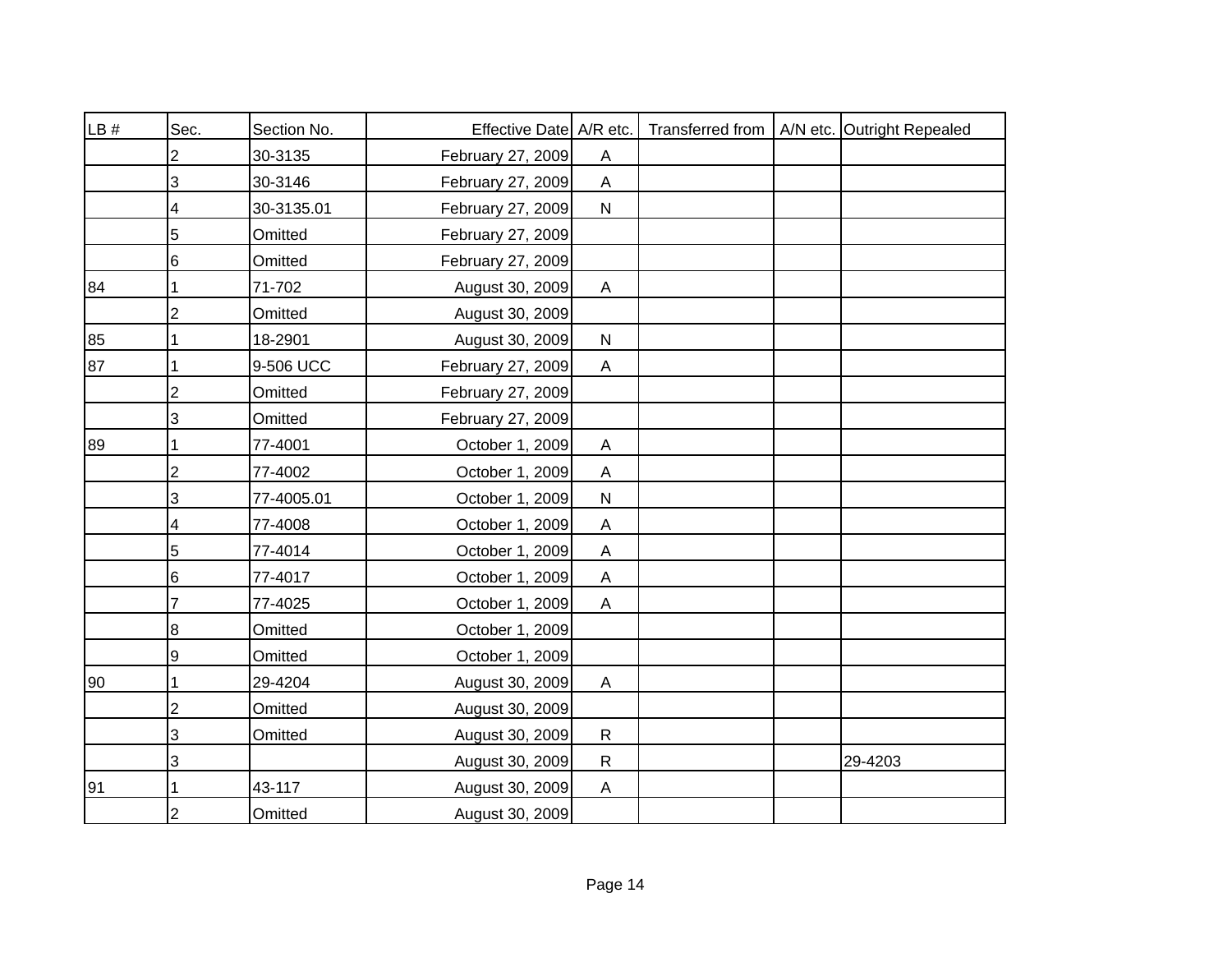| LB # | Sec.             | Section No. | Effective Date A/R etc. |                           |  | Transferred from   A/N etc. Outright Repealed |
|------|------------------|-------------|-------------------------|---------------------------|--|-----------------------------------------------|
| 92   |                  | 60-601      | August 30, 2009         | A                         |  |                                               |
|      | $\overline{2}$   | 60-6,378    | August 30, 2009         | ${\sf N}$                 |  |                                               |
|      | 3                | Omitted     | August 30, 2009         |                           |  |                                               |
| 94   |                  | 77-3501     | May 27, 2009            | $\boldsymbol{\mathsf{A}}$ |  |                                               |
|      | $\overline{2}$   | 77-3505.05  | May 27, 2009            | $\mathsf{N}$              |  |                                               |
|      | 3                | 77-3512     | May 27, 2009            | Α                         |  |                                               |
|      | 4                | 77-3513     | May 27, 2009            | $\boldsymbol{\mathsf{A}}$ |  |                                               |
|      | 5                | 77-3514     | May 27, 2009            | $\mathsf{A}$              |  |                                               |
|      | 6                | 77-3516     | May 27, 2009            | $\boldsymbol{\mathsf{A}}$ |  |                                               |
|      | 7                | 77-3514.01  | May 27, 2009            | ${\sf N}$                 |  |                                               |
|      | 8                | Omitted     | May 27, 2009            |                           |  |                                               |
|      | 9                | Omitted     | May 27, 2009            |                           |  |                                               |
| 97   |                  | 21-20,177   | May 21, 2009            | $\boldsymbol{\mathsf{A}}$ |  |                                               |
|      | 2                | 21-20,179   | May 21, 2009            | $\mathsf{A}$              |  |                                               |
|      | 3                | 27-412      | January 1, 2010         | $\mathsf{N}$              |  |                                               |
|      | 4                | 27-413      | January 1, 2010         | $\mathsf{N}$              |  |                                               |
|      | 5                | 27-414      | January 1, 2010         | $\mathsf{N}$              |  |                                               |
|      | 6                | 27-415      | January 1, 2010         | $\mathsf{N}$              |  |                                               |
|      | 7                | 27-404      | January 1, 2010         | A                         |  |                                               |
|      | 8                | 27-1103     | January 1, 2010         | A                         |  |                                               |
|      | $\boldsymbol{9}$ | 28-101      | May 21, 2009            | A                         |  |                                               |
|      | 10               | 28-311      | May 21, 2009            | A                         |  |                                               |
|      | 11               | 28-318      | January 1, 2010         | $\boldsymbol{\mathsf{A}}$ |  |                                               |
|      | 12               | 28-319.01   | May 21, 2009            | Α                         |  |                                               |
|      | 13               | 28-320.02   | May 21, 2009            | A                         |  |                                               |
|      | 14               | 28-322.05   | May 21, 2009            | $\mathsf{N}$              |  |                                               |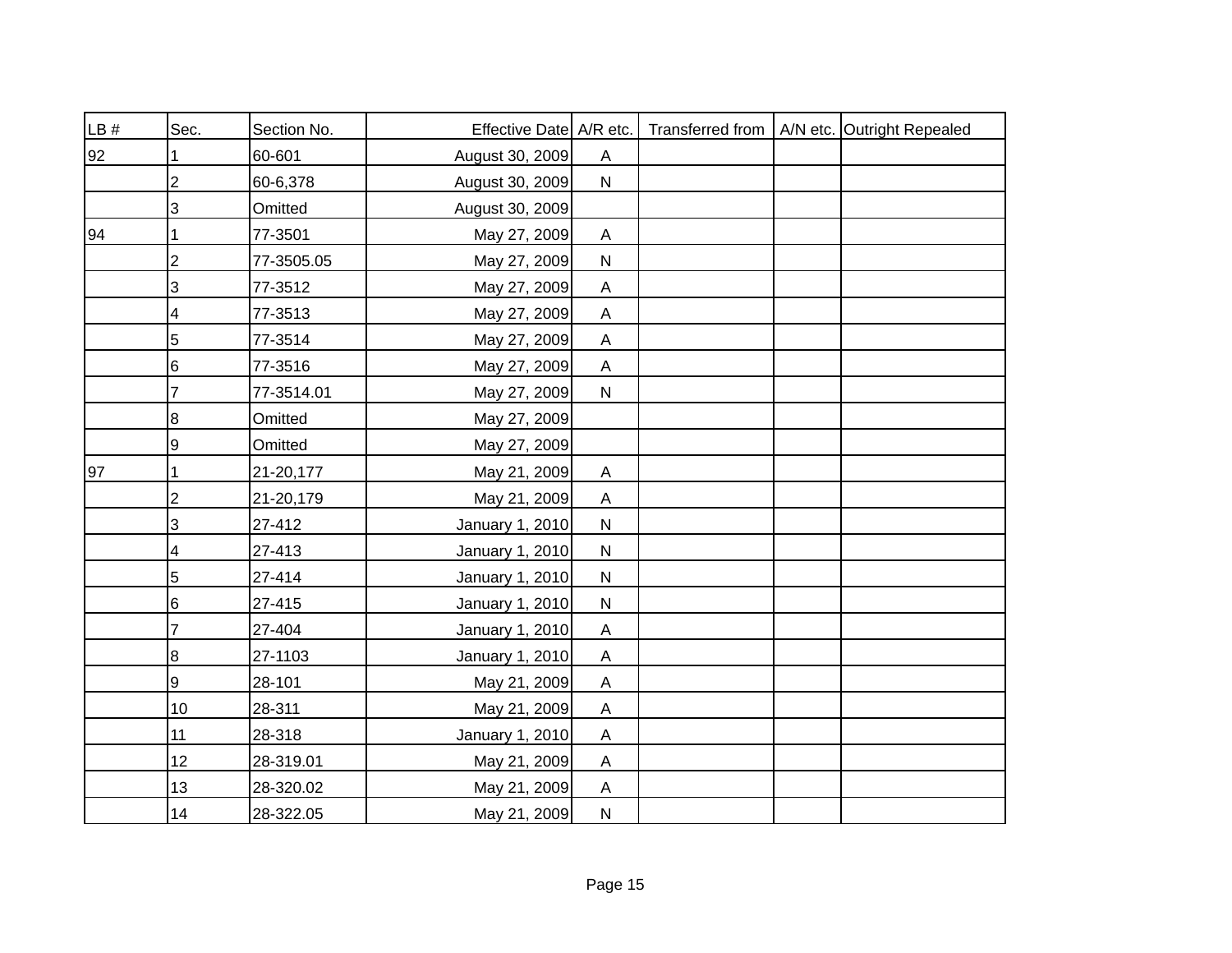| LB# | Sec. | Section No. | Effective Date   A/R etc. |                           |  | Transferred from   A/N etc. Outright Repealed |
|-----|------|-------------|---------------------------|---------------------------|--|-----------------------------------------------|
|     | 15   | 28-813.01   | May 21, 2009              | Α                         |  |                                               |
|     | 16   | 28-1010     | May 21, 2009              | $\boldsymbol{\mathsf{A}}$ |  |                                               |
|     | 17   | 28-1463.02  | May 21, 2009              | A                         |  |                                               |
|     | 18   | 28-1463.03  | May 21, 2009              | $\mathsf A$               |  |                                               |
|     | 19   | 28-1463.04  | May 21, 2009              | $\boldsymbol{\mathsf{A}}$ |  |                                               |
|     | 20   | 28-1463.05  | May 21, 2009              | Α                         |  |                                               |
|     | 21   | 29-110      | May 21, 2009              | $\mathsf A$               |  |                                               |
|     | 22   | 27-1301     | May 21, 2009              | ${\sf N}$                 |  |                                               |
|     | 23   | 29-4001     | May 21, 2009              | $\boldsymbol{\mathsf{A}}$ |  |                                               |
|     | 24   | 29-4001.01  | May 21, 2009              | ${\sf N}$                 |  |                                               |
|     | 25   | 29-4003     | May 21, 2009              | Α                         |  |                                               |
|     | 26   | 29-4006     | May 21, 2009              | $\boldsymbol{\mathsf{A}}$ |  |                                               |
|     | 27   | 29-4007     | May 21, 2009              | $\mathsf A$               |  |                                               |
|     | 28   | 29-4008     | May 21, 2009              | $\boldsymbol{\mathsf{A}}$ |  |                                               |
|     | 29   | 83-4,143    | January 1, 2010           | $\boldsymbol{\mathsf{A}}$ |  |                                               |
|     | 30   | 81-6,120    | August 30, 2009           | ${\sf N}$                 |  |                                               |
|     | 31   | Omitted     | January 1, 2010           |                           |  |                                               |
|     | 32   | Omitted     | May 21, 2009              |                           |  |                                               |
|     | 33   | Omitted     | May 21, 2009              |                           |  |                                               |
|     | 34   | Omitted     | January 1, 2010           |                           |  |                                               |
|     | 35   | Omitted     | May 21, 2009              |                           |  |                                               |
|     | 36   | Omitted     | January 1, 2010           | ${\sf R}$                 |  |                                               |
|     | 36   |             | January 1, 2010           | $\mathsf{R}$              |  | 28-321                                        |
|     | 37   | Omitted     | May 21, 2009              |                           |  |                                               |
| 97A |      | Omitted     | August 30, 2009           |                           |  |                                               |
| 98  | 1    | 2-958.01    | May 14, 2009              | $\boldsymbol{\mathsf{A}}$ |  |                                               |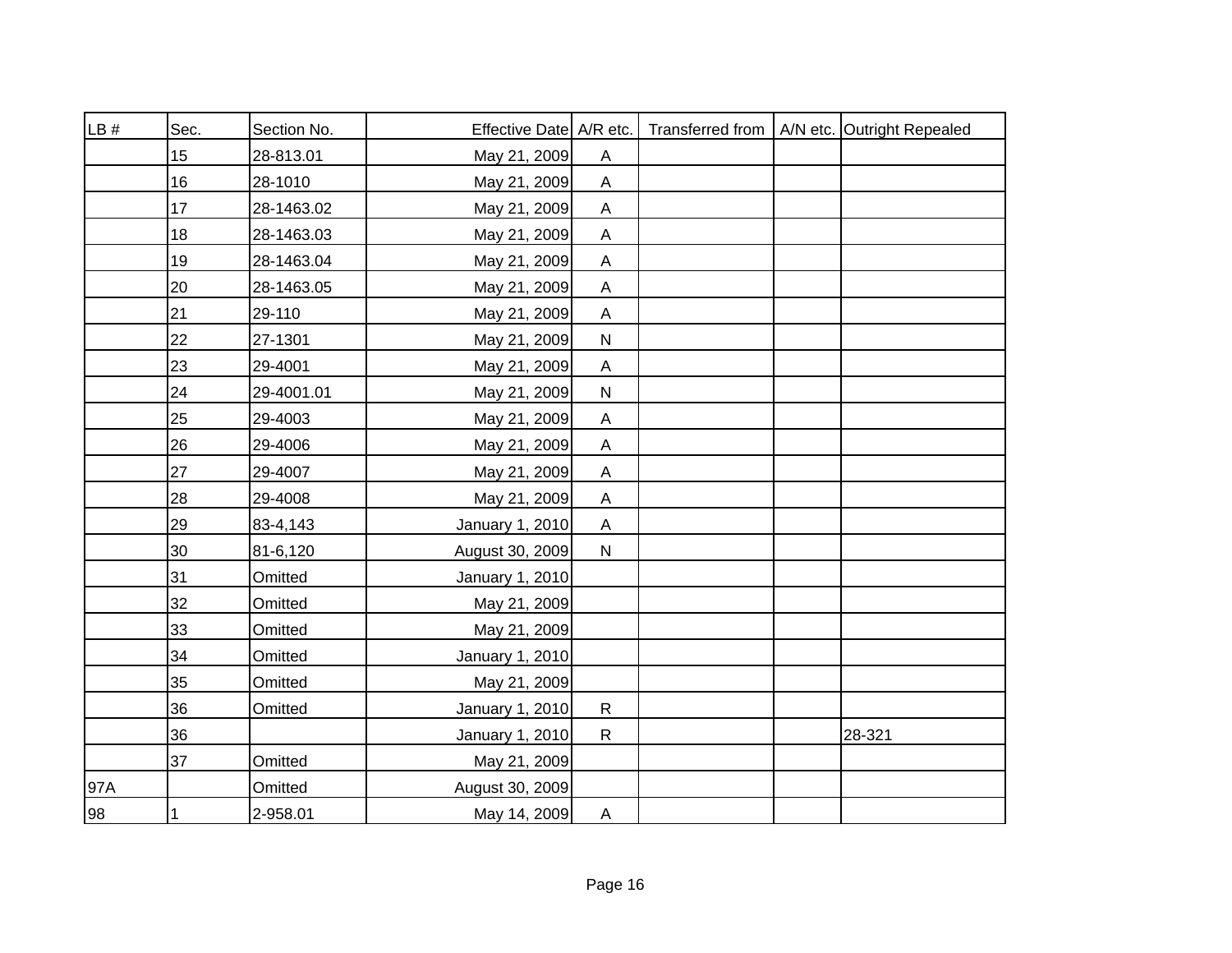| LB# | Sec.           | Section No. | Effective Date A/R etc. |              |  | Transferred from   A/N etc. Outright Repealed |
|-----|----------------|-------------|-------------------------|--------------|--|-----------------------------------------------|
|     | 2              | 2-958.02    | May 14, 2009            | $\mathsf{A}$ |  |                                               |
|     | 3              | 2-967       | May 14, 2009            | $\mathsf{A}$ |  |                                               |
|     | 4              | 2-968       | May 14, 2009            | A            |  |                                               |
|     | 5              | 2-5106      | May 14, 2009            | $\mathsf{A}$ |  |                                               |
|     | $\,6$          | Omitted     | May 14, 2009            |              |  |                                               |
|     | 7              | Omitted     | May 14, 2009            |              |  |                                               |
| 98A |                | Omitted     | May 14, 2009            |              |  |                                               |
| 99  | 1              | 54-764      | February 27, 2009       | ${\sf N}$    |  |                                               |
|     | $\overline{c}$ | 54-765      | February 27, 2009       | ${\sf N}$    |  |                                               |
|     | 3              | 54-766      | February 27, 2009       | ${\sf N}$    |  |                                               |
|     | 4              | 54-767      | February 27, 2009       | ${\sf N}$    |  |                                               |
|     | $\mathbf 5$    | 54-768      | February 27, 2009       | ${\sf N}$    |  |                                               |
|     | $\,6$          | 54-769      | February 27, 2009       | ${\sf N}$    |  |                                               |
|     | 7              | 54-770      | February 27, 2009       | ${\sf N}$    |  |                                               |
|     | 8              | 54-771      | February 27, 2009       | ${\sf N}$    |  |                                               |
|     | 9              | 54-772      | February 27, 2009       | ${\sf N}$    |  |                                               |
|     | 10             | 54-773      | February 27, 2009       | ${\sf N}$    |  |                                               |
|     | 11             | 54-774      | February 27, 2009       | ${\sf N}$    |  |                                               |
|     | 12             | 54-775      | February 27, 2009       | ${\sf N}$    |  |                                               |
|     | 13             | 54-776      | February 27, 2009       | $\mathsf{N}$ |  |                                               |
|     | 14             | 54-777      | February 27, 2009       | ${\sf N}$    |  |                                               |
|     | 15             | 54-778      | February 27, 2009       | ${\sf N}$    |  |                                               |
|     | 16             | 54-779      | February 27, 2009       | ${\sf N}$    |  |                                               |
|     | 17             | 54-780      | February 27, 2009       | ${\sf N}$    |  |                                               |
|     | 18             | 54-781      | February 27, 2009       | $\mathsf{N}$ |  |                                               |
|     | 19             | 54-744      | February 27, 2009       | $\mathsf{A}$ |  |                                               |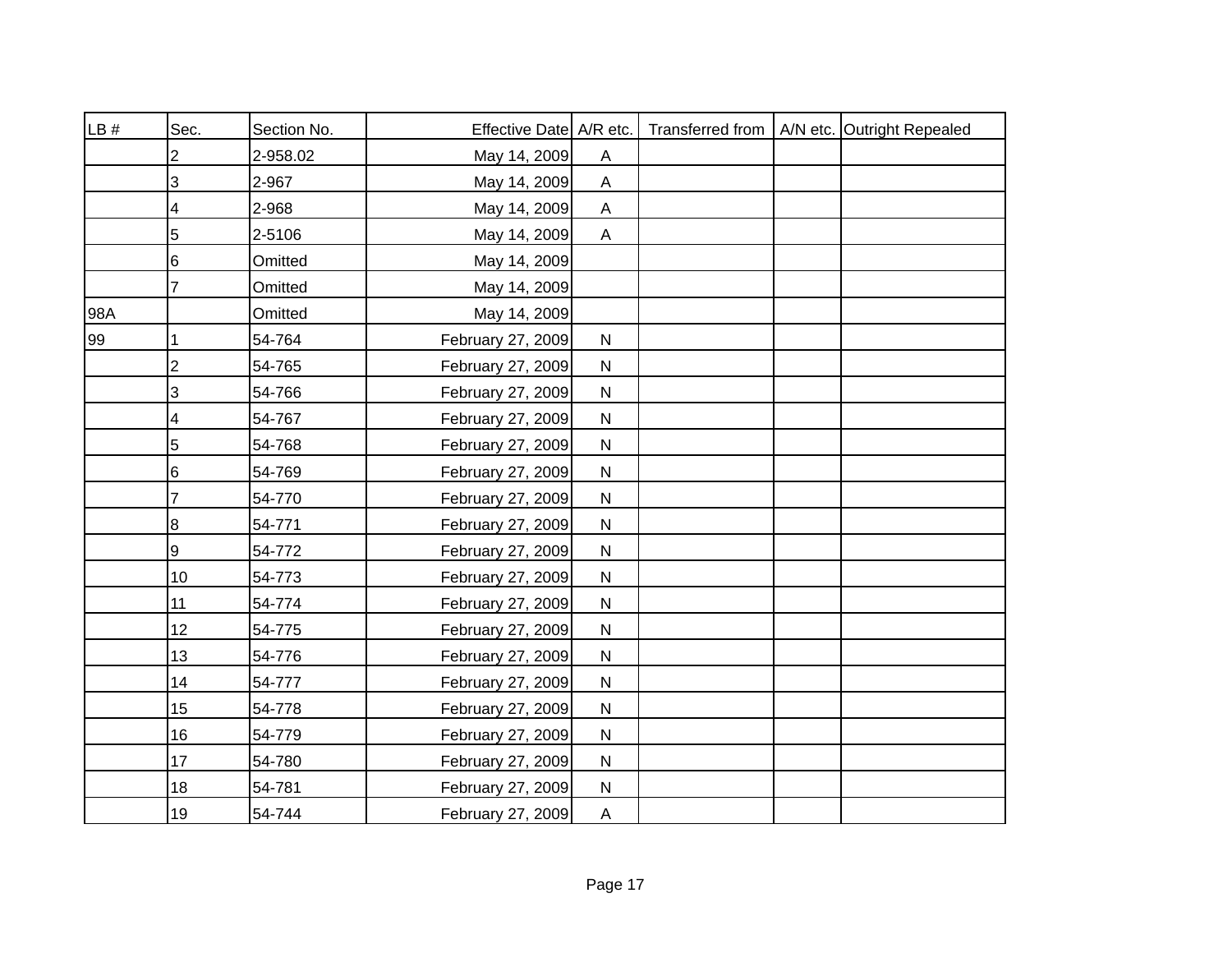| LB # | Sec.                      | Section No. | Effective Date   A/R etc. |                           |  | Transferred from   A/N etc. Outright Repealed |
|------|---------------------------|-------------|---------------------------|---------------------------|--|-----------------------------------------------|
|      | 20                        | Omitted     | February 27, 2009         |                           |  |                                               |
|      | 21                        | Omitted     | February 27, 2009         | $\mathsf{R}$              |  |                                               |
|      | 21                        |             | February 27, 2009         | $\mathsf{R}$              |  | 54-754                                        |
|      | 21                        |             | February 27, 2009         | $\mathsf{R}$              |  | 54-755                                        |
|      | 21                        |             | February 27, 2009         | $\mathsf{R}$              |  | 54-756                                        |
|      | 21                        |             | February 27, 2009         | $\mathsf{R}$              |  | 54-757                                        |
|      | 21                        |             | February 27, 2009         | ${\sf R}$                 |  | 54-758                                        |
|      | 21                        |             | February 27, 2009         | $\mathsf{R}$              |  | 54-759                                        |
|      | 21                        |             | February 27, 2009         | ${\sf R}$                 |  | 54-760                                        |
|      | 21                        |             | February 27, 2009         | $\mathsf{R}$              |  | 54-761                                        |
|      | 21                        |             | February 27, 2009         | ${\sf R}$                 |  | 54-762                                        |
|      | 21                        |             | February 27, 2009         | $\mathsf{R}$              |  | 54-763                                        |
|      | 22                        | Omitted     | February 27, 2009         |                           |  |                                               |
| 100  | 1                         | 2-2629      | August 30, 2009           | A                         |  |                                               |
|      | 2                         | 2-2636      | August 30, 2009           | $\mathsf{A}$              |  |                                               |
|      | $\ensuremath{\mathsf{3}}$ | 2-2638      | August 30, 2009           | $\mathsf{A}$              |  |                                               |
|      | 4                         | 2-2639      | August 30, 2009           | $\boldsymbol{\mathsf{A}}$ |  |                                               |
|      | 5                         | 2-2641      | August 30, 2009           | $\mathsf{A}$              |  |                                               |
|      | 6                         | 2-2645      | August 30, 2009           | A                         |  |                                               |
|      | 7                         | 2-2646      | August 30, 2009           | $\mathsf{A}$              |  |                                               |
|      | 8                         | Omitted     | August 30, 2009           |                           |  |                                               |
| 101  |                           | 2-4801      | February 27, 2009         | A                         |  |                                               |
|      | $\overline{2}$            | Omitted     | February 27, 2009         |                           |  |                                               |
|      | 3                         | Omitted     | February 27, 2009         | $\mathsf{R}$              |  |                                               |
|      | 3                         |             | February 27, 2009         | $\mathsf{R}$              |  | $2 - 4816$                                    |
|      | 4                         | Omitted     | February 27, 2009         |                           |  |                                               |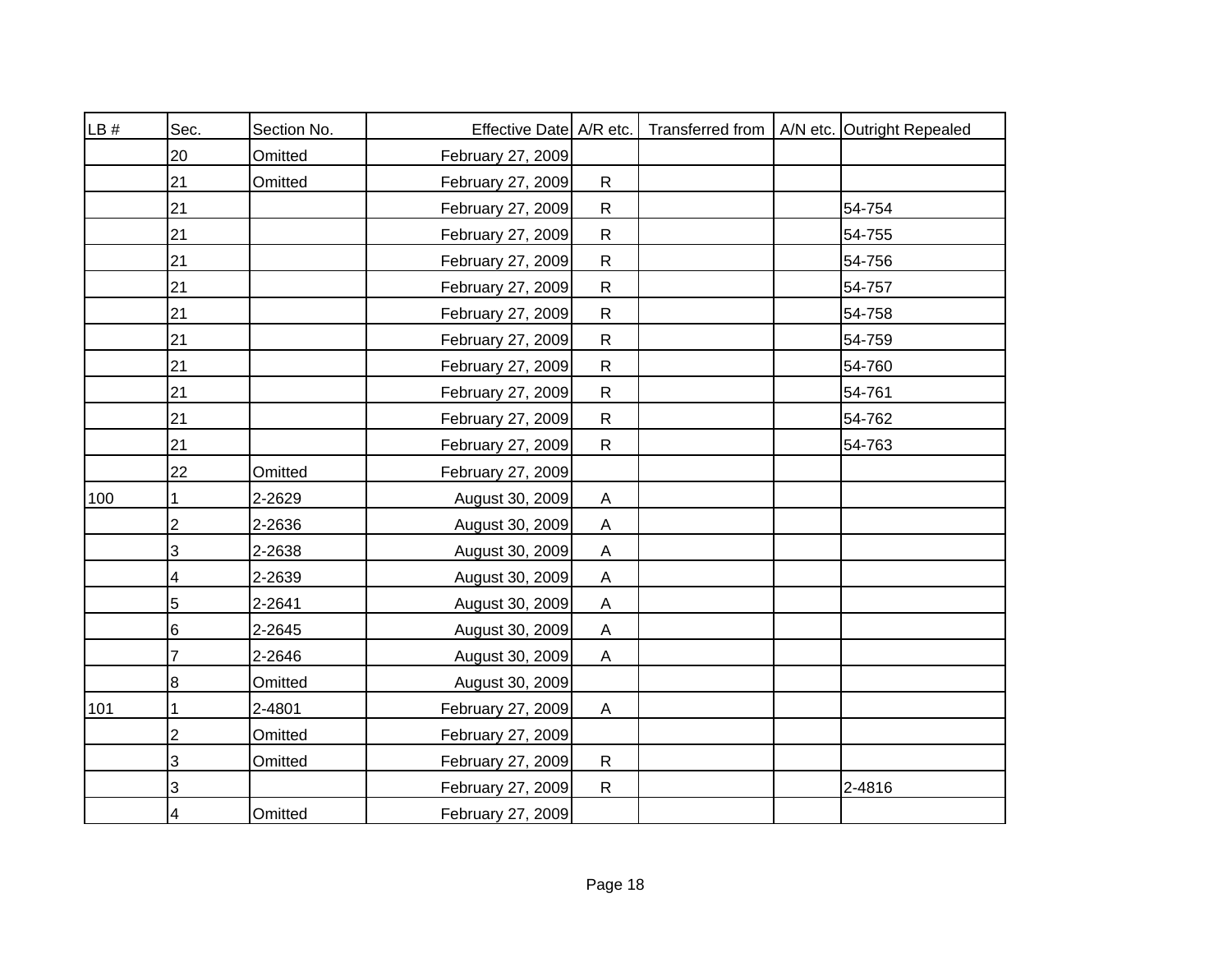| LB# | Sec.            | Section No. | Effective Date A/R etc. |                           |  | Transferred from   A/N etc. Outright Repealed |
|-----|-----------------|-------------|-------------------------|---------------------------|--|-----------------------------------------------|
| 102 |                 | 79-771      | August 30, 2009         | $\mathsf{N}$              |  |                                               |
|     | $\overline{2}$  | Omitted     | August 30, 2009         |                           |  |                                               |
| 105 |                 | 28-1335     | August 30, 2009         | A                         |  |                                               |
|     | $\overline{c}$  | 37-201      | August 30, 2009         | $\mathsf{A}$              |  |                                               |
|     | 3               | 37-314      | August 30, 2009         | A                         |  |                                               |
|     | 4               | 37-327      | August 30, 2009         | A                         |  |                                               |
|     | 5               | 37-407      | August 30, 2009         | A                         |  |                                               |
|     | $6\phantom{1}6$ | 37-410      | August 30, 2009         | A                         |  |                                               |
|     | 7               | 37-411      | August 30, 2009         | $\mathsf{A}$              |  |                                               |
|     | 8               | 37-415      | August 30, 2009         | $\mathsf{A}$              |  |                                               |
|     | 9               | 37-417      | August 30, 2009         | A                         |  |                                               |
|     | 10              | 37-426      | August 30, 2009         | $\boldsymbol{\mathsf{A}}$ |  |                                               |
|     | 11              | 37-431      | August 30, 2009         | $\mathsf{A}$              |  |                                               |
|     | 12              | 37-432      | August 30, 2009         | A                         |  |                                               |
|     | 13              | 37-433      | August 30, 2009         | $\boldsymbol{\mathsf{A}}$ |  |                                               |
|     | 14              | 37-440      | August 30, 2009         | A                         |  |                                               |
|     | 15              | 37-447      | August 30, 2009         | $\boldsymbol{\mathsf{A}}$ |  |                                               |
|     | 16              | 37-449      | August 30, 2009         | $\boldsymbol{\mathsf{A}}$ |  |                                               |
|     | 17              | 37-450      | August 30, 2009         | A                         |  |                                               |
|     | 18              | 37-451      | August 30, 2009         | A                         |  |                                               |
|     | 19              | 37-455      | August 30, 2009         | $\boldsymbol{\mathsf{A}}$ |  |                                               |
|     | 20              | 37-455.01   | August 30, 2009         | A                         |  |                                               |
|     | 21              | 37-456      | August 30, 2009         | A                         |  |                                               |
|     | 22              | 37-457      | August 30, 2009         | A                         |  |                                               |
|     | 23              | 37-477      | August 30, 2009         | A                         |  |                                               |
|     | 24              | 37-479      | August 30, 2009         | $\overline{A}$            |  |                                               |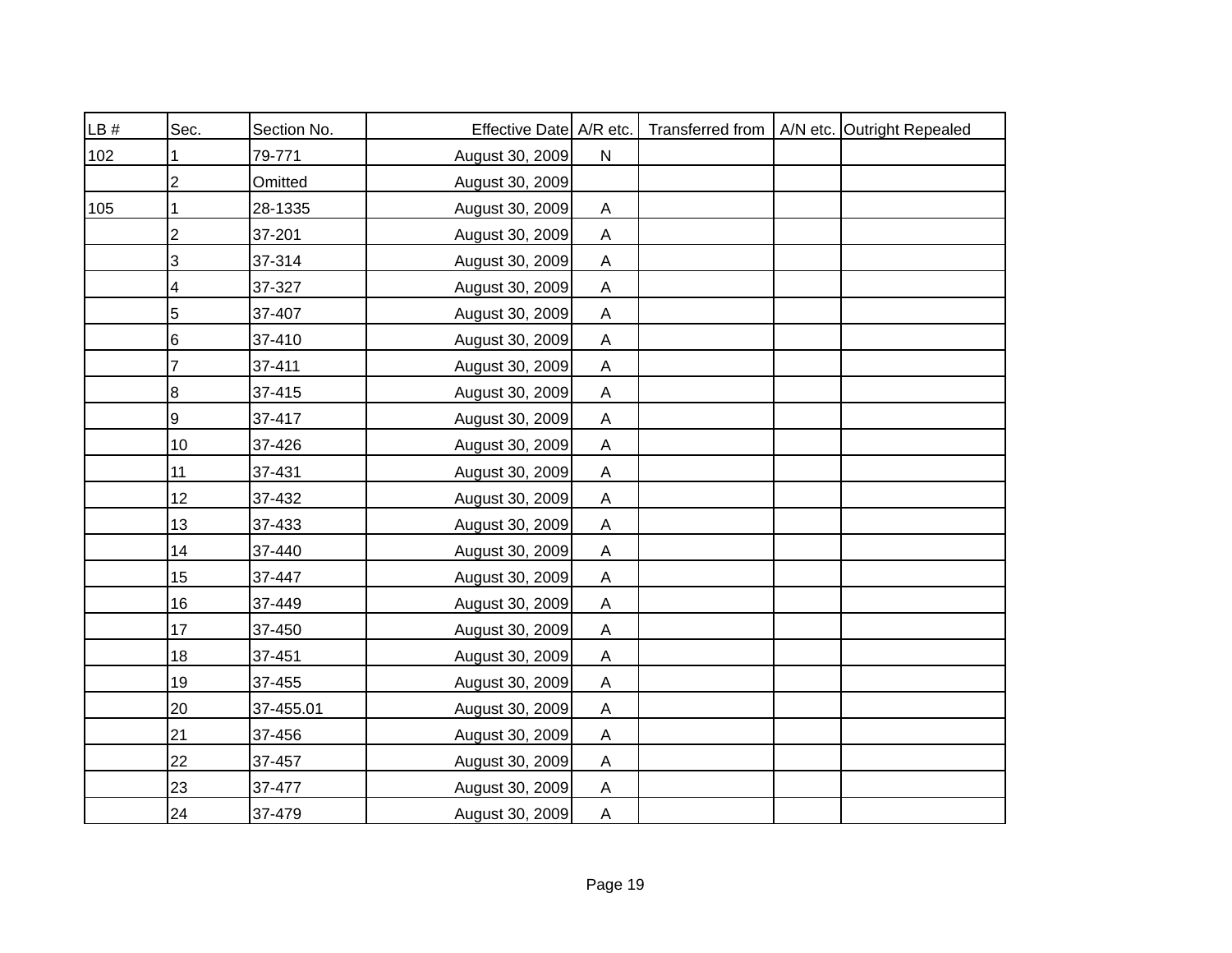| LB#  | Sec.           | Section No. | Effective Date A/R etc. |                           |  | Transferred from   A/N etc. Outright Repealed |
|------|----------------|-------------|-------------------------|---------------------------|--|-----------------------------------------------|
|      | 25             | 37-481      | August 30, 2009         | A                         |  |                                               |
|      | 26             | 37-4,111    | August 30, 2009         | $\mathsf{A}$              |  |                                               |
|      | 27             | 37-501      | August 30, 2009         | A                         |  |                                               |
|      | 28             | 37-504      | August 30, 2009         | $\mathsf{A}$              |  |                                               |
|      | 29             | 37-507      | August 30, 2009         | $\mathsf{A}$              |  |                                               |
|      | 30             | 37-513      | August 30, 2009         | A                         |  |                                               |
|      | 31             | 37-514      | August 30, 2009         | A                         |  |                                               |
|      | 32             | 37-523      | August 30, 2009         | A                         |  |                                               |
|      | 33             | 37-528      | August 30, 2009         | ${\sf N}$                 |  |                                               |
|      | 34             | 37-613      | August 30, 2009         | A                         |  |                                               |
|      | 35             | 37-727      | August 30, 2009         | $\mathsf{A}$              |  |                                               |
|      | 36             | 37-1241.07  | August 30, 2009         | $\boldsymbol{\mathsf{A}}$ |  |                                               |
|      | 37             | 37-1241.08  | August 30, 2009         | $\mathsf{A}$              |  |                                               |
|      | 38             | 54-2313     | August 30, 2009         | $\mathsf{A}$              |  |                                               |
|      | 39             | Omitted     | August 30, 2009         |                           |  |                                               |
| 105A |                | Omitted     | August 30, 2009         |                           |  |                                               |
| 110  | 1              | 60-301      | January 1, 2010         | $\boldsymbol{\mathsf{A}}$ |  |                                               |
|      | $\overline{c}$ | 60-3,104    | January 1, 2010         | $\mathsf{A}$              |  |                                               |
|      | 3              | 60-3,104.01 | January 1, 2010         | $\mathsf{N}$              |  |                                               |
|      | 4              | 60-3,104.02 | January 1, 2010         | $\mathsf{N}$              |  |                                               |
|      | $\overline{5}$ | 60-3,119    | January 1, 2010         | $\boldsymbol{\mathsf{A}}$ |  |                                               |
|      | 6              | 60-3,122    | January 1, 2010         | $\boldsymbol{\mathsf{A}}$ |  |                                               |
|      | 7              | 60-3,122.02 | January 1, 2010         | $\boldsymbol{\mathsf{A}}$ |  |                                               |
|      | 8              | 60-3,123    | January 1, 2010         | A                         |  |                                               |
|      | 9              | 60-3,124    | January 1, 2010         | A                         |  |                                               |
|      | 10             | 60-3,125    | January 1, 2010         | $\overline{A}$            |  |                                               |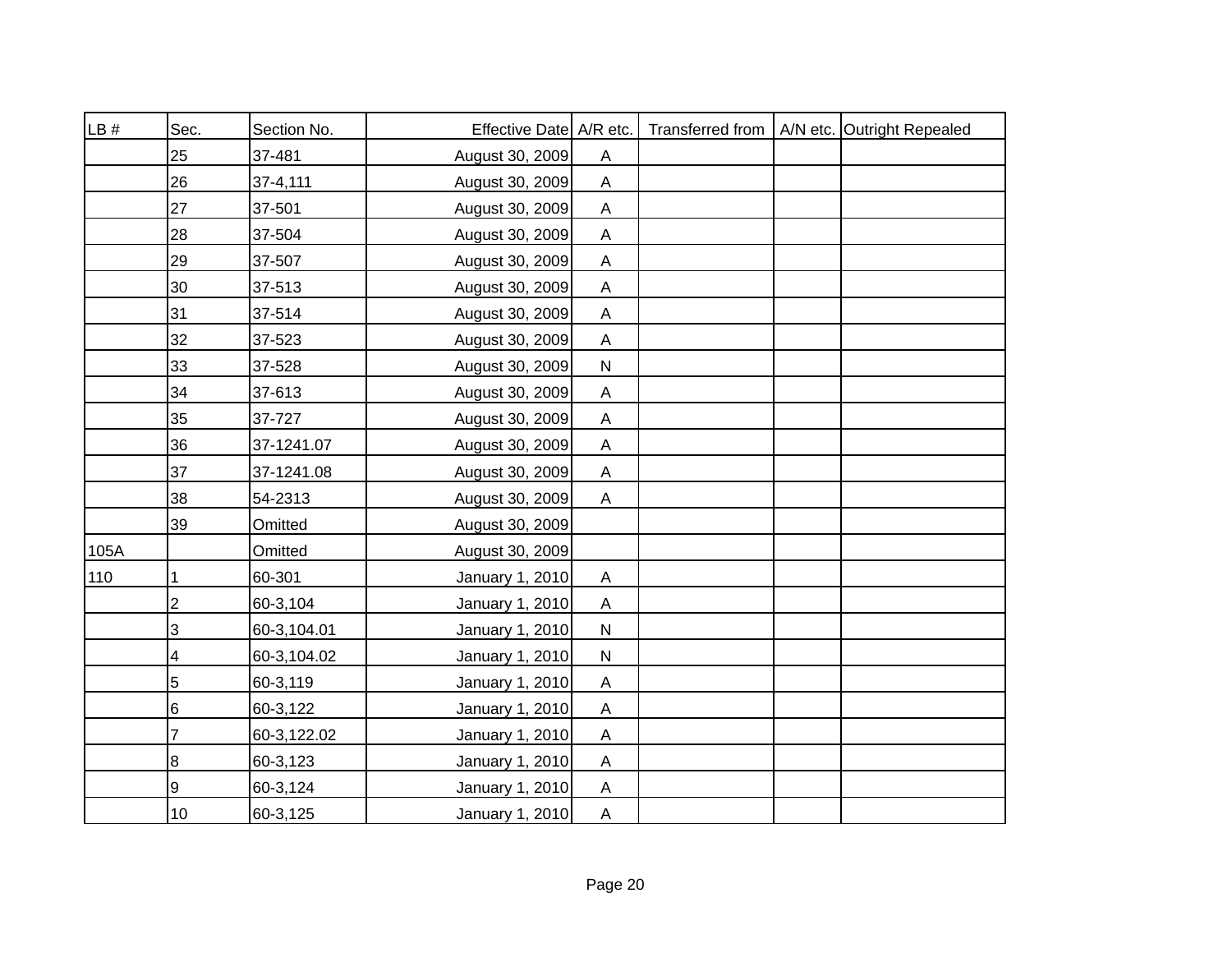| LB # | Sec.            | Section No. | Effective Date A/R etc. |                           |  | Transferred from   A/N etc. Outright Repealed |
|------|-----------------|-------------|-------------------------|---------------------------|--|-----------------------------------------------|
|      | 11              | 60-3,128    | January 1, 2010         | A                         |  |                                               |
|      | 12 <sup>2</sup> | 60-3,129    | January 1, 2010         | $\mathsf{A}$              |  |                                               |
|      | 13              | 60-3,130.04 | January 1, 2010         | A                         |  |                                               |
|      | 14              | Omitted     | January 1, 2010         |                           |  |                                               |
|      | 15              | Omitted     | January 1, 2010         |                           |  |                                               |
| 110A |                 | Omitted     | August 30, 2009         |                           |  |                                               |
| 111  |                 | 60-682.01   | April 23, 2009          | A                         |  |                                               |
|      | $\overline{2}$  | Omitted     | April 23, 2009          |                           |  |                                               |
|      | 3               | Omitted     | April 23, 2009          |                           |  |                                               |
| 113  | 1               | 8-1110      | May 27, 2009            | A                         |  |                                               |
|      | $\overline{2}$  | 8-1115.01   | May 27, 2009            | ${\sf N}$                 |  |                                               |
|      | 3               | 8-1116      | May 27, 2009            | $\mathsf A$               |  |                                               |
|      | 4               | 8-1123      | May 27, 2009            | $\mathsf{A}$              |  |                                               |
|      | 5               | Omitted     | May 27, 2009            |                           |  |                                               |
|      | 6               | Omitted     | May 27, 2009            |                           |  |                                               |
| 120  | 1               | 77-2010     | August 30, 2009         | $\mathsf{A}$              |  |                                               |
|      | $\overline{2}$  | 77-2018.04  | August 30, 2009         | $\boldsymbol{\mathsf{A}}$ |  |                                               |
|      | 3               | 77-2018.07  | August 30, 2009         | $\mathsf{A}$              |  |                                               |
|      | 4               | Omitted     | August 30, 2009         |                           |  |                                               |
| 121  |                 | 13-519      | August 30, 2009         | A                         |  |                                               |
|      | $\overline{c}$  | 13-520      | August 30, 2009         | $\boldsymbol{\mathsf{A}}$ |  |                                               |
|      | 3               | 23-3202     | July 1, 2013            | $\boldsymbol{\mathsf{A}}$ |  |                                               |
|      | 4               | 32-519      | July 1, 2013            | $\mathsf{A}$              |  |                                               |
|      | 5               | 77-1339     | July 1, 2013            | Α                         |  |                                               |
|      | 6               | 77-1340     | August 30, 2009         | A                         |  |                                               |
|      | 7               | 77-1342     | August 30, 2009         | $\mathsf{A}$              |  |                                               |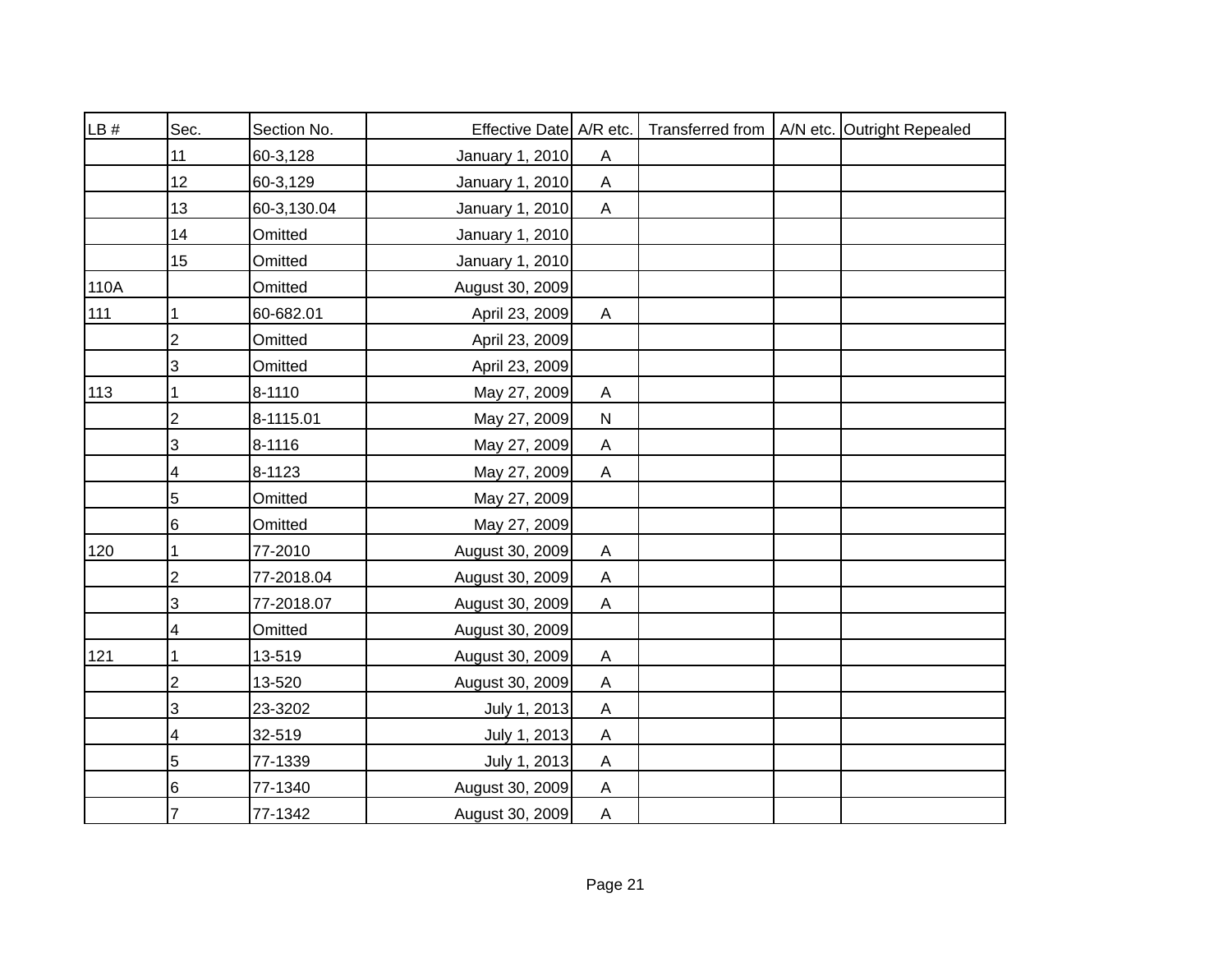| LB#  | Sec.                      | Section No. | Effective Date A/R etc. |                           |  | Transferred from   A/N etc. Outright Repealed |
|------|---------------------------|-------------|-------------------------|---------------------------|--|-----------------------------------------------|
|      | 8                         | 77-1340.04  | August 30, 2009         | ${\sf N}$                 |  |                                               |
|      | 9                         | 77-1340.05  | August 30, 2009         | ${\sf N}$                 |  |                                               |
|      | 10                        | 77-1340.06  | August 30, 2009         | ${\sf N}$                 |  |                                               |
|      | 11                        | 77-3442     | August 30, 2009         | $\boldsymbol{\mathsf{A}}$ |  |                                               |
|      | 12                        | Omitted     | August 30, 2009         |                           |  |                                               |
|      | 13                        | Omitted     | July 1, 2013            |                           |  |                                               |
|      | 14                        | Omitted     | August 30, 2009         |                           |  |                                               |
|      | 15                        | Omitted     | July 1, 2013            | $\mathsf{R}$              |  |                                               |
|      | 15                        |             | July 1, 2013            | $\mathsf{R}$              |  | 77-1340                                       |
|      | 15                        |             | July 1, 2013            | $\mathsf{R}$              |  | 77-1340.01                                    |
|      | 15                        |             | July 1, 2013            | ${\sf R}$                 |  | 77-1340.02                                    |
|      | 15                        |             | July 1, 2013            | ${\sf R}$                 |  | 77-1340.03                                    |
| 121A |                           | Omitted     | August 30, 2009         |                           |  |                                               |
| 122  | 1                         | 28-718      | August 30, 2009         | $\boldsymbol{\mathsf{A}}$ |  |                                               |
|      | $\overline{2}$            | 28-720      | August 30, 2009         | $\boldsymbol{\mathsf{A}}$ |  |                                               |
|      | $\ensuremath{\mathsf{3}}$ | Omitted     | August 30, 2009         |                           |  |                                               |
| 123  |                           | 28-405      | August 30, 2009         | $\boldsymbol{\mathsf{A}}$ |  |                                               |
|      | 2                         | Omitted     | August 30, 2009         |                           |  |                                               |
| 129  | 1                         | 60-301      | August 30, 2009         | A                         |  |                                               |
|      | $\overline{c}$            | 60-3,222    | August 30, 2009         | ${\sf N}$                 |  |                                               |
|      | 3                         | Omitted     | August 30, 2009         |                           |  |                                               |
| 131  |                           | 22-161.01   | August 30, 2009         | ${\sf N}$                 |  |                                               |
|      | $\overline{2}$            | 22-172.01   | August 30, 2009         | ${\sf N}$                 |  |                                               |
|      | 3                         | Omitted     | August 30, 2009         | $\mathsf{R}$              |  |                                               |
|      | 3                         |             | August 30, 2009         | ${\sf R}$                 |  | 22-161                                        |
|      | 3                         |             | August 30, 2009         | ${\sf R}$                 |  | 22-172                                        |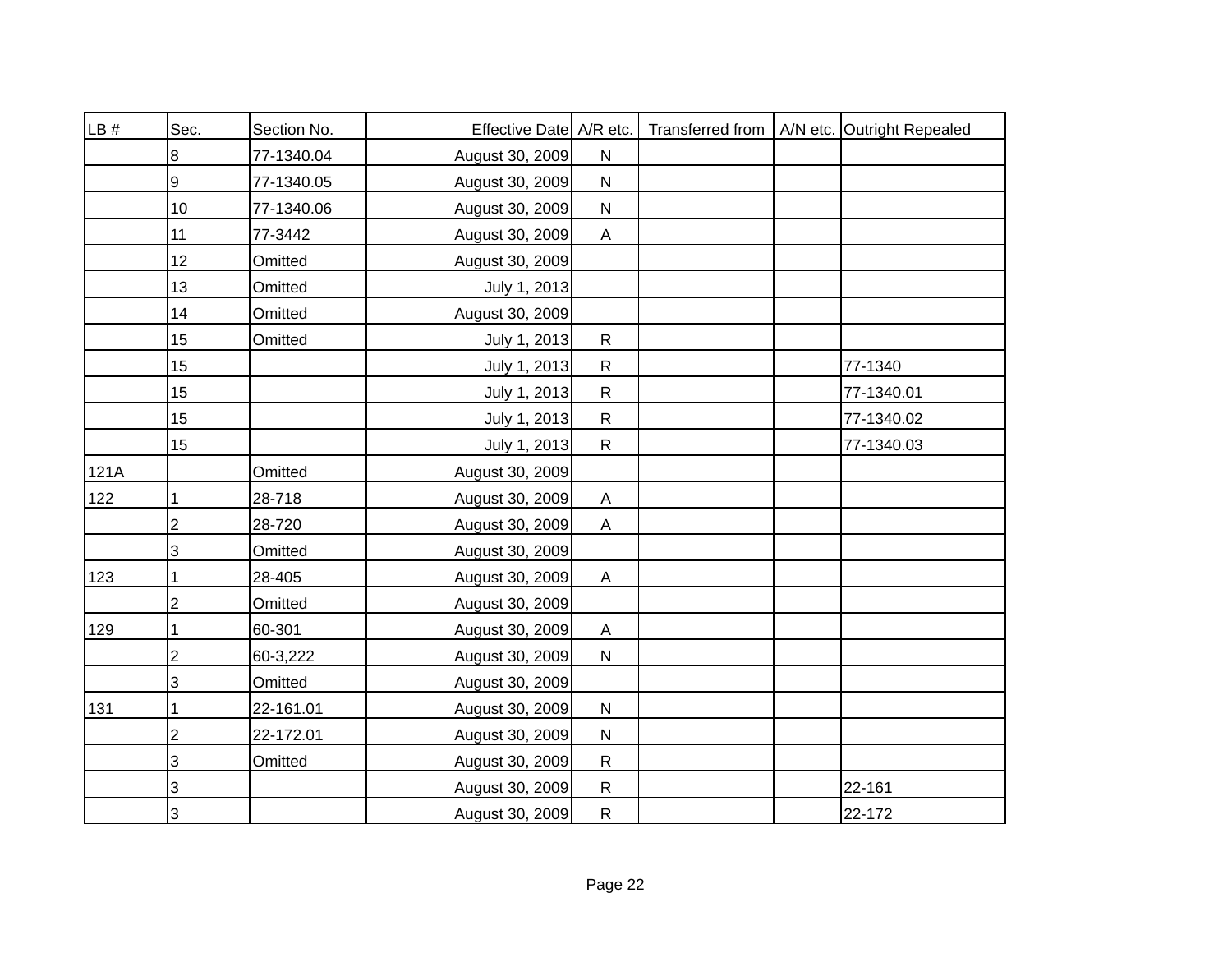| LB # | Sec.                    | Section No. | Effective Date A/R etc. |                |  | Transferred from   A/N etc. Outright Repealed |
|------|-------------------------|-------------|-------------------------|----------------|--|-----------------------------------------------|
| 133  |                         | 32-707      | August 30, 2009         | $\mathsf{A}$   |  |                                               |
|      | 2                       | Omitted     | August 30, 2009         |                |  |                                               |
| 135  |                         | Omitted     | March 6, 2009           |                |  |                                               |
|      | 2                       | Omitted     | March 6, 2009           |                |  |                                               |
|      | 3                       | Omitted     | March 6, 2009           |                |  |                                               |
| 137  | 1                       | 53-103      | August 30, 2009         | A              |  |                                               |
|      | 2                       | Omitted     | August 30, 2009         |                |  |                                               |
| 142  |                         | 54-1,100    | August 30, 2009         | $\mathsf{A}$   |  |                                               |
|      | 2                       | Omitted     | August 30, 2009         |                |  |                                               |
| 151  |                         | 28-405      | March 19, 2009          | $\mathsf{A}$   |  |                                               |
|      | 2                       | 28-456      | March 19, 2009          | A              |  |                                               |
|      | 3                       | 28-456.01   | March 19, 2009          | $\mathsf{A}$   |  |                                               |
|      | 4                       | Omitted     | March 19, 2009          |                |  |                                               |
|      | 5                       | Omitted     | March 19, 2009          | $\mathsf{R}$   |  |                                               |
|      | 5                       |             | March 19, 2009          | $\mathsf{R}$   |  | 28-448                                        |
|      | 5                       |             | March 19, 2009          | $\mathsf{R}$   |  | 28-454                                        |
|      | 6                       | Omitted     | March 19, 2009          |                |  |                                               |
| 152  | 1                       | 44-6413     | August 30, 2009         | $\mathsf{A}$   |  |                                               |
|      | 2                       | Omitted     | August 30, 2009         |                |  |                                               |
| 154  |                         | 12-1301     | August 30, 2009         | A              |  |                                               |
|      | $\overline{\mathbf{c}}$ | 29-3922     | August 30, 2009         | A              |  |                                               |
|      | 3                       | 29-3927     | August 30, 2009         | A              |  |                                               |
|      | 4                       | 38-2881     | August 30, 2009         | $\mathsf{A}$   |  |                                               |
|      | 5                       | 38-2886     | August 30, 2009         | A              |  |                                               |
|      | 6                       | 38-2888     | August 30, 2009         | A              |  |                                               |
|      | 7                       | 38-2889     | August 30, 2009         | $\overline{A}$ |  |                                               |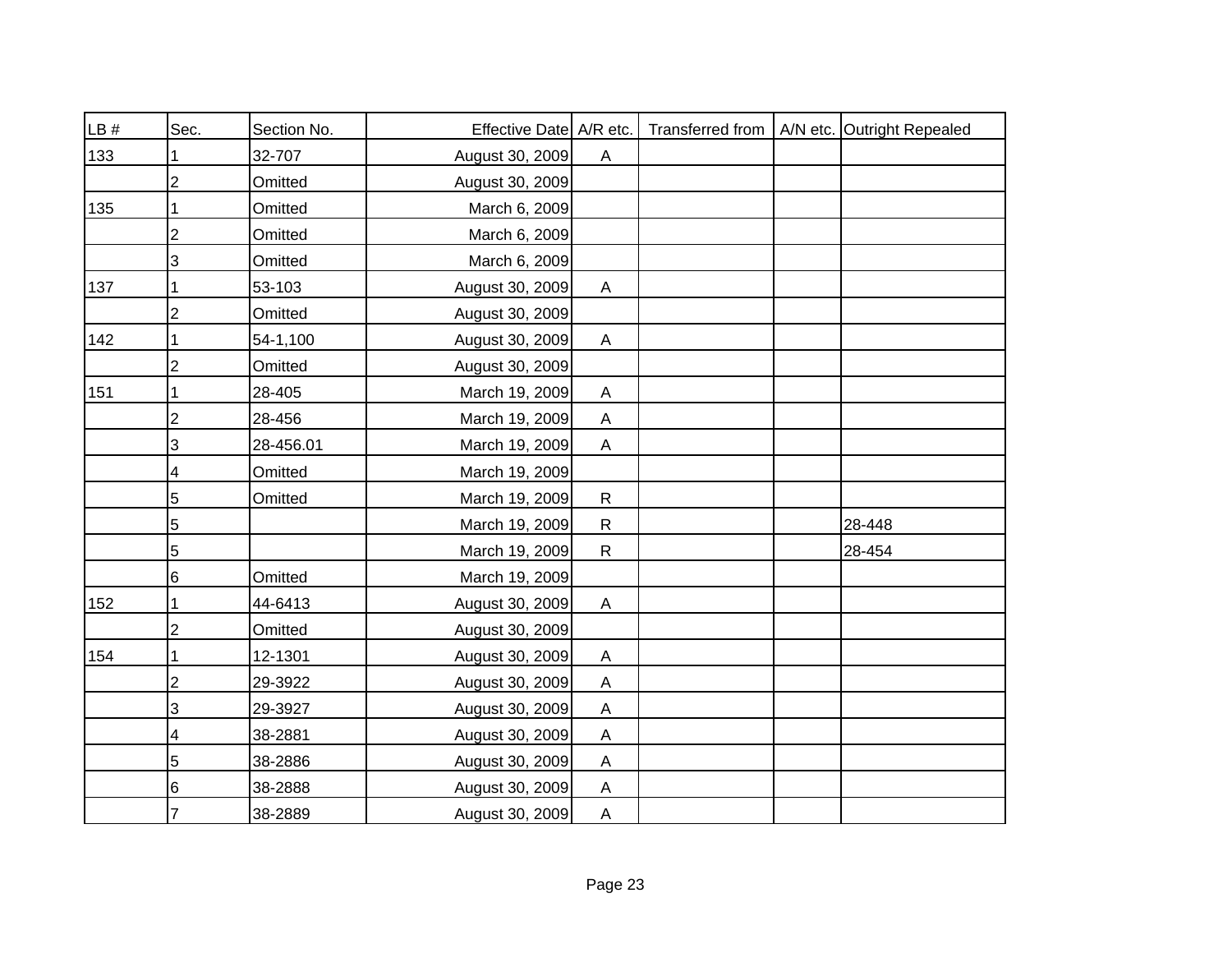| LB # | Sec. | Section No.  | Effective Date A/R etc. |                           |  | Transferred from   A/N etc. Outright Repealed |
|------|------|--------------|-------------------------|---------------------------|--|-----------------------------------------------|
|      | 8    | 42-917       | August 30, 2009         | $\boldsymbol{\mathsf{A}}$ |  |                                               |
|      | 9    | 44-5230      | August 30, 2009         | $\boldsymbol{\mathsf{A}}$ |  |                                               |
|      | 10   | 44-5255      | August 30, 2009         | A                         |  |                                               |
|      | 11   | 44-5263      | August 30, 2009         | $\boldsymbol{\mathsf{A}}$ |  |                                               |
|      | 12   | 58-326       | August 30, 2009         | ${\sf N}$                 |  |                                               |
|      | 13   | 66-1337      | August 30, 2009         | A                         |  |                                               |
|      | 14   | 66-1518      | August 30, 2009         | $\boldsymbol{\mathsf{A}}$ |  |                                               |
|      | 15   | 66-1519      | August 30, 2009         | A                         |  |                                               |
|      | 16   | 71-702       | August 30, 2009         | $\boldsymbol{\mathsf{A}}$ |  |                                               |
|      | 17   | 71-801       | August 30, 2009         | A                         |  |                                               |
|      | 18   | 71-810       | August 30, 2009         | A                         |  |                                               |
|      | 19   | 81-15,124.01 | August 30, 2009         | $\mathsf A$               |  |                                               |
|      | 20   | 85-1655      | August 30, 2009         | $\mathsf A$               |  |                                               |
|      | 21   | 86-401       | August 30, 2009         | $\mathsf A$               |  |                                               |
|      | 22   | 86-593       | August 30, 2009         | $\mathsf A$               |  |                                               |
|      | 23   | 86-597       | August 30, 2009         | $\boldsymbol{\mathsf{A}}$ |  |                                               |
|      | 24   | 86-598       | August 30, 2009         | $\boldsymbol{\mathsf{A}}$ |  |                                               |
|      | 25   | 84-621       | August 30, 2009         | ${\sf N}$                 |  |                                               |
|      | 26   | Omitted      | August 30, 2009         |                           |  |                                               |
|      | 27   | Omitted      | August 30, 2009         | $\mathsf{R}$              |  |                                               |
|      | 27   |              | August 30, 2009         | $\mathsf{R}$              |  | 29-3932                                       |
|      | 27   |              | August 30, 2009         | $\mathsf{R}$              |  | 32-1701                                       |
|      | 27   |              | August 30, 2009         | $\mathsf{R}$              |  | 44-5236                                       |
|      | 27   |              | August 30, 2009         | $\mathsf{R}$              |  | 44-5262                                       |
|      | 27   |              | August 30, 2009         | ${\sf R}$                 |  | 58-301                                        |
|      | 27   |              | August 30, 2009         | ${\sf R}$                 |  | 58-302                                        |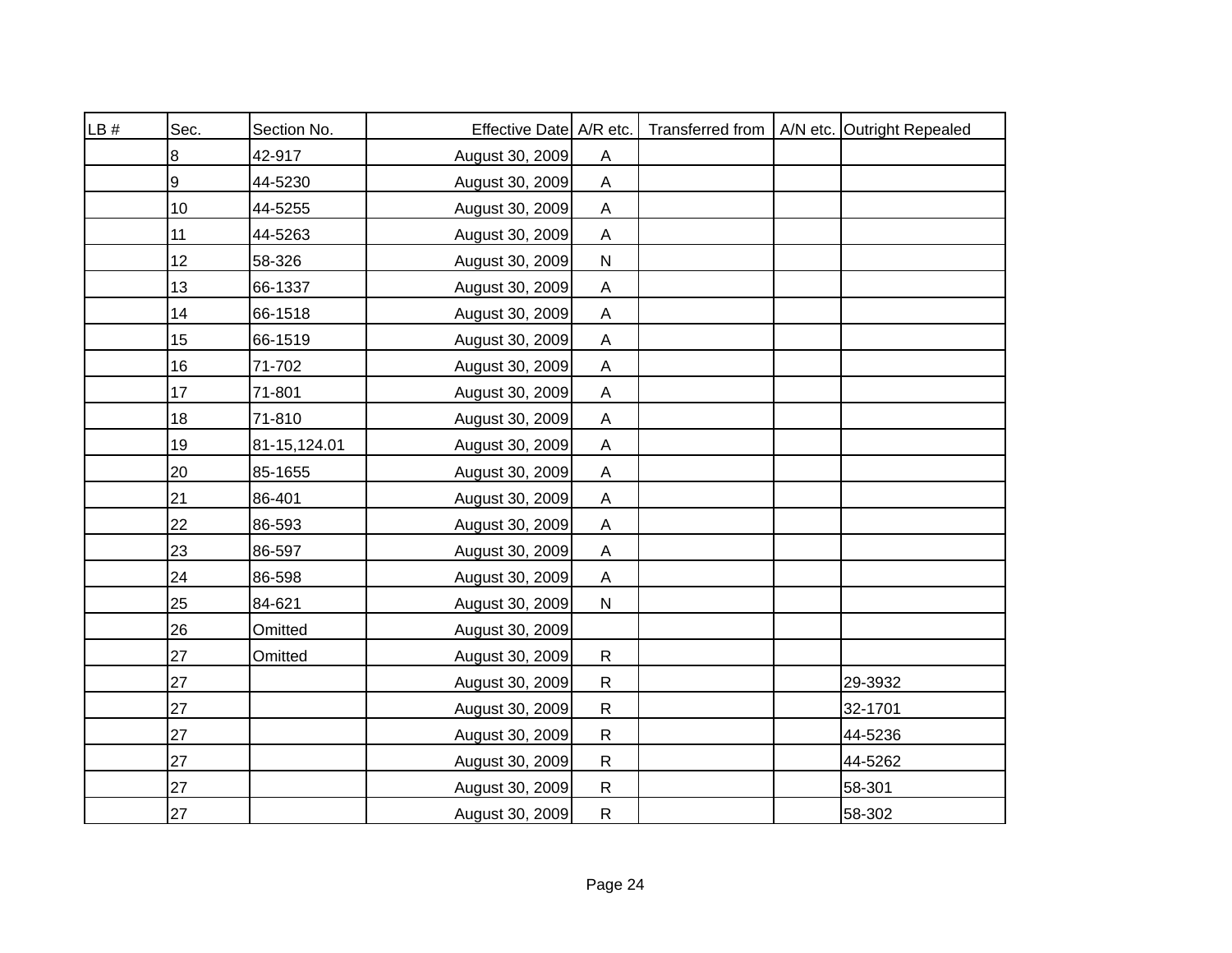| LB# | Sec. | Section No. | Effective Date A/R etc. |              | Transferred from | A/N etc. Outright Repealed |
|-----|------|-------------|-------------------------|--------------|------------------|----------------------------|
|     | 27   |             | August 30, 2009         | $\mathsf{R}$ |                  | 58-303                     |
|     | 27   |             | August 30, 2009         | $\mathsf{R}$ |                  | 58-304                     |
|     | 27   |             | August 30, 2009         | $\mathsf{R}$ |                  | 58-305                     |
|     | 27   |             | August 30, 2009         | $\mathsf{R}$ |                  | 58-306                     |
|     | 27   |             | August 30, 2009         | $\mathsf{R}$ |                  | 58-307                     |
|     | 27   |             | August 30, 2009         | ${\sf R}$    |                  | 58-308                     |
|     | 27   |             | August 30, 2009         | $\mathsf{R}$ |                  | 58-309                     |
|     | 27   |             | August 30, 2009         | $\mathsf{R}$ |                  | 58-310                     |
|     | 27   |             | August 30, 2009         | ${\sf R}$    |                  | 58-311                     |
|     | 27   |             | August 30, 2009         | $\mathsf{R}$ |                  | 58-312                     |
|     | 27   |             | August 30, 2009         | ${\sf R}$    |                  | 58-313                     |
|     | 27   |             | August 30, 2009         | $\mathsf{R}$ |                  | 58-314                     |
|     | 27   |             | August 30, 2009         | $\mathsf{R}$ |                  | 58-315                     |
|     | 27   |             | August 30, 2009         | $\mathsf{R}$ |                  | 58-316                     |
|     | 27   |             | August 30, 2009         | $\mathsf{R}$ |                  | 58-317                     |
|     | 27   |             | August 30, 2009         | $\mathsf{R}$ |                  | 58-318                     |
|     | 27   |             | August 30, 2009         | $\mathsf{R}$ |                  | 58-319                     |
|     | 27   |             | August 30, 2009         | $\mathsf{R}$ |                  | 58-320                     |
|     | 27   |             | August 30, 2009         | $\mathsf{R}$ |                  | 58-321                     |
|     | 27   |             | August 30, 2009         | $\mathsf{R}$ |                  | 58-322                     |
|     | 27   |             | August 30, 2009         | $\mathsf{R}$ |                  | 58-323                     |
|     | 27   |             | August 30, 2009         | ${\sf R}$    |                  | 58-324                     |
|     | 27   |             | August 30, 2009         | $\mathsf{R}$ |                  | 58-325                     |
|     | 27   |             | August 30, 2009         | ${\sf R}$    |                  | 71-818                     |
|     | 27   |             | August 30, 2009         | ${\sf R}$    |                  | 71-1227                    |
|     | 27   |             | August 30, 2009         | ${\sf R}$    |                  | 71-1228                    |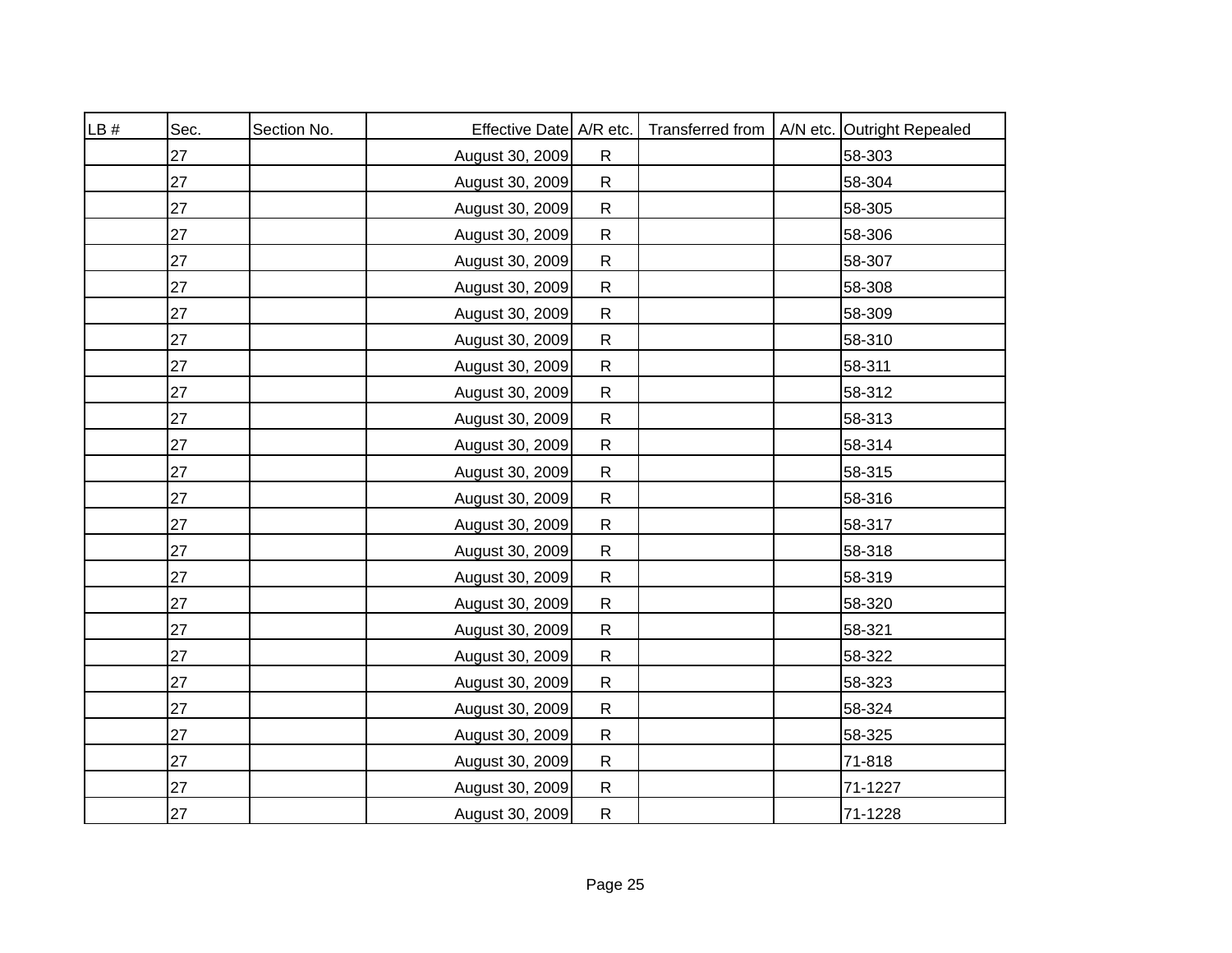| LB # | Sec. | Section No. | Effective Date A/R etc. |              |  | Transferred from   A/N etc. Outright Repealed |
|------|------|-------------|-------------------------|--------------|--|-----------------------------------------------|
|      | 27   |             | August 30, 2009         | $\mathsf{R}$ |  | 71-4823                                       |
|      | 27   |             | August 30, 2009         | ${\sf R}$    |  | 71-5715                                       |
|      | 27   |             | August 30, 2009         | ${\sf R}$    |  | 74-1501                                       |
|      | 27   |             | August 30, 2009         | ${\sf R}$    |  | 74-1502                                       |
|      | 27   |             | August 30, 2009         | ${\sf R}$    |  | 74-1503                                       |
|      | 27   |             | August 30, 2009         | ${\sf R}$    |  | 74-1504                                       |
|      | 27   |             | August 30, 2009         | ${\sf R}$    |  | 74-1505                                       |
|      | 27   |             | August 30, 2009         | $\mathsf{R}$ |  | 74-1506                                       |
|      | 27   |             | August 30, 2009         | ${\sf R}$    |  | 74-1507                                       |
|      | 27   |             | August 30, 2009         | $\mathsf R$  |  | 74-1508                                       |
|      | 27   |             | August 30, 2009         | ${\sf R}$    |  | 74-1509                                       |
|      | 27   |             | August 30, 2009         | ${\sf R}$    |  | 74-1510                                       |
|      | 27   |             | August 30, 2009         | ${\sf R}$    |  | 74-1511                                       |
|      | 27   |             | August 30, 2009         | ${\sf R}$    |  | 74-1512                                       |
|      | 27   |             | August 30, 2009         | ${\sf R}$    |  | 74-1513                                       |
|      | 27   |             | August 30, 2009         | ${\sf R}$    |  | 74-1514                                       |
|      | 27   |             | August 30, 2009         | ${\sf R}$    |  | 77-2704.19                                    |
|      | 27   |             | August 30, 2009         | $\mathsf{R}$ |  | 77-6001                                       |
|      | 27   |             | August 30, 2009         | $\mathsf{R}$ |  | 77-6002                                       |
|      | 27   |             | August 30, 2009         | ${\sf R}$    |  | 77-6003                                       |
|      | 27   |             | August 30, 2009         | ${\sf R}$    |  | 77-6004                                       |
|      | 27   |             | August 30, 2009         | ${\sf R}$    |  | 77-6005                                       |
|      | 27   |             | August 30, 2009         | ${\sf R}$    |  | 77-6006                                       |
|      | 27   |             | August 30, 2009         | ${\sf R}$    |  | 77-6007                                       |
|      | 27   |             | August 30, 2009         | ${\sf R}$    |  | 79-11,151                                     |
|      | 27   |             | August 30, 2009         | ${\sf R}$    |  | 79-11,152                                     |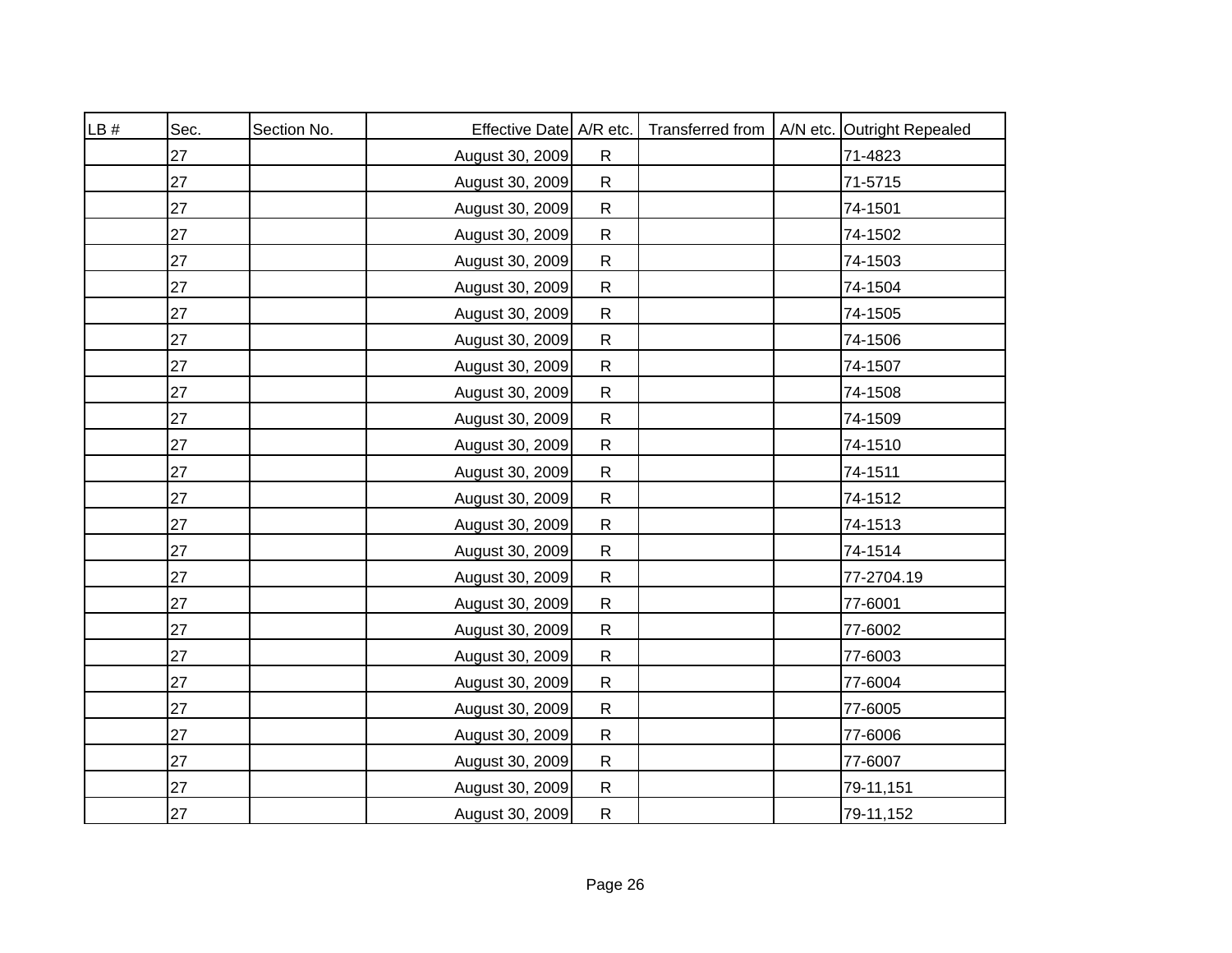| LB # | Sec. | Section No. | Effective Date A/R etc. |                           | Transferred from |             | A/N etc. Outright Repealed |
|------|------|-------------|-------------------------|---------------------------|------------------|-------------|----------------------------|
|      | 27   |             | August 30, 2009         | $\mathsf{R}$              |                  |             | 79-11,153                  |
|      | 27   |             | August 30, 2009         | $\mathsf{R}$              |                  |             | 79-11,154                  |
|      | 27   |             | August 30, 2009         | $\mathsf{R}$              |                  |             | 81-8,255                   |
|      | 27   |             | August 30, 2009         | $\mathsf{R}$              |                  |             | 81-8,256                   |
|      | 27   |             | August 30, 2009         | $\mathsf{R}$              |                  |             | 81-8,257                   |
|      | 27   |             | August 30, 2009         | $\mathsf{R}$              |                  |             | 81-8,258                   |
|      | 27   |             | August 30, 2009         | ${\sf R}$                 |                  |             | 81-8,259                   |
|      | 27   |             | August 30, 2009         | $\mathsf{R}$              |                  |             | 81-8,260                   |
|      | 27   |             | August 30, 2009         | ${\sf R}$                 |                  |             | 81-8,260.01                |
|      | 27   |             | August 30, 2009         | $\mathsf{R}$              |                  |             | 81-8,260.02                |
|      | 27   |             | August 30, 2009         | ${\sf R}$                 |                  |             | 81-8,307                   |
|      | 27   |             | August 30, 2009         | ${\sf R}$                 |                  |             | 81-8,308                   |
|      | 27   |             | August 30, 2009         | ${\sf R}$                 |                  |             | 81-15,189                  |
|      | 27   |             | August 30, 2009         | $\mathsf{R}$              |                  |             | 81-15,190                  |
|      | 27   |             | August 30, 2009         | ${\sf R}$                 |                  |             | 86-418.01                  |
|      | 27   |             | August 30, 2009         | $\mathsf{R}$              |                  |             | 86-599                     |
| 155  | 1    | 28-101      | August 30, 2009         | $\boldsymbol{\mathsf{A}}$ |                  |             |                            |
|      | 2    | 28-1352     | August 30, 2009         | ${\sf N}$                 |                  |             |                            |
|      | 3    | 28-1353     | August 30, 2009         | $\mathsf{N}$              |                  |             |                            |
|      | 4    | 28-1354     | August 30, 2009         | $\mathsf{N}$              |                  |             |                            |
|      | 5    | 28-1355     | August 30, 2009         | $\mathsf{N}$              |                  |             |                            |
|      | 6    | 28-1356     | August 30, 2009         | ${\sf N}$                 |                  |             |                            |
|      | 7    | 28-518      | August 30, 2009         | $\mathsf{A}$              |                  |             |                            |
|      | 8    | 28-636      | August 30, 2009         | ${\sf N}$                 |                  |             |                            |
|      | 9    | 28-637      | August 30, 2009         | $\mathsf{N}$              |                  |             |                            |
|      | 10   | 28-638      | August 30, 2009         | $N\setminus T$            | 28-608           | $\mathsf T$ |                            |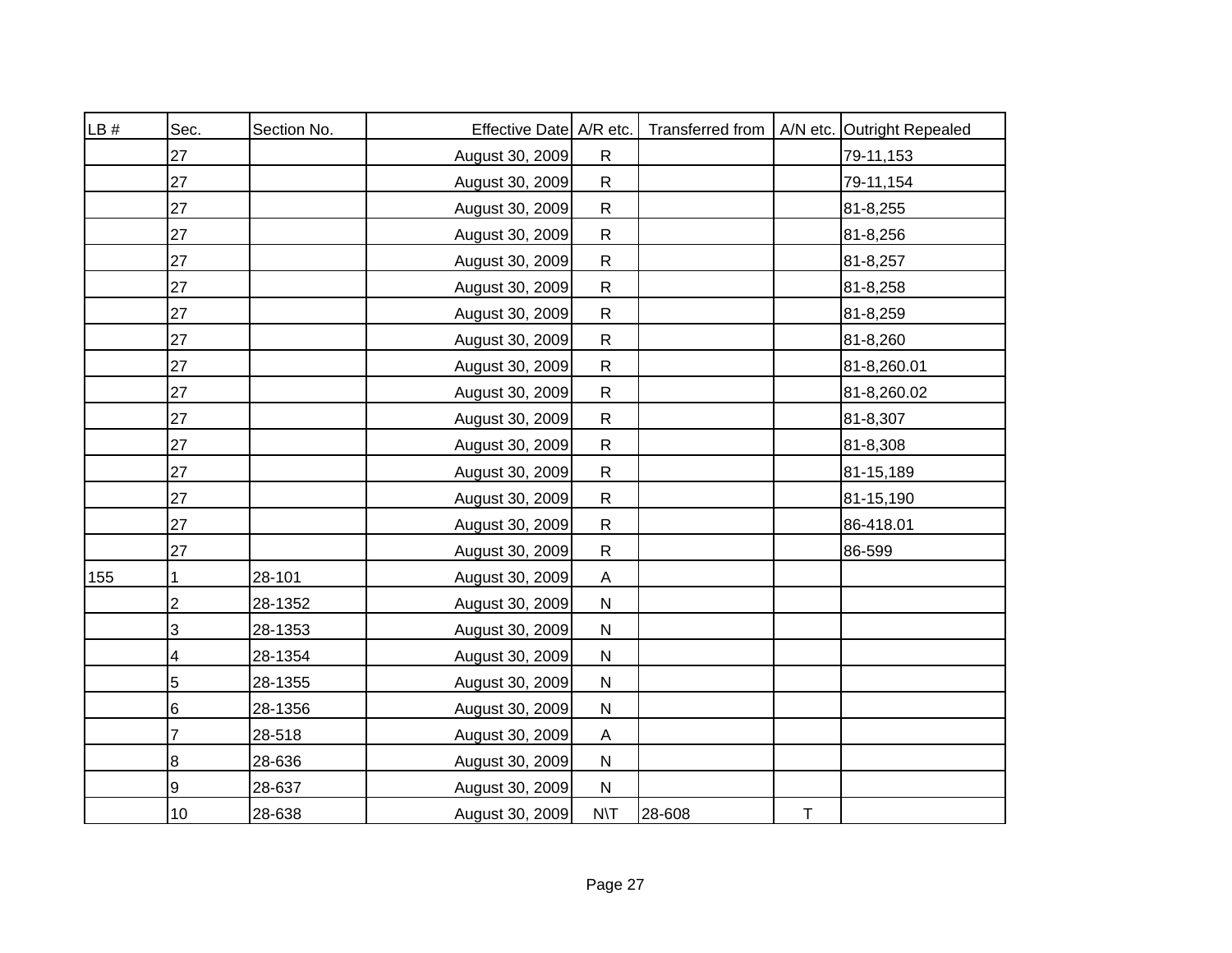| LB # | Sec.            | Section No. | Effective Date A/R etc. |                |  | Transferred from   A/N etc. Outright Repealed |
|------|-----------------|-------------|-------------------------|----------------|--|-----------------------------------------------|
|      | 11              | 28-639      | August 30, 2009         | ${\sf N}$      |  |                                               |
|      | 12 <sup>2</sup> | 28-640      | August 30, 2009         | ${\sf N}$      |  |                                               |
|      | 13              | 28-603      | August 30, 2009         | A              |  |                                               |
|      | 14              | 28-604      | August 30, 2009         | $\mathsf{A}$   |  |                                               |
|      | 15              | 28-611      | August 30, 2009         | A              |  |                                               |
|      | 16              | 28-611.01   | August 30, 2009         | ${\sf N}$      |  |                                               |
|      | 17              | 29-110      | August 30, 2009         | A              |  |                                               |
|      | 18              | 87-302      | August 30, 2009         | A              |  |                                               |
|      | 19              | Omitted     | August 30, 2009         |                |  |                                               |
|      | 20              | Omitted     | August 30, 2009         |                |  |                                               |
| 158  | 1               | 17-107      | August 30, 2009         | Α              |  |                                               |
|      | 2               | 17-208      | August 30, 2009         | $\mathsf{A}$   |  |                                               |
|      | 3               | 23-1734     | August 30, 2009         | $\mathsf{A}$   |  |                                               |
|      | 4               | 13-3001     | August 30, 2009         | ${\sf N}$      |  |                                               |
|      | 5               | 13-3002     | August 30, 2009         | ${\sf N}$      |  |                                               |
|      | 6               | 13-3003     | August 30, 2009         | ${\sf N}$      |  |                                               |
|      | 7               | 13-3004     | August 30, 2009         | ${\sf N}$      |  |                                               |
|      | 8               | 13-3005     | August 30, 2009         | ${\sf N}$      |  |                                               |
|      | 9               | Omitted     | August 30, 2009         |                |  |                                               |
| 160  | 1               | 2-3226.10   | August 30, 2009         | $\mathsf{N}$   |  |                                               |
|      | $\overline{c}$  | 2-3226.11   | August 30, 2009         | ${\sf N}$      |  |                                               |
|      | 3               | 2-3226.12   | August 30, 2009         | ${\sf N}$      |  |                                               |
|      | 4               | 2-3226.13   | August 30, 2009         | $\mathsf{N}$   |  |                                               |
|      | 5               | 2-3226.14   | August 30, 2009         | $\mathsf{N}$   |  |                                               |
|      | 6               | 2-3234      | August 30, 2009         | A              |  |                                               |
|      | 7               | 2-3290.01   | August 30, 2009         | $\overline{A}$ |  |                                               |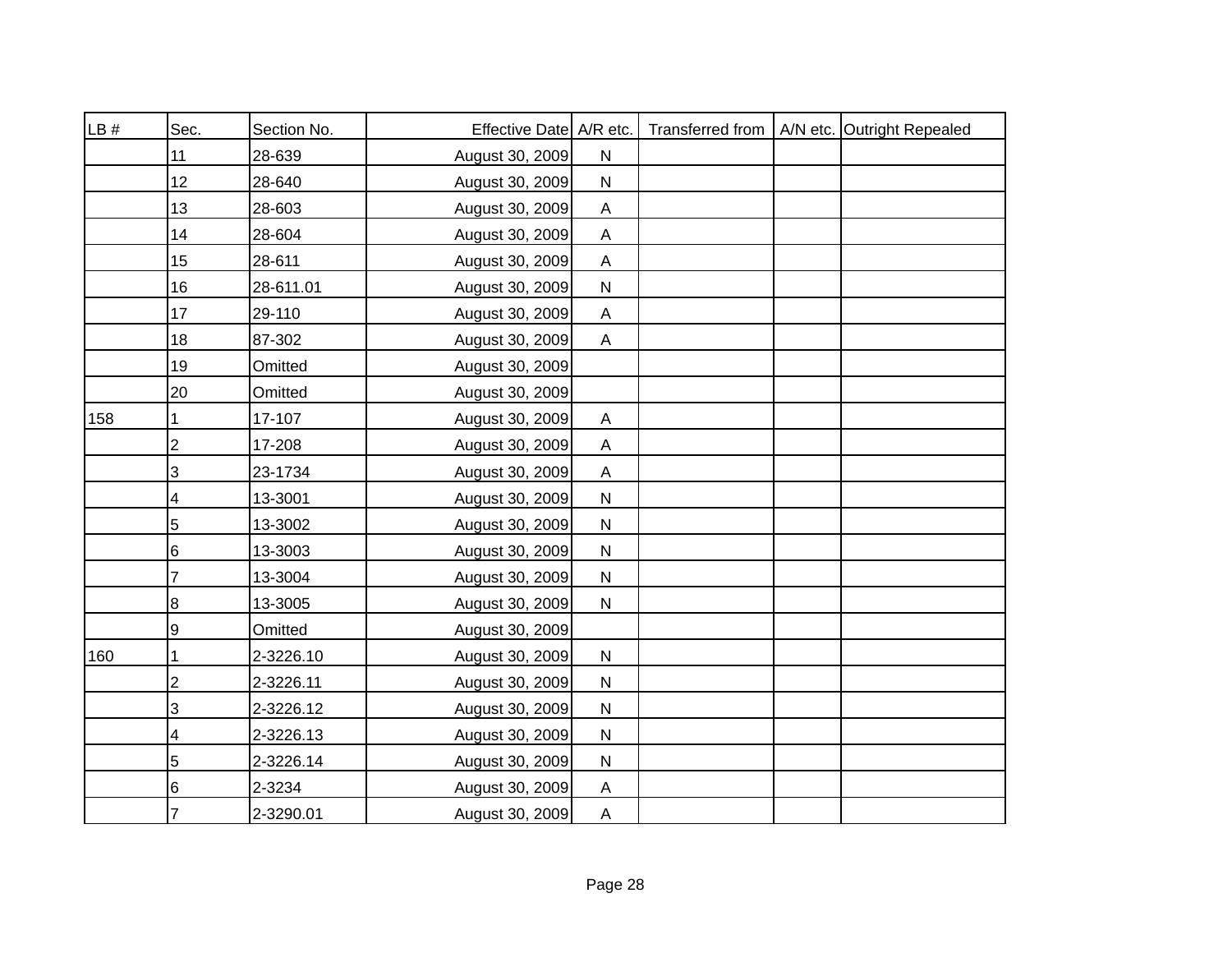| LB# | Sec.           | Section No. | Effective Date A/R etc. |                           |  | Transferred from   A/N etc. Outright Repealed |
|-----|----------------|-------------|-------------------------|---------------------------|--|-----------------------------------------------|
|     | 8              | Omitted     | August 30, 2009         |                           |  |                                               |
|     | $\overline{9}$ | Omitted     | August 30, 2009         |                           |  |                                               |
| 162 | 1              | 48-2101     | January 1, 2010         | A                         |  |                                               |
|     | $\overline{2}$ | 48-2103     | January 1, 2010         | $\mathsf A$               |  |                                               |
|     | 3              | 48-2104     | January 1, 2010         | $\mathsf A$               |  |                                               |
|     | 4              | 48-2105     | January 1, 2010         | $\mathsf A$               |  |                                               |
|     | 5              | 48-2107     | January 1, 2010         | A                         |  |                                               |
|     | 6              | 48-2117     | January 1, 2010         | ${\sf N}$                 |  |                                               |
|     | 7              | 48-2115     | January 1, 2010         | $\boldsymbol{\mathsf{A}}$ |  |                                               |
|     | 8              | 77-373.01   | January 1, 2010         | $\boldsymbol{\mathsf{A}}$ |  |                                               |
|     | 9              | 77-2753     | January 1, 2010         | A                         |  |                                               |
|     | 10             | Omitted     | January 1, 2010         |                           |  |                                               |
|     | 11             | Omitted     | January 1, 2010         |                           |  |                                               |
|     | 12             | Omitted     | January 1, 2010         | $\mathsf{R}$              |  |                                               |
|     | 12             |             | January 1, 2010         | $\mathsf{R}$              |  | 77-3101                                       |
|     | 12             |             | January 1, 2010         | $\mathsf{R}$              |  | 77-3102                                       |
|     | 12             |             | January 1, 2010         | ${\sf R}$                 |  | 77-3103                                       |
|     | 12             |             | January 1, 2010         | $\mathsf{R}$              |  | 77-3104                                       |
|     | 12             |             | January 1, 2010         | $\mathsf{R}$              |  | 77-3105                                       |
|     | 12             |             | January 1, 2010         | $\mathsf{R}$              |  | 77-3106                                       |
|     | 12             |             | January 1, 2010         | $\mathsf{R}$              |  | 77-3107                                       |
|     | 12             |             | January 1, 2010         | ${\sf R}$                 |  | 77-3108                                       |
|     | 12             |             | January 1, 2010         | ${\sf R}$                 |  | 77-3109                                       |
|     | 12             |             | January 1, 2010         | ${\sf R}$                 |  | 77-3110                                       |
|     | 12             |             | January 1, 2010         | $\mathsf{R}$              |  | 77-3111                                       |
|     | 12             |             | January 1, 2010         | ${\sf R}$                 |  | 77-3112                                       |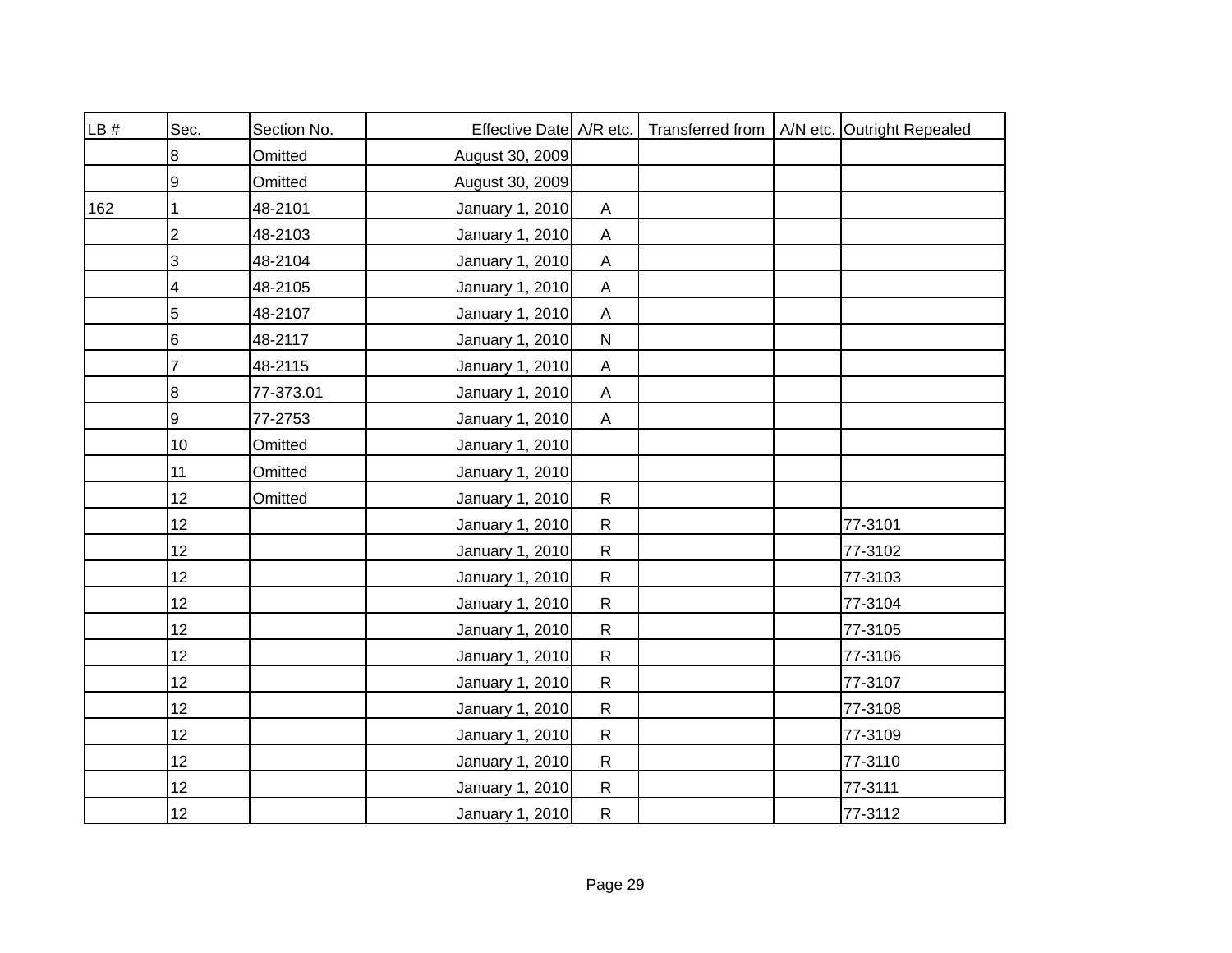| LB# | Sec.            | Section No.  | Effective Date A/R etc. |                |  | Transferred from   A/N etc. Outright Repealed |
|-----|-----------------|--------------|-------------------------|----------------|--|-----------------------------------------------|
| 163 |                 | 79-544       | August 30, 2009         | $\mathsf{A}$   |  |                                               |
|     | 2               | Omitted      | August 30, 2009         |                |  |                                               |
| 164 |                 | 2-5413       | August 30, 2009         | A              |  |                                               |
|     | 2               | 77-27,187.02 | August 30, 2009         | $\mathsf{A}$   |  |                                               |
|     | 3               | 77-5714      | August 30, 2009         | $\mathsf{A}$   |  |                                               |
|     | 4               | 77-5715      | August 30, 2009         | A              |  |                                               |
|     | 5               | 77-5723      | August 30, 2009         | A              |  |                                               |
|     | $6\phantom{1}6$ | 77-5725      | January 1, 2009         | A              |  |                                               |
|     | 7               | 77-5726      | January 1, 2009         | $\mathsf{A}$   |  |                                               |
|     | 8               | 77-5727      | August 30, 2009         | $\mathsf{A}$   |  |                                               |
|     | 9               | 77-5804      | August 30, 2009         | A              |  |                                               |
|     | 10              | 77-5806      | August 30, 2009         | $\mathsf{A}$   |  |                                               |
|     | 11              | 77-5905      | August 30, 2009         | $\mathsf{A}$   |  |                                               |
|     | 12              | 77-5906      | August 30, 2009         | A              |  |                                               |
|     | 13              | 81-12,125    | August 30, 2009         | A              |  |                                               |
|     | 14              | Omitted      | August 30, 2009         |                |  |                                               |
|     | 15              | Omitted      | January 1, 2009         |                |  |                                               |
|     | 16              | Omitted      | August 30, 2009         |                |  |                                               |
| 165 | 1               | 66-1521      | July 1, 2009            | $\mathsf{A}$   |  |                                               |
|     | $\overline{c}$  | 77-1783.01   | October 1, 2009         | $\mathsf{A}$   |  |                                               |
|     | 3               | 77-1784      | January 1, 2010         | $\mathsf{A}$   |  |                                               |
|     | 4               | 77-2701.03   | October 1, 2009         | A              |  |                                               |
|     | 5               | 77-2701.16   | October 1, 2009         | $\mathsf{A}$   |  |                                               |
|     | 6               | 77-2701.24   | October 1, 2009         | A              |  |                                               |
|     |                 | 77-2703.04   | October 1, 2009         | $\mathsf{A}$   |  |                                               |
|     | 8               | 77-2704.09   | October 1, 2009         | $\overline{A}$ |  |                                               |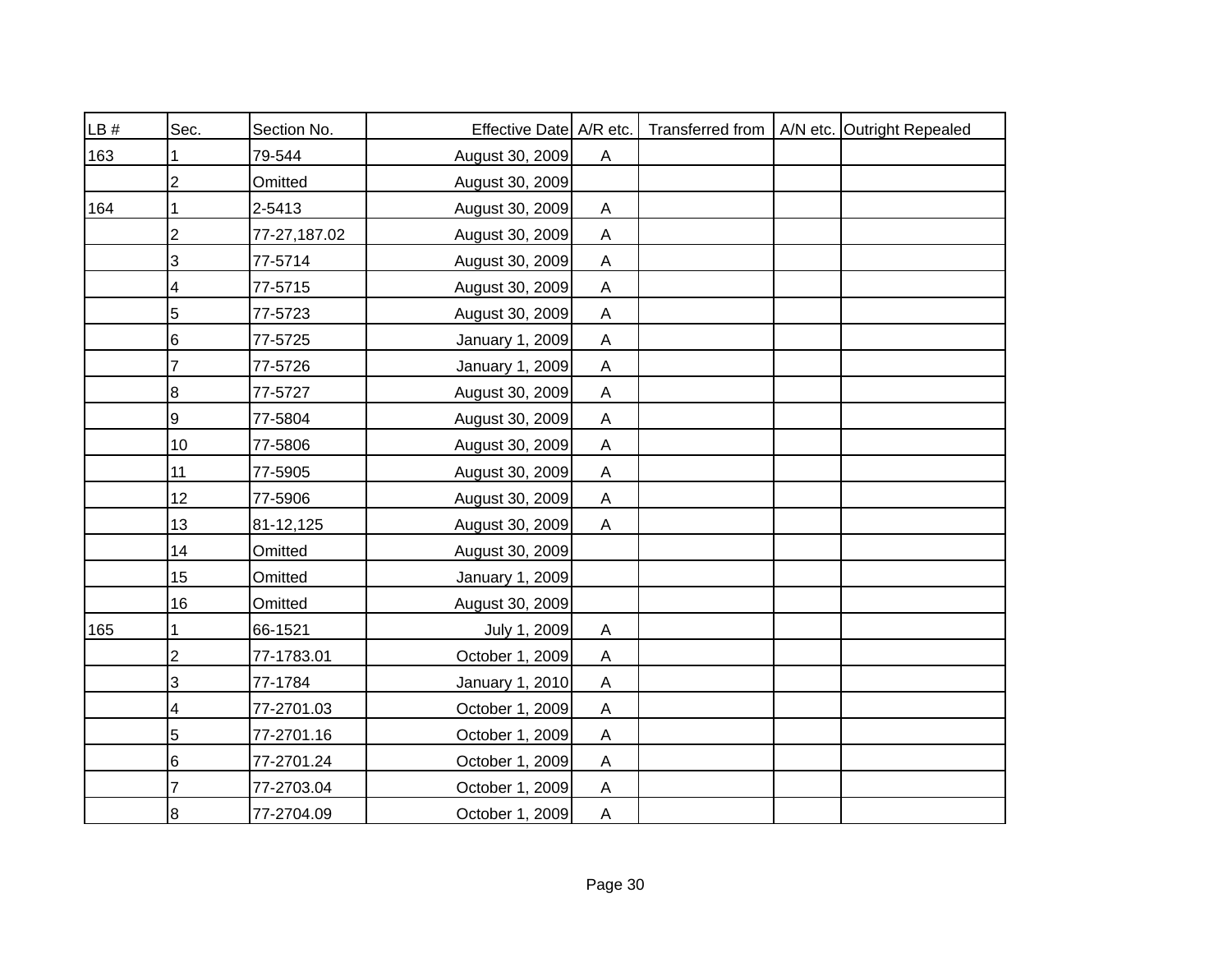| LB# | Sec.                      | Section No. | Effective Date A/R etc. |                           |  | Transferred from   A/N etc. Outright Repealed |
|-----|---------------------------|-------------|-------------------------|---------------------------|--|-----------------------------------------------|
|     | 9                         | 77-2704.52  | October 1, 2009         | A                         |  |                                               |
|     | $10$                      | 77-2711     | October 1, 2009         | $\boldsymbol{\mathsf{A}}$ |  |                                               |
|     | 11                        | 77-2712.05  | October 1, 2009         | A                         |  |                                               |
|     | 12                        | 77-2715.07  | April 9, 2009           | $\boldsymbol{\mathsf{A}}$ |  |                                               |
|     | 13                        | 77-2761     | April 9, 2009           | A                         |  |                                               |
|     | 14                        | 77-2780     | October 1, 2009         | $\mathsf{A}$              |  |                                               |
|     | 15                        | 77-5211     | April 9, 2009           | A                         |  |                                               |
|     | 16                        | Omitted     | April 9, 2009           |                           |  |                                               |
|     | 17                        | Omitted     | July 1, 2009            |                           |  |                                               |
|     | 18                        | Omitted     | January 1, 2010         |                           |  |                                               |
|     | 19                        | Omitted     | April 9, 2009           |                           |  |                                               |
|     | 20                        | Omitted     | October 1, 2009         |                           |  |                                               |
|     | 21                        | Omitted     | April 9, 2009           |                           |  |                                               |
| 166 | 1                         | 13-508      | February 27, 2009       | A                         |  |                                               |
|     | $\overline{2}$            | 13-509      | February 27, 2009       | A                         |  |                                               |
|     | $\ensuremath{\mathsf{3}}$ | 72-258.03   | February 27, 2009       | $\mathsf{A}$              |  |                                               |
|     | 4                         | 77-201      | February 27, 2009       | $\boldsymbol{\mathsf{A}}$ |  |                                               |
|     | 5                         | 77-421      | February 27, 2009       | $\boldsymbol{\mathsf{A}}$ |  |                                               |
|     | 6                         | 77-680      | February 27, 2009       | A                         |  |                                               |
|     | 7                         | 77-801      | February 27, 2009       | Α                         |  |                                               |
|     | $\bf 8$                   | 77-1327     | February 27, 2009       | A                         |  |                                               |
|     | 9                         | 77-1343     | February 27, 2009       | Α                         |  |                                               |
|     | 10                        | 77-1344     | February 27, 2009       | A                         |  |                                               |
|     | 11                        | 77-1345.01  | February 27, 2009       | A                         |  |                                               |
|     | 12                        | 77-1355     | February 27, 2009       | A                         |  |                                               |
|     | 13                        | 77-1371     | February 27, 2009       | A                         |  |                                               |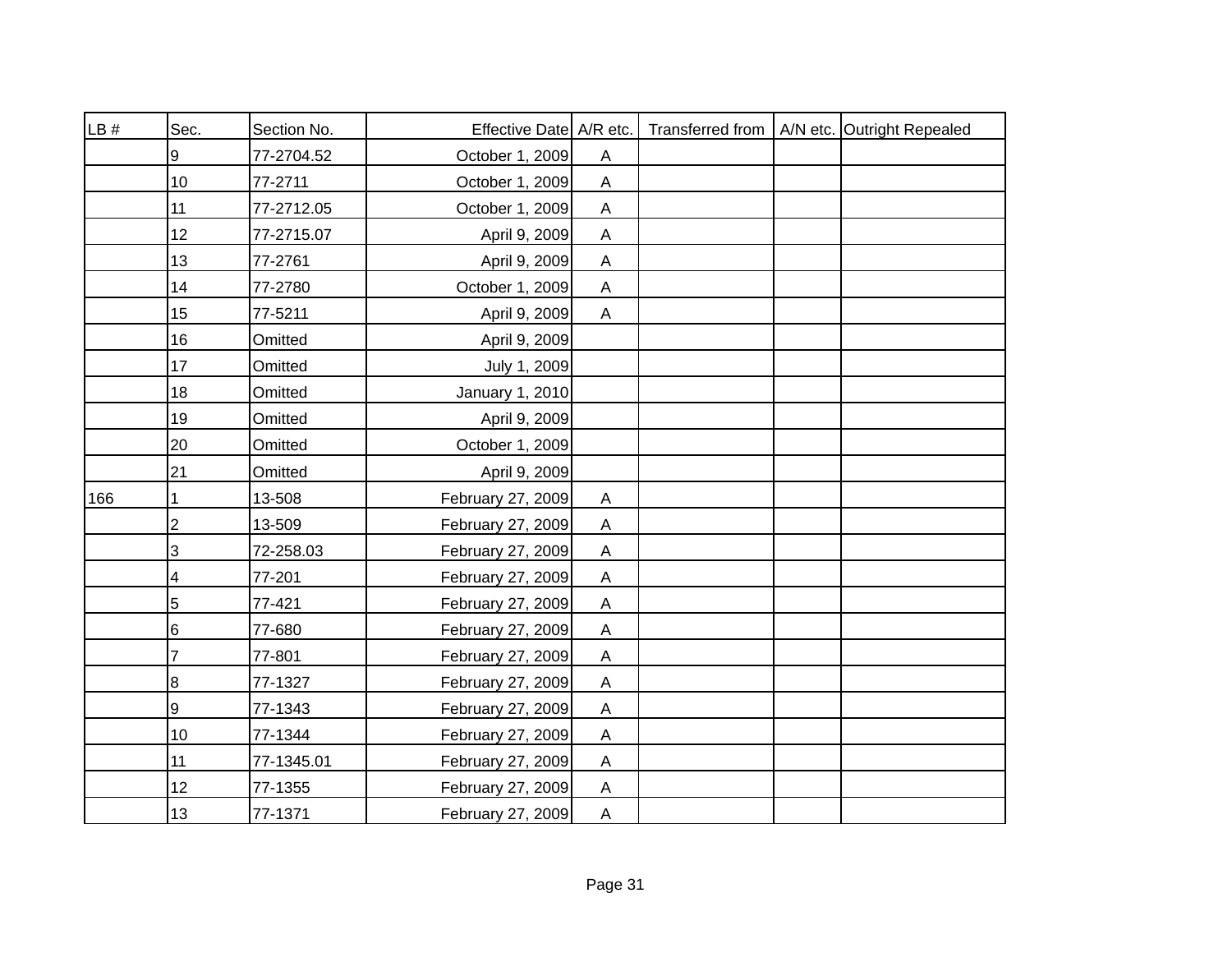| LB# | Sec.           | Section No. | Effective Date A/R etc. |                           |  | Transferred from   A/N etc. Outright Repealed |
|-----|----------------|-------------|-------------------------|---------------------------|--|-----------------------------------------------|
|     | 14             | 77-1501     | February 27, 2009       | $\boldsymbol{\mathsf{A}}$ |  |                                               |
|     | 15             | 77-1502     | February 27, 2009       | $\boldsymbol{\mathsf{A}}$ |  |                                               |
|     | 16             | 77-1507.01  | February 27, 2009       | $\boldsymbol{\mathsf{A}}$ |  |                                               |
|     | 17             | 77-1775     | February 27, 2009       | $\mathsf A$               |  |                                               |
|     | 18             | 77-3523     | February 27, 2009       | $\mathsf A$               |  |                                               |
|     | 19             | 77-5022     | February 27, 2009       | $\boldsymbol{\mathsf{A}}$ |  |                                               |
|     | 20             | 77-5023     | February 27, 2009       | $\mathsf A$               |  |                                               |
|     | 21             | 79-1016     | February 27, 2009       | $\mathsf A$               |  |                                               |
|     | 22             | Omitted     | February 27, 2009       |                           |  |                                               |
|     | 23             | Omitted     | February 27, 2009       | $\mathsf{R}$              |  |                                               |
|     | 23             |             | February 27, 2009       | $\mathsf{R}$              |  | 77-1348                                       |
|     | 24             | Omitted     | February 27, 2009       |                           |  |                                               |
| 167 |                | 81-1394     | August 30, 2009         | ${\sf N}$                 |  |                                               |
|     | $\overline{2}$ | 81-1117.05  | August 30, 2009         | A                         |  |                                               |
|     | 3              | Omitted     | August 30, 2009         |                           |  |                                               |
| 168 |                | 81-1118.07  | August 30, 2009         | ${\sf N}$                 |  |                                               |
| 175 |                | 60-395      | August 30, 2009         | A                         |  |                                               |
|     | 2              | 60-3,157    | August 30, 2009         | A                         |  |                                               |
|     | 3              | Omitted     | August 30, 2009         |                           |  |                                               |
| 177 |                | 8-2602      | August 30, 2009         | A                         |  |                                               |
|     | $\overline{2}$ | 8-2607      | August 30, 2009         | A                         |  |                                               |
|     | 3              | 8-2609      | August 30, 2009         | A                         |  |                                               |
|     | 4              | Omitted     | August 30, 2009         |                           |  |                                               |
| 179 | 1              | 2-1588      | February 13, 2009       | A                         |  |                                               |
|     | $\overline{2}$ | Omitted     | February 13, 2009       |                           |  |                                               |
|     | 3              | Omitted     | February 13, 2009       |                           |  |                                               |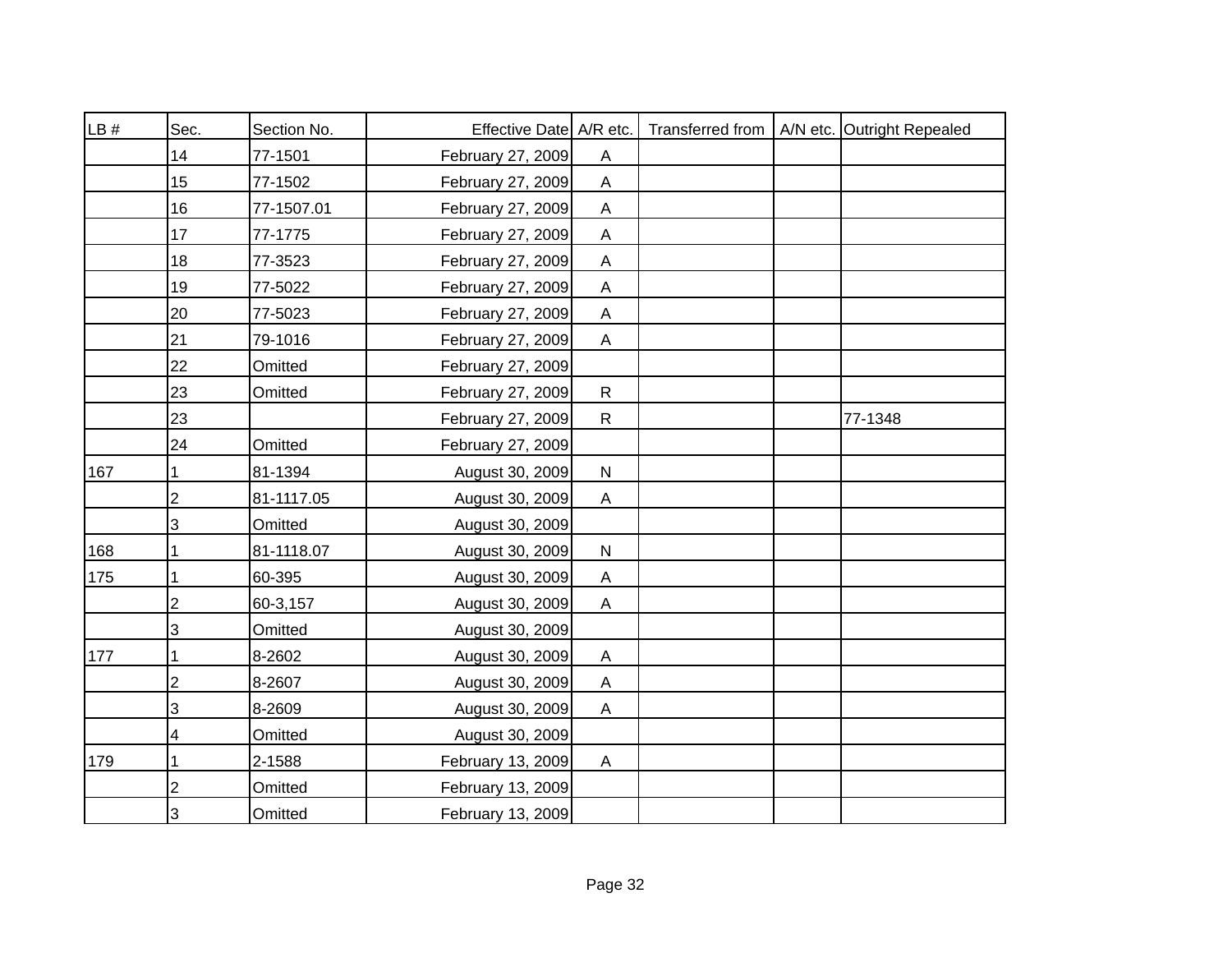| LB # | Sec.           | Section No. | Effective Date A/R etc. |                           |  | Transferred from   A/N etc. Outright Repealed |
|------|----------------|-------------|-------------------------|---------------------------|--|-----------------------------------------------|
| 180  |                | 13-2042.01  | August 30, 2009         | Α                         |  |                                               |
|      | $\overline{2}$ | 81-15,160   | August 30, 2009         | $\mathsf{A}$              |  |                                               |
|      | 3              | Omitted     | August 30, 2009         |                           |  |                                               |
| 184  |                | 46-226      | August 30, 2009         | $\mathsf{A}$              |  |                                               |
|      | $\overline{2}$ | Omitted     | August 30, 2009         |                           |  |                                               |
| 187  | 1              | 79-958      | July 1, 2009            | A                         |  |                                               |
|      | $\overline{2}$ | 79-966      | July 1, 2009            | $\mathsf{A}$              |  |                                               |
|      | 3              | 79-9,113    | July 1, 2009            | $\mathsf{A}$              |  |                                               |
|      | 4              | Omitted     | July 1, 2009            |                           |  |                                               |
|      | 5              | Omitted     | July 1, 2009            |                           |  |                                               |
|      | 6              | Omitted     | July 1, 2009            |                           |  |                                               |
| 188  |                | 23-2306     | July 1, 2009            | $\boldsymbol{\mathsf{A}}$ |  |                                               |
|      | $\mathbf 2$    | 23-2308.01  | July 1, 2009            | $\mathsf{A}$              |  |                                               |
|      | 3              | 23-2315     | July 1, 2009            | $\boldsymbol{\mathsf{A}}$ |  |                                               |
|      | 4              | 23-2317     | July 1, 2009            | $\boldsymbol{\mathsf{A}}$ |  |                                               |
|      | 5              | 23-2319     | July 1, 2009            | $\mathsf{A}$              |  |                                               |
|      | 6              | 23-2321     | July 1, 2009            | $\mathsf{A}$              |  |                                               |
|      | $\overline{7}$ | 81-2017     | July 1, 2009            | $\mathsf{A}$              |  |                                               |
|      | 8              | 84-712.05   | July 1, 2009            | A                         |  |                                               |
|      | 9              | 84-1302     | July 1, 2009            | Α                         |  |                                               |
|      | 10             | 84-1307     | July 1, 2009            | A                         |  |                                               |
|      | 11             | 84-1309.02  | July 1, 2009            | A                         |  |                                               |
|      | 12             | 84-1313.02  | July 1, 2009            | $\mathsf{N}$              |  |                                               |
|      | 13             | 84-1317     | July 1, 2009            | A                         |  |                                               |
|      | 14             | 84-1319     | July 1, 2009            | A                         |  |                                               |
|      | 15             | 84-1321     | July 1, 2009            | $\mathsf{A}$              |  |                                               |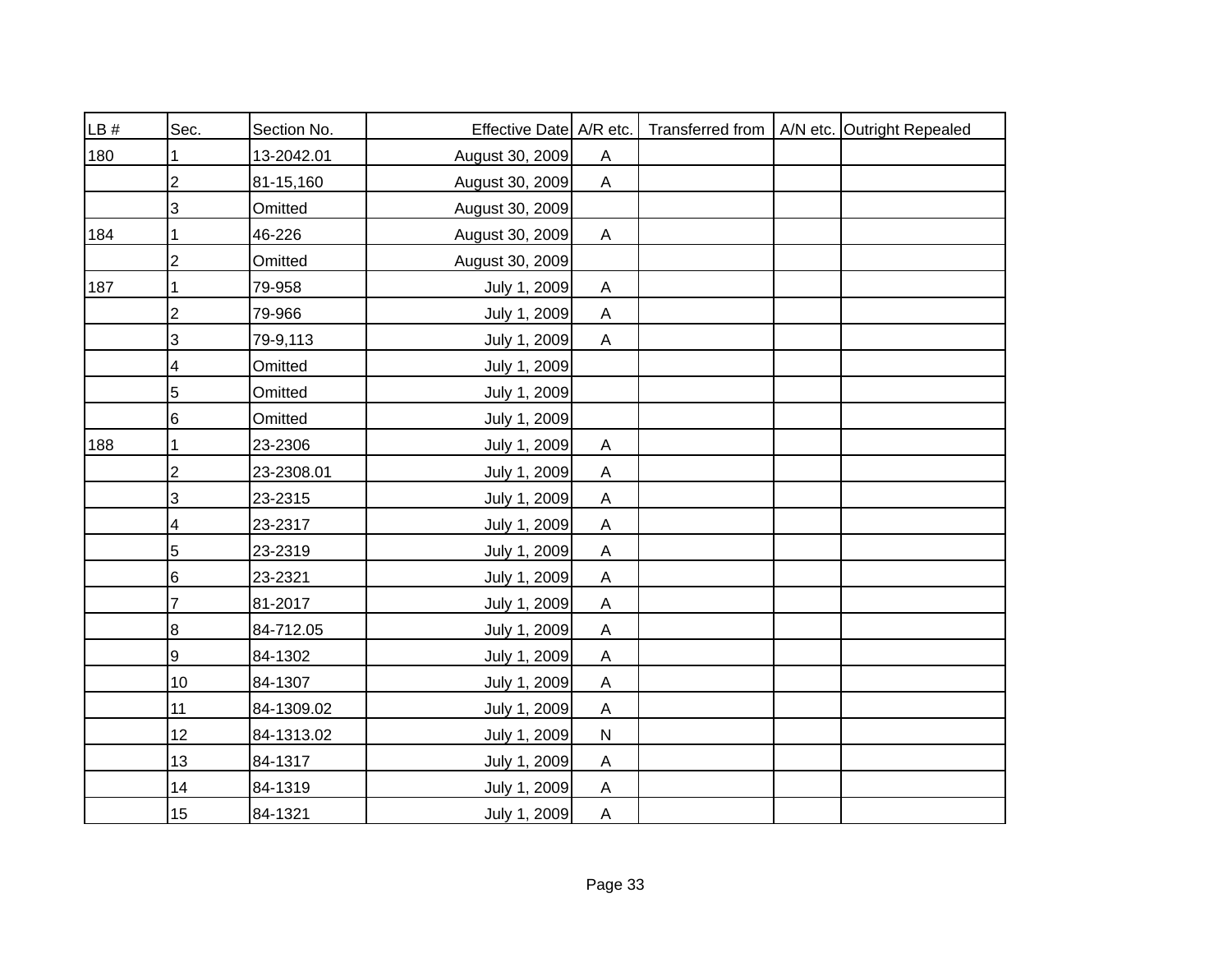| LB# | Sec.                      | Section No. | Effective Date A/R etc. |                           |  | Transferred from   A/N etc. Outright Repealed |
|-----|---------------------------|-------------|-------------------------|---------------------------|--|-----------------------------------------------|
|     | 16                        | 84-1323     | July 1, 2009            | A                         |  |                                               |
|     | 17                        | 84-1330     | July 1, 2009            | $\mathsf{A}$              |  |                                               |
|     | 18                        | 84-1331     | July 1, 2009            | A                         |  |                                               |
|     | 19                        | 84-1512     | July 1, 2009            | $\mathsf{A}$              |  |                                               |
|     | 20                        | Omitted     | July 1, 2009            |                           |  |                                               |
|     | 21                        | Omitted     | July 1, 2009            |                           |  |                                               |
|     | 22                        | Omitted     | July 1, 2009            |                           |  |                                               |
| 189 | 1                         | 71-816      | August 30, 2009         | $\mathsf{A}$              |  |                                               |
|     | $\overline{c}$            | 71-817      | August 30, 2009         | $\mathsf{A}$              |  |                                               |
|     | 3                         | Omitted     | August 30, 2009         |                           |  |                                               |
| 192 | 1                         | 12-1116     | August 30, 2009         | A                         |  |                                               |
|     | 2                         | 44-1988     | August 30, 2009         | $\mathsf{A}$              |  |                                               |
|     | $\ensuremath{\mathsf{3}}$ | 44-4065     | August 30, 2009         | $\mathsf{A}$              |  |                                               |
|     | 4                         | 44-5103     | August 30, 2009         | $\boldsymbol{\mathsf{A}}$ |  |                                               |
|     | 5                         | 44-5223     | August 30, 2009         | $\boldsymbol{\mathsf{A}}$ |  |                                               |
|     | $\,6$                     | 44-5225     | August 30, 2009         | A                         |  |                                               |
|     | 7                         | 44-5231.01  | August 30, 2009         | ${\sf N}$                 |  |                                               |
|     | 8                         | 44-5260     | August 30, 2009         | $\mathsf{A}$              |  |                                               |
|     | 9                         | 44-5904     | August 30, 2009         | A                         |  |                                               |
|     | 10                        | 44-5905     | August 30, 2009         | $\mathsf{A}$              |  |                                               |
|     | 11                        | Omitted     | August 30, 2009         |                           |  |                                               |
| 195 |                           | 28-401      | August 30, 2009         | A                         |  |                                               |
|     | $\overline{2}$            | 28-407      | August 30, 2009         | A                         |  |                                               |
|     | 3                         | 28-414      | August 30, 2009         | A                         |  |                                               |
|     | 4                         | 37-413      | August 30, 2009         | A                         |  |                                               |
|     | 5                         | 38-101      | August 30, 2009         | $\overline{A}$            |  |                                               |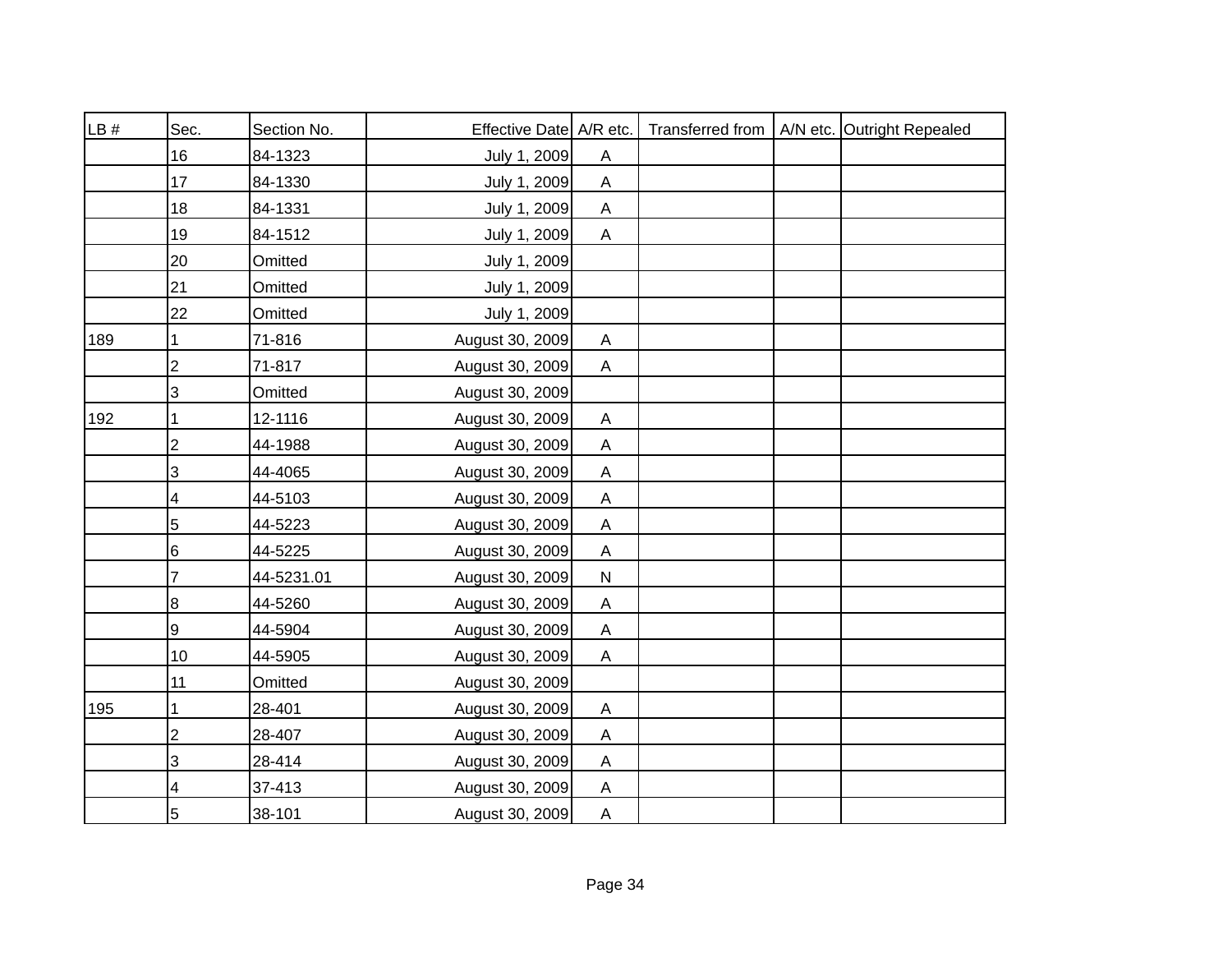| LB# | Sec. | Section No. | Effective Date A/R etc. |                           |  | Transferred from   A/N etc. Outright Repealed |
|-----|------|-------------|-------------------------|---------------------------|--|-----------------------------------------------|
|     | 6    | 38-121      | August 30, 2009         | A                         |  |                                               |
|     | 7    | 38-167      | August 30, 2009         | $\mathsf{A}$              |  |                                               |
|     | 8    | 38-507      | August 30, 2009         | A                         |  |                                               |
|     | 9    | 38-511      | August 30, 2009         | $\mathsf{A}$              |  |                                               |
|     | 10   | 38-512      | August 30, 2009         | A                         |  |                                               |
|     | 11   | 38-524      | August 30, 2009         | A                         |  |                                               |
|     | 12   | 38-1215     | August 30, 2009         | A                         |  |                                               |
|     | 13   | 38-1217     | August 30, 2009         | $\mathsf{A}$              |  |                                               |
|     | 14   | 38-1218     | August 30, 2009         | $\mathsf{A}$              |  |                                               |
|     | 15   | 38-1219     | August 30, 2009         | Α                         |  |                                               |
|     | 16   | 38-1221     | August 30, 2009         | Α                         |  |                                               |
|     | 17   | 38-1224     | August 30, 2009         | $\mathsf A$               |  |                                               |
|     | 18   | 38-1232     | August 30, 2009         | $\mathsf{A}$              |  |                                               |
|     | 19   | 38-1501     | August 30, 2009         | $\boldsymbol{\mathsf{A}}$ |  |                                               |
|     | 20   | 38-1502     | August 30, 2009         | $\boldsymbol{\mathsf{A}}$ |  |                                               |
|     | 21   | 38-1503     | August 30, 2009         | $\mathsf{A}$              |  |                                               |
|     | 22   | 38-1504     | August 30, 2009         | $\mathsf{A}$              |  |                                               |
|     | 23   | 38-1505     | August 30, 2009         | $\mathsf{A}$              |  |                                               |
|     | 24   | 38-1506     | August 30, 2009         | Α                         |  |                                               |
|     | 25   | 38-1507     | August 30, 2009         | Α                         |  |                                               |
|     | 26   | 38-1508     | August 30, 2009         | $\boldsymbol{\mathsf{A}}$ |  |                                               |
|     | 27   | 38-1509     | August 30, 2009         | Α                         |  |                                               |
|     | 28   | 38-1510     | August 30, 2009         | A                         |  |                                               |
|     | 29   | 38-1511     | August 30, 2009         | A                         |  |                                               |
|     | 30   | 38-1512     | August 30, 2009         | A                         |  |                                               |
|     | 31   | 38-1513     | August 30, 2009         | $\overline{A}$            |  |                                               |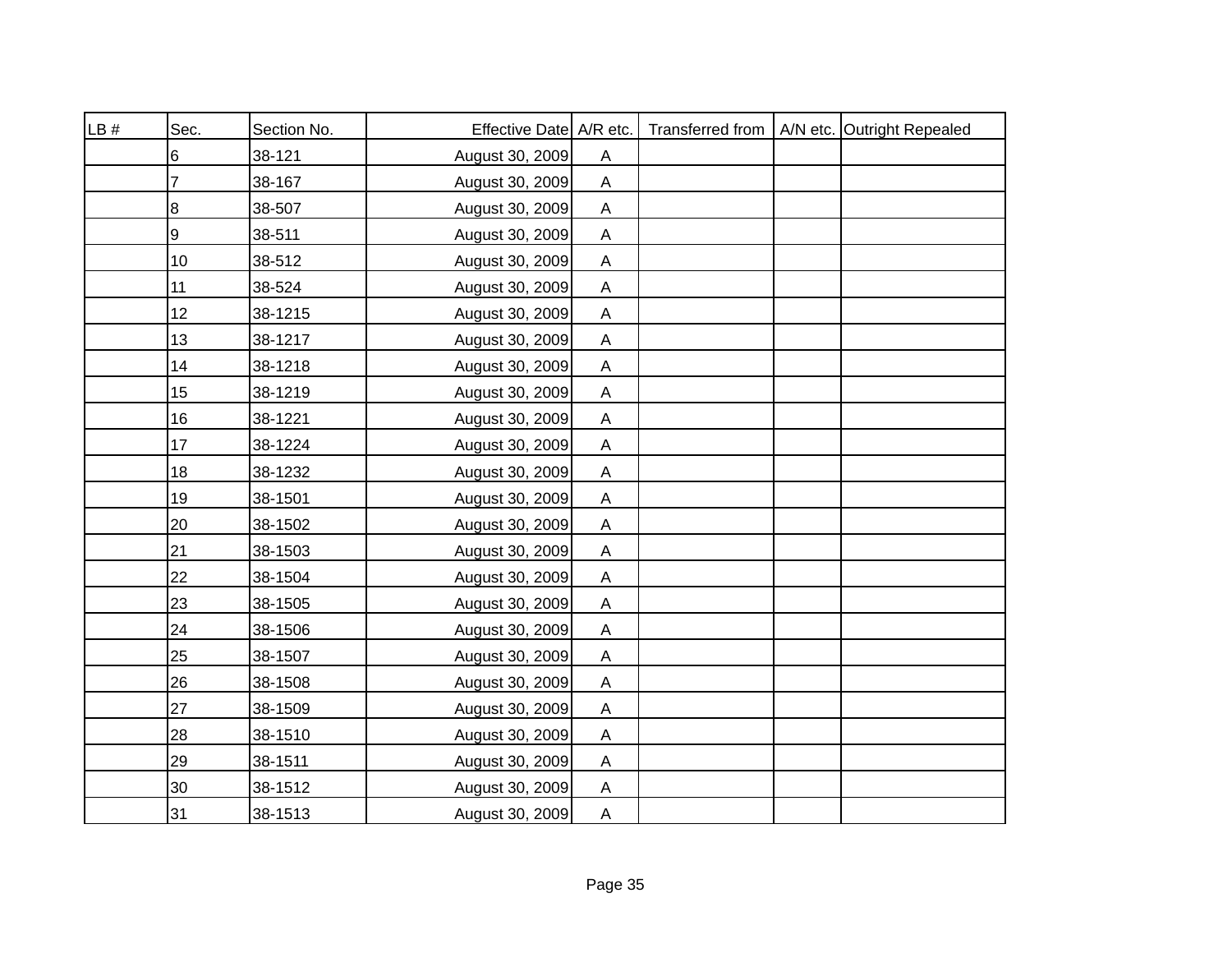| LB# | Sec. | Section No. | Effective Date A/R etc. |                           |  | Transferred from   A/N etc. Outright Repealed |
|-----|------|-------------|-------------------------|---------------------------|--|-----------------------------------------------|
|     | 32   | 38-1514     | August 30, 2009         | A                         |  |                                               |
|     | 33   | 38-1515     | August 30, 2009         | $\mathsf{A}$              |  |                                               |
|     | 34   | 38-1516     | August 30, 2009         | A                         |  |                                               |
|     | 35   | 38-1517     | August 30, 2009         | $\mathsf{A}$              |  |                                               |
|     | 36   | 38-1518     | August 30, 2009         | A                         |  |                                               |
|     | 37   | 38-2008     | August 30, 2009         | A                         |  |                                               |
|     | 38   | 38-2014     | August 30, 2009         | A                         |  |                                               |
|     | 39   | 38-2015     | August 30, 2009         | A                         |  |                                               |
|     | 40   | 38-2017     | August 30, 2009         | $\mathsf{A}$              |  |                                               |
|     | 41   | 38-2018     | August 30, 2009         | Α                         |  |                                               |
|     | 42   | 38-2037     | August 30, 2009         | Α                         |  |                                               |
|     | 43   | 38-2047     | August 30, 2009         | $\mathsf A$               |  |                                               |
|     | 44   | 38-2049     | August 30, 2009         | $\mathsf{A}$              |  |                                               |
|     | 45   | 38-2050     | August 30, 2009         | $\boldsymbol{\mathsf{A}}$ |  |                                               |
|     | 46   | 38-2055     | August 30, 2009         | $\mathsf{A}$              |  |                                               |
|     | 47   | 38-2801     | August 30, 2009         | $\mathsf{A}$              |  |                                               |
|     | 48   | 38-2802     | August 30, 2009         | $\mathsf{A}$              |  |                                               |
|     | 49   | 38-2826.01  | August 30, 2009         | ${\sf N}$                 |  |                                               |
|     | 50   | 38-2871     | August 30, 2009         | Α                         |  |                                               |
|     | 51   | 48-120      | August 30, 2009         | Α                         |  |                                               |
|     | 52   | 69-2603     | August 30, 2009         | $\boldsymbol{\mathsf{A}}$ |  |                                               |
|     | 53   | 71-201      | August 30, 2009         | Α                         |  |                                               |
|     | 54   | 71-208.02   | August 30, 2009         | A                         |  |                                               |
|     | 55   | 71-208.06   | August 30, 2009         | A                         |  |                                               |
|     | 56   | 71-216      | August 30, 2009         | A                         |  |                                               |
|     | 57   | 71-219      | August 30, 2009         | A                         |  |                                               |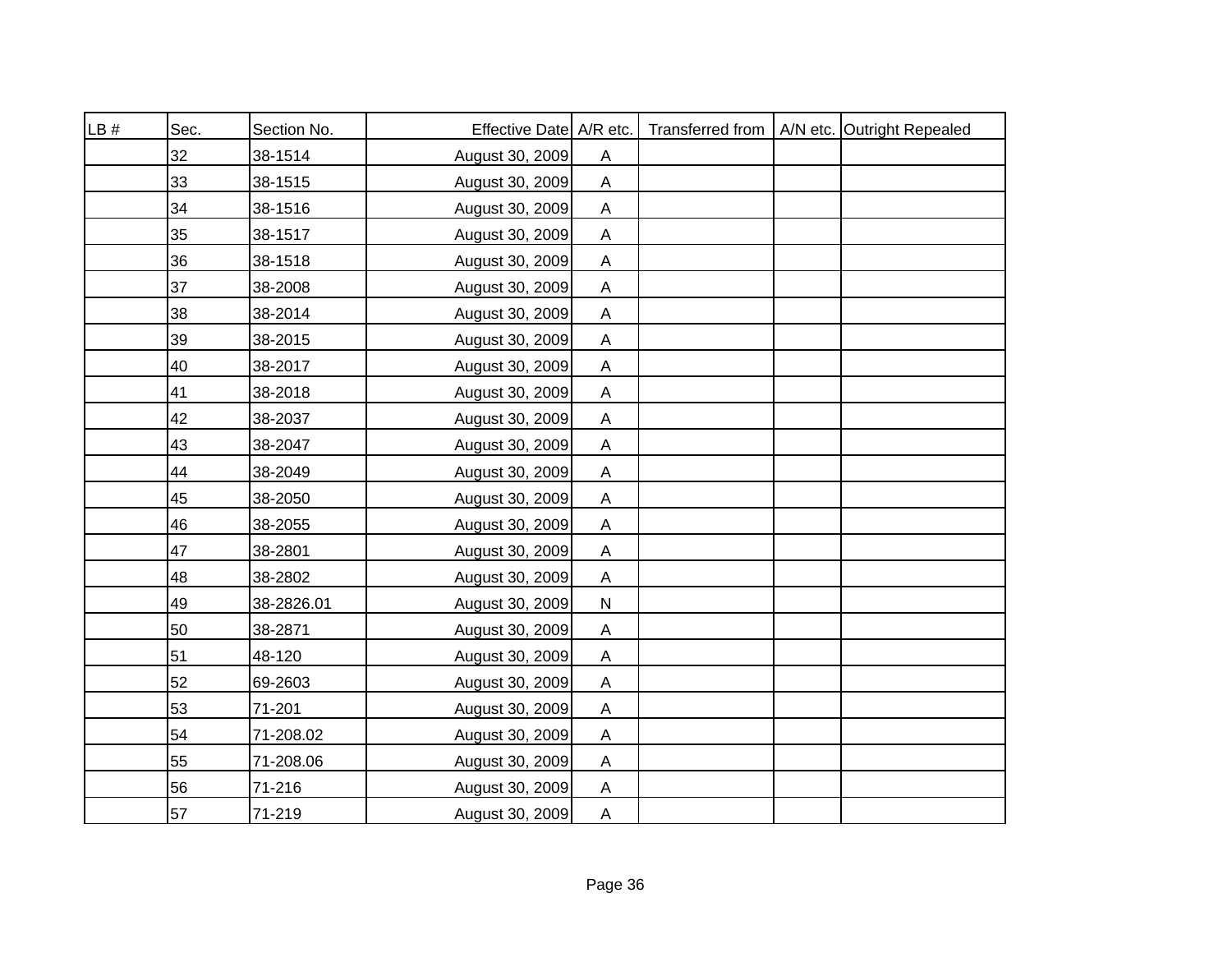| LB # | Sec. | Section No. | Effective Date A/R etc. |                           |  | Transferred from   A/N etc. Outright Repealed |
|------|------|-------------|-------------------------|---------------------------|--|-----------------------------------------------|
|      | 58   | 71-219.01   | August 30, 2009         | A                         |  |                                               |
|      | 59   | 71-219.02   | August 30, 2009         | $\mathsf{A}$              |  |                                               |
|      | 60   | 71-219.05   | August 30, 2009         | ${\sf N}$                 |  |                                               |
|      | 61   | 71-223.01   | August 30, 2009         | $\boldsymbol{\mathsf{A}}$ |  |                                               |
|      | 62   | 71-224      | August 30, 2009         | A                         |  |                                               |
|      | 63   | 71-239      | August 30, 2009         | A                         |  |                                               |
|      | 64   | 71-239.01   | August 30, 2009         | ${\sf N}$                 |  |                                               |
|      | 65   | 71-242      | August 30, 2009         | A                         |  |                                               |
|      | 66   | 71-245      | August 30, 2009         | $\mathsf{A}$              |  |                                               |
|      | 67   | 71-604      | August 30, 2009         | Α                         |  |                                               |
|      | 68   | 71-605      | August 30, 2009         | A                         |  |                                               |
|      | 69   | 71-2411     | August 30, 2009         | $\mathsf A$               |  |                                               |
|      | 70   | 71-2412     | August 30, 2009         | $\mathsf{A}$              |  |                                               |
|      | 71   | 71-2413     | August 30, 2009         | $\boldsymbol{\mathsf{A}}$ |  |                                               |
|      | 72   | 71-2414     | August 30, 2009         | $\boldsymbol{\mathsf{A}}$ |  |                                               |
|      | 73   | 71-2416     | August 30, 2009         | $\boldsymbol{\mathsf{A}}$ |  |                                               |
|      | 74   | 71-2417     | August 30, 2009         | $\mathsf{A}$              |  |                                               |
|      | 75   | 71-2445     | August 30, 2009         | $\mathsf{A}$              |  |                                               |
|      | 76   | 71-2447     | August 30, 2009         | Α                         |  |                                               |
|      | 77   | 71-2449     | August 30, 2009         | Α                         |  |                                               |
|      | 78   | 71-2450     | August 30, 2009         | $\mathsf{A}$              |  |                                               |
|      | 79   | 71-3601     | August 30, 2009         | Α                         |  |                                               |
|      | 80   | 71-3602     | August 30, 2009         | A                         |  |                                               |
|      | 81   | 71-3604     | August 30, 2009         | A                         |  |                                               |
|      | 82   | 71-3614     | August 30, 2009         | $\boldsymbol{\mathsf{A}}$ |  |                                               |
|      | 83   | 71-5403     | August 30, 2009         | $\overline{A}$            |  |                                               |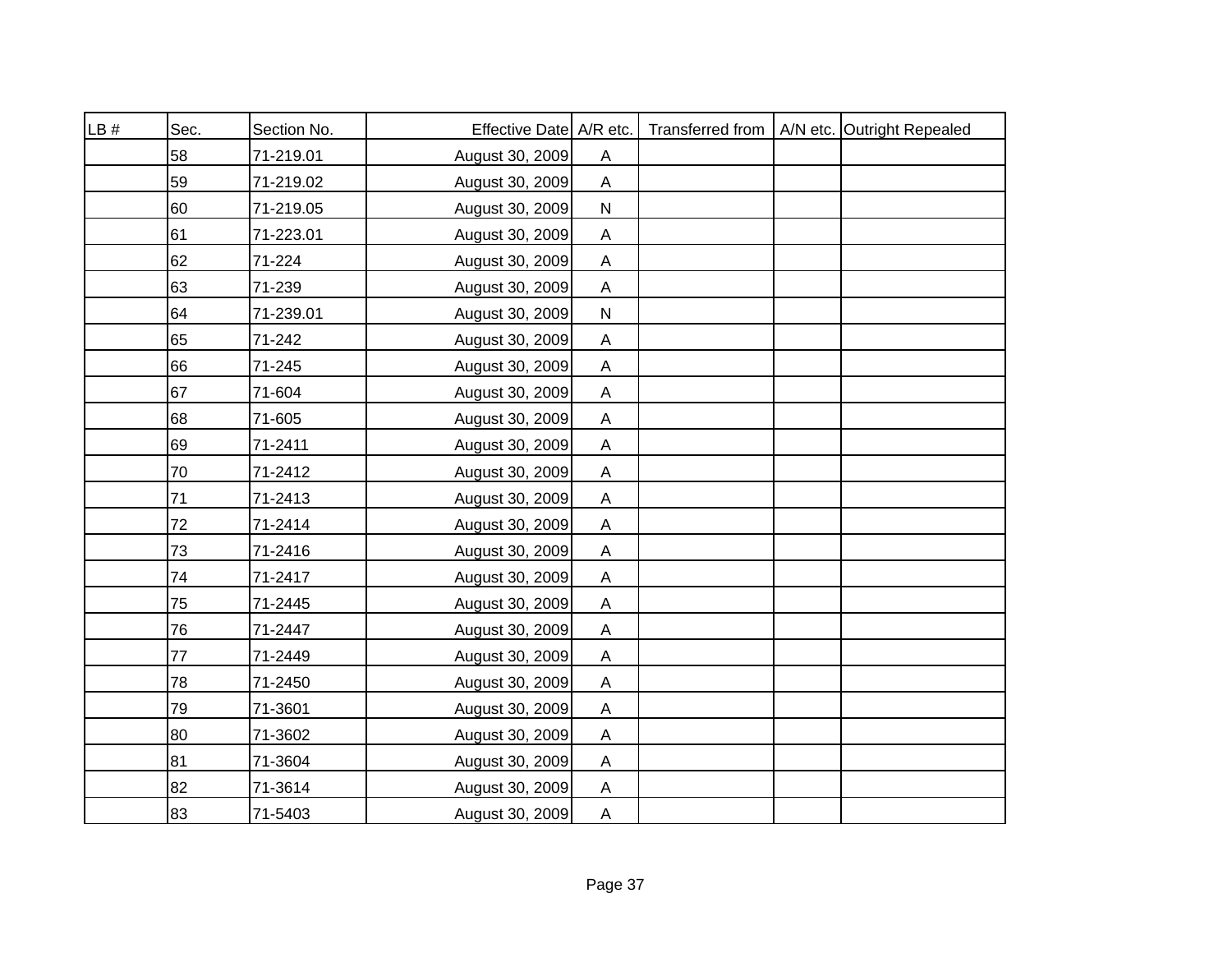| LB # | Sec. | Section No. | Effective Date A/R etc. |                           |  | Transferred from   A/N etc. Outright Repealed |
|------|------|-------------|-------------------------|---------------------------|--|-----------------------------------------------|
|      | 84   | 71-5829.03  | August 30, 2009         | A                         |  |                                               |
|      | 85   | 71-5829.04  | August 30, 2009         | $\mathsf{A}$              |  |                                               |
|      | 86   | 71-5830.01  | August 30, 2009         | A                         |  |                                               |
|      | 87   | 71-5865     | August 30, 2009         | $\mathsf{A}$              |  |                                               |
|      | 88   | 71-8205     | August 30, 2009         | $\mathsf{A}$              |  |                                               |
|      | 89   | 71-8207     | August 30, 2009         | A                         |  |                                               |
|      | 90   | 71-8208     | August 30, 2009         | A                         |  |                                               |
|      | 91   | 71-8210     | August 30, 2009         | A                         |  |                                               |
|      | 92   | 71-8216     | August 30, 2009         | $\mathsf{A}$              |  |                                               |
|      | 93   | 71-8218     | August 30, 2009         | Α                         |  |                                               |
|      | 94   | 71-8222     | August 30, 2009         | A                         |  |                                               |
|      | 95   | 71-8230     | August 30, 2009         | $\boldsymbol{\mathsf{A}}$ |  |                                               |
|      | 96   | 71-8232     | August 30, 2009         | $\mathsf{A}$              |  |                                               |
|      | 97   | 71-8234     | August 30, 2009         | $\boldsymbol{\mathsf{A}}$ |  |                                               |
|      | 98   | 71-8235     | August 30, 2009         | Α                         |  |                                               |
|      | 99   | 71-8237     | August 30, 2009         | $\boldsymbol{\mathsf{A}}$ |  |                                               |
|      | 100  | 71-8239     | August 30, 2009         | $\mathsf{A}$              |  |                                               |
|      | 101  | 71-8240     | August 30, 2009         | $\mathsf{A}$              |  |                                               |
|      | 102  | 71-8242     | August 30, 2009         | Α                         |  |                                               |
|      | 103  | 71-8243     | August 30, 2009         | Α                         |  |                                               |
|      | 104  | 71-8244     | August 30, 2009         | $\mathsf{A}$              |  |                                               |
|      | 105  | 71-8245     | August 30, 2009         | Α                         |  |                                               |
|      | 106  | 71-8246     | August 30, 2009         | A                         |  |                                               |
|      | 107  | 71-8247     | August 30, 2009         | A                         |  |                                               |
|      | 108  | 71-8248     | August 30, 2009         | A                         |  |                                               |
|      | 109  | 86-275      | August 30, 2009         | $\overline{A}$            |  |                                               |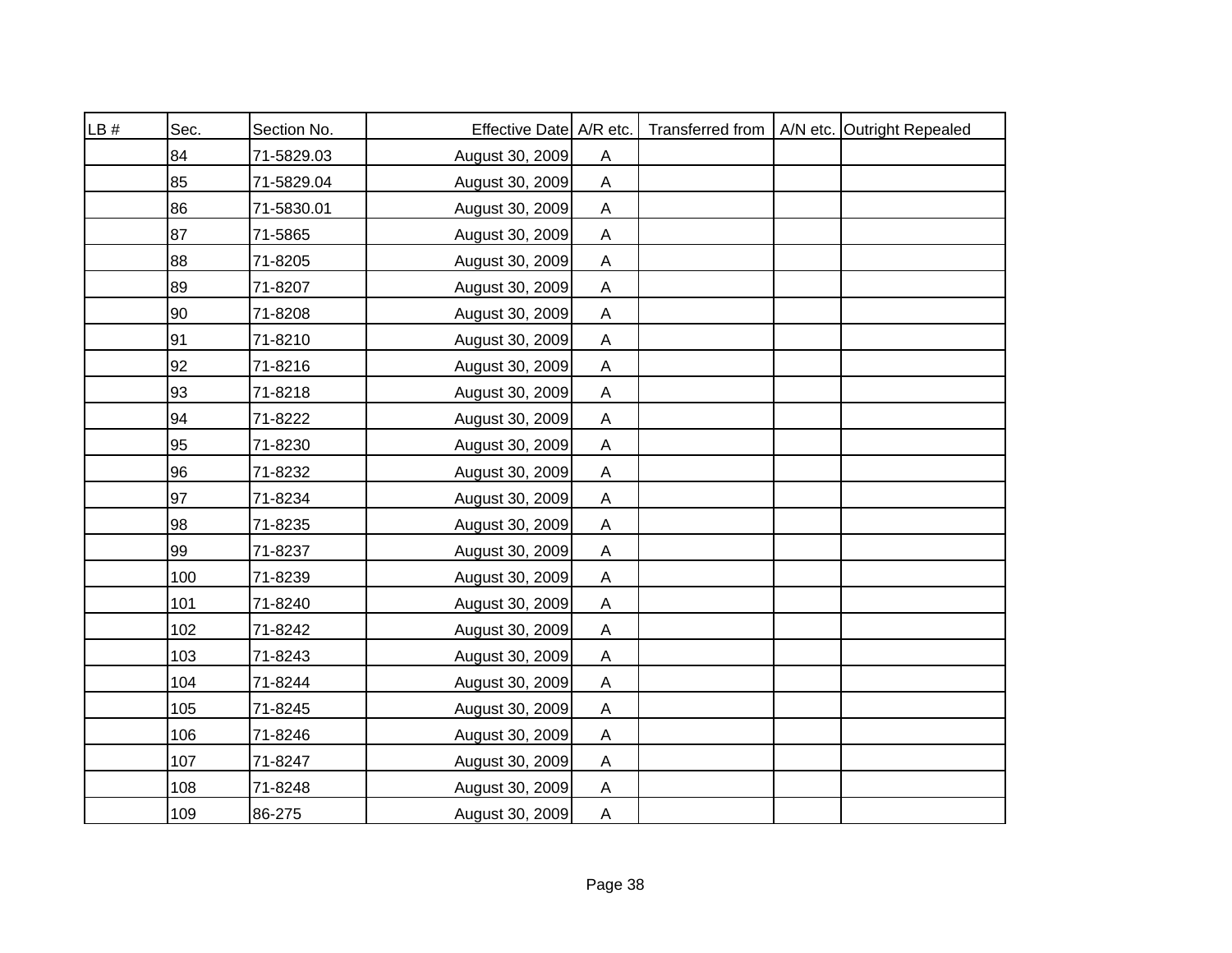| LB#  | Sec.                      | Section No. | Effective Date A/R etc. |                | Transferred from | A/N etc. Outright Repealed |
|------|---------------------------|-------------|-------------------------|----------------|------------------|----------------------------|
|      | 110                       | Omitted     | August 30, 2009         |                |                  |                            |
|      | 111                       | Omitted     | August 30, 2009         | $\mathsf{R}$   |                  |                            |
|      | 111                       |             | August 30, 2009         | $\mathsf{R}$   |                  | 38-2009                    |
|      | 111                       |             | August 30, 2009         | $\mathsf{R}$   |                  | 38-2051                    |
|      | 111                       |             | August 30, 2009         | $\mathsf{R}$   |                  | 71-1,106.01                |
|      | 111                       |             | August 30, 2009         | ${\sf R}$      |                  | 71-2415                    |
|      | 111                       |             | August 30, 2009         | ${\sf R}$      |                  | 71-5829.01                 |
|      | 111                       |             | August 30, 2009         | $\mathsf{R}$   |                  | 71-5829.02                 |
|      | 111                       |             | August 30, 2009         | ${\sf R}$      |                  | 71-8223                    |
| 196  | 1                         | 71-5666     | August 30, 2009         | $\overline{A}$ |                  |                            |
|      | $\boldsymbol{2}$          | 71-5667     | August 30, 2009         | A              |                  |                            |
|      | 3                         | 71-5668     | August 30, 2009         | $\mathsf{A}$   |                  |                            |
|      | 4                         | Omitted     | August 30, 2009         |                |                  |                            |
| 198  | 1                         | 69-501      | January 1, 2010         | ${\sf N}$      |                  |                            |
|      | $\overline{2}$            | 69-502      | January 1, 2010         | $\mathsf{N}$   |                  |                            |
|      | $\ensuremath{\mathsf{3}}$ | 69-503      | January 1, 2010         | $\mathsf{N}$   |                  |                            |
|      | 4                         | 69-504      | January 1, 2010         | $\mathsf{N}$   |                  |                            |
|      | 5                         | 69-505      | January 1, 2010         | ${\sf N}$      |                  |                            |
|      | 6                         | 69-506      | January 1, 2010         | $\mathsf{N}$   |                  |                            |
|      | 7                         | 69-507      | January 1, 2010         | $\mathsf{N}$   |                  |                            |
|      | $\bf{8}$                  | 69-508      | January 1, 2010         | $\mathsf{N}$   |                  |                            |
|      | 9                         | 69-509      | January 1, 2010         | $\mathsf{N}$   |                  |                            |
|      | 10                        | 69-510      | January 1, 2010         | $\mathsf{N}$   |                  |                            |
|      | 11                        | 69-511      | August 30, 2009         | ${\sf N}$      |                  |                            |
|      | 12                        | Omitted     | August 30, 2009         |                |                  |                            |
| 198A |                           | Omitted     | August 30, 2009         |                |                  |                            |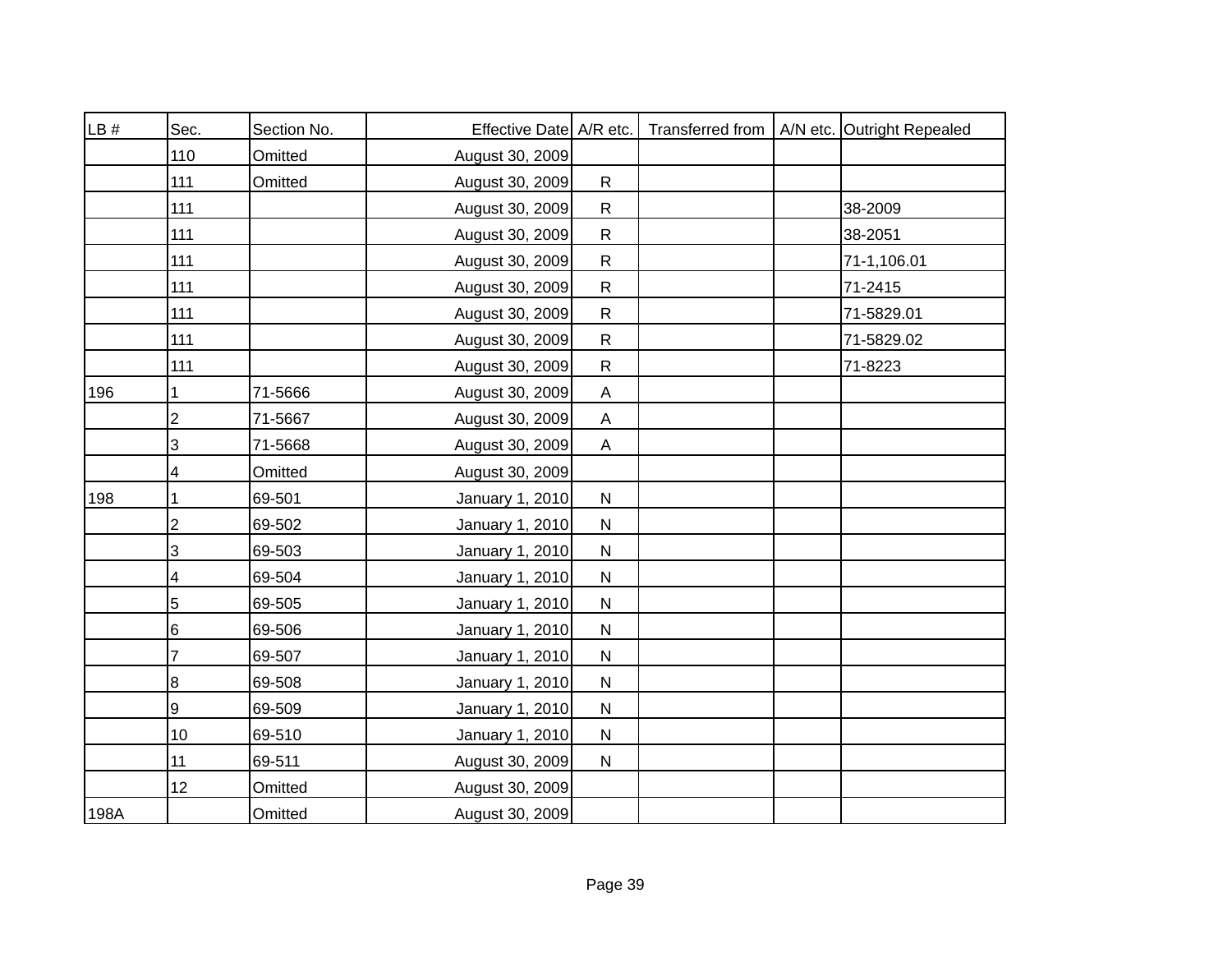| LB # | Sec.            | Section No. | Effective Date A/R etc. |                           |  | Transferred from   A/N etc. Outright Repealed |
|------|-----------------|-------------|-------------------------|---------------------------|--|-----------------------------------------------|
| 201  | 1               | 43-1230     | March 6, 2009           | A                         |  |                                               |
|      | $\overline{2}$  | Omitted     | March 6, 2009           |                           |  |                                               |
|      | 3               | Omitted     | March 6, 2009           |                           |  |                                               |
| 202  |                 | 37-1201     | August 30, 2009         | Α                         |  |                                               |
|      | $\overline{2}$  | 37-1211     | August 30, 2009         | $\mathsf{A}$              |  |                                               |
|      | 3               | 37-1277     | August 30, 2009         | $\boldsymbol{\mathsf{A}}$ |  |                                               |
|      | 4               | 37-1279     | August 30, 2009         | $\boldsymbol{\mathsf{A}}$ |  |                                               |
|      | 5               | 37-1282     | August 30, 2009         | A                         |  |                                               |
|      | 6               | 37-1282.01  | August 30, 2009         | ${\sf N}$                 |  |                                               |
|      | 7               | 37-1283     | August 30, 2009         | $\mathsf{A}$              |  |                                               |
|      | 8               | 37-1287     | August 30, 2009         | A                         |  |                                               |
|      | 9               | 37-1290     | August 30, 2009         | $\mathsf{A}$              |  |                                               |
|      | 10 <sub>1</sub> | 60-101      | August 30, 2009         | $\mathsf{A}$              |  |                                               |
|      | 11              | 60-140      | August 30, 2009         | $\mathsf{A}$              |  |                                               |
|      | 12 <sup>°</sup> | 60-144      | August 30, 2009         | A                         |  |                                               |
|      | 13              | 60-147      | August 30, 2009         | A                         |  |                                               |
|      | 14              | 60-152      | August 30, 2009         | A                         |  |                                               |
|      | 15              | 60-164      | August 30, 2009         | A                         |  |                                               |
|      | 16              | 60-165      | August 30, 2009         | A                         |  |                                               |
|      | 17              | 60-165.01   | August 30, 2009         | $\mathsf{N}$              |  |                                               |
|      | 18              | 60-166      | August 30, 2009         | A                         |  |                                               |
|      | 19              | 60-168.01   | August 30, 2009         | $\mathsf{A}$              |  |                                               |
|      | 20              | Omitted     | August 30, 2009         |                           |  |                                               |
| 202A |                 | Omitted     | August 30, 2009         |                           |  |                                               |
| 204  |                 | 60-4,141.01 | August 30, 2009         | $\mathsf{A}$              |  |                                               |
|      | $\overline{2}$  | 60-4,168.01 | August 30, 2009         | $\overline{A}$            |  |                                               |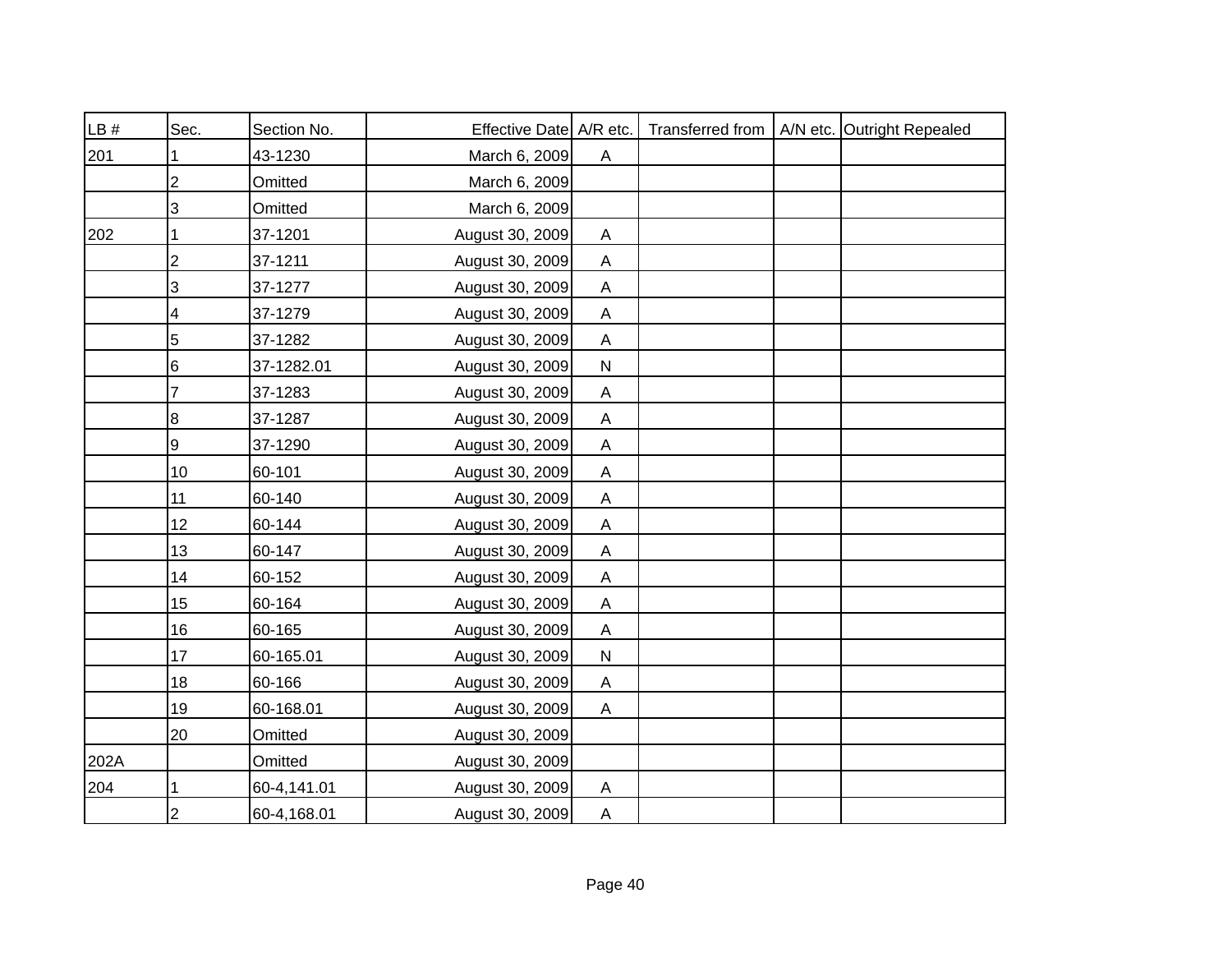| LB # | Sec.           | Section No.  | Effective Date A/R etc. |                           | Transferred from | A/N etc. Outright Repealed |
|------|----------------|--------------|-------------------------|---------------------------|------------------|----------------------------|
|      | 3              | Omitted      | August 30, 2009         |                           |                  |                            |
| 206  |                | 85-2301      | April 23, 2009          | ${\sf N}$                 |                  |                            |
|      | $\overline{2}$ | 85-2302      | April 23, 2009          | ${\sf N}$                 |                  |                            |
|      | 3              | 85-2303      | April 23, 2009          | ${\sf N}$                 |                  |                            |
|      | 4              | 85-2304      | April 23, 2009          | ${\sf N}$                 |                  |                            |
|      | 5              | 85-2305      | April 23, 2009          | ${\sf N}$                 |                  |                            |
|      | 6              | 85-2306      | April 23, 2009          | ${\sf N}$                 |                  |                            |
|      | 7              | Omitted      | April 23, 2009          |                           |                  |                            |
| 207  |                | 72-2101      | August 30, 2009         | $\boldsymbol{\mathsf{A}}$ |                  |                            |
|      | 2              | 72-2105      | August 30, 2009         | A                         |                  |                            |
|      | 3              | 81-1108.17   | August 30, 2009         | A                         |                  |                            |
|      | 4              | Omitted      | August 30, 2009         |                           |                  |                            |
|      | 5              | Omitted      | August 30, 2009         | $\mathsf{R}$              |                  |                            |
|      | 5              |              | August 30, 2009         | $\mathsf{R}$              |                  | 81-1108.40                 |
| 208  |                | 28-631       | August 30, 2009         | A                         |                  |                            |
|      | $\overline{2}$ | 44-6604      | August 30, 2009         | A                         |                  |                            |
|      | 3              | Omitted      | August 30, 2009         |                           |                  |                            |
| 209  |                | 46-238       | August 30, 2009         | A                         |                  |                            |
|      | $\overline{2}$ | 46-1654      | August 30, 2009         | A                         |                  |                            |
|      | 3              | Omitted      | August 30, 2009         |                           |                  |                            |
| 218  |                | 13-518       | July 1, 2011            | A                         |                  |                            |
|      | 2              | 47-120       | July 1, 2011            | A                         |                  |                            |
|      | 3              | 71-5326      | July 1, 2011            | A                         |                  |                            |
|      | 4              | 77-27,136    | July 1, 2011            | A                         |                  |                            |
|      | 5              | 77-27,137.01 | July 1, 2011            | A                         |                  |                            |
|      | 6              | 77-27,137.02 | July 1, 2011            | $\boldsymbol{\mathsf{A}}$ |                  |                            |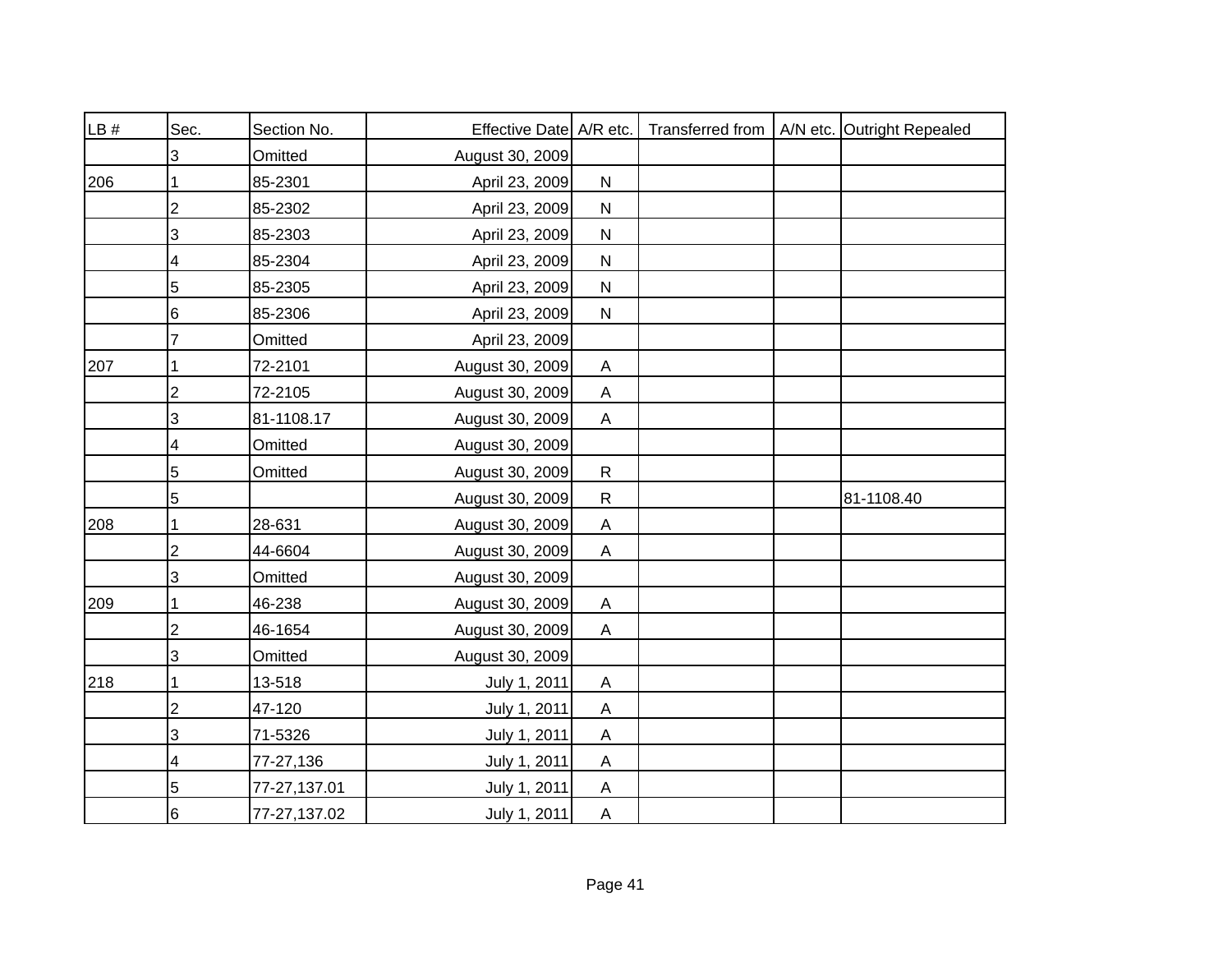| LB#  | Sec.            | Section No.  | Effective Date A/R etc. |                           |  | Transferred from   A/N etc. Outright Repealed |
|------|-----------------|--------------|-------------------------|---------------------------|--|-----------------------------------------------|
|      |                 | 77-27,137.03 | July 1, 2011            | ${\sf N}$                 |  |                                               |
|      | $\bf 8$         | 77-27,139    | July 1, 2011            | A                         |  |                                               |
|      | 9               | 81-15,158    | July 1, 2011            | $\mathsf A$               |  |                                               |
|      | 10              | 83-380       | July 1, 2011            | $\mathsf A$               |  |                                               |
|      | 11              | 83-4,133     | July 1, 2011            | A                         |  |                                               |
|      | 12              | Omitted      | July 1, 2011            |                           |  |                                               |
|      | 13              | Omitted      | July 1, 2011            |                           |  |                                               |
|      | 14              | Omitted      | July 1, 2011            | $\mathsf{R}$              |  |                                               |
|      | 14              |              | July 1, 2011            | $\mathsf{R}$              |  | 47-119                                        |
|      | 14              |              | July 1, 2011            | $\mathsf{R}$              |  | 47-119.01                                     |
|      | 14              |              | July 1, 2011            | ${\sf R}$                 |  | 47-121                                        |
|      | 14              |              | July 1, 2011            | ${\sf R}$                 |  | 47-121.01                                     |
|      | 14              |              | July 1, 2011            | $\mathsf{R}$              |  | 77-27,137                                     |
|      | 14              |              | July 1, 2011            | $\mathsf{R}$              |  | 77-3618                                       |
| 219  | 1               | 60-6,267     | July 1, 2009            | $\boldsymbol{\mathsf{A}}$ |  |                                               |
|      | $\overline{2}$  | 81-701.03    | July 1, 2009            | ${\sf N}$                 |  |                                               |
|      | 3               | 60-2132      | July 1, 2009            | $\boldsymbol{\mathsf{A}}$ |  |                                               |
|      | 4               | Omitted      | July 1, 2009            |                           |  |                                               |
|      | $\overline{5}$  | Omitted      | July 1, 2009            |                           |  |                                               |
|      | $6\overline{6}$ | Omitted      | July 1, 2009            |                           |  |                                               |
| 219A |                 | Omitted      | July 1, 2009            |                           |  |                                               |
| 224  | 1               | $2 - 101$    | May 23, 2009            | A                         |  |                                               |
|      | $\overline{c}$  | 2-109        | May 23, 2009            | A                         |  |                                               |
|      | 3               | $2 - 110$    | May 23, 2009            | A                         |  |                                               |
|      | 4               | $2 - 111$    | May 23, 2009            | $\boldsymbol{\mathsf{A}}$ |  |                                               |
|      | $\overline{5}$  | $2 - 113$    | May 23, 2009            | $\boldsymbol{\mathsf{A}}$ |  |                                               |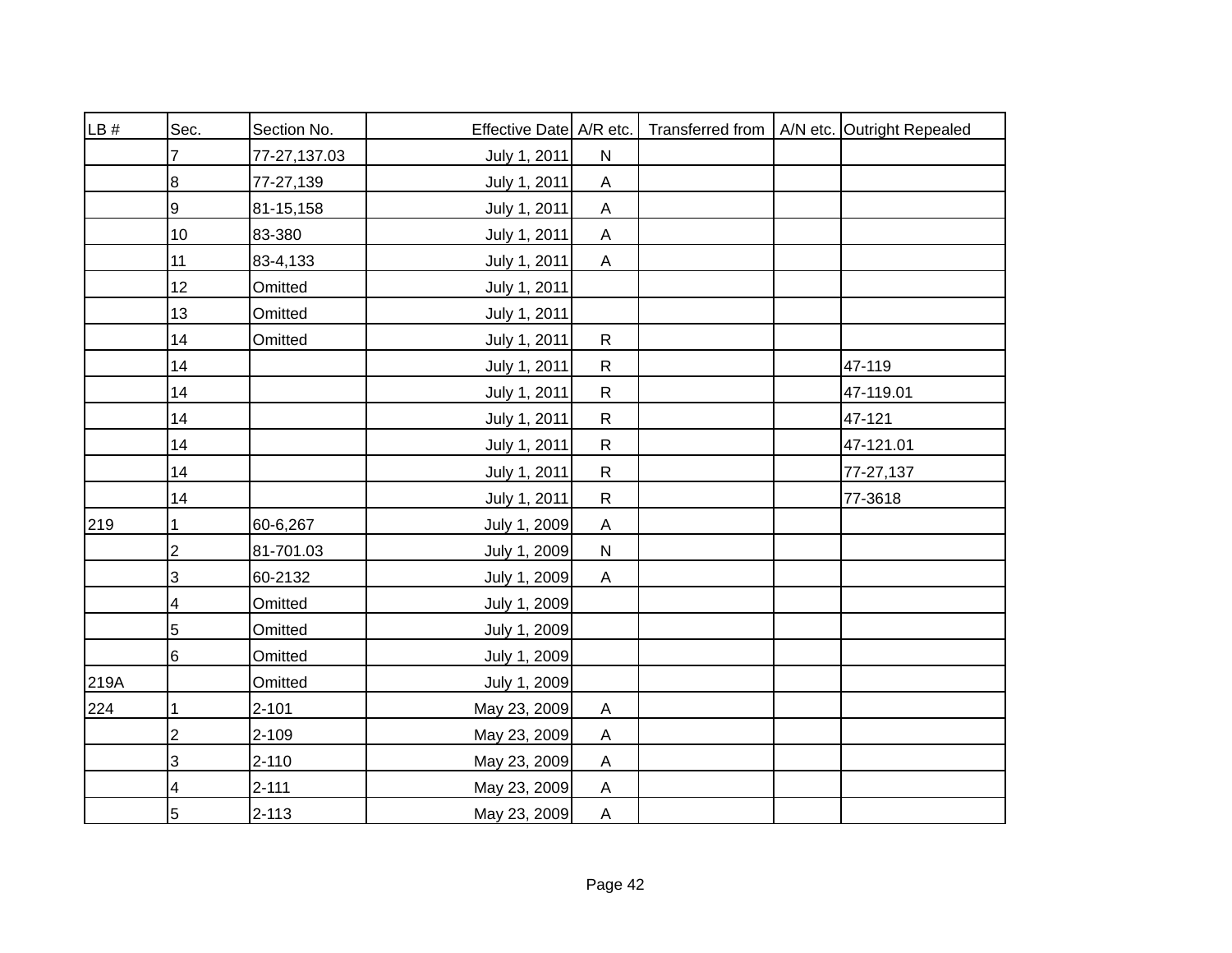| LB# | Sec.           | Section No. | Effective Date A/R etc. |                           |  | Transferred from   A/N etc. Outright Repealed |
|-----|----------------|-------------|-------------------------|---------------------------|--|-----------------------------------------------|
|     | 6              | 2-1208.01   | January 1, 2010         | A                         |  |                                               |
|     | 7              | Omitted     | May 23, 2009            |                           |  |                                               |
|     | 8              | Omitted     | May 23, 2009            |                           |  |                                               |
|     | 9              | Omitted     | January 1, 2010         |                           |  |                                               |
|     | 10             | Omitted     | May 23, 2009            | $\mathsf{R}$              |  |                                               |
|     | 10             |             | May 23, 2009            | $\mathsf{R}$              |  | 2-131                                         |
|     | 11             | Omitted     | May 23, 2009            |                           |  |                                               |
| 231 | 1              | 81-3602     | August 30, 2009         | $\boldsymbol{\mathsf{A}}$ |  |                                               |
|     | $\overline{2}$ | Omitted     | August 30, 2009         |                           |  |                                               |
| 232 | 1              | 53-101      | August 30, 2009         | A                         |  |                                               |
|     | 2              | 53-124.15   | August 30, 2009         | ${\sf N}$                 |  |                                               |
|     | 3              | 53-177      | August 30, 2009         | $\boldsymbol{\mathsf{A}}$ |  |                                               |
|     | 4              | Omitted     | August 30, 2009         |                           |  |                                               |
| 237 | 1              | 43-1011     | August 30, 2009         | ${\sf N}$                 |  |                                               |
|     | 2              | 43-1005     | August 30, 2009         | A                         |  |                                               |
|     | 3              | 43-1103     | August 30, 2009         | ${\sf N}$                 |  |                                               |
|     | 4              | Omitted     | August 30, 2009         |                           |  |                                               |
|     | 5              | Omitted     | August 30, 2009         | $\mathsf{R}$              |  |                                               |
|     | 5              |             | August 30, 2009         | $\mathsf{R}$              |  | 43-1001                                       |
|     | $\mathbf 5$    |             | August 30, 2009         | $\mathsf{R}$              |  | 43-1002                                       |
|     | 5              |             | August 30, 2009         | $\mathsf{R}$              |  | 43-1003                                       |
|     | $\mathbf 5$    |             | August 30, 2009         | ${\sf R}$                 |  | 43-1004                                       |
|     | 5              |             | August 30, 2009         | $\mathsf{R}$              |  | 43-1006                                       |
|     | 5              |             | August 30, 2009         | $\mathsf{R}$              |  | 43-1007                                       |
|     | 5              |             | August 30, 2009         | $\mathsf{R}$              |  | 43-1008                                       |
|     | 5              |             | August 30, 2009         | ${\sf R}$                 |  | 43-1009                                       |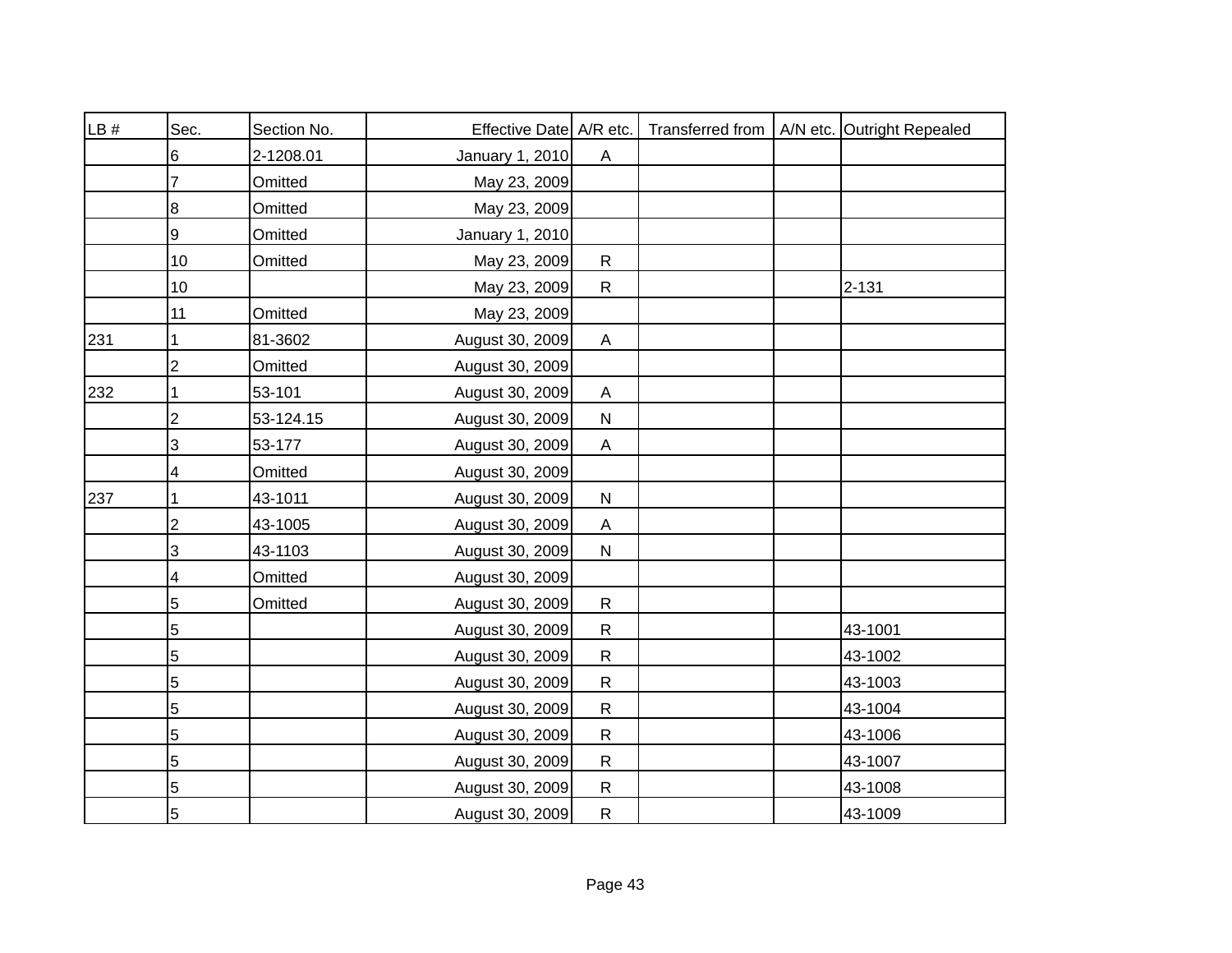| LB # | Sec.           | Section No. | Effective Date A/R etc. |                           |  | Transferred from   A/N etc. Outright Repealed |
|------|----------------|-------------|-------------------------|---------------------------|--|-----------------------------------------------|
|      | 5              |             | August 30, 2009         | $\mathsf{R}$              |  | 43-1010                                       |
|      | 5              |             | August 30, 2009         | $\mathsf{R}$              |  | 43-1101                                       |
|      | 5              |             | August 30, 2009         | $\mathsf{R}$              |  | 43-1102                                       |
| 237A |                | Omitted     | August 30, 2009         |                           |  |                                               |
| 238  |                | 28-520      | May 27, 2009            | A                         |  |                                               |
|      | $\overline{c}$ | 28-521      | May 27, 2009            | $\boldsymbol{\mathsf{A}}$ |  |                                               |
|      | 3              | 70-2101     | May 27, 2009            | ${\sf N}$                 |  |                                               |
|      | 4              | 70-2102     | May 27, 2009            | ${\sf N}$                 |  |                                               |
|      | 5              | 70-2103     | May 27, 2009            | $\mathsf{N}$              |  |                                               |
|      | 6              | 70-2104     | May 27, 2009            | $\mathsf{N}$              |  |                                               |
|      | 7              | 70-2105     | May 27, 2009            | ${\sf N}$                 |  |                                               |
|      | 8              | 70-301      | May 27, 2009            | $\mathsf{A}$              |  |                                               |
|      | 9              | Omitted     | May 27, 2009            |                           |  |                                               |
|      | 10             | Omitted     | May 27, 2009            | $\mathsf{R}$              |  |                                               |
|      | 10             |             | May 27, 2009            | $\mathsf{R}$              |  | 70-310                                        |
|      | 11             | Omitted     | May 27, 2009            |                           |  |                                               |
| 241  | 1              | 54-625      | August 30, 2009         | A                         |  |                                               |
|      | 2              | 54-626      | August 30, 2009         | A                         |  |                                               |
|      | 3              | 54-627      | August 30, 2009         | Α                         |  |                                               |
|      | 4              | 54-627.01   | August 30, 2009         | $\mathsf{N}$              |  |                                               |
|      | 5              | 54-628      | August 30, 2009         | A                         |  |                                               |
|      | 6              | 54-628.01   | August 30, 2009         | ${\sf N}$                 |  |                                               |
|      | 7              | 54-629      | August 30, 2009         | A                         |  |                                               |
|      | 8              | 54-632      | August 30, 2009         | $\boldsymbol{\mathsf{A}}$ |  |                                               |
|      | 9              | 54-634.01   | August 30, 2009         | $\mathsf{N}$              |  |                                               |
|      | 10             | 54-640      | August 30, 2009         | $\mathsf{A}$              |  |                                               |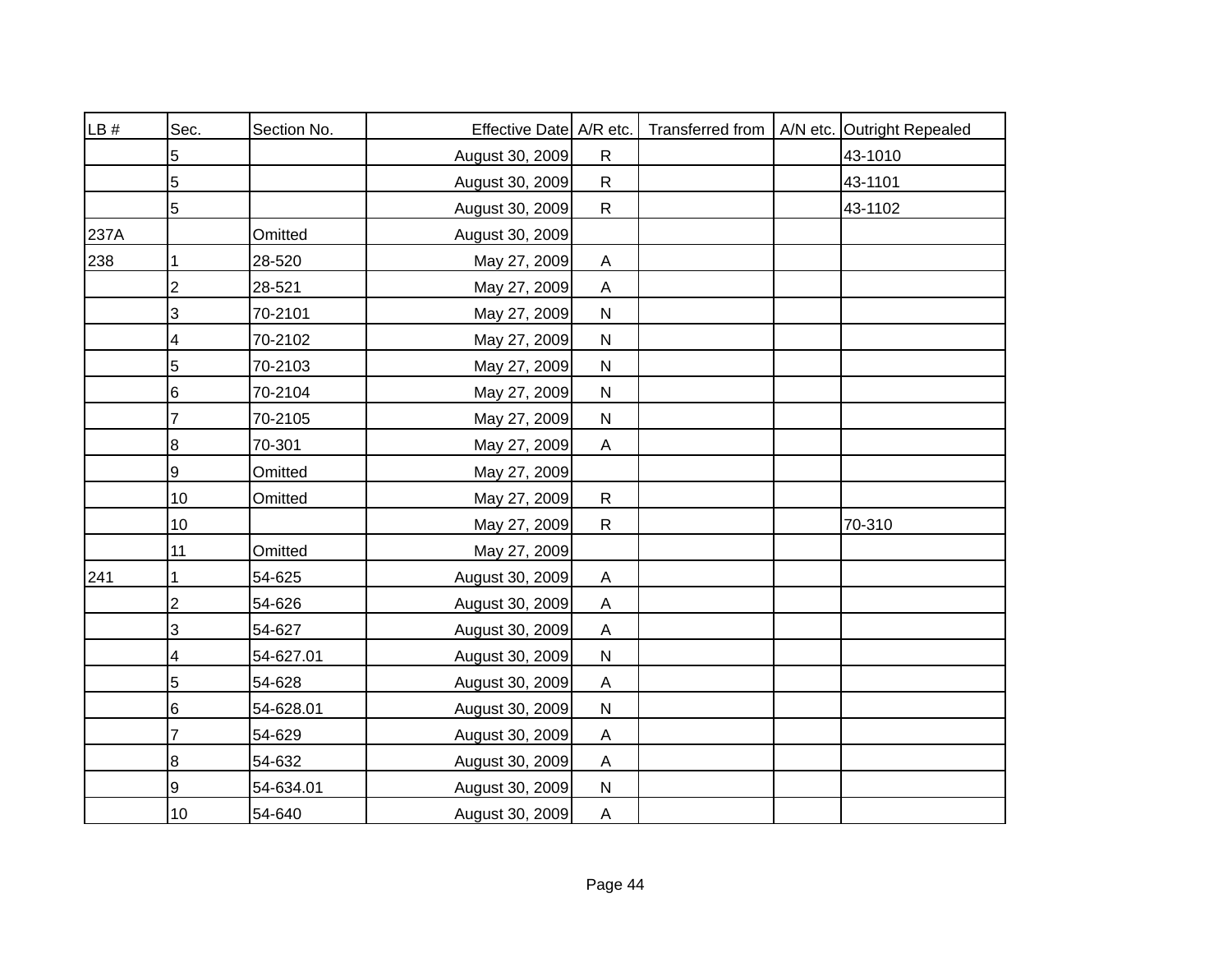| LB#  | Sec.           | Section No. | Effective Date A/R etc. |                         |  | Transferred from   A/N etc. Outright Repealed |
|------|----------------|-------------|-------------------------|-------------------------|--|-----------------------------------------------|
|      | 11             | 54-644      | January 1, 2010         | $\mathsf{N}$            |  |                                               |
|      | 12             | 54-645      | January 1, 2010         | $\mathsf{N}$            |  |                                               |
|      | 13             | 54-646      | January 1, 2010         | $\mathsf{N}$            |  |                                               |
|      | 14             | 54-647      | January 1, 2010         | $\mathsf{N}$            |  |                                               |
|      | 15             | 54-648      | January 1, 2010         | $\mathsf{N}$            |  |                                               |
|      | 16             | 54-649      | January 1, 2010         | ${\sf N}$               |  |                                               |
|      | 17             | 54-650      | January 1, 2010         | $\mathsf{N}$            |  |                                               |
|      | 18             | Omitted     | August 30, 2009         |                         |  |                                               |
|      | 19             | Omitted     | August 30, 2009         |                         |  |                                               |
| 246  | 1              | 50-501      | August 30, 2009         | $\mathsf{N}$            |  |                                               |
|      | 2              | Omitted     | August 30, 2009         | $\mathsf{R}$            |  |                                               |
|      | 2              |             | August 30, 2009         | $\mathsf{R}$            |  | 66-1701                                       |
| 246A |                | Omitted     | August 30, 2009         |                         |  |                                               |
| 251  | 1              | 49-801.01   | February 27, 2009       | A                       |  |                                               |
|      | 2              | Omitted     | February 27, 2009       |                         |  |                                               |
|      | 3              | Omitted     | February 27, 2009       |                         |  |                                               |
| 259  |                | 2-4214      | March 6, 2009           | $\overline{\mathsf{A}}$ |  |                                               |
|      | $\overline{2}$ | 12-1102     | March 6, 2009           | $\overline{\mathsf{A}}$ |  |                                               |
|      | 3              | 12-1107     | March 6, 2009           | A                       |  |                                               |
|      | 4              | 14-556      | March 6, 2009           | $\overline{\mathsf{A}}$ |  |                                               |
|      | $\overline{5}$ | 15-847      | March 6, 2009           | A                       |  |                                               |
|      | 6              | 15-849      | March 6, 2009           | A                       |  |                                               |
|      |                | 16-713      | March 6, 2009           | A                       |  |                                               |
|      | 8              | 16-715      | March 6, 2009           | A                       |  |                                               |
|      | 9              | 16-716      | March 6, 2009           | A                       |  |                                               |
|      | 10             | 17-607      | March 6, 2009           | $\mathsf{A}$            |  |                                               |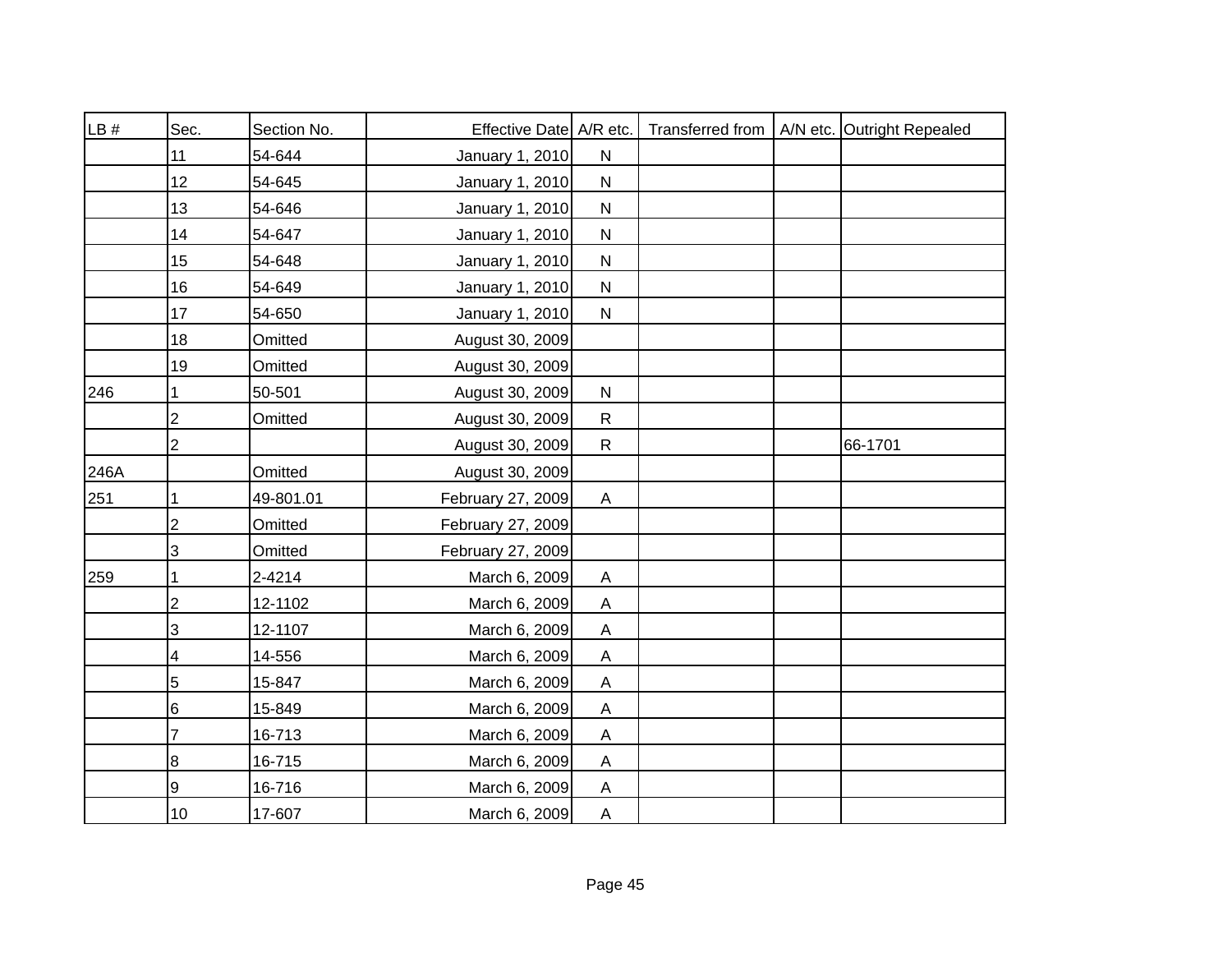| LB# | Sec. | Section No. | Effective Date A/R etc. |                           |  | Transferred from   A/N etc. Outright Repealed |
|-----|------|-------------|-------------------------|---------------------------|--|-----------------------------------------------|
|     | 11   | 17-720      | March 6, 2009           | A                         |  |                                               |
|     | 12   | 30-3209     | March 6, 2009           | $\mathsf{A}$              |  |                                               |
|     | 13   | 72-1268.03  | March 6, 2009           | A                         |  |                                               |
|     | 14   | 77-2305     | March 6, 2009           | $\mathsf{A}$              |  |                                               |
|     | 15   | 77-2318     | March 6, 2009           | A                         |  |                                               |
|     | 16   | 77-2326.04  | March 6, 2009           | Α                         |  |                                               |
|     | 17   | 77-2340     | March 6, 2009           | A                         |  |                                               |
|     | 18   | 77-2344     | March 6, 2009           | A                         |  |                                               |
|     | 19   | 77-2345     | March 6, 2009           | A                         |  |                                               |
|     | 20   | 77-2352     | March 6, 2009           | Α                         |  |                                               |
|     | 21   | 77-2355     | March 6, 2009           | Α                         |  |                                               |
|     | 22   | 77-2362     | March 6, 2009           | $\boldsymbol{\mathsf{A}}$ |  |                                               |
|     | 23   | 77-2365.02  | March 6, 2009           | A                         |  |                                               |
|     | 24   | 77-2375     | March 6, 2009           | Α                         |  |                                               |
|     | 25   | 77-2385     | March 6, 2009           | A                         |  |                                               |
|     | 26   | 77-2302     | March 6, 2009           | ${\sf N}$                 |  |                                               |
|     | 27   | 77-2387     | March 6, 2009           | Α                         |  |                                               |
|     | 28   | 77-2388     | March 6, 2009           | Α                         |  |                                               |
|     | 29   | 77-2389     | March 6, 2009           | Α                         |  |                                               |
|     | 30   | 77-2395     | March 6, 2009           | Α                         |  |                                               |
|     | 31   | 77-2398     | March 6, 2009           | Α                         |  |                                               |
|     | 32   | 77-23,100   | March 6, 2009           | Α                         |  |                                               |
|     | 33   | 77-23,101   | March 6, 2009           | Α                         |  |                                               |
|     | 34   | 77-23,102   | March 6, 2009           | A                         |  |                                               |
|     | 35   | 77-23,105   | March 6, 2009           | $\mathsf{A}$              |  |                                               |
|     | 36   | Omitted     | March 6, 2009           |                           |  |                                               |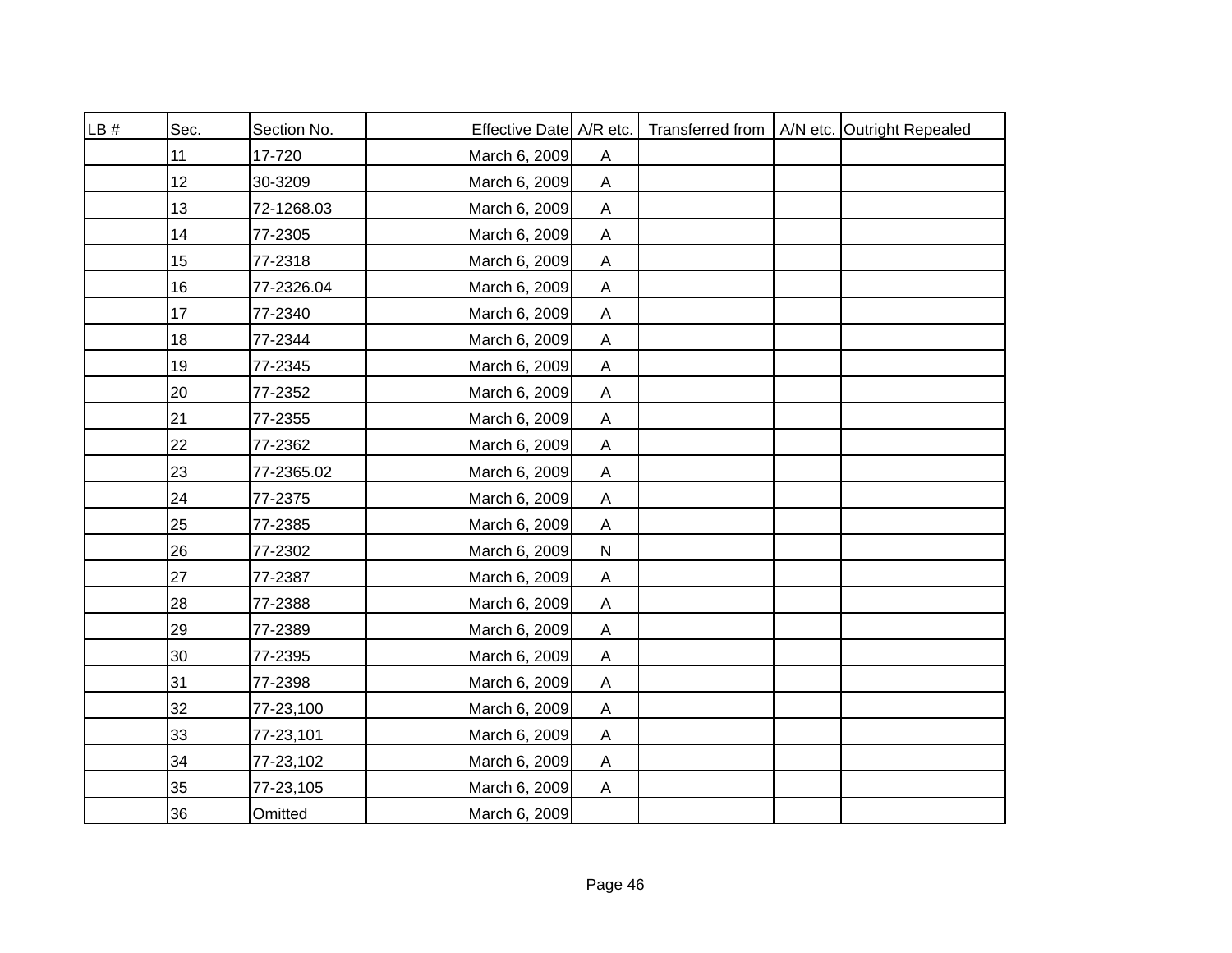| LB # | Sec.           | Section No. | Effective Date A/R etc. |                           |  | Transferred from   A/N etc. Outright Repealed |
|------|----------------|-------------|-------------------------|---------------------------|--|-----------------------------------------------|
|      | 37             | Omitted     | March 6, 2009           |                           |  |                                               |
|      | 38             | Omitted     | March 6, 2009           |                           |  |                                               |
| 260  |                | 29-4601     | August 30, 2009         | ${\sf N}$                 |  |                                               |
|      | 2              | 29-4602     | August 30, 2009         | $\mathsf{N}$              |  |                                               |
|      | 3              | 29-4603     | August 30, 2009         | ${\sf N}$                 |  |                                               |
|      | 4              | 29-4604     | August 30, 2009         | ${\sf N}$                 |  |                                               |
|      | 5              | 29-4605     | August 30, 2009         | $\mathsf{N}$              |  |                                               |
|      | 6              | 29-4606     | August 30, 2009         | $\mathsf{N}$              |  |                                               |
|      | 7              | 29-4607     | August 30, 2009         | ${\sf N}$                 |  |                                               |
|      | 8              | 29-4608     | August 30, 2009         | ${\sf N}$                 |  |                                               |
|      | 9              | 29-3506     | August 30, 2009         | A                         |  |                                               |
|      | 10             | 81-8,210    | August 30, 2009         | $\boldsymbol{\mathsf{A}}$ |  |                                               |
|      | 11             | 81-8,227    | August 30, 2009         | $\mathsf{A}$              |  |                                               |
|      | 12             | Omitted     | August 30, 2009         |                           |  |                                               |
| 263  |                | 81-2,147.12 | August 30, 2009         | ${\sf N}$                 |  |                                               |
|      | 2              | 81-2,147    | August 30, 2009         | A                         |  |                                               |
|      | 3              | 81-2,162.28 | August 30, 2009         | ${\sf N}$                 |  |                                               |
|      | 4              | 81-2,162.22 | August 30, 2009         | A                         |  |                                               |
|      | 5              | Omitted     | August 30, 2009         |                           |  |                                               |
| 274  |                | 83-4,142    | August 30, 2009         | A                         |  |                                               |
|      | $\overline{c}$ | 83-4,143    | August 30, 2009         | A                         |  |                                               |
|      | 3              | Omitted     | August 30, 2009         |                           |  |                                               |
| 278  |                | 60-6,157    | August 30, 2009         | A                         |  |                                               |
|      | 2              | Omitted     | August 30, 2009         |                           |  |                                               |
| 285  |                | 28-322.05   | January 1, 2010         | N\A                       |  |                                               |
|      | $\overline{2}$ | 29-2264     | January 1, 2010         | A                         |  |                                               |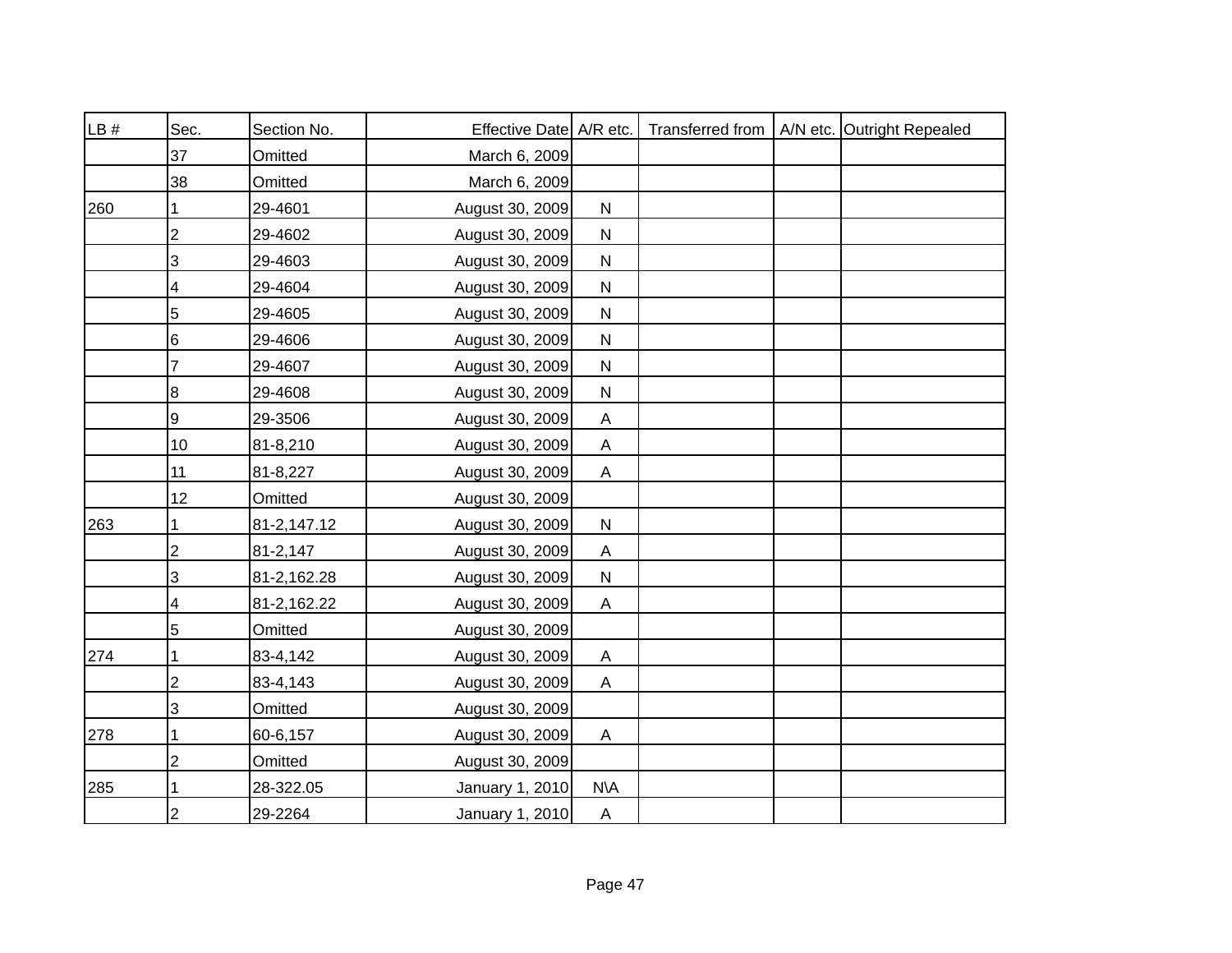| LB# | Sec.            | Section No. | Effective Date A/R etc. |                           |  | Transferred from   A/N etc. Outright Repealed |
|-----|-----------------|-------------|-------------------------|---------------------------|--|-----------------------------------------------|
|     | 3               | 29-4001.01  | January 1, 2010         | N\A                       |  |                                               |
|     | 4               | 29-4003     | May 30, 2009            | A                         |  |                                               |
|     | 5               | 29-4004     | January 1, 2010         | A                         |  |                                               |
|     | $6\phantom{1}6$ | 29-4005     | January 1, 2010         | $\boldsymbol{\mathsf{A}}$ |  |                                               |
|     | 7               | 29-4006     | January 1, 2010         | $\mathsf{A}$              |  |                                               |
|     | 8               | 29-4007     | January 1, 2010         | A                         |  |                                               |
|     | 9               | 29-4009     | January 1, 2010         | $\boldsymbol{\mathsf{A}}$ |  |                                               |
|     | 10              | 29-4011     | January 1, 2010         | $\mathsf{A}$              |  |                                               |
|     | 11              | 29-4013     | January 1, 2010         | $\boldsymbol{\mathsf{A}}$ |  |                                               |
|     | 12              | 29-4016     | January 1, 2010         | $\mathsf{A}$              |  |                                               |
|     | 13              | 83-174.03   | January 1, 2010         | A                         |  |                                               |
|     | 14              | Omitted     | May 30, 2009            |                           |  |                                               |
|     | 15              | Omitted     | January 1, 2010         |                           |  |                                               |
|     | 16              | Omitted     | May 30, 2009            |                           |  |                                               |
|     | 17              | Omitted     | January 1, 2010         | $\mathsf{R}$              |  |                                               |
|     | 17              |             | January 1, 2010         | $\mathsf{R}$              |  | 29-4010                                       |
|     | 18              | Omitted     | May 30, 2009            |                           |  |                                               |
| 286 | 1               | 9-255.04    | August 30, 2009         | $\overline{A}$            |  |                                               |
|     | $\overline{2}$  | 9-347       | August 30, 2009         | A                         |  |                                               |
|     | 3               | 9-347.01    | August 30, 2009         | $\boldsymbol{\mathsf{A}}$ |  |                                               |
|     | 4               | 9-812       | June 30, 2009           | $\mathsf{A}$              |  |                                               |
|     | $\sqrt{5}$      | Omitted     | May 14, 2009            |                           |  |                                               |
|     | $\,6$           | Omitted     | June 30, 2009           |                           |  |                                               |
|     | 7               | Omitted     | August 30, 2009         |                           |  |                                               |
|     | 8               | Omitted     | May 14, 2009            |                           |  |                                               |
| 288 | 1               | 32-310      | August 30, 2009         | $\mathsf{A}$              |  |                                               |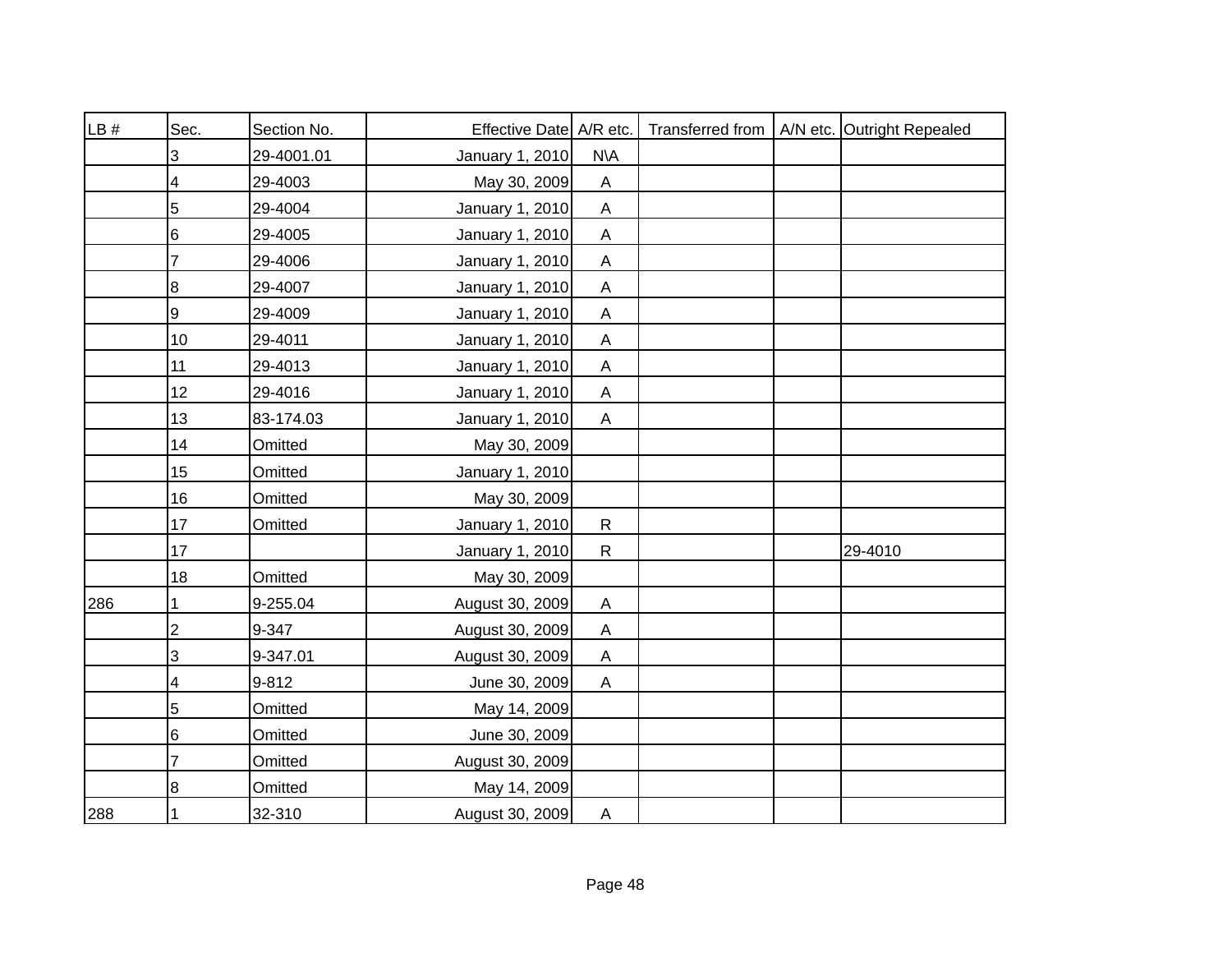| LB# | Sec.             | Section No. | Effective Date A/R etc. |                           | Transferred from | A/N etc. Outright Repealed |
|-----|------------------|-------------|-------------------------|---------------------------|------------------|----------------------------|
|     | 2                | 38-2893     | August 30, 2009         | A                         |                  |                            |
|     | 3                | 38-2894     | August 30, 2009         | A                         |                  |                            |
|     | 4                | 42-358.02   | October 1, 2010         | A                         |                  |                            |
|     | $\overline{5}$   | 42-364      | September 30, 2009      | $\boldsymbol{\mathsf{A}}$ |                  |                            |
|     | 6                | 42-369      | September 30, 2009      | A                         |                  |                            |
|     | 7                | 43-512      | September 30, 2009      | $\mathsf A$               |                  |                            |
|     | 8                | 43-512.03   | September 30, 2009      | $\mathsf A$               |                  |                            |
|     | $\boldsymbol{9}$ | 43-512.07   | October 1, 2009         | $\boldsymbol{\mathsf{A}}$ |                  |                            |
|     | 10               | 43-512.12   | September 30, 2009      | $\boldsymbol{\mathsf{A}}$ |                  |                            |
|     | 11               | 43-512.15   | August 30, 2009         | $\boldsymbol{\mathsf{A}}$ |                  |                            |
|     | 12               | 43-512.16   | September 30, 2009      | A                         |                  |                            |
|     | 13               | 43-512.17   | September 30, 2009      | $\boldsymbol{\mathsf{A}}$ |                  |                            |
|     | 14               | 44-3,144    | September 30, 2009      | A                         |                  |                            |
|     | 15               | 48-647      | August 30, 2009         | A                         |                  |                            |
|     | 16               | 48-2302     | January 1, 2010         | A                         |                  |                            |
|     | 17               | 68-717      | August 30, 2009         | A                         |                  |                            |
|     | 18               | 68-901      | May 30, 2009            | $\boldsymbol{\mathsf{A}}$ |                  |                            |
|     | 19               | 68-906      | May 30, 2009            | A                         |                  |                            |
|     | 20               | 68-908      | May 30, 2009            | $\boldsymbol{\mathsf{A}}$ |                  |                            |
|     | 21               | 68-934      | May 30, 2009            | $\boldsymbol{\mathsf{A}}$ |                  |                            |
|     | 22               | 68-940      | May 30, 2009            | A                         |                  |                            |
|     | 23               | 68-940.01   | May 30, 2009            | ${\sf N}$                 |                  |                            |
|     | 24               | 68-948      | August 30, 2009         | A                         |                  |                            |
|     | 25               | 68-1016     | August 30, 2009         | $\mathsf A$               |                  |                            |
|     | 26               | 68-1017     | August 30, 2009         | A                         |                  |                            |
|     | 27               | 68-1017.01  | August 30, 2009         | A                         |                  |                            |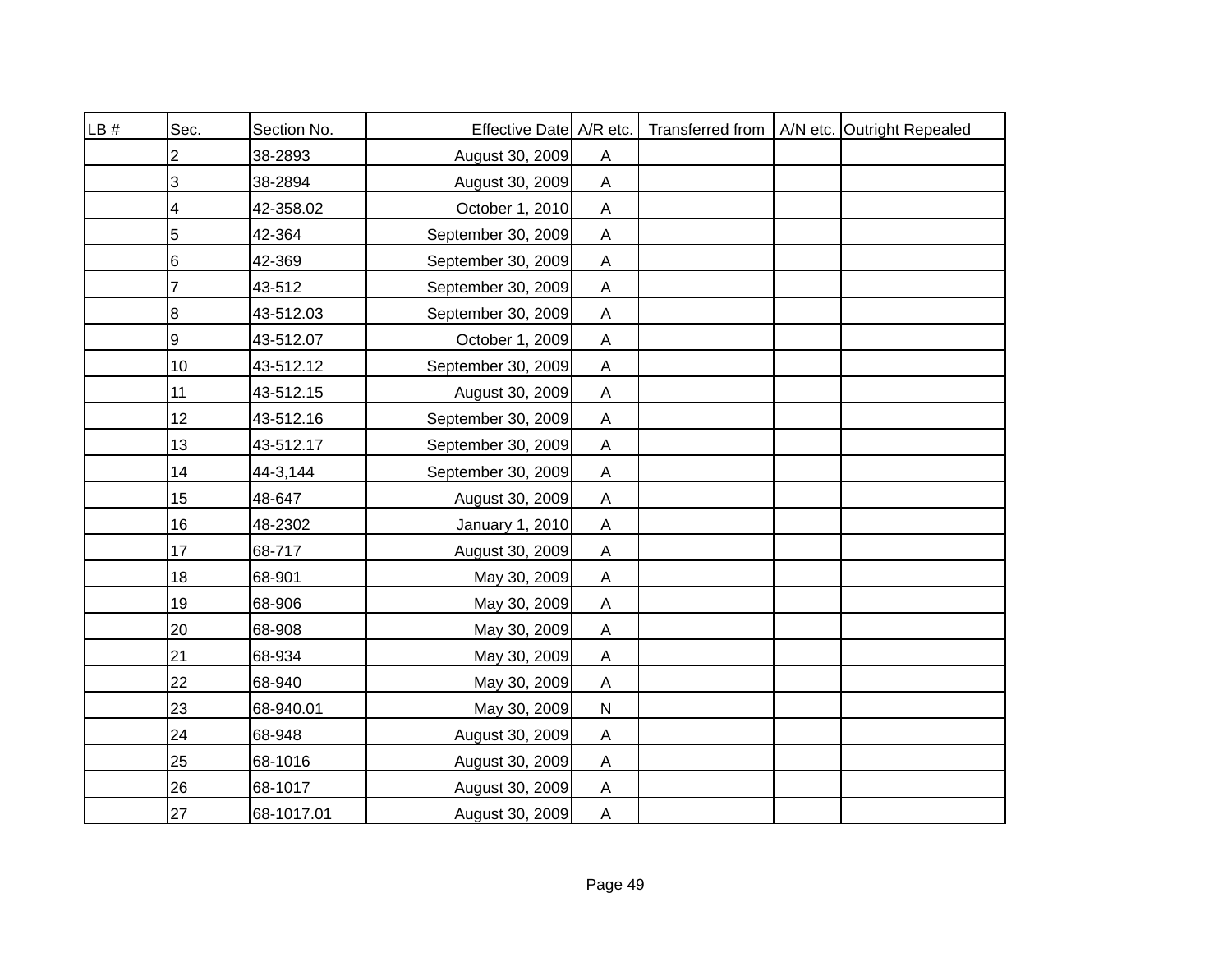| LB # | Sec. | Section No. | Effective Date A/R etc. |                           |  | Transferred from   A/N etc. Outright Repealed |
|------|------|-------------|-------------------------|---------------------------|--|-----------------------------------------------|
|      | 28   | 68-1017.02  | August 30, 2009         | A                         |  |                                               |
|      | 29   | 68-1070     | August 30, 2009         | $\mathsf{A}$              |  |                                               |
|      | 30   | 68-1713     | August 30, 2009         | A                         |  |                                               |
|      | 31   | 71-401      | August 30, 2009         | $\mathsf{A}$              |  |                                               |
|      | 32   | 71-464      | August 30, 2009         | ${\sf N}$                 |  |                                               |
|      | 33   | 71-531      | May 30, 2009            | Α                         |  |                                               |
|      | 34   | 71-604.05   | August 30, 2009         | $\mathsf{A}$              |  |                                               |
|      | 35   | 71-5309     | August 30, 2009         | $\mathsf{A}$              |  |                                               |
|      | 36   | 77-27,166   | January 1, 2010         | $\mathsf{A}$              |  |                                               |
|      | 37   | 81-2270     | August 30, 2009         | $\boldsymbol{\mathsf{A}}$ |  |                                               |
|      | 38   | 81-2271     | August 30, 2009         | Α                         |  |                                               |
|      | 39   | 81-3119     | May 30, 2009            | $\mathsf A$               |  |                                               |
|      | 40   | 83-1209     | August 30, 2009         | $\mathsf{A}$              |  |                                               |
|      | 41   | 83-1211     | August 30, 2009         | $\boldsymbol{\mathsf{A}}$ |  |                                               |
|      | 42   | 83-1213     | August 30, 2009         | $\boldsymbol{\mathsf{A}}$ |  |                                               |
|      | 43   | 83-1217     | May 30, 2009            | $\boldsymbol{\mathsf{A}}$ |  |                                               |
|      | 44   | 83-1217.02  | August 30, 2009         | $\boldsymbol{\mathsf{A}}$ |  |                                               |
|      | 45   | 85-2104     | August 30, 2009         | $\mathsf{A}$              |  |                                               |
|      | 46   | 71-2453     | August 30, 2009         | ${\sf N}$                 |  |                                               |
|      | 47   | Omitted     | May 30, 2009            |                           |  |                                               |
|      | 48   | Omitted     | May 30, 2009            |                           |  |                                               |
|      | 49   | Omitted     | August 30, 2009         |                           |  |                                               |
|      | 50   | Omitted     | September 30, 2009      |                           |  |                                               |
|      | 51   | Omitted     | October 1, 2009         |                           |  |                                               |
|      | 52   | Omitted     | January 1, 2010         |                           |  |                                               |
|      | 53   | Omitted     | October 1, 2010         |                           |  |                                               |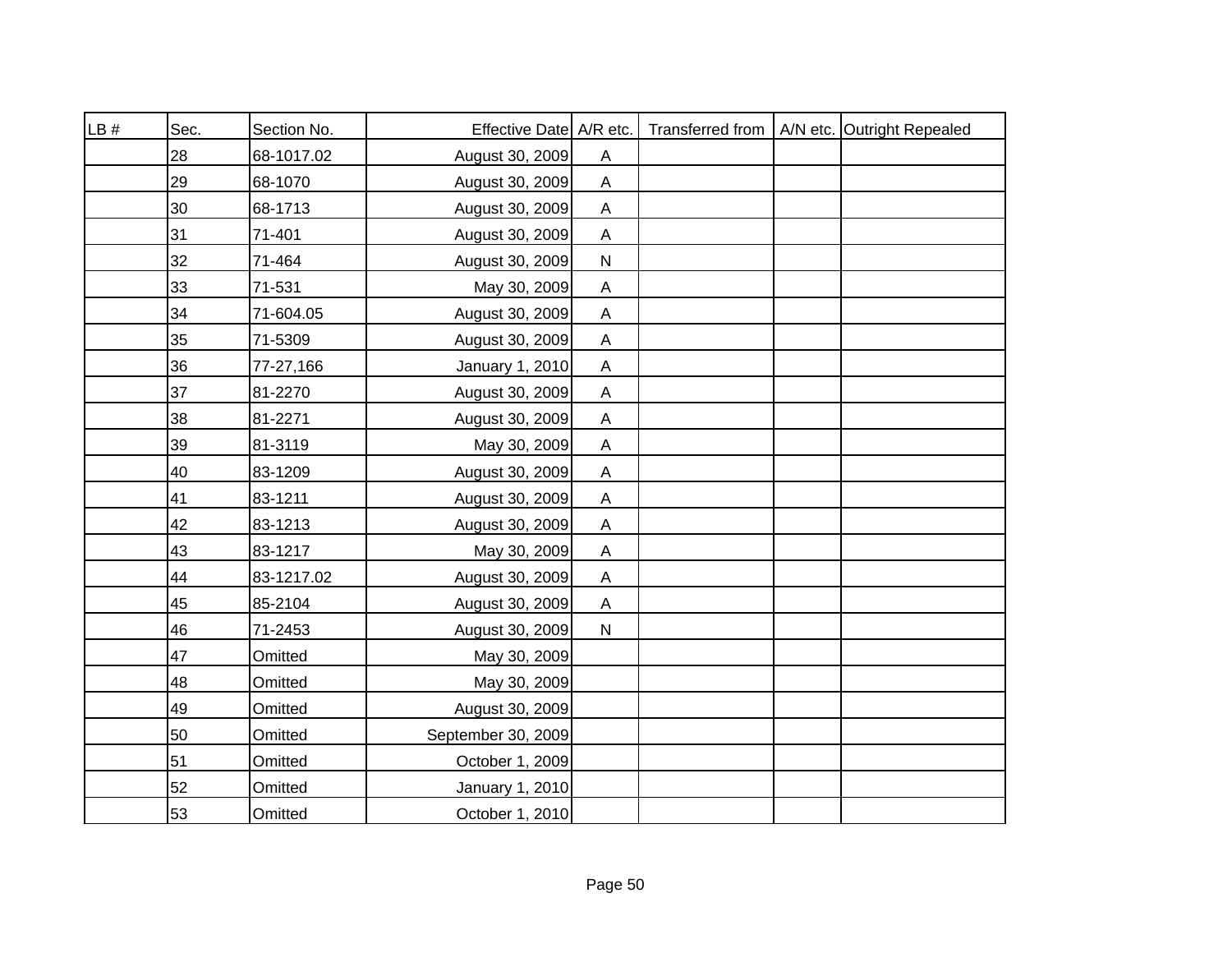| LB#  | Sec.             | Section No. | Effective Date A/R etc. |              |  | Transferred from   A/N etc. Outright Repealed |
|------|------------------|-------------|-------------------------|--------------|--|-----------------------------------------------|
|      | 54               | Omitted     | August 30, 2009         | $\mathsf{R}$ |  |                                               |
|      | 54               |             | August 30, 2009         | $\mathsf{R}$ |  | 71-2049                                       |
|      | 54               |             | August 30, 2009         | $\mathsf{R}$ |  | 81-2265                                       |
|      | 54               |             | August 30, 2009         | $\mathsf{R}$ |  | 81-2267                                       |
|      | 55               | Omitted     | May 30, 2009            |              |  |                                               |
| 288A |                  | Omitted     | May 30, 2009            |              |  |                                               |
| 292  |                  | 48-2601     | January 1, 2010         | ${\sf N}$    |  |                                               |
|      | $\overline{2}$   | 48-2602     | January 1, 2010         | $\mathsf{N}$ |  |                                               |
|      | 3                | 48-2603     | January 1, 2010         | ${\sf N}$    |  |                                               |
|      | 4                | 48-2604     | January 1, 2010         | ${\sf N}$    |  |                                               |
|      | 5                | 48-2605     | January 1, 2010         | ${\sf N}$    |  |                                               |
|      | $\,6$            | 48-2606     | January 1, 2010         | ${\sf N}$    |  |                                               |
|      | $\overline{7}$   | 48-2607     | January 1, 2010         | ${\sf N}$    |  |                                               |
|      | $\bf 8$          | 48-2608     | January 1, 2010         | ${\sf N}$    |  |                                               |
|      | $\boldsymbol{9}$ | 48-2609     | January 1, 2010         | ${\sf N}$    |  |                                               |
|      | 10               | 48-2610     | January 1, 2010         | ${\sf N}$    |  |                                               |
|      | 11               | 48-2611     | January 1, 2010         | ${\sf N}$    |  |                                               |
|      | 12               | 48-2612     | January 1, 2010         | $\mathsf{N}$ |  |                                               |
|      | 13               | 48-2613     | January 1, 2010         | ${\sf N}$    |  |                                               |
|      | 14               | 48-2614     | January 1, 2010         | $\mathsf{N}$ |  |                                               |
|      | 15               | 48-2615     | January 1, 2010         | ${\sf N}$    |  |                                               |
|      | 16               | 48-2616     | January 1, 2010         | ${\sf N}$    |  |                                               |
|      | 17               | 48-2617     | January 1, 2010         | ${\sf N}$    |  |                                               |
|      | 18               | 48-2618     | January 1, 2010         | ${\sf N}$    |  |                                               |
|      | 19               | 48-2619     | January 1, 2010         | ${\sf N}$    |  |                                               |
|      | 20               | 84-907.03   | January 1, 2010         | $\mathsf{A}$ |  |                                               |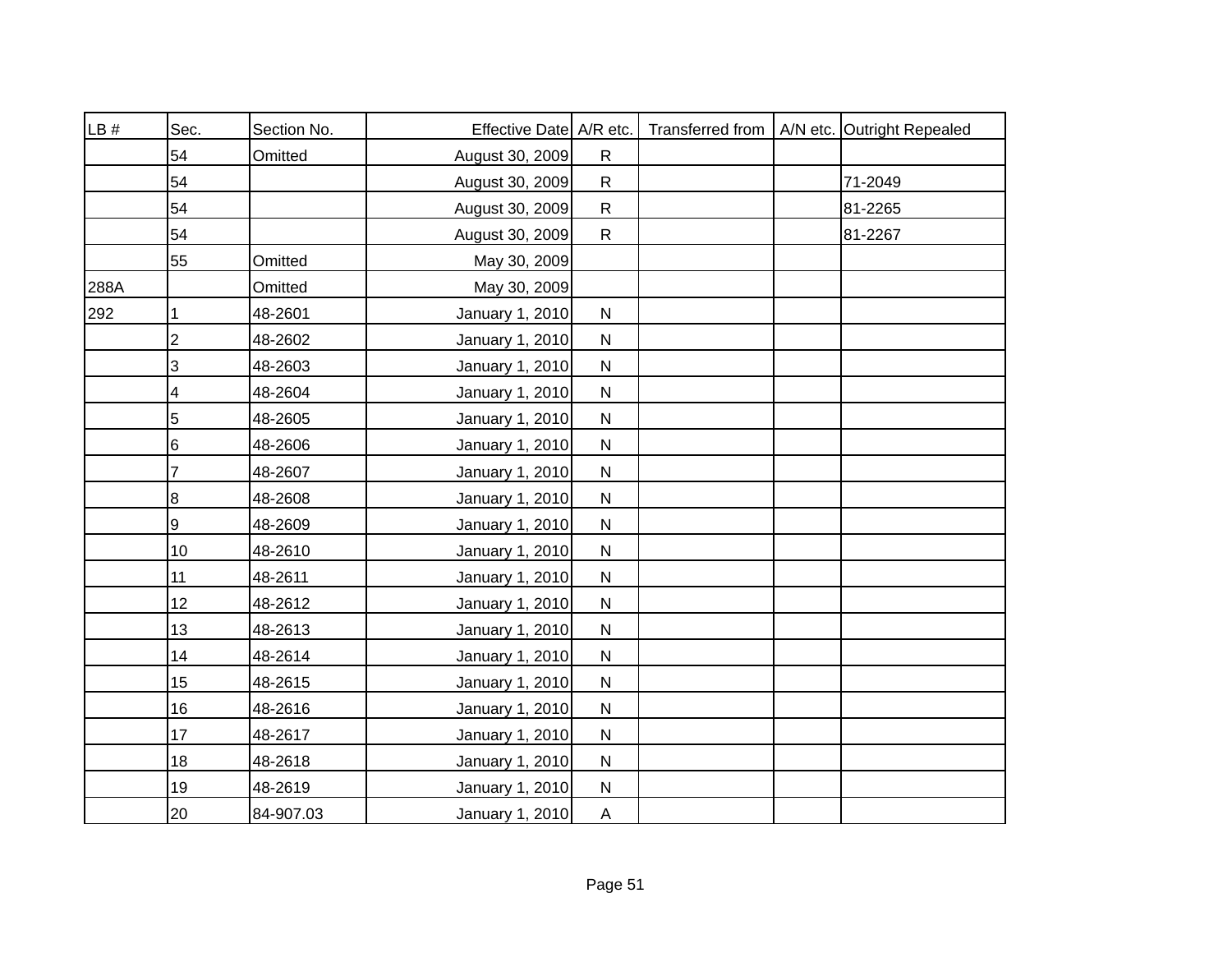| LB # | Sec.           | Section No. | Effective Date A/R etc. |                           |  | Transferred from   A/N etc. Outright Repealed |
|------|----------------|-------------|-------------------------|---------------------------|--|-----------------------------------------------|
|      | 21             | Omitted     | January 1, 2010         |                           |  |                                               |
|      | 22             | Omitted     | January 1, 2010         |                           |  |                                               |
|      | 23             | Omitted     | January 1, 2010         |                           |  |                                               |
| 292A |                | Omitted     | August 30, 2009         |                           |  |                                               |
| 294  |                | 23-120      | August 30, 2009         | $\mathsf{A}$              |  |                                               |
|      | $\overline{2}$ | Omitted     | August 30, 2009         |                           |  |                                               |
| 299  |                | 85-1008     | August 30, 2009         | A                         |  |                                               |
|      | $\overline{2}$ | Omitted     | August 30, 2009         |                           |  |                                               |
| 300  |                | 70-637      | August 30, 2009         | $\boldsymbol{\mathsf{A}}$ |  |                                               |
|      | 2              | Omitted     | August 30, 2009         |                           |  |                                               |
| 302  |                | 77-3509.01  | May 27, 2009            | A                         |  |                                               |
|      | 2              | 77-3509.02  | May 27, 2009            | $\boldsymbol{\mathsf{A}}$ |  |                                               |
|      | 3              | Omitted     | May 27, 2009            |                           |  |                                               |
|      | 4              | Omitted     | May 27, 2009            |                           |  |                                               |
| 311  |                | Omitted     | May 20, 2009            |                           |  |                                               |
|      | $\overline{c}$ | Omitted     | May 20, 2009            |                           |  |                                               |
|      | 3              | Omitted     | May 20, 2009            |                           |  |                                               |
|      | 4              | Omitted     | May 20, 2009            |                           |  |                                               |
|      | 5              | Omitted     | May 20, 2009            |                           |  |                                               |
|      | 6              | Omitted     | May 20, 2009            |                           |  |                                               |
|      | 7              | Omitted     | May 20, 2009            |                           |  |                                               |
|      | 8              | Omitted     | May 20, 2009            |                           |  |                                               |
|      | 9              | Omitted     | May 20, 2009            |                           |  |                                               |
|      | 10             | Omitted     | May 20, 2009            |                           |  |                                               |
|      | 11             | Omitted     | May 20, 2009            |                           |  |                                               |
|      | 12             | Omitted     | May 20, 2009            |                           |  |                                               |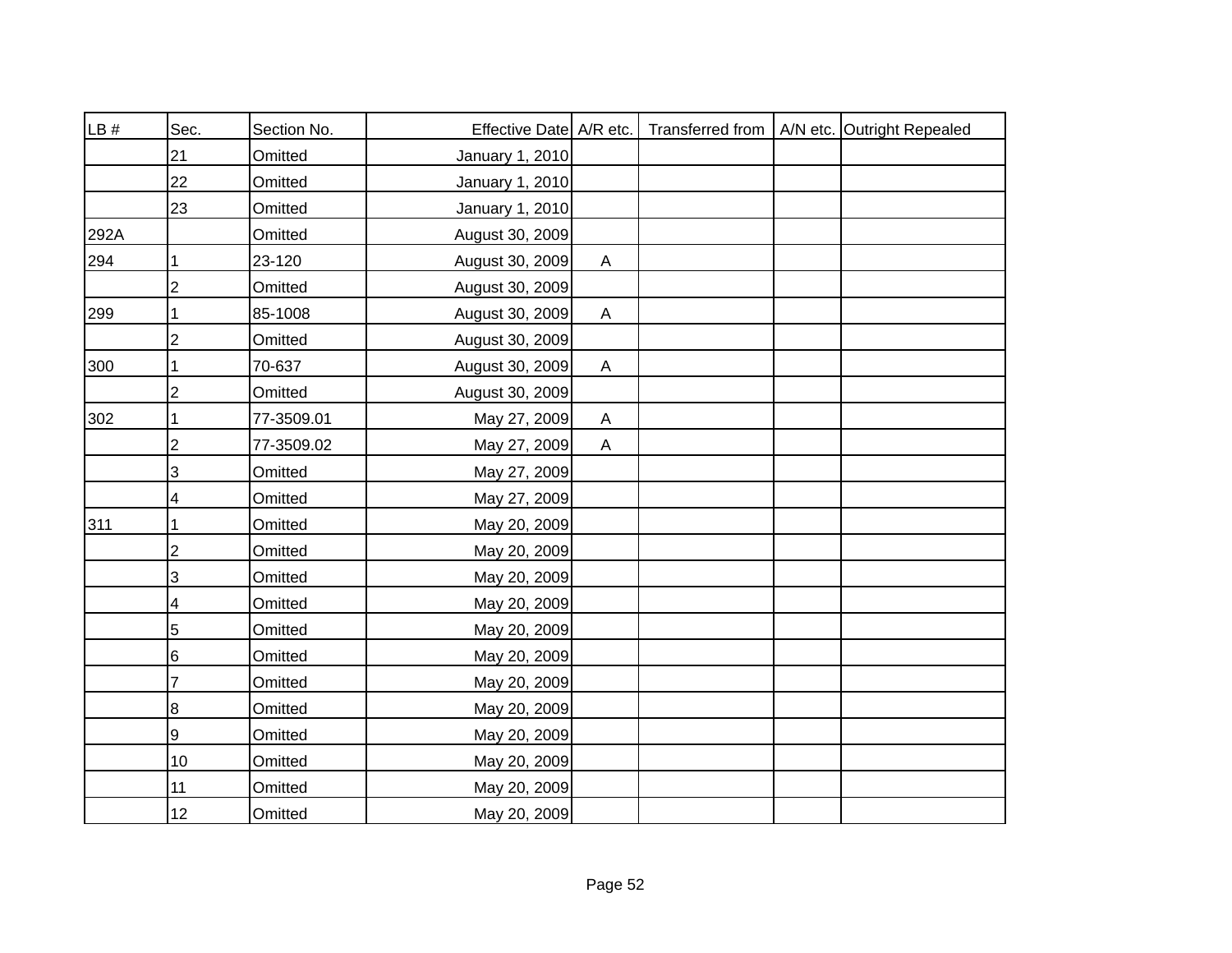| LB# | Sec. | Section No. | Effective Date   A/R etc. |  | Transferred from   A/N etc. Outright Repealed |
|-----|------|-------------|---------------------------|--|-----------------------------------------------|
|     | 13   | Omitted     | May 20, 2009              |  |                                               |
|     | 14   | Omitted     | May 20, 2009              |  |                                               |
|     | 15   | Omitted     | May 20, 2009              |  |                                               |
|     | 16   | Omitted     | May 20, 2009              |  |                                               |
|     | 17   | Omitted     | May 20, 2009              |  |                                               |
|     | 18   | Omitted     | May 20, 2009              |  |                                               |
|     | 19   | Omitted     | May 20, 2009              |  |                                               |
|     | 20   | Omitted     | May 20, 2009              |  |                                               |
|     | 21   | Omitted     | May 20, 2009              |  |                                               |
|     | 22   | Omitted     | May 20, 2009              |  |                                               |
|     | 23   | Omitted     | May 20, 2009              |  |                                               |
|     | 24   | Omitted     | May 20, 2009              |  |                                               |
|     | 25   | Omitted     | May 20, 2009              |  |                                               |
|     | 26   | Omitted     | May 20, 2009              |  |                                               |
|     | 27   | Omitted     | May 20, 2009              |  |                                               |
|     | 28   | Omitted     | May 20, 2009              |  |                                               |
|     | 29   | Omitted     | May 20, 2009              |  |                                               |
|     | 30   | Omitted     | May 20, 2009              |  |                                               |
|     | 31   | Omitted     | May 20, 2009              |  |                                               |
|     | 32   | Omitted     | May 20, 2009              |  |                                               |
|     | 33   | Omitted     | May 20, 2009              |  |                                               |
|     | 34   | Omitted     | May 20, 2009              |  |                                               |
|     | 35   | Omitted     | May 20, 2009              |  |                                               |
|     | 36   | Omitted     | May 20, 2009              |  |                                               |
|     | 37   | Omitted     | May 20, 2009              |  |                                               |
|     | 38   | Omitted     | May 20, 2009              |  |                                               |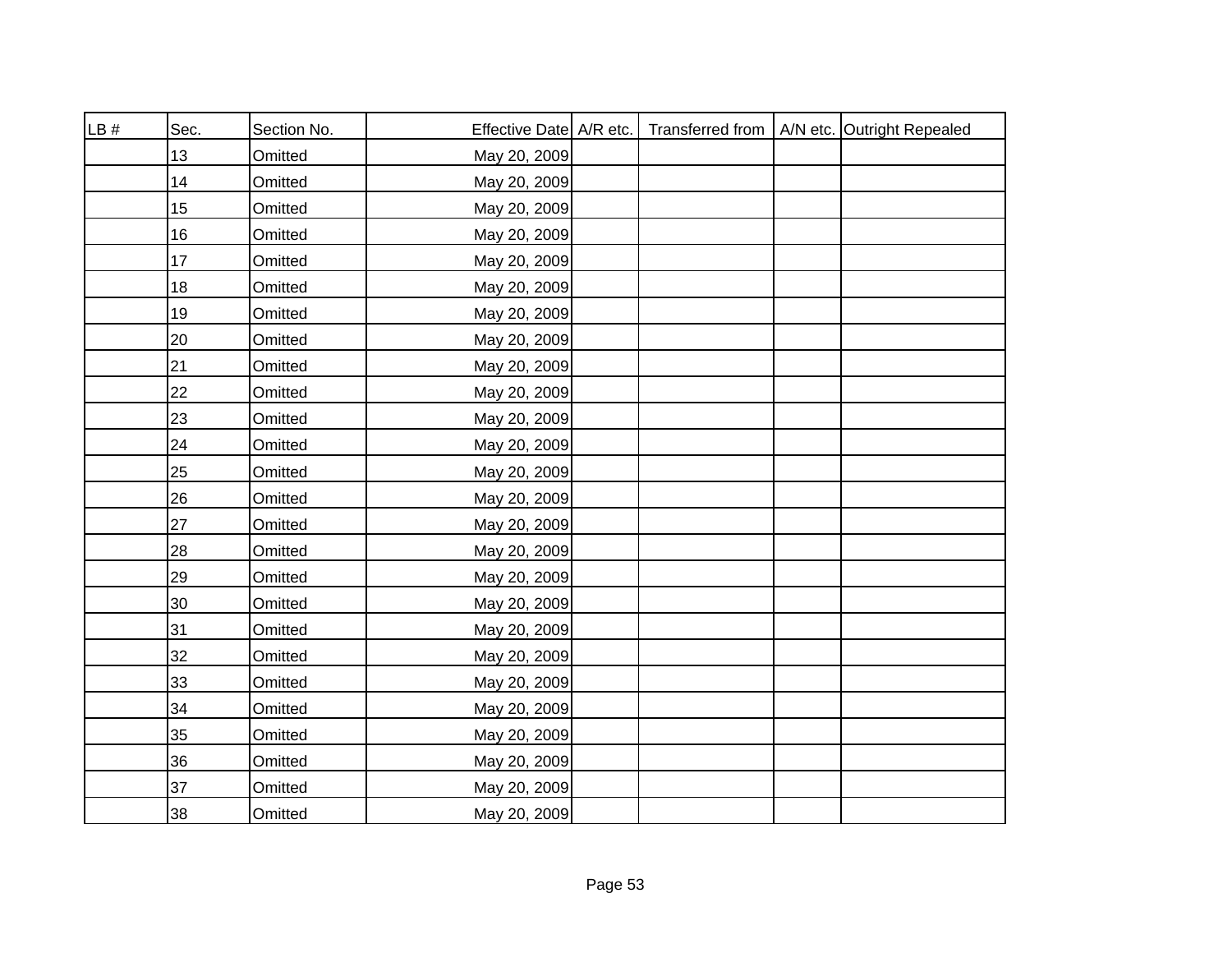| LB# | Sec.           | Section No. | Effective Date   A/R etc. |  | Transferred from   A/N etc. Outright Repealed |
|-----|----------------|-------------|---------------------------|--|-----------------------------------------------|
|     | 39             | Omitted     | May 20, 2009              |  |                                               |
|     | 40             | Omitted     | May 20, 2009              |  |                                               |
|     | 41             | Omitted     | May 20, 2009              |  |                                               |
|     | 42             | Omitted     | May 20, 2009              |  |                                               |
|     | 43             | Omitted     | May 20, 2009              |  |                                               |
|     | 44             | Omitted     | May 20, 2009              |  |                                               |
|     | 45             | Omitted     | May 20, 2009              |  |                                               |
|     | 46             | Omitted     | May 20, 2009              |  |                                               |
|     | 47             | Omitted     | May 20, 2009              |  |                                               |
|     | 48             | Omitted     | May 20, 2009              |  |                                               |
|     | 49             | Omitted     | May 20, 2009              |  |                                               |
|     | 50             | Omitted     | May 20, 2009              |  |                                               |
|     | 51             | Omitted     | May 20, 2009              |  |                                               |
|     | 52             | Omitted     | May 20, 2009              |  |                                               |
| 312 |                | Omitted     | July 1, 2009              |  |                                               |
|     | $\overline{2}$ | Omitted     | July 1, 2009              |  |                                               |
|     | 3              | Omitted     | July 1, 2009              |  |                                               |
| 313 | 1              | Omitted     | July 1, 2009              |  |                                               |
|     | $\overline{c}$ | Omitted     | July 1, 2009              |  |                                               |
|     | 3              | Omitted     | July 1, 2009              |  |                                               |
|     | 4              | Omitted     | July 1, 2009              |  |                                               |
|     | 5              | Omitted     | July 1, 2009              |  |                                               |
|     | 6              | Omitted     | July 1, 2009              |  |                                               |
|     | 7              | Omitted     | July 1, 2009              |  |                                               |
|     | 8              | Omitted     | July 1, 2009              |  |                                               |
|     | 9              | Omitted     | July 1, 2009              |  |                                               |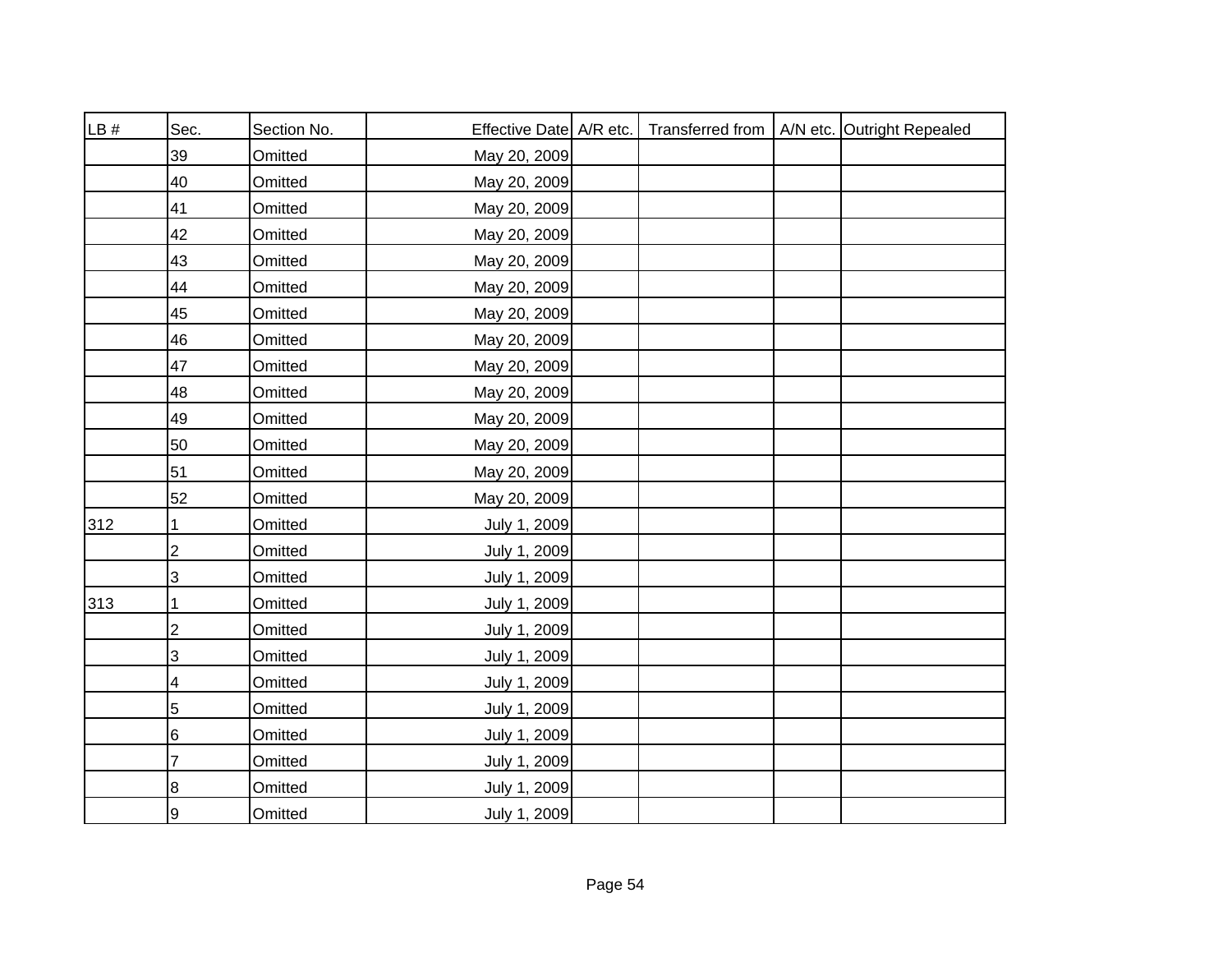| LB# | Sec.                      | Section No. | Effective Date A/R etc. |  | Transferred from   A/N etc. Outright Repealed |
|-----|---------------------------|-------------|-------------------------|--|-----------------------------------------------|
|     | 10                        | Omitted     | July 1, 2009            |  |                                               |
|     | 11                        | Omitted     | July 1, 2009            |  |                                               |
|     | 12                        | Omitted     | July 1, 2009            |  |                                               |
|     | 13                        | Omitted     | July 1, 2009            |  |                                               |
|     | 14                        | Omitted     | July 1, 2009            |  |                                               |
|     | 15                        | Omitted     | July 1, 2009            |  |                                               |
|     | 16                        | Omitted     | July 1, 2009            |  |                                               |
|     | 17                        | Omitted     | July 1, 2009            |  |                                               |
|     | 18                        | Omitted     | July 1, 2009            |  |                                               |
|     | 19                        | Omitted     | July 1, 2009            |  |                                               |
|     | 20                        | Omitted     | July 1, 2009            |  |                                               |
|     | 21                        | Omitted     | July 1, 2009            |  |                                               |
|     | 22                        | Omitted     | July 1, 2009            |  |                                               |
|     | 23                        | Omitted     | July 1, 2009            |  |                                               |
| 314 |                           | Omitted     | July 1, 2009            |  |                                               |
|     | $\boldsymbol{2}$          | Omitted     | July 1, 2009            |  |                                               |
|     | $\ensuremath{\mathsf{3}}$ | Omitted     | July 1, 2009            |  |                                               |
|     | 4                         | Omitted     | July 1, 2009            |  |                                               |
|     | $\overline{5}$            | Omitted     | July 1, 2009            |  |                                               |
|     | $\,6$                     | Omitted     | July 1, 2009            |  |                                               |
|     | 7                         | Omitted     | July 1, 2009            |  |                                               |
|     | 8                         | Omitted     | July 1, 2009            |  |                                               |
|     | 9                         | Omitted     | July 1, 2009            |  |                                               |
|     | 10                        | Omitted     | July 1, 2009            |  |                                               |
|     | 11                        | Omitted     | July 1, 2009            |  |                                               |
|     | 12                        | Omitted     | July 1, 2009            |  |                                               |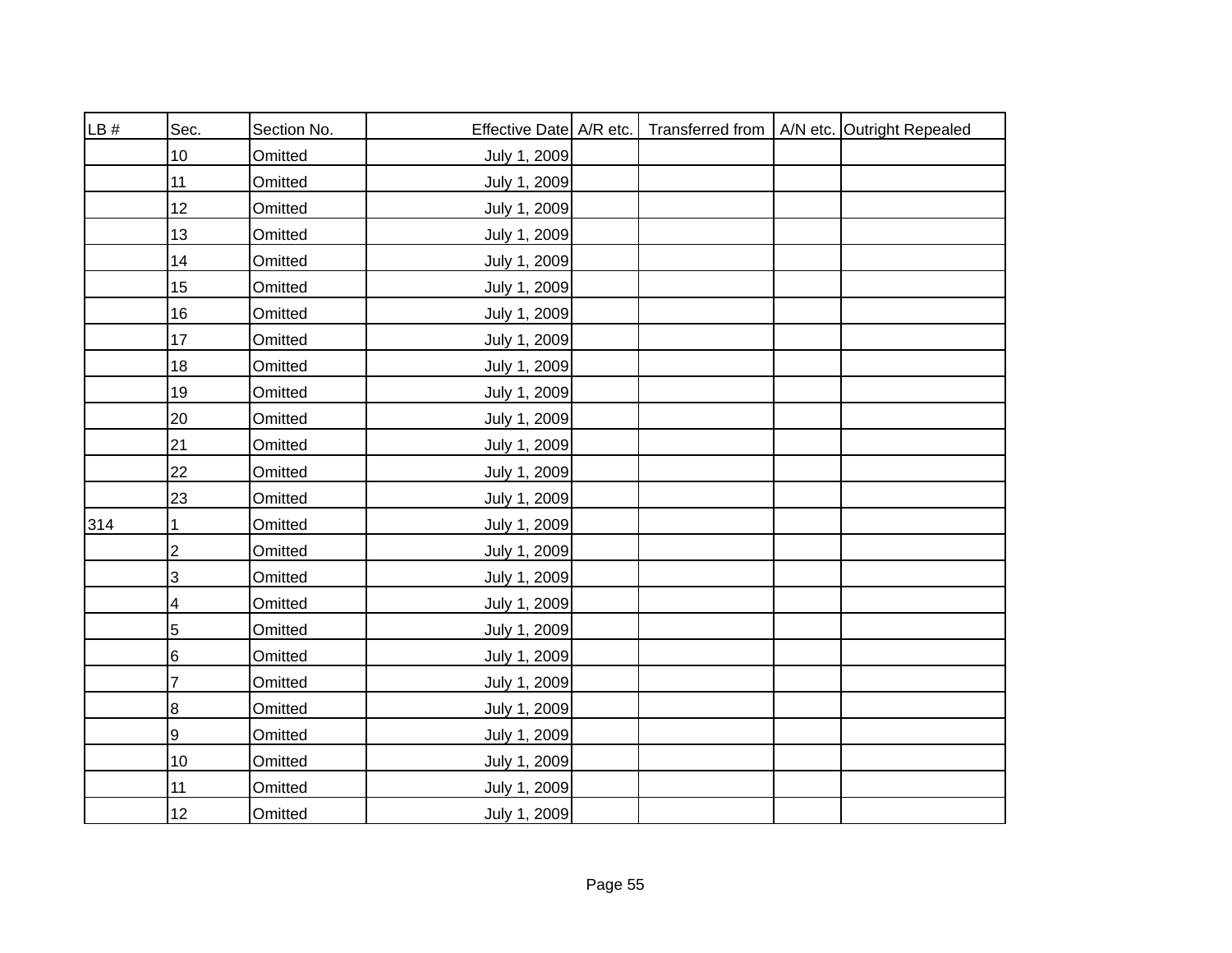| LB# | Sec. | Section No. | Effective Date A/R etc. |  | Transferred from   A/N etc. Outright Repealed |
|-----|------|-------------|-------------------------|--|-----------------------------------------------|
|     | 13   | Omitted     | July 1, 2009            |  |                                               |
|     | 14   | Omitted     | July 1, 2009            |  |                                               |
|     | 15   | Omitted     | July 1, 2009            |  |                                               |
|     | 16   | Omitted     | July 1, 2009            |  |                                               |
|     | 17   | Omitted     | July 1, 2009            |  |                                               |
|     | 18   | Omitted     | July 1, 2009            |  |                                               |
|     | 19   | Omitted     | July 1, 2009            |  |                                               |
|     | 20   | Omitted     | July 1, 2009            |  |                                               |
|     | 21   | Omitted     | July 1, 2009            |  |                                               |
|     | 22   | Omitted     | July 1, 2009            |  |                                               |
|     | 23   | Omitted     | July 1, 2009            |  |                                               |
|     | 24   | Omitted     | July 1, 2009            |  |                                               |
|     | 25   | Omitted     | July 1, 2009            |  |                                               |
|     | 26   | Omitted     | July 1, 2009            |  |                                               |
|     | 27   | Omitted     | July 1, 2009            |  |                                               |
|     | 28   | Omitted     | July 1, 2009            |  |                                               |
|     | 29   | Omitted     | July 1, 2009            |  |                                               |
|     | 30   | Omitted     | July 1, 2009            |  |                                               |
|     | 31   | Omitted     | July 1, 2009            |  |                                               |
|     | 32   | Omitted     | July 1, 2009            |  |                                               |
|     | 33   | Omitted     | July 1, 2009            |  |                                               |
|     | 34   | Omitted     | July 1, 2009            |  |                                               |
|     | 35   | Omitted     | July 1, 2009            |  |                                               |
|     | 36   | Omitted     | July 1, 2009            |  |                                               |
|     | 37   | Omitted     | July 1, 2009            |  |                                               |
|     | 38   | Omitted     | July 1, 2009            |  |                                               |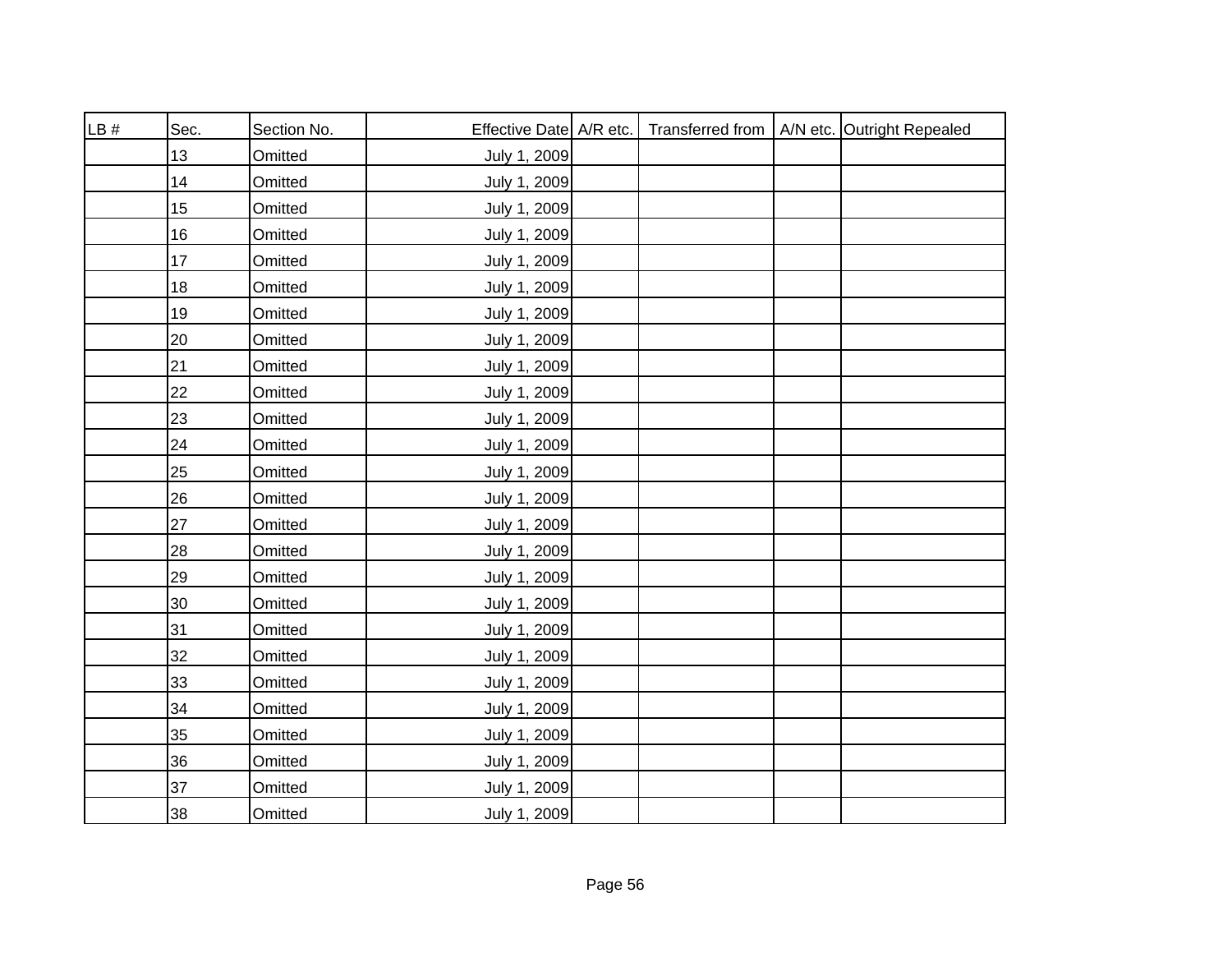| LB# | Sec.           | Section No. | Effective Date A/R etc. |  | Transferred from   A/N etc. Outright Repealed |
|-----|----------------|-------------|-------------------------|--|-----------------------------------------------|
|     | 39             | Omitted     | July 1, 2009            |  |                                               |
|     | 40             | Omitted     | July 1, 2009            |  |                                               |
|     | 41             | Omitted     | July 1, 2009            |  |                                               |
|     | 42             | Omitted     | July 1, 2009            |  |                                               |
|     | 43             | Omitted     | July 1, 2009            |  |                                               |
|     | 44             | Omitted     | July 1, 2009            |  |                                               |
|     | 45             | Omitted     | July 1, 2009            |  |                                               |
|     | 46             | Omitted     | July 1, 2009            |  |                                               |
| 315 |                | Omitted     | July 1, 2009            |  |                                               |
|     | $\overline{2}$ | Omitted     | July 1, 2009            |  |                                               |
|     | 3              | Omitted     | July 1, 2009            |  |                                               |
|     | 4              | Omitted     | July 1, 2009            |  |                                               |
|     | 5              | Omitted     | July 1, 2009            |  |                                               |
|     | $\,6$          | Omitted     | July 1, 2009            |  |                                               |
|     | 7              | Omitted     | July 1, 2009            |  |                                               |
|     | $\bf{8}$       | Omitted     | July 1, 2009            |  |                                               |
|     | 9              | Omitted     | July 1, 2009            |  |                                               |
|     | $10$           | Omitted     | July 1, 2009            |  |                                               |
|     | 11             | Omitted     | July 1, 2009            |  |                                               |
|     | 12             | Omitted     | July 1, 2009            |  |                                               |
|     | 13             | Omitted     | July 1, 2009            |  |                                               |
|     | 14             | Omitted     | July 1, 2009            |  |                                               |
|     | 15             | Omitted     | July 1, 2009            |  |                                               |
|     | 16             | Omitted     | July 1, 2009            |  |                                               |
|     | 17             | Omitted     | July 1, 2009            |  |                                               |
|     | 18             | Omitted     | July 1, 2009            |  |                                               |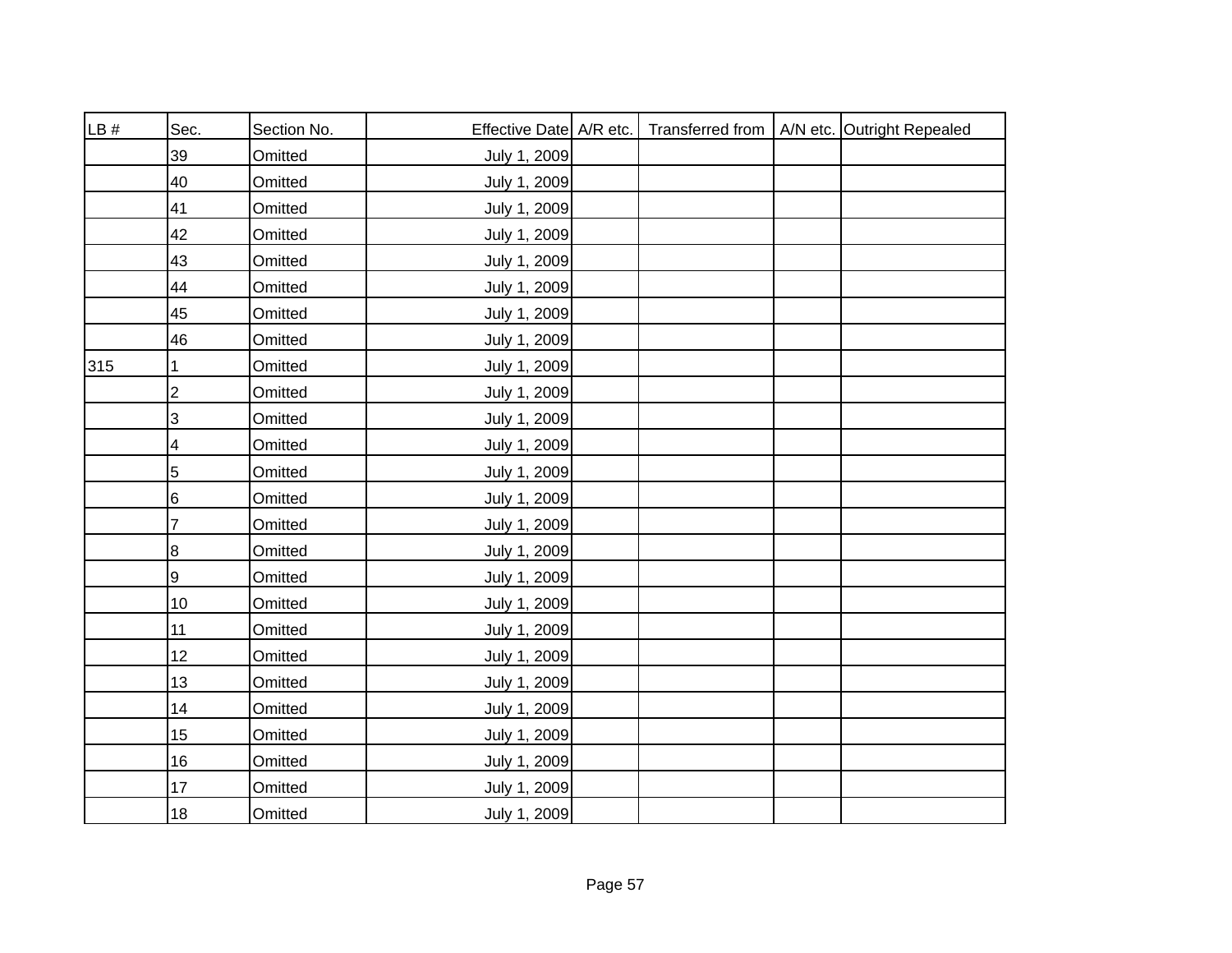| LB# | Sec. | Section No. | Effective Date A/R etc. |  | Transferred from   A/N etc. Outright Repealed |
|-----|------|-------------|-------------------------|--|-----------------------------------------------|
|     | 19   | Omitted     | July 1, 2009            |  |                                               |
|     | 20   | Omitted     | July 1, 2009            |  |                                               |
|     | 21   | Omitted     | July 1, 2009            |  |                                               |
|     | 22   | Omitted     | July 1, 2009            |  |                                               |
|     | 23   | Omitted     | July 1, 2009            |  |                                               |
|     | 24   | Omitted     | July 1, 2009            |  |                                               |
|     | 25   | Omitted     | July 1, 2009            |  |                                               |
|     | 26   | Omitted     | July 1, 2009            |  |                                               |
|     | 27   | Omitted     | July 1, 2009            |  |                                               |
|     | 28   | Omitted     | July 1, 2009            |  |                                               |
|     | 29   | Omitted     | July 1, 2009            |  |                                               |
|     | 30   | Omitted     | July 1, 2009            |  |                                               |
|     | 31   | Omitted     | July 1, 2009            |  |                                               |
|     | 32   | Omitted     | July 1, 2009            |  |                                               |
|     | 33   | Omitted     | July 1, 2009            |  |                                               |
|     | 34   | Omitted     | July 1, 2009            |  |                                               |
|     | 35   | Omitted     | July 1, 2009            |  |                                               |
|     | 36   | Omitted     | July 1, 2009            |  |                                               |
|     | 37   | Omitted     | July 1, 2009            |  |                                               |
|     | 38   | Omitted     | July 1, 2009            |  |                                               |
|     | 39   | Omitted     | July 1, 2009            |  |                                               |
|     | 40   | Omitted     | July 1, 2009            |  |                                               |
|     | 41   | Omitted     | July 1, 2009            |  |                                               |
|     | 42   | Omitted     | July 1, 2009            |  |                                               |
|     | 43   | Omitted     | July 1, 2009            |  |                                               |
|     | 44   | Omitted     | July 1, 2009            |  |                                               |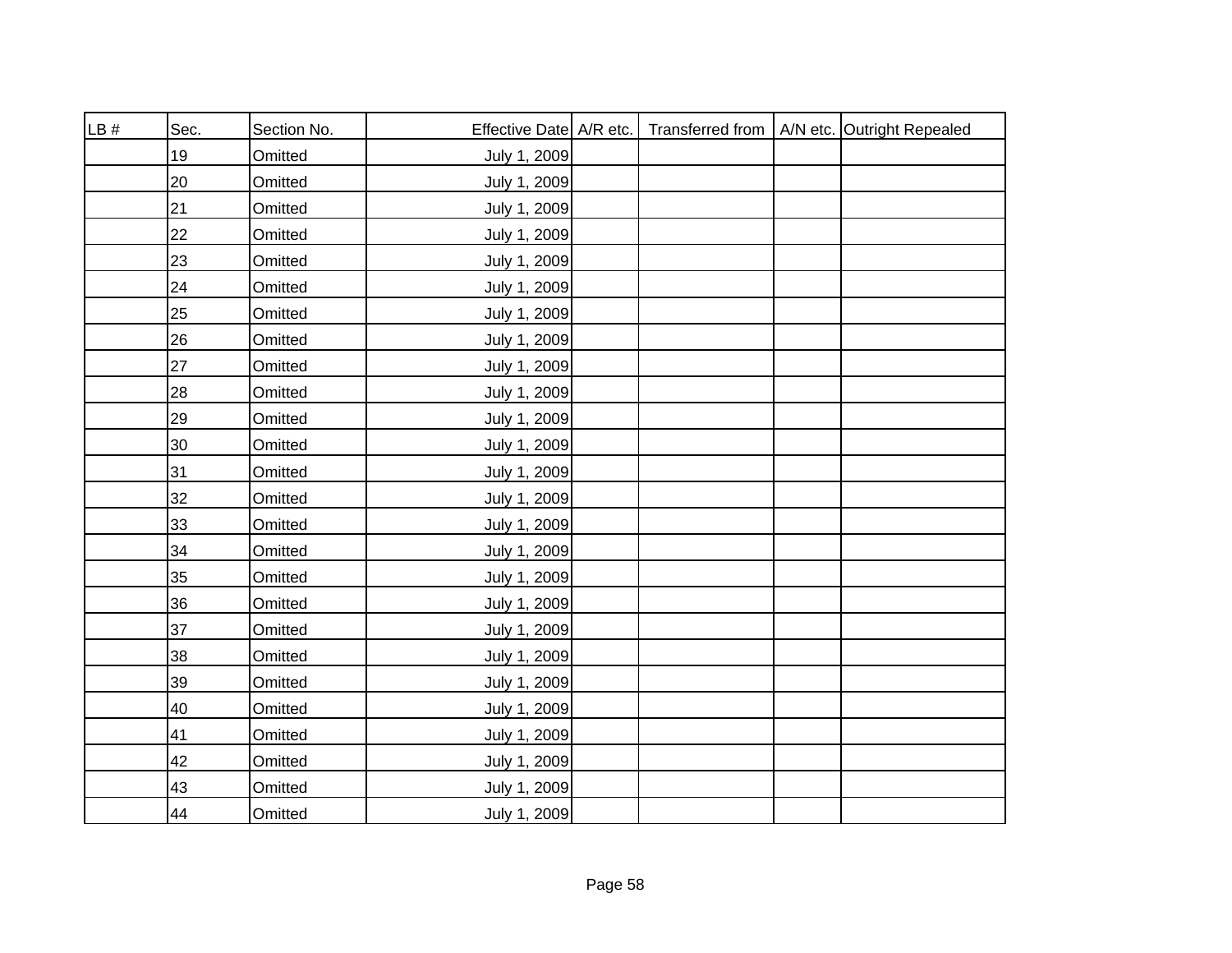| LB# | Sec. | Section No. | Effective Date   A/R etc. |  | Transferred from   A/N etc. Outright Repealed |
|-----|------|-------------|---------------------------|--|-----------------------------------------------|
|     | 45   | Omitted     | July 1, 2009              |  |                                               |
|     | 46   | Omitted     | July 1, 2009              |  |                                               |
|     | 47   | Omitted     | July 1, 2009              |  |                                               |
|     | 48   | Omitted     | July 1, 2009              |  |                                               |
|     | 49   | Omitted     | July 1, 2009              |  |                                               |
|     | 50   | Omitted     | July 1, 2009              |  |                                               |
|     | 51   | Omitted     | July 1, 2009              |  |                                               |
|     | 52   | Omitted     | July 1, 2009              |  |                                               |
|     | 53   | Omitted     | July 1, 2009              |  |                                               |
|     | 54   | Omitted     | July 1, 2009              |  |                                               |
|     | 55   | Omitted     | July 1, 2009              |  |                                               |
|     | 56   | Omitted     | July 1, 2009              |  |                                               |
|     | 57   | Omitted     | July 1, 2009              |  |                                               |
|     | 58   | Omitted     | July 1, 2009              |  |                                               |
|     | 59   | Omitted     | July 1, 2009              |  |                                               |
|     | 60   | Omitted     | July 1, 2009              |  |                                               |
|     | 61   | Omitted     | July 1, 2009              |  |                                               |
|     | 62   | Omitted     | July 1, 2009              |  |                                               |
|     | 63   | Omitted     | July 1, 2009              |  |                                               |
|     | 64   | Omitted     | July 1, 2009              |  |                                               |
|     | 65   | Omitted     | July 1, 2009              |  |                                               |
|     | 66   | Omitted     | July 1, 2009              |  |                                               |
|     | 67   | Omitted     | July 1, 2009              |  |                                               |
|     | 68   | Omitted     | July 1, 2009              |  |                                               |
|     | 69   | Omitted     | July 1, 2009              |  |                                               |
|     | 70   | Omitted     | July 1, 2009              |  |                                               |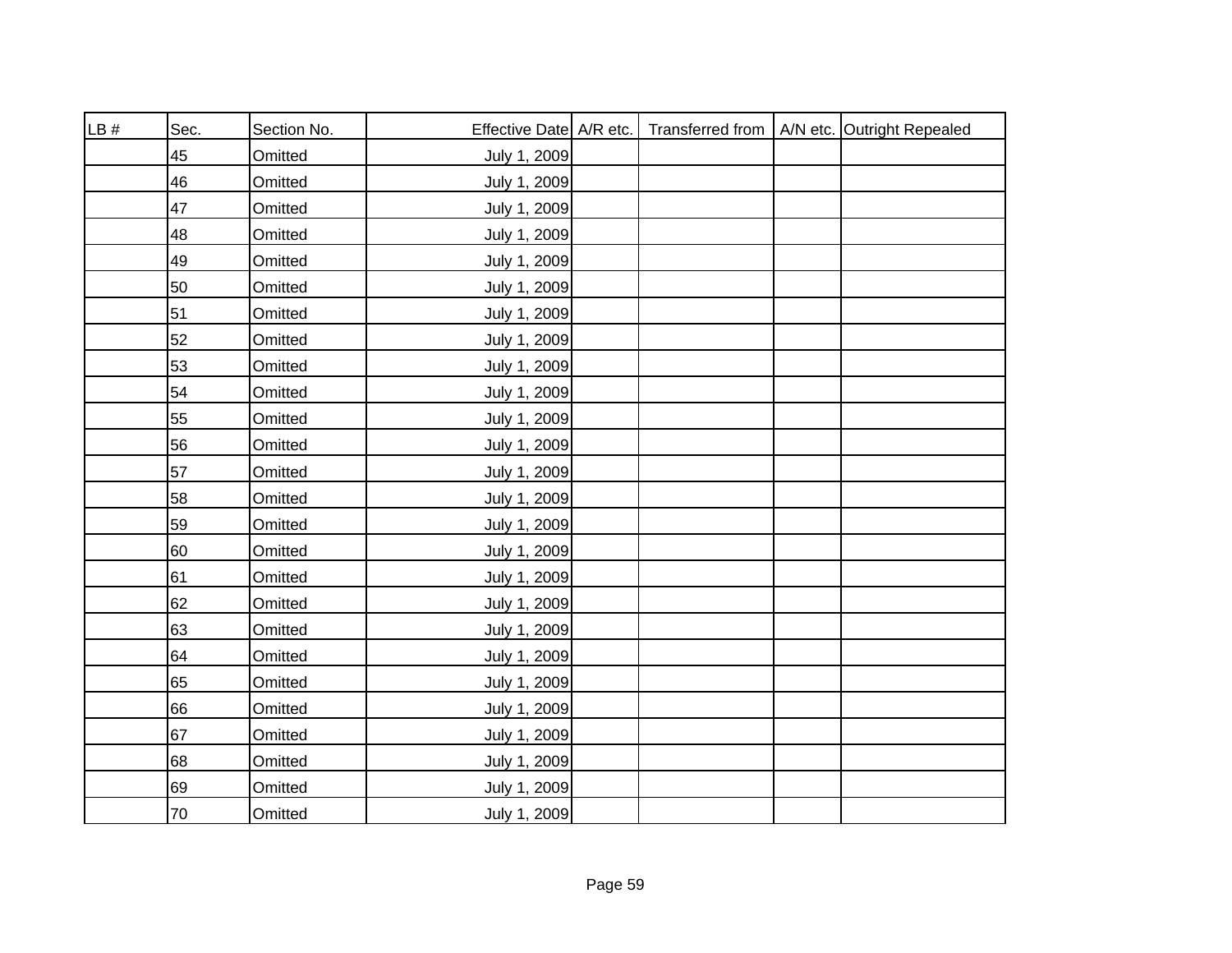| LB# | Sec. | Section No. | Effective Date A/R etc. |  | Transferred from   A/N etc. Outright Repealed |
|-----|------|-------------|-------------------------|--|-----------------------------------------------|
|     | 71   | Omitted     | July 1, 2009            |  |                                               |
|     | 72   | Omitted     | July 1, 2009            |  |                                               |
|     | 73   | Omitted     | July 1, 2009            |  |                                               |
|     | 74   | Omitted     | July 1, 2009            |  |                                               |
|     | 75   | Omitted     | July 1, 2009            |  |                                               |
|     | 76   | Omitted     | July 1, 2009            |  |                                               |
|     | 77   | Omitted     | July 1, 2009            |  |                                               |
|     | 78   | Omitted     | July 1, 2009            |  |                                               |
|     | 79   | Omitted     | July 1, 2009            |  |                                               |
|     | 80   | Omitted     | July 1, 2009            |  |                                               |
|     | 81   | Omitted     | July 1, 2009            |  |                                               |
|     | 82   | Omitted     | July 1, 2009            |  |                                               |
|     | 83   | Omitted     | July 1, 2009            |  |                                               |
|     | 84   | Omitted     | July 1, 2009            |  |                                               |
|     | 85   | Omitted     | July 1, 2009            |  |                                               |
|     | 86   | Omitted     | July 1, 2009            |  |                                               |
|     | 87   | Omitted     | July 1, 2009            |  |                                               |
|     | 88   | Omitted     | July 1, 2009            |  |                                               |
|     | 89   | Omitted     | July 1, 2009            |  |                                               |
|     | 90   | Omitted     | July 1, 2009            |  |                                               |
|     | 91   | Omitted     | July 1, 2009            |  |                                               |
|     | 92   | Omitted     | July 1, 2009            |  |                                               |
|     | 93   | Omitted     | July 1, 2009            |  |                                               |
|     | 94   | Omitted     | July 1, 2009            |  |                                               |
|     | 95   | Omitted     | July 1, 2009            |  |                                               |
|     | 96   | Omitted     | July 1, 2009            |  |                                               |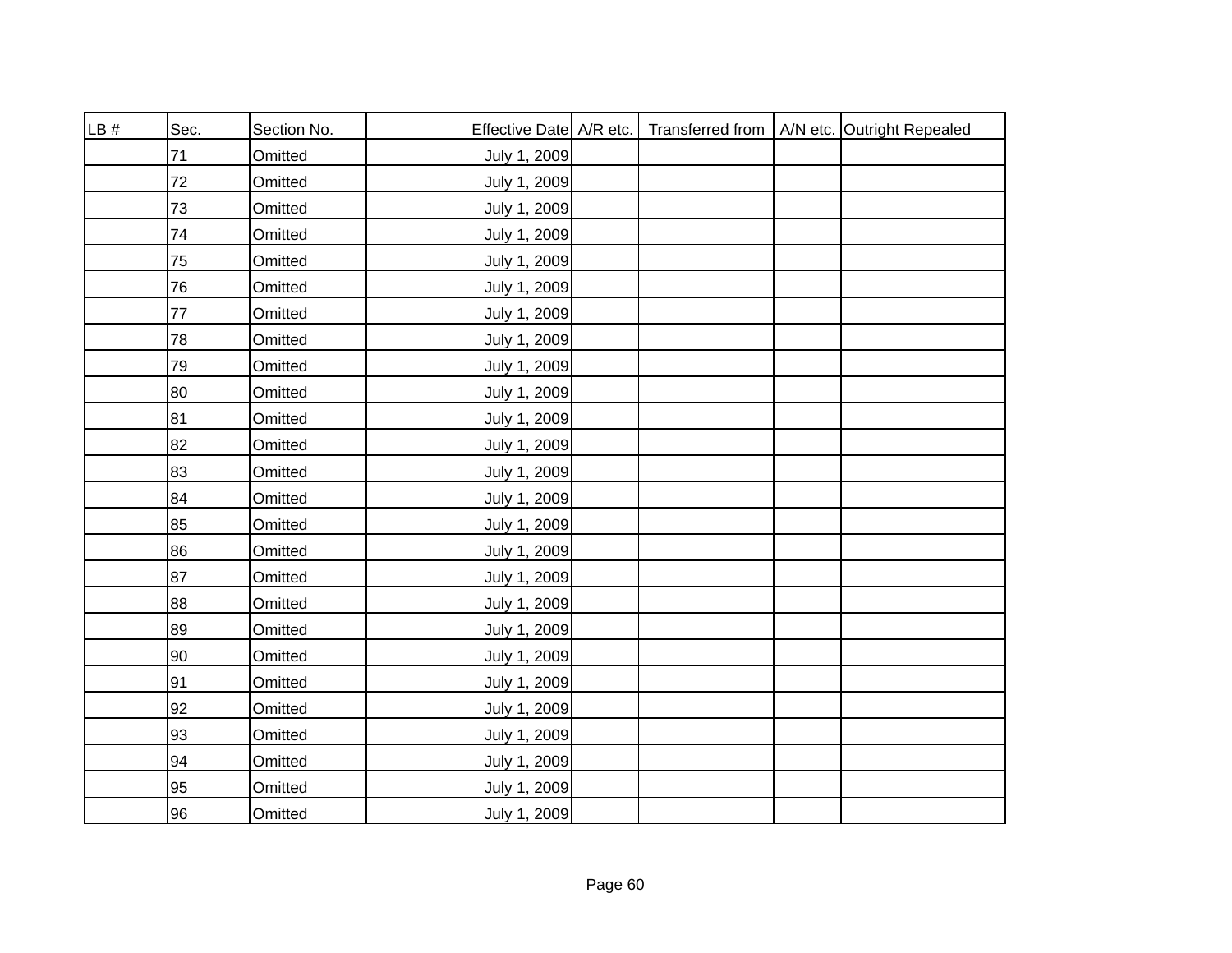| LB# | Sec. | Section No. | Effective Date A/R etc. |  | Transferred from   A/N etc. Outright Repealed |
|-----|------|-------------|-------------------------|--|-----------------------------------------------|
|     | 97   | Omitted     | July 1, 2009            |  |                                               |
|     | 98   | Omitted     | July 1, 2009            |  |                                               |
|     | 99   | Omitted     | July 1, 2009            |  |                                               |
|     | 100  | Omitted     | July 1, 2009            |  |                                               |
|     | 101  | Omitted     | July 1, 2009            |  |                                               |
|     | 102  | Omitted     | July 1, 2009            |  |                                               |
|     | 103  | Omitted     | July 1, 2009            |  |                                               |
|     | 104  | Omitted     | July 1, 2009            |  |                                               |
|     | 105  | Omitted     | July 1, 2009            |  |                                               |
|     | 106  | Omitted     | July 1, 2009            |  |                                               |
|     | 107  | Omitted     | July 1, 2009            |  |                                               |
|     | 108  | Omitted     | July 1, 2009            |  |                                               |
|     | 109  | Omitted     | July 1, 2009            |  |                                               |
|     | 110  | Omitted     | July 1, 2009            |  |                                               |
|     | 111  | Omitted     | July 1, 2009            |  |                                               |
|     | 112  | Omitted     | July 1, 2009            |  |                                               |
|     | 113  | Omitted     | July 1, 2009            |  |                                               |
|     | 114  | Omitted     | July 1, 2009            |  |                                               |
|     | 115  | Omitted     | July 1, 2009            |  |                                               |
|     | 116  | Omitted     | July 1, 2009            |  |                                               |
|     | 117  | Omitted     | July 1, 2009            |  |                                               |
|     | 118  | Omitted     | July 1, 2009            |  |                                               |
|     | 119  | Omitted     | July 1, 2009            |  |                                               |
|     | 120  | Omitted     | July 1, 2009            |  |                                               |
|     | 121  | Omitted     | July 1, 2009            |  |                                               |
|     | 122  | Omitted     | July 1, 2009            |  |                                               |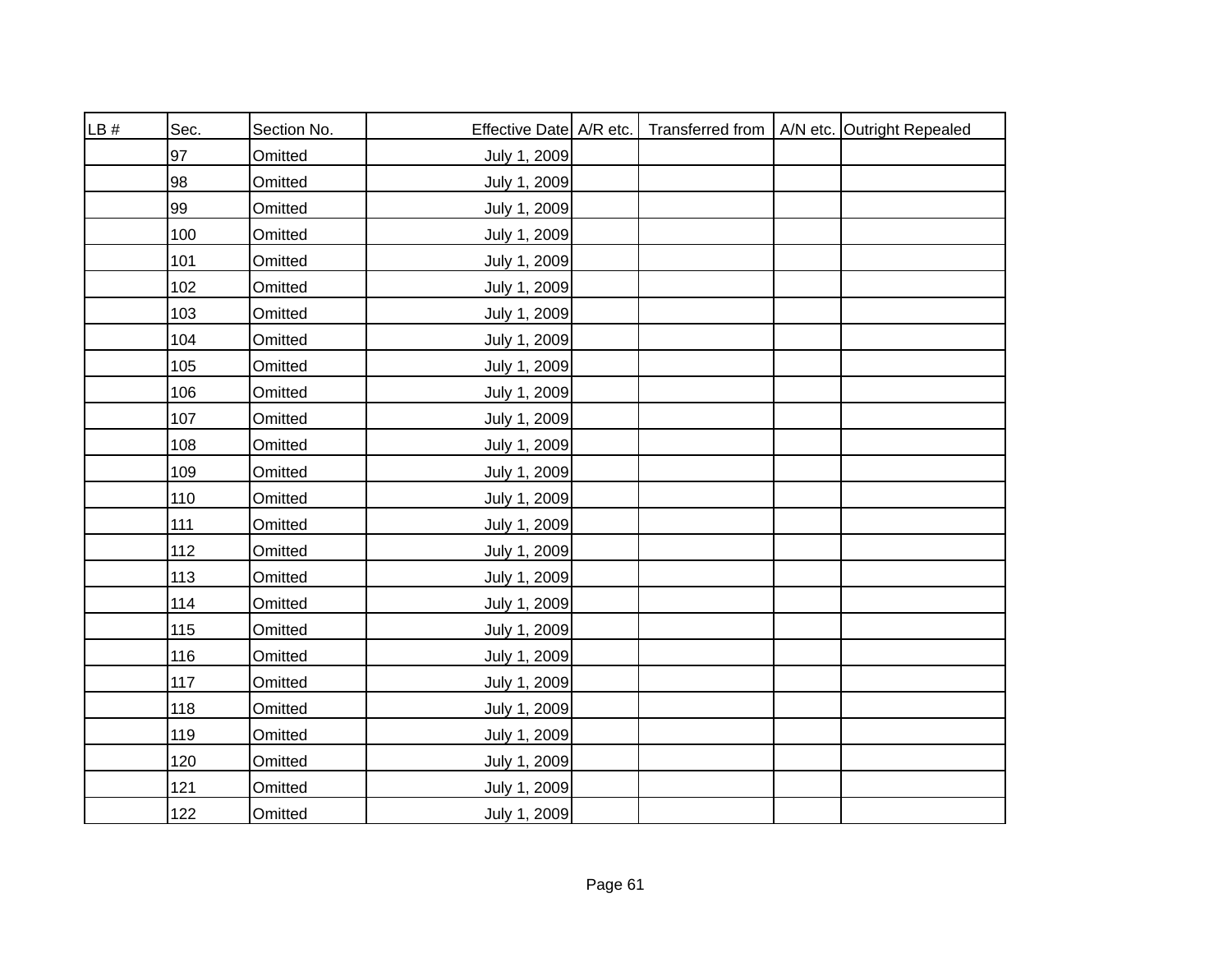| LB# | Sec. | Section No. | Effective Date A/R etc. |  | Transferred from   A/N etc. Outright Repealed |
|-----|------|-------------|-------------------------|--|-----------------------------------------------|
|     | 123  | Omitted     | July 1, 2009            |  |                                               |
|     | 124  | Omitted     | July 1, 2009            |  |                                               |
|     | 125  | Omitted     | July 1, 2009            |  |                                               |
|     | 126  | Omitted     | July 1, 2009            |  |                                               |
|     | 127  | Omitted     | July 1, 2009            |  |                                               |
|     | 128  | Omitted     | July 1, 2009            |  |                                               |
|     | 129  | Omitted     | July 1, 2009            |  |                                               |
|     | 130  | Omitted     | July 1, 2009            |  |                                               |
|     | 131  | Omitted     | July 1, 2009            |  |                                               |
|     | 132  | Omitted     | July 1, 2009            |  |                                               |
|     | 133  | Omitted     | July 1, 2009            |  |                                               |
|     | 134  | Omitted     | July 1, 2009            |  |                                               |
|     | 135  | Omitted     | July 1, 2009            |  |                                               |
|     | 136  | Omitted     | July 1, 2009            |  |                                               |
|     | 137  | Omitted     | July 1, 2009            |  |                                               |
|     | 138  | Omitted     | July 1, 2009            |  |                                               |
|     | 139  | Omitted     | July 1, 2009            |  |                                               |
|     | 140  | Omitted     | July 1, 2009            |  |                                               |
|     | 141  | Omitted     | July 1, 2009            |  |                                               |
|     | 142  | Omitted     | July 1, 2009            |  |                                               |
|     | 143  | Omitted     | July 1, 2009            |  |                                               |
|     | 144  | Omitted     | July 1, 2009            |  |                                               |
|     | 145  | Omitted     | July 1, 2009            |  |                                               |
|     | 146  | Omitted     | July 1, 2009            |  |                                               |
|     | 147  | Omitted     | July 1, 2009            |  |                                               |
|     | 148  | Omitted     | July 1, 2009            |  |                                               |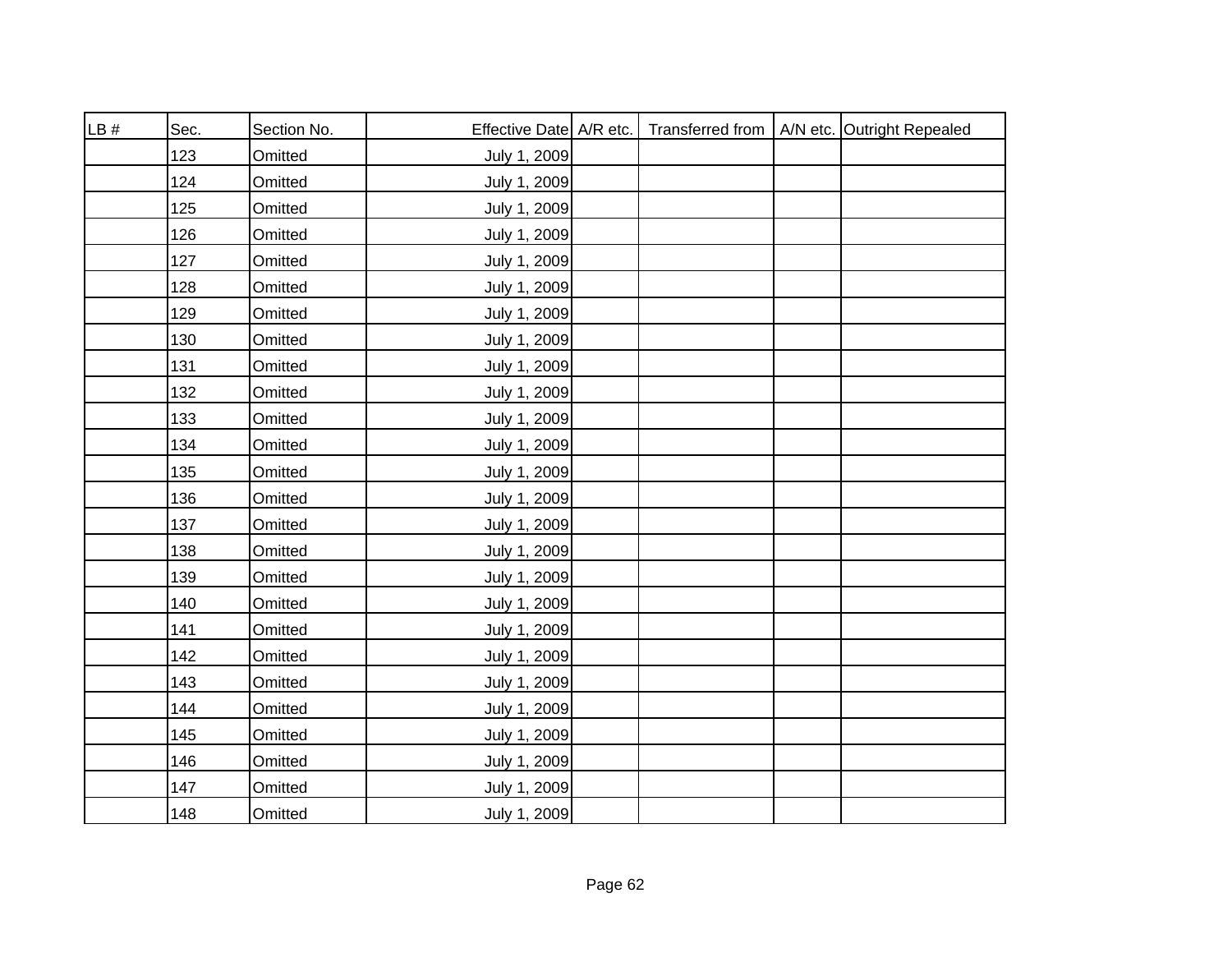| LB# | Sec. | Section No. | Effective Date   A/R etc. |  | Transferred from   A/N etc. Outright Repealed |
|-----|------|-------------|---------------------------|--|-----------------------------------------------|
|     | 149  | Omitted     | July 1, 2009              |  |                                               |
|     | 150  | Omitted     | July 1, 2009              |  |                                               |
|     | 151  | Omitted     | July 1, 2009              |  |                                               |
|     | 152  | Omitted     | July 1, 2009              |  |                                               |
|     | 153  | Omitted     | July 1, 2009              |  |                                               |
|     | 154  | Omitted     | July 1, 2009              |  |                                               |
|     | 155  | Omitted     | July 1, 2009              |  |                                               |
|     | 156  | Omitted     | July 1, 2009              |  |                                               |
|     | 157  | Omitted     | July 1, 2009              |  |                                               |
|     | 158  | Omitted     | July 1, 2009              |  |                                               |
|     | 159  | Omitted     | July 1, 2009              |  |                                               |
|     | 160  | Omitted     | July 1, 2009              |  |                                               |
|     | 161  | Omitted     | July 1, 2009              |  |                                               |
|     | 162  | Omitted     | July 1, 2009              |  |                                               |
|     | 163  | Omitted     | July 1, 2009              |  |                                               |
|     | 164  | Omitted     | July 1, 2009              |  |                                               |
|     | 165  | Omitted     | July 1, 2009              |  |                                               |
|     | 166  | Omitted     | July 1, 2009              |  |                                               |
|     | 167  | Omitted     | July 1, 2009              |  |                                               |
|     | 168  | Omitted     | July 1, 2009              |  |                                               |
|     | 169  | Omitted     | July 1, 2009              |  |                                               |
|     | 170  | Omitted     | July 1, 2009              |  |                                               |
|     | 171  | Omitted     | July 1, 2009              |  |                                               |
|     | 172  | Omitted     | July 1, 2009              |  |                                               |
|     | 173  | Omitted     | July 1, 2009              |  |                                               |
|     | 174  | Omitted     | July 1, 2009              |  |                                               |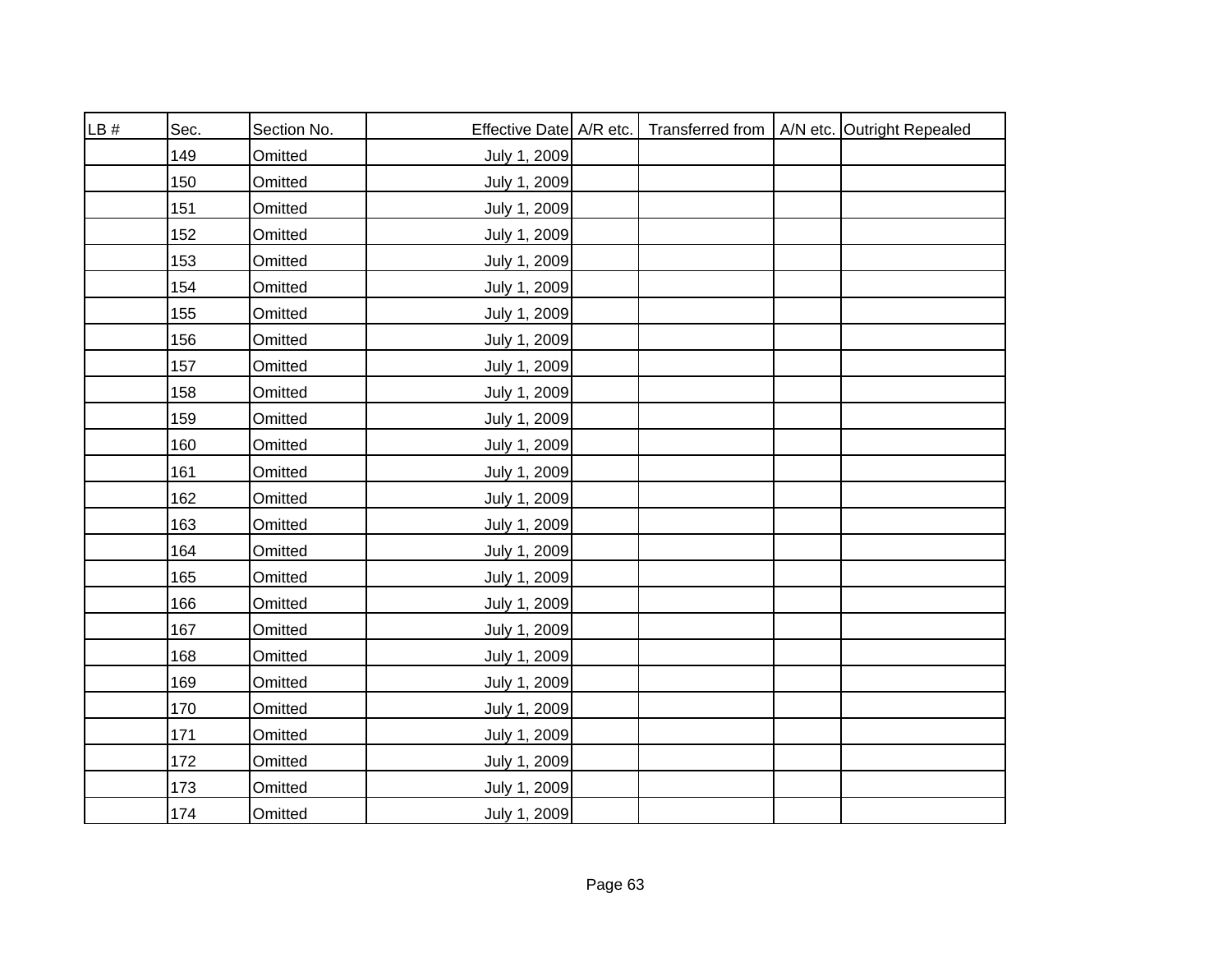| LB# | Sec. | Section No. | Effective Date A/R etc. |  | Transferred from   A/N etc. Outright Repealed |
|-----|------|-------------|-------------------------|--|-----------------------------------------------|
|     | 175  | Omitted     | July 1, 2009            |  |                                               |
|     | 176  | Omitted     | July 1, 2009            |  |                                               |
|     | 177  | Omitted     | July 1, 2009            |  |                                               |
|     | 178  | Omitted     | July 1, 2009            |  |                                               |
|     | 179  | Omitted     | July 1, 2009            |  |                                               |
|     | 180  | Omitted     | July 1, 2009            |  |                                               |
|     | 181  | Omitted     | July 1, 2009            |  |                                               |
|     | 182  | Omitted     | July 1, 2009            |  |                                               |
|     | 183  | Omitted     | July 1, 2009            |  |                                               |
|     | 184  | Omitted     | July 1, 2009            |  |                                               |
|     | 185  | Omitted     | July 1, 2009            |  |                                               |
|     | 186  | Omitted     | July 1, 2009            |  |                                               |
|     | 187  | Omitted     | July 1, 2009            |  |                                               |
|     | 188  | Omitted     | July 1, 2009            |  |                                               |
|     | 189  | Omitted     | July 1, 2009            |  |                                               |
|     | 190  | Omitted     | July 1, 2009            |  |                                               |
|     | 191  | Omitted     | July 1, 2009            |  |                                               |
|     | 192  | Omitted     | July 1, 2009            |  |                                               |
|     | 193  | Omitted     | July 1, 2009            |  |                                               |
|     | 194  | Omitted     | July 1, 2009            |  |                                               |
|     | 195  | Omitted     | July 1, 2009            |  |                                               |
|     | 196  | Omitted     | July 1, 2009            |  |                                               |
|     | 197  | Omitted     | July 1, 2009            |  |                                               |
|     | 198  | Omitted     | July 1, 2009            |  |                                               |
|     | 199  | Omitted     | July 1, 2009            |  |                                               |
|     | 200  | Omitted     | July 1, 2009            |  |                                               |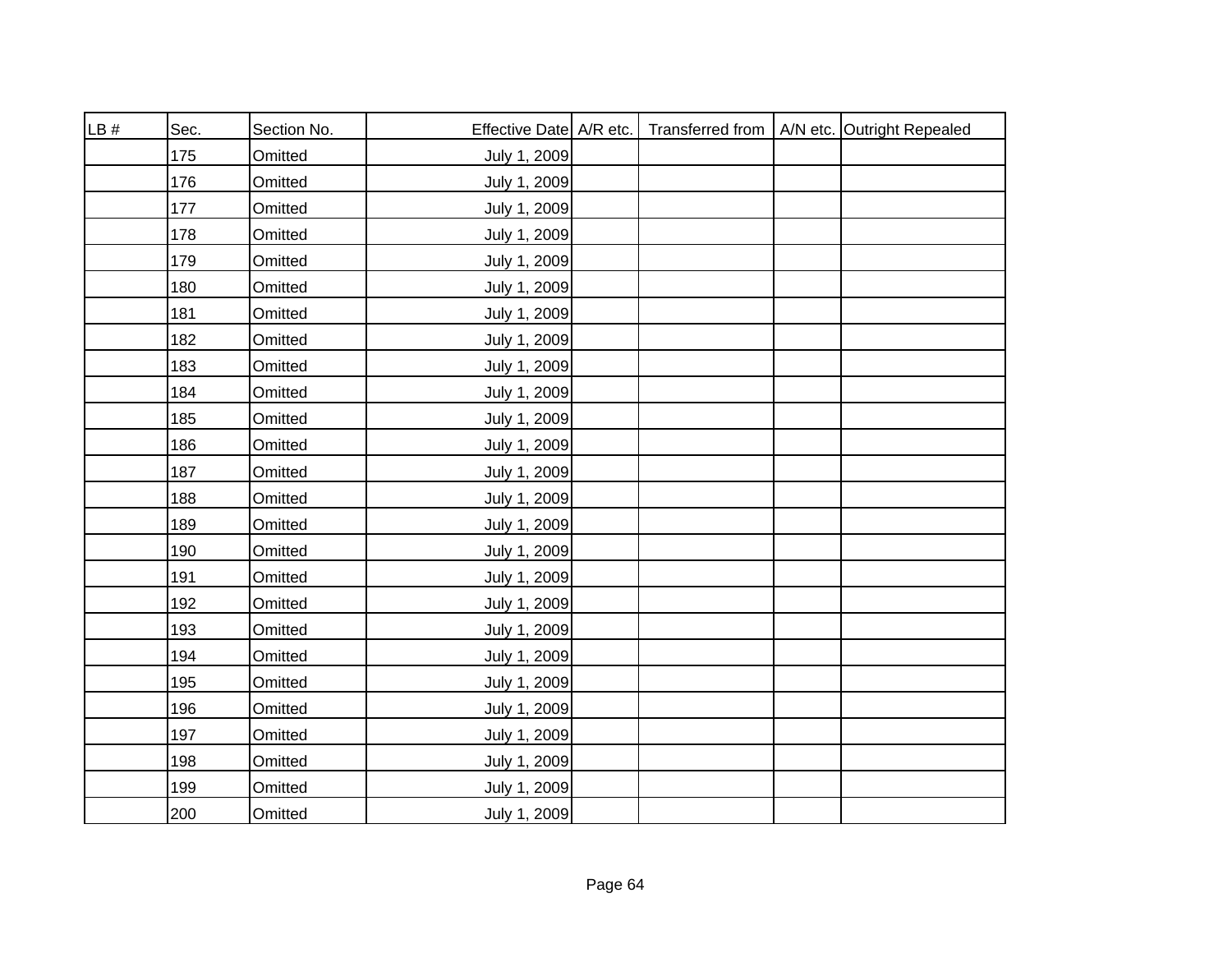| LB# | Sec. | Section No. | Effective Date A/R etc. |  | Transferred from   A/N etc. Outright Repealed |
|-----|------|-------------|-------------------------|--|-----------------------------------------------|
|     | 201  | Omitted     | July 1, 2009            |  |                                               |
|     | 202  | Omitted     | July 1, 2009            |  |                                               |
|     | 203  | Omitted     | July 1, 2009            |  |                                               |
|     | 204  | Omitted     | July 1, 2009            |  |                                               |
|     | 205  | Omitted     | July 1, 2009            |  |                                               |
|     | 206  | Omitted     | July 1, 2009            |  |                                               |
|     | 207  | Omitted     | July 1, 2009            |  |                                               |
|     | 208  | Omitted     | July 1, 2009            |  |                                               |
|     | 209  | Omitted     | July 1, 2009            |  |                                               |
|     | 210  | Omitted     | July 1, 2009            |  |                                               |
|     | 211  | Omitted     | July 1, 2009            |  |                                               |
|     | 212  | Omitted     | July 1, 2009            |  |                                               |
|     | 213  | Omitted     | July 1, 2009            |  |                                               |
|     | 214  | Omitted     | July 1, 2009            |  |                                               |
|     | 215  | Omitted     | July 1, 2009            |  |                                               |
|     | 216  | Omitted     | July 1, 2009            |  |                                               |
|     | 217  | Omitted     | July 1, 2009            |  |                                               |
|     | 218  | Omitted     | July 1, 2009            |  |                                               |
|     | 219  | Omitted     | July 1, 2009            |  |                                               |
|     | 220  | Omitted     | July 1, 2009            |  |                                               |
|     | 221  | Omitted     | July 1, 2009            |  |                                               |
|     | 222  | Omitted     | July 1, 2009            |  |                                               |
|     | 223  | Omitted     | July 1, 2009            |  |                                               |
|     | 224  | Omitted     | July 1, 2009            |  |                                               |
|     | 225  | Omitted     | July 1, 2009            |  |                                               |
|     | 226  | Omitted     | July 1, 2009            |  |                                               |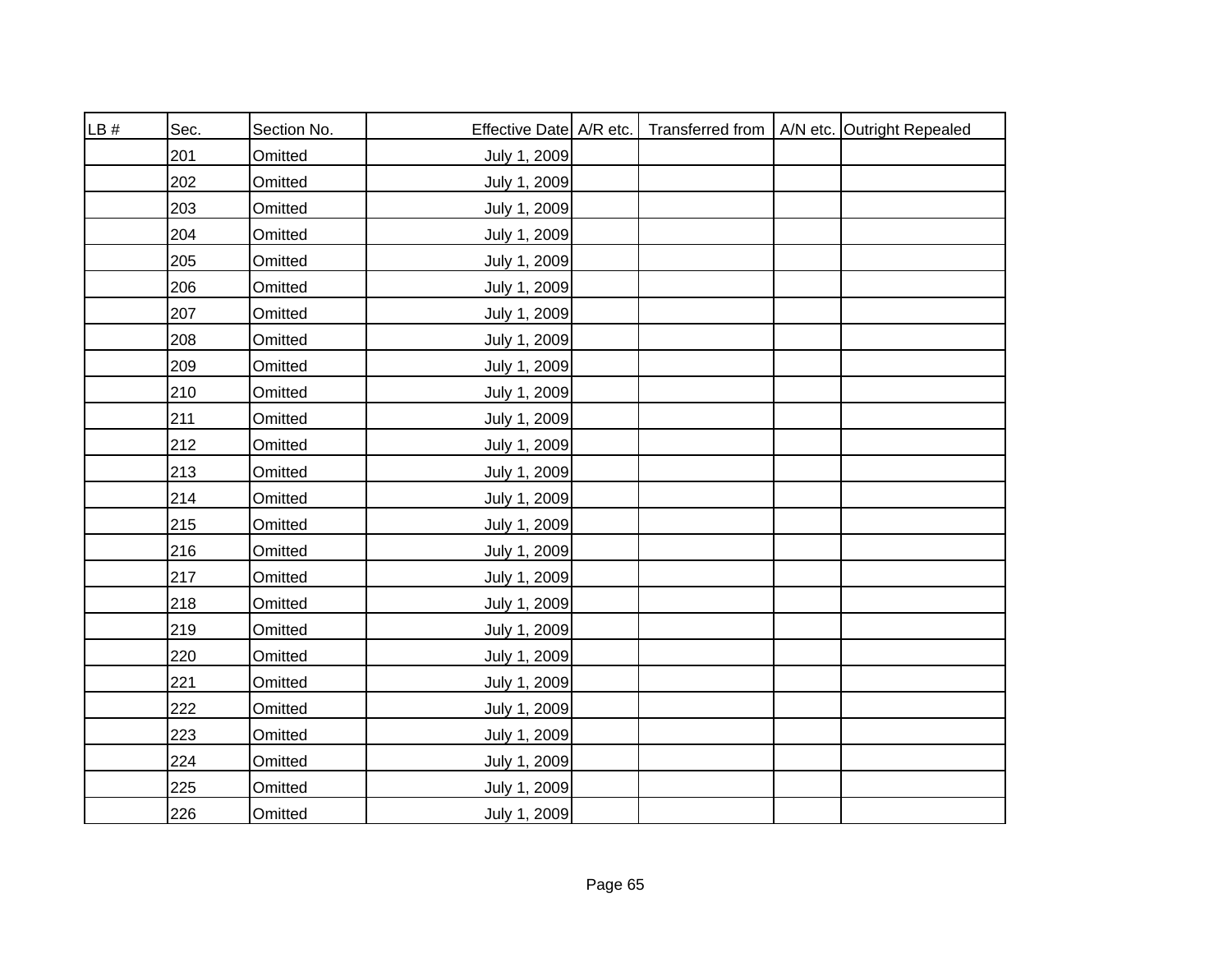| LB# | Sec. | Section No. | Effective Date   A/R etc. |  | Transferred from   A/N etc. Outright Repealed |
|-----|------|-------------|---------------------------|--|-----------------------------------------------|
|     | 227  | Omitted     | July 1, 2009              |  |                                               |
|     | 228  | Omitted     | July 1, 2009              |  |                                               |
|     | 229  | Omitted     | July 1, 2009              |  |                                               |
|     | 230  | Omitted     | July 1, 2009              |  |                                               |
|     | 231  | Omitted     | July 1, 2009              |  |                                               |
|     | 232  | Omitted     | July 1, 2009              |  |                                               |
|     | 233  | Omitted     | July 1, 2009              |  |                                               |
|     | 234  | Omitted     | July 1, 2009              |  |                                               |
|     | 235  | Omitted     | July 1, 2009              |  |                                               |
|     | 236  | Omitted     | July 1, 2009              |  |                                               |
|     | 237  | Omitted     | July 1, 2009              |  |                                               |
|     | 238  | Omitted     | July 1, 2009              |  |                                               |
|     | 239  | Omitted     | July 1, 2009              |  |                                               |
|     | 240  | Omitted     | July 1, 2009              |  |                                               |
|     | 241  | Omitted     | July 1, 2009              |  |                                               |
|     | 242  | Omitted     | July 1, 2009              |  |                                               |
|     | 243  | Omitted     | July 1, 2009              |  |                                               |
|     | 244  | Omitted     | July 1, 2009              |  |                                               |
|     | 245  | Omitted     | July 1, 2009              |  |                                               |
|     | 246  | Omitted     | July 1, 2009              |  |                                               |
|     | 247  | Omitted     | July 1, 2009              |  |                                               |
|     | 248  | Omitted     | July 1, 2009              |  |                                               |
|     | 249  | Omitted     | July 1, 2009              |  |                                               |
|     | 250  | Omitted     | July 1, 2009              |  |                                               |
|     | 251  | Omitted     | July 1, 2009              |  |                                               |
|     | 252  | Omitted     | July 1, 2009              |  |                                               |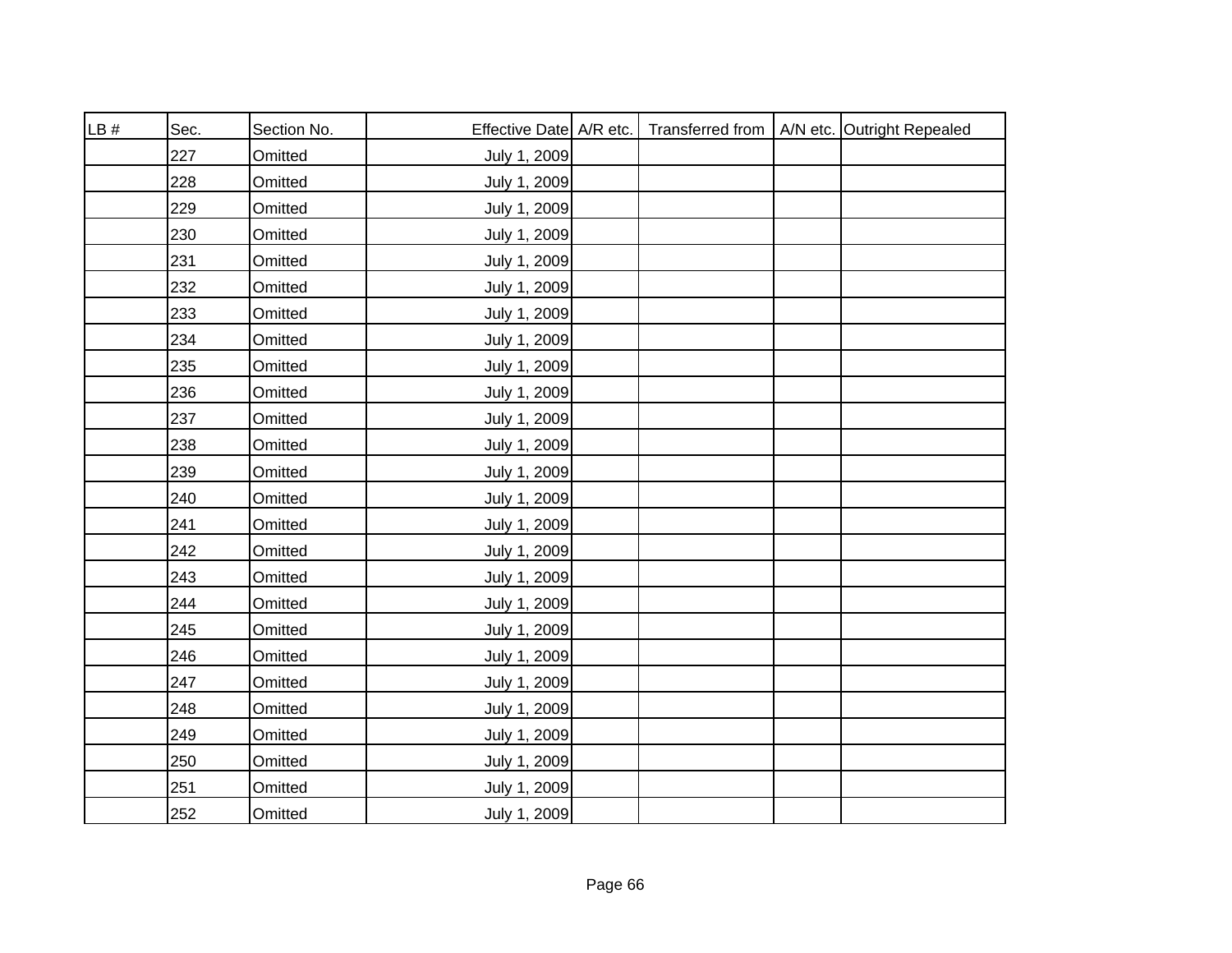| LB# | Sec. | Section No. | Effective Date   A/R etc. |  | Transferred from   A/N etc. Outright Repealed |
|-----|------|-------------|---------------------------|--|-----------------------------------------------|
|     | 253  | Omitted     | July 1, 2009              |  |                                               |
|     | 254  | Omitted     | July 1, 2009              |  |                                               |
|     | 255  | Omitted     | July 1, 2009              |  |                                               |
|     | 256  | Omitted     | July 1, 2009              |  |                                               |
|     | 257  | Omitted     | July 1, 2009              |  |                                               |
|     | 258  | Omitted     | July 1, 2009              |  |                                               |
|     | 259  | Omitted     | July 1, 2009              |  |                                               |
|     | 260  | Omitted     | July 1, 2009              |  |                                               |
|     | 261  | Omitted     | July 1, 2009              |  |                                               |
|     | 262  | Omitted     | July 1, 2009              |  |                                               |
|     | 263  | Omitted     | July 1, 2009              |  |                                               |
|     | 264  | Omitted     | July 1, 2009              |  |                                               |
|     | 265  | Omitted     | July 1, 2009              |  |                                               |
|     | 266  | Omitted     | July 1, 2009              |  |                                               |
|     | 267  | Omitted     | July 1, 2009              |  |                                               |
|     | 268  | Omitted     | July 1, 2009              |  |                                               |
|     | 269  | Omitted     | July 1, 2009              |  |                                               |
|     | 270  | Omitted     | July 1, 2009              |  |                                               |
|     | 271  | Omitted     | July 1, 2009              |  |                                               |
|     | 272  | Omitted     | July 1, 2009              |  |                                               |
|     | 273  | Omitted     | July 1, 2009              |  |                                               |
|     | 274  | Omitted     | July 1, 2009              |  |                                               |
|     | 275  | Omitted     | July 1, 2009              |  |                                               |
|     | 276  | Omitted     | July 1, 2009              |  |                                               |
|     | 277  | Omitted     | July 1, 2009              |  |                                               |
|     | 278  | Omitted     | July 1, 2009              |  |                                               |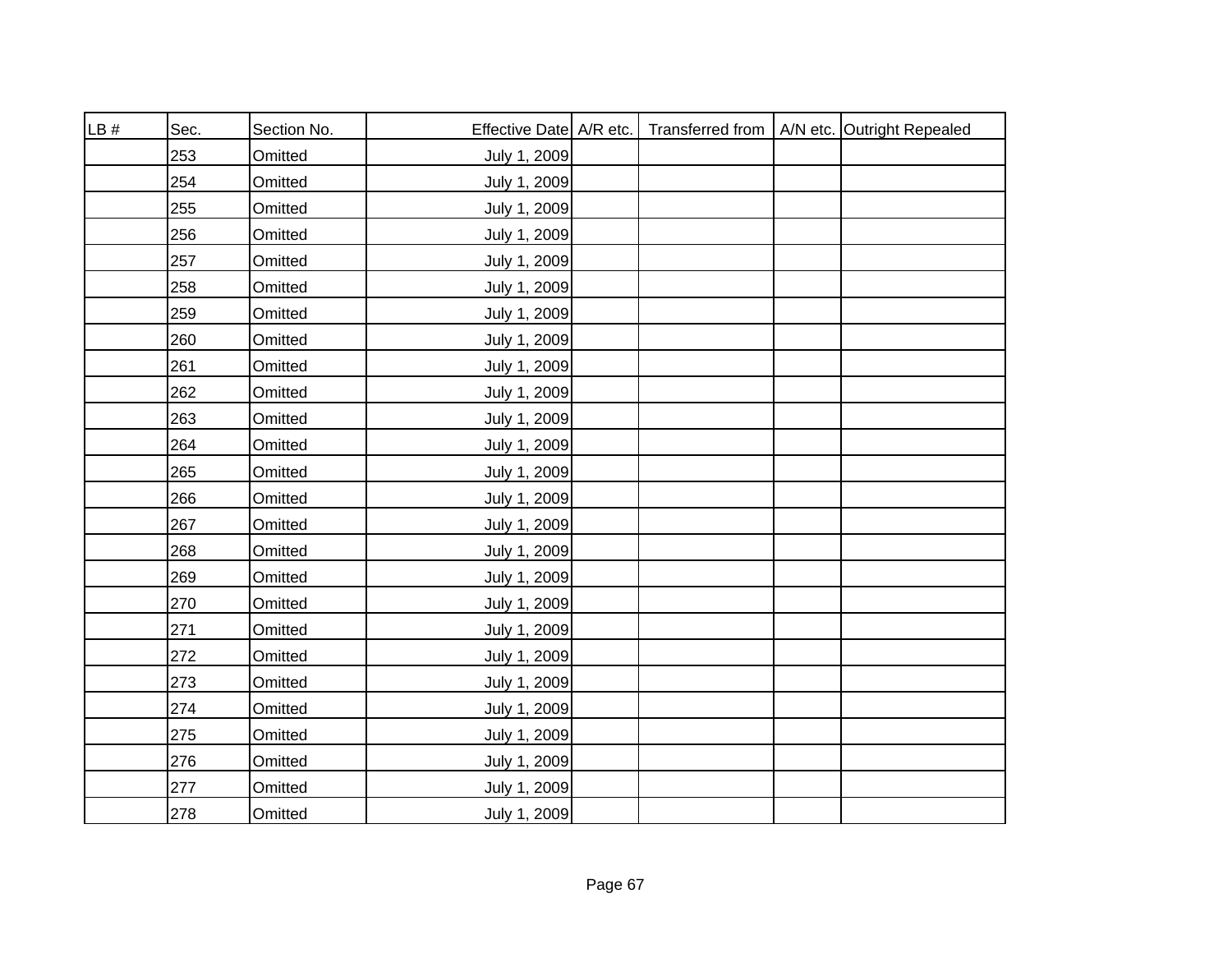| LB# | Sec.                    | Section No. | Effective Date A/R etc. |                |  | Transferred from   A/N etc. Outright Repealed |
|-----|-------------------------|-------------|-------------------------|----------------|--|-----------------------------------------------|
|     | 279                     | Omitted     | July 1, 2009            |                |  |                                               |
|     | 280                     | Omitted     | July 1, 2009            |                |  |                                               |
|     | 281                     | Omitted     | July 1, 2009            |                |  |                                               |
|     | 282                     | Omitted     | July 1, 2009            |                |  |                                               |
|     | 283                     | Omitted     | July 1, 2009            |                |  |                                               |
|     | 284                     | Omitted     | July 1, 2009            |                |  |                                               |
|     | 285                     | Omitted     | July 1, 2009            |                |  |                                               |
|     | 286                     | Omitted     | July 1, 2009            |                |  |                                               |
|     | 287                     | Omitted     | July 1, 2009            |                |  |                                               |
| 316 | 1                       | 90-501      | May 20, 2009            | ${\sf N}$      |  |                                               |
|     | $\overline{\mathbf{c}}$ | 90-502      | May 20, 2009            | ${\sf N}$      |  |                                               |
|     | 3                       | 90-503      | May 20, 2009            | ${\sf N}$      |  |                                               |
|     | 4                       | 90-504      | May 20, 2009            | ${\sf N}$      |  |                                               |
|     | 5                       | 90-505      | May 20, 2009            | ${\sf N}$      |  |                                               |
|     | 6                       | 90-506      | May 20, 2009            | ${\sf N}$      |  |                                               |
|     | 7                       | 90-507      | May 20, 2009            | ${\sf N}$      |  |                                               |
|     | 8                       | 90-508      | May 20, 2009            | ${\sf N}$      |  |                                               |
|     | 9                       | 90-509      | May 20, 2009            | ${\sf N}$      |  |                                               |
|     | 10                      | 90-510      | May 20, 2009            | ${\sf N}$      |  |                                               |
|     | 11                      | 90-511      | May 20, 2009            | ${\sf N}$      |  |                                               |
|     | 12                      | 90-512      | May 20, 2009            | ${\sf N}$      |  |                                               |
|     | 13                      | 90-513      | May 20, 2009            | ${\sf N}$      |  |                                               |
|     | 14                      | 90-514      | May 20, 2009            | ${\sf N}$      |  |                                               |
|     | 15                      | 57-705      | May 20, 2009            | A              |  |                                               |
|     | 16                      | 66-1334     | May 20, 2009            | $\overline{A}$ |  |                                               |
|     | 17                      | 66-1345.04  | May 20, 2009            | $\mathsf{A}$   |  |                                               |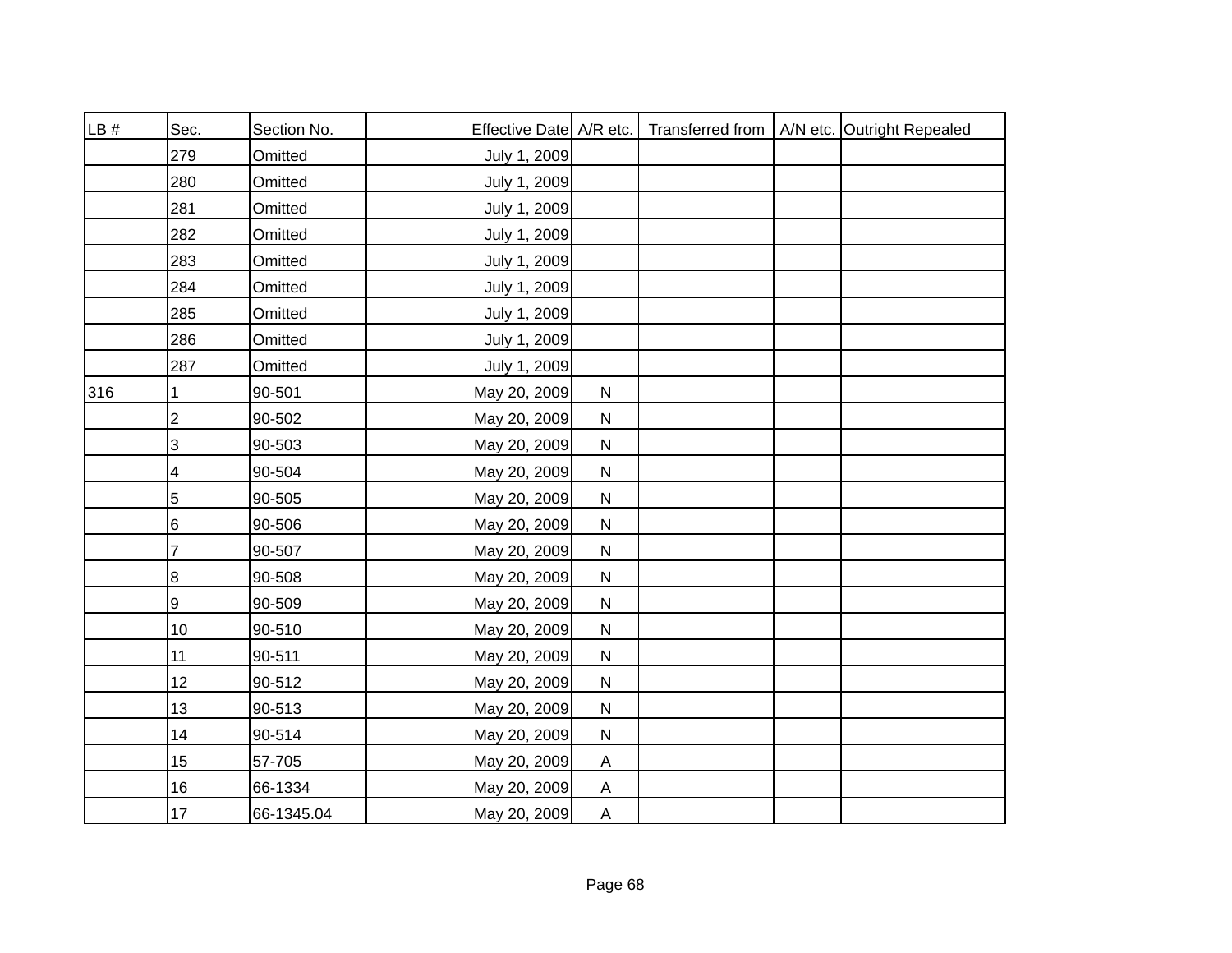| LB# | Sec.                    | Section No. | Effective Date A/R etc. |                           |  | Transferred from   A/N etc. Outright Repealed |
|-----|-------------------------|-------------|-------------------------|---------------------------|--|-----------------------------------------------|
|     |                         |             |                         |                           |  |                                               |
|     | 18                      | 71-7608     | May 20, 2009            | A                         |  |                                               |
|     | 19                      | 71-7611     | May 20, 2009            | $\mathsf{A}$              |  |                                               |
|     | 20                      | 71-8805     | May 20, 2009            | A                         |  |                                               |
|     | 21                      | 77-2602.04  | May 20, 2009            | $\boldsymbol{\mathsf{A}}$ |  |                                               |
|     | 22                      | 81-1201.21  | May 20, 2009            | A                         |  |                                               |
|     | 23                      | 82-331      | May 20, 2009            | A                         |  |                                               |
|     | 24                      | 82-332      | May 20, 2009            | A                         |  |                                               |
|     | 25                      | 84-510      | May 20, 2009            | A                         |  |                                               |
|     | 26                      | 85-415      | May 20, 2009            | A                         |  |                                               |
|     | 27                      | 85-421      | May 20, 2009            | A                         |  |                                               |
|     | 28                      | Omitted     | May 20, 2009            |                           |  |                                               |
|     | 29                      | Omitted     | May 20, 2009            | $\mathsf{R}$              |  |                                               |
|     | 29                      |             | May 20, 2009            | $\mathsf{R}$              |  | 81-1623                                       |
|     | 30                      | Omitted     | May 20, 2009            |                           |  |                                               |
| 318 |                         | 81-188.02   | July 1, 2009            | A                         |  |                                               |
|     | $\mathbf{2}$            | 81-188.04   | July 1, 2009            | A                         |  |                                               |
|     | 3                       | 81-188.06   | July 1, 2009            | $\mathsf{A}$              |  |                                               |
|     | 4                       | Omitted     | July 1, 2009            |                           |  |                                               |
|     | 5                       | Omitted     | July 1, 2009            |                           |  |                                               |
|     | 6                       | Omitted     | July 1, 2009            |                           |  |                                               |
| 322 |                         | 49-1401     | August 30, 2009         | A                         |  |                                               |
|     | $\overline{\mathbf{c}}$ | 49-1499.07  | August 30, 2009         | ${\sf N}$                 |  |                                               |
|     | 3                       | 49-1499.03  | August 30, 2009         | $\mathsf{A}$              |  |                                               |
|     | 4                       | 81-108      | August 30, 2009         | A                         |  |                                               |
|     | 5                       | Omitted     | August 30, 2009         |                           |  |                                               |
|     | $6\overline{6}$         | Omitted     | August 30, 2009         | $\mathsf{R}$              |  |                                               |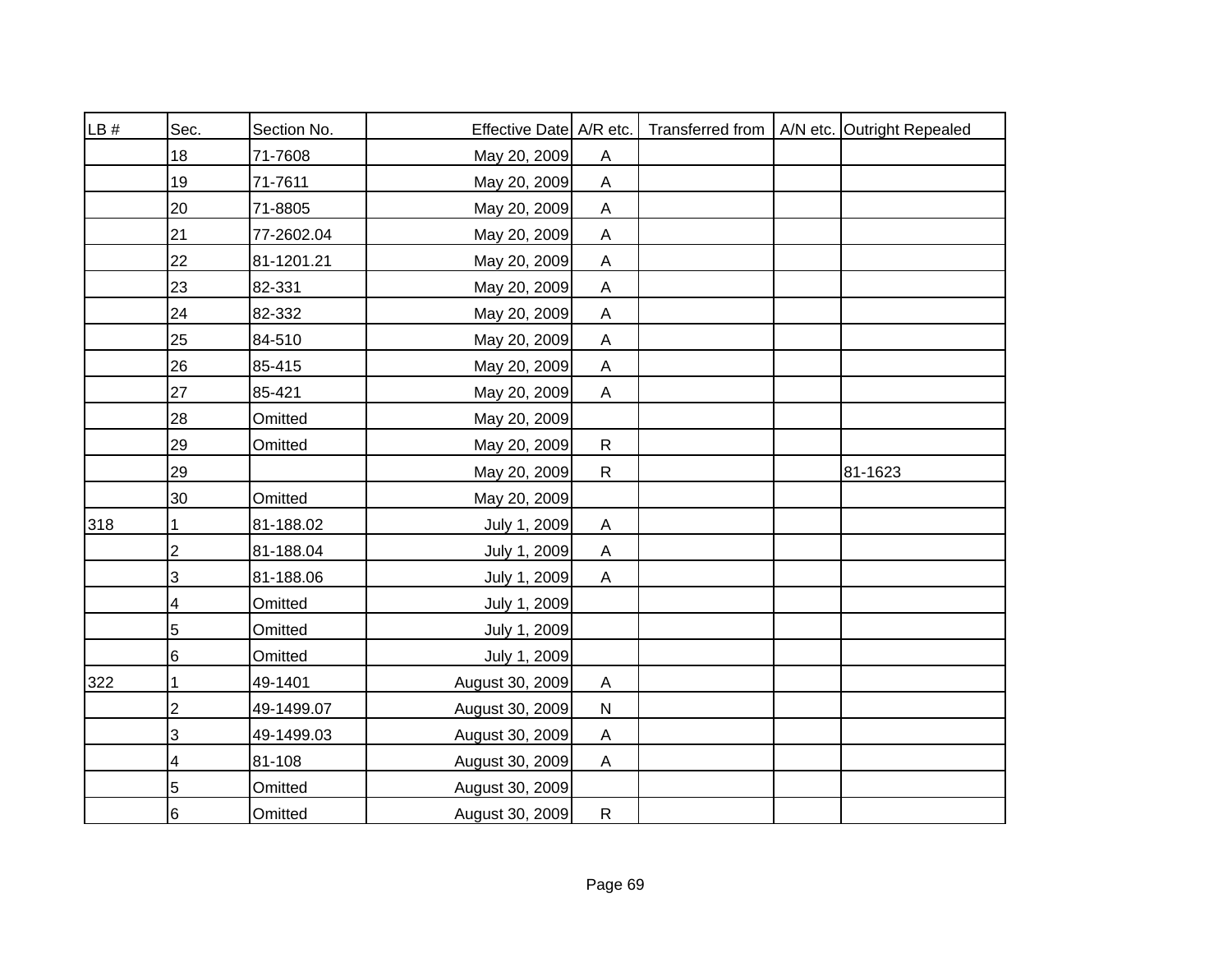| LB# | Sec.           | Section No. | Effective Date A/R etc. |                           | Transferred from | A/N etc. Outright Repealed |
|-----|----------------|-------------|-------------------------|---------------------------|------------------|----------------------------|
|     | 6              |             | August 30, 2009         | $\mathsf{R}$              |                  | 49-1499.01                 |
| 327 |                | 8-101.01    | August 30, 2009         | A                         |                  |                            |
|     | 2              | 8-162.02    | August 30, 2009         | ${\sf N}$                 |                  |                            |
|     | 3              | $8 - 112$   | August 30, 2009         | $\boldsymbol{\mathsf{A}}$ |                  |                            |
|     | 4              | 8-157.01    | April 9, 2009           | A                         |                  |                            |
|     | $\overline{5}$ | 8-163       | April 9, 2009           | $\mathsf A$               |                  |                            |
|     | 6              | $8-1,140$   | April 9, 2009           | $\mathsf A$               |                  |                            |
|     | $\overline{7}$ | 8-209       | August 30, 2009         | $\boldsymbol{\mathsf{A}}$ |                  |                            |
|     | $\bf 8$        | 8-210       | August 30, 2009         | $\boldsymbol{\mathsf{A}}$ |                  |                            |
|     | 9              | 8-355       | April 9, 2009           | $\boldsymbol{\mathsf{A}}$ |                  |                            |
|     | 10             | 8-602       | August 30, 2009         | $\boldsymbol{\mathsf{A}}$ |                  |                            |
|     | 11             | 8-1001      | August 30, 2009         | $\boldsymbol{\mathsf{A}}$ |                  |                            |
|     | 12             | 8-1001.01   | August 30, 2009         | $\overline{A}$            |                  |                            |
|     | 13             | 8-1018      | August 30, 2009         | ${\sf N}$                 |                  |                            |
|     | 14             | 8-1019      | August 30, 2009         | ${\sf N}$                 |                  |                            |
|     | 15             | 21-17,115   | April 9, 2009           | A                         |                  |                            |
|     | 16             | 45-190      | August 30, 2009         | $\boldsymbol{\mathsf{A}}$ |                  |                            |
|     | 17             | 45-346.01   | August 30, 2009         | A                         |                  |                            |
|     | 18             | 45-348      | August 30, 2009         | $\boldsymbol{\mathsf{A}}$ |                  |                            |
|     | 19             | 45-922      | August 30, 2009         | $\boldsymbol{\mathsf{A}}$ |                  |                            |
|     | 20             | Omitted     | April 9, 2009           |                           |                  |                            |
|     | 21             | Omitted     | August 30, 2009         |                           |                  |                            |
|     | 22             | Omitted     | April 9, 2009           |                           |                  |                            |
|     | 23             | Omitted     | April 9, 2009           |                           |                  |                            |
| 328 |                | $8 - 113$   | April 23, 2009          | $\boldsymbol{\mathsf{A}}$ |                  |                            |
|     | $\overline{2}$ | 8-702       | April 23, 2009          | $\overline{A}$            |                  |                            |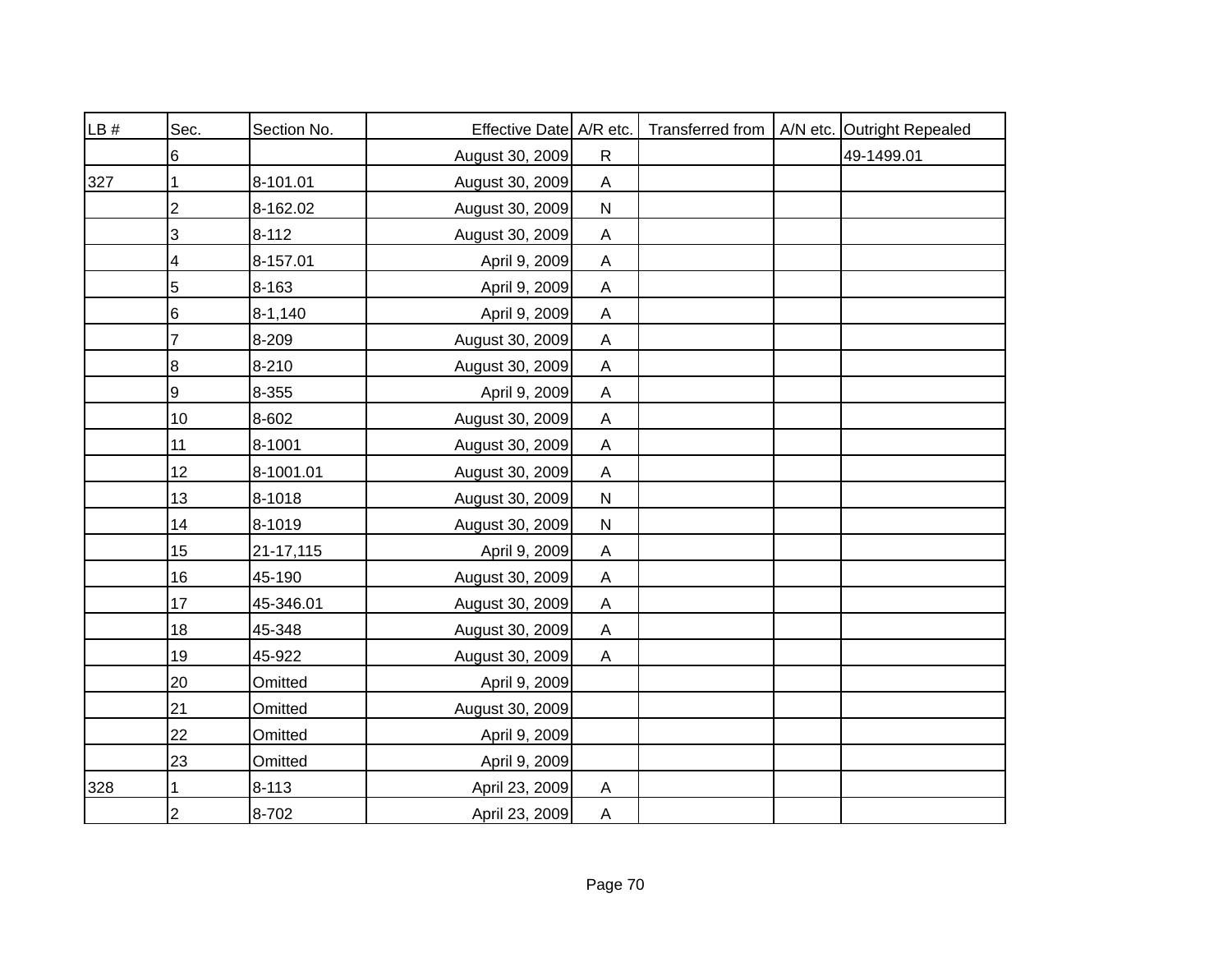| LB# | Sec.            | Section No. | Effective Date A/R etc. |                 |           |             | Transferred from   A/N etc. Outright Repealed |
|-----|-----------------|-------------|-------------------------|-----------------|-----------|-------------|-----------------------------------------------|
|     | 3               | 45-701      | April 23, 2009          | Α               |           |             |                                               |
|     | 4               | 45-702      | April 23, 2009          | A               |           |             |                                               |
|     | 5               | 45-703      | April 23, 2009          | A               |           |             |                                               |
|     | $6\phantom{1}6$ | 45-704      | April 23, 2009          | A               |           |             |                                               |
|     | 7               | 45-705      | April 23, 2009          | A               |           |             |                                               |
|     | 8               | 45-706      | April 23, 2009          | A               |           |             |                                               |
|     | 9               | 45-724      | April 23, 2009          | <b>N\T</b>      | 45-709    | $\mathsf T$ |                                               |
|     | 10              | 45-725      | April 23, 2009          | $N\setminus T$  | 45-722    | $\top$      |                                               |
|     | 11              | 45-726      | April 23, 2009          | ${\sf N}$       |           |             |                                               |
|     | 12              | 45-727      | April 23, 2009          | ${\sf N}$       |           |             |                                               |
|     | 13              | 45-728      | April 23, 2009          | ${\sf N}$       |           |             |                                               |
|     | 14              | 45-729      | April 23, 2009          | $\mathsf{N}$    |           |             |                                               |
|     | 15              | 45-730      | April 23, 2009          | ${\sf N}$       |           |             |                                               |
|     | 16              | 45-731      | April 23, 2009          | ${\sf N}$       |           |             |                                               |
|     | 17              | 45-732      | April 23, 2009          | ${\sf N}$       |           |             |                                               |
|     | 18              | 45-733      | April 23, 2009          | ${\sf N}$       |           |             |                                               |
|     | 19              | 45-734      | April 23, 2009          | ${\sf N}$       |           |             |                                               |
|     | 20              | 45-735      | April 23, 2009          | N               |           |             |                                               |
|     | 21              | 45-736      | April 23, 2009          | $\mathsf{N}$    |           |             |                                               |
|     | 22              | 45-737      | April 23, 2009          | N\T             | 45-711    | $\top$      |                                               |
|     | 23              | 45-738      | April 23, 2009          | $N\setminus T$  | 45-712    | $\mathsf T$ |                                               |
|     | 24              | 45-739      | April 23, 2009          | $N\backslash T$ | 45-713    | $\mathsf T$ |                                               |
|     | 25              | 45-740      | April 23, 2009          | $N\setminus T$  | 45-714    | $\top$      |                                               |
|     | 26              | 45-741      | April 23, 2009          | $N\setminus T$  | 45-710    | $\top$      |                                               |
|     | 27              | 45-742      | April 23, 2009          | $N\setminus T$  | 45-707    | T           |                                               |
|     | 28              | 45-743      | April 23, 2009          | $N\setminus T$  | 45-717.01 | $\top$      |                                               |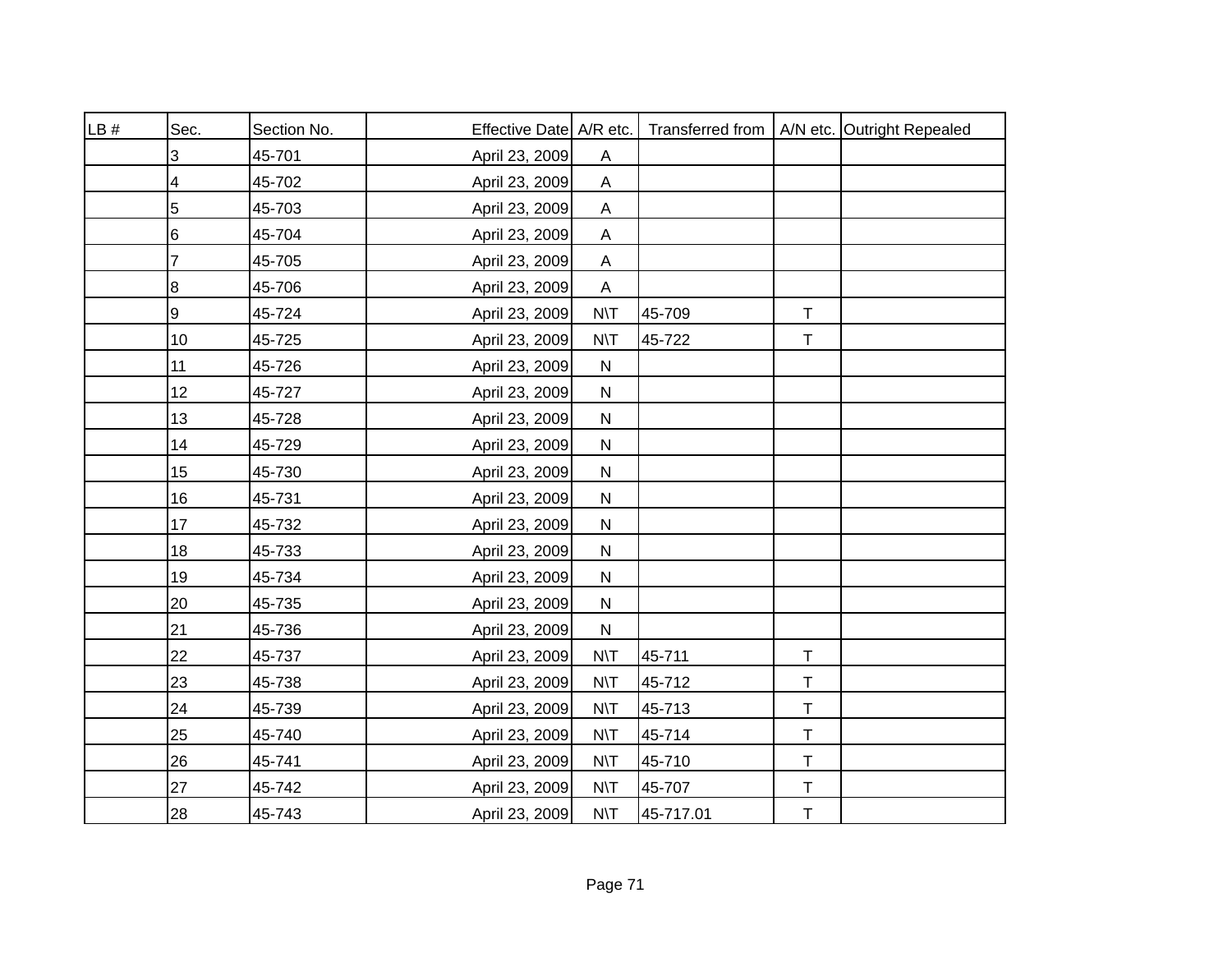| LB# | Sec. | Section No. | Effective Date A/R etc. |                           |           |             | Transferred from   A/N etc. Outright Repealed |
|-----|------|-------------|-------------------------|---------------------------|-----------|-------------|-----------------------------------------------|
|     | 29   | 45-744      | April 23, 2009          | $N\setminus T$            | 45-717    | $\top$      |                                               |
|     | 30   | 45-745      | April 23, 2009          | $N\setminus T$            | 45-718    | $\top$      |                                               |
|     | 31   | 45-746      | April 23, 2009          | $N\setminus T$            | 45-717.02 | $\mathsf T$ |                                               |
|     | 32   | 45-747      | April 23, 2009          | $N\setminus T$            | 45-708    | $\mathsf T$ |                                               |
|     | 33   | 45-748      | April 23, 2009          | $N\setminus T$            | 45-723    | $\mathsf T$ |                                               |
|     | 34   | 45-749      | April 23, 2009          | ${\sf N}$                 |           |             |                                               |
|     | 35   | 45-750      | April 23, 2009          | $N\setminus T$            | 45-715    | T           |                                               |
|     | 36   | 45-751      | April 23, 2009          | $N\setminus T$            | 45-716    | $\mathsf T$ |                                               |
|     | 37   | 45-752      | April 23, 2009          | $N\setminus T$            | 45-719    | $\mathsf T$ |                                               |
|     | 38   | 45-753      | April 23, 2009          | $N\setminus T$            | 45-720    | $\top$      |                                               |
|     | 39   | 45-754      | April 23, 2009          | $N\setminus T$            | 45-721    | $\mathsf T$ |                                               |
|     | 40   | 45-1001     | April 23, 2009          | $\boldsymbol{\mathsf{A}}$ |           |             |                                               |
|     | 41   | 45-1002     | April 23, 2009          | A                         |           |             |                                               |
|     | 42   | 45-1007     | April 23, 2009          | A                         |           |             |                                               |
|     | 43   | 45-1008     | April 23, 2009          | A                         |           |             |                                               |
|     | 44   | 45-1013     | April 23, 2009          | $\boldsymbol{\mathsf{A}}$ |           |             |                                               |
|     | 45   | 45-1018     | April 23, 2009          | $\boldsymbol{\mathsf{A}}$ |           |             |                                               |
|     | 46   | 45-1019     | April 23, 2009          | Α                         |           |             |                                               |
|     | 47   | 45-1024     | April 23, 2009          | Α                         |           |             |                                               |
|     | 48   | 45-1025     | April 23, 2009          | $\boldsymbol{\mathsf{A}}$ |           |             |                                               |
|     | 49   | 45-1033     | April 23, 2009          | $\mathsf{A}$              |           |             |                                               |
|     | 50   | 45-1033.01  | April 23, 2009          | ${\sf N}$                 |           |             |                                               |
|     | 51   | 45-1033.02  | April 23, 2009          | ${\sf N}$                 |           |             |                                               |
|     | 52   | 76-2711     | April 23, 2009          | A                         |           |             |                                               |
|     | 53   | Omitted     | April 23, 2009          |                           |           |             |                                               |
|     | 54   | Omitted     | April 23, 2009          |                           |           |             |                                               |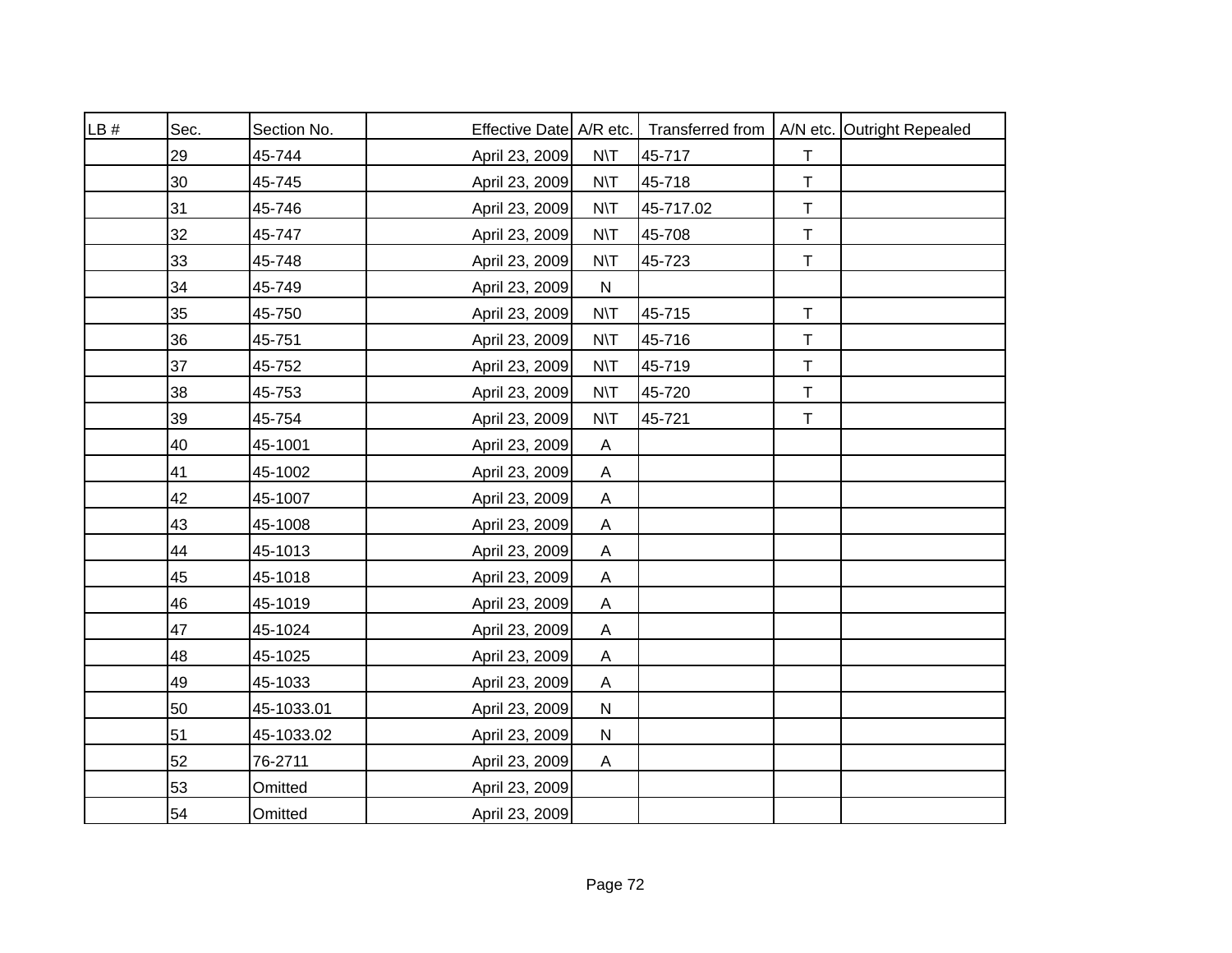| LB#  | Sec.           | Section No. | Effective Date   A/R etc. |                           |  | Transferred from   A/N etc. Outright Repealed |
|------|----------------|-------------|---------------------------|---------------------------|--|-----------------------------------------------|
| 328A |                | Omitted     | April 23, 2009            |                           |  |                                               |
| 331  |                | 18-1739     | August 30, 2009           | A                         |  |                                               |
|      | 2              | 60-3,122.02 | January 1, 2010           | A                         |  |                                               |
|      | 3              | 60-3,137    | August 30, 2009           | $\mathsf{A}$              |  |                                               |
|      | 4              | 60-3,193.01 | August 30, 2009           | A                         |  |                                               |
|      | $\overline{5}$ | 60-3,198    | August 30, 2009           | $\boldsymbol{\mathsf{A}}$ |  |                                               |
|      | 6              | 60-3,205    | August 30, 2009           | $\boldsymbol{\mathsf{A}}$ |  |                                               |
|      | 7              | 60-462.01   | August 30, 2009           | A                         |  |                                               |
|      | $\bf 8$        | 60-462.02   | March 6, 2009             | $\mathsf{A}$              |  |                                               |
|      | 9              | 60-480.01   | August 30, 2009           | $\boldsymbol{\mathsf{A}}$ |  |                                               |
|      | 10             | 60-4,147.02 | August 30, 2009           | Α                         |  |                                               |
|      | 11             | 60-6,265    | August 30, 2009           | $\boldsymbol{\mathsf{A}}$ |  |                                               |
|      | 12             | 60-6,267    | August 30, 2009           | A                         |  |                                               |
|      | 13             | 66-1406.02  | August 30, 2009           | A                         |  |                                               |
|      | 14             | 75-301      | August 30, 2009           | A                         |  |                                               |
|      | 15             | 75-363      | August 30, 2009           | A                         |  |                                               |
|      | 16             | 75-364      | August 30, 2009           | A                         |  |                                               |
|      | 17             | 75-369.03   | August 30, 2009           | A                         |  |                                               |
|      | 18             | 75-386      | August 30, 2009           | A                         |  |                                               |
|      | 19             | 75-393      | August 30, 2009           | A                         |  |                                               |
|      | 20             | 75-394      | August 30, 2009           | $\mathsf{A}$              |  |                                               |
|      | 21             | 75-396      | August 30, 2009           | Α                         |  |                                               |
|      | 22             | 75-397      | August 30, 2009           | Α                         |  |                                               |
|      | 23             | 75-398      | August 30, 2009           | A                         |  |                                               |
|      | 24             | Omitted     | March 6, 2009             |                           |  |                                               |
|      | 25             | Omitted     | January 1, 2010           |                           |  |                                               |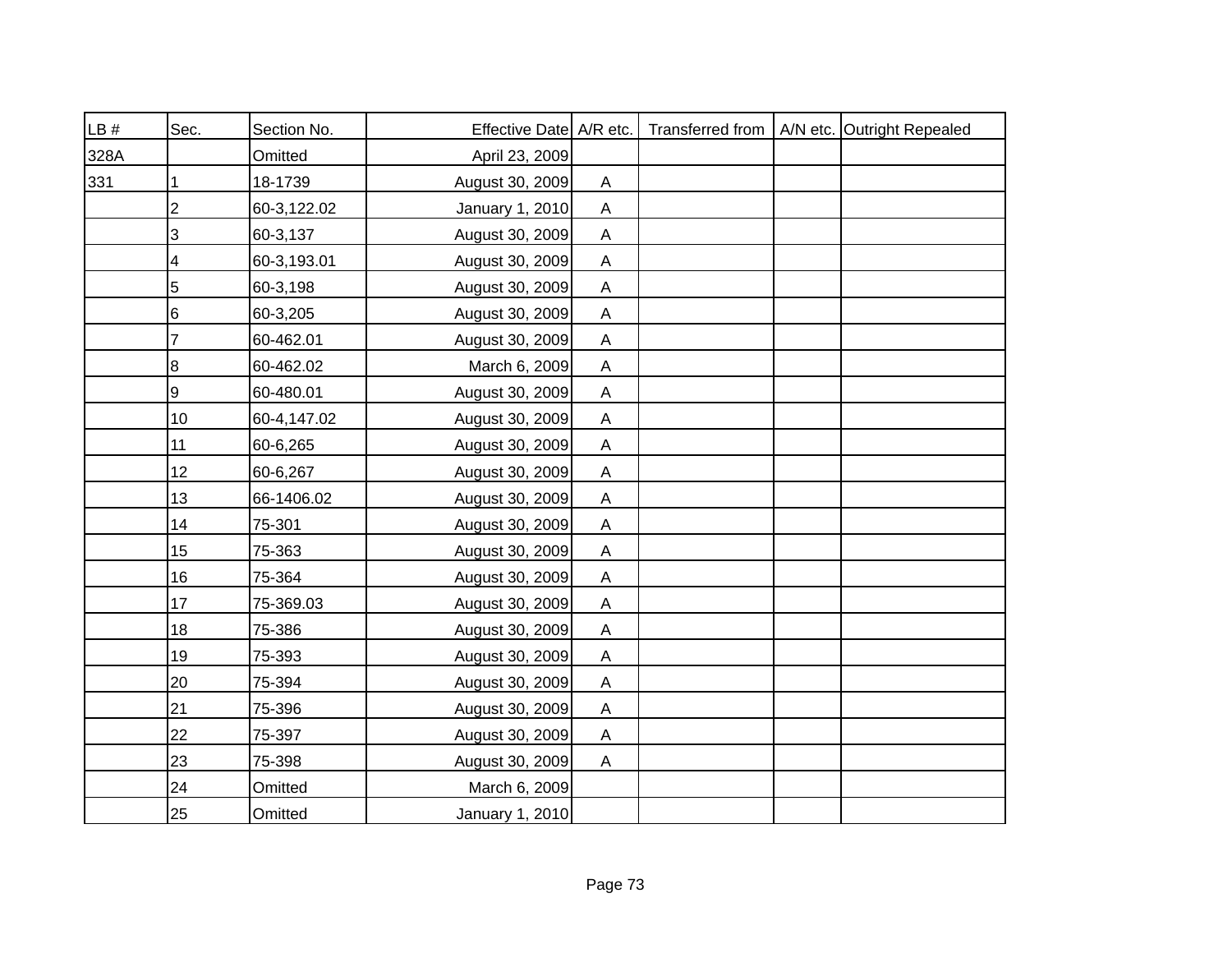| LB#  | Sec.           | Section No. | Effective Date A/R etc. |              |  | Transferred from   A/N etc. Outright Repealed |
|------|----------------|-------------|-------------------------|--------------|--|-----------------------------------------------|
|      | 26             | Omitted     | August 30, 2009         |              |  |                                               |
|      | 27             | Omitted     | March 6, 2009           |              |  |                                               |
|      | 28             | Omitted     | August 30, 2009         | $\mathsf{R}$ |  |                                               |
|      | 28             |             | August 30, 2009         | $\mathsf{R}$ |  | 75-348                                        |
|      | 28             |             | August 30, 2009         | $\mathsf{R}$ |  | 75-349                                        |
|      | 28             |             | August 30, 2009         | $\mathsf{R}$ |  | 75-350                                        |
|      | 28             |             | August 30, 2009         | ${\sf R}$    |  | 75-351                                        |
|      | 28             |             | August 30, 2009         | $\mathsf{R}$ |  | 75-353                                        |
|      | 28             |             | August 30, 2009         | $\mathsf{R}$ |  | 75-354                                        |
|      | 28             |             | August 30, 2009         | $\mathsf{R}$ |  | 75-355                                        |
|      | 28             |             | August 30, 2009         | $\mathsf{R}$ |  | 75-358                                        |
|      | 28             |             | August 30, 2009         | ${\sf R}$    |  | 75-390                                        |
|      | 28             |             | August 30, 2009         | $\mathsf{R}$ |  | 75-395                                        |
|      | 29             | Omitted     | March 6, 2009           |              |  |                                               |
| 339  |                | 18-2102.01  | August 30, 2009         | A            |  |                                               |
|      | $\overline{c}$ | Omitted     | August 30, 2009         |              |  |                                               |
| 340  |                | 85-1412     | April 23, 2009          | $\mathsf{A}$ |  |                                               |
|      | 2              | Omitted     | April 23, 2009          |              |  |                                               |
|      | 3              | Omitted     | April 23, 2009          |              |  |                                               |
| 342  | 1              | 68-901      | August 30, 2009         | A            |  |                                               |
|      | $\overline{c}$ | 68-967      | August 30, 2009         | ${\sf N}$    |  |                                               |
|      | 3              | Omitted     | August 30, 2009         |              |  |                                               |
| 342A |                | Omitted     | August 30, 2009         |              |  |                                               |
| 343  | 1              | 24-819      | August 30, 2009         | A            |  |                                               |
|      | $\overline{2}$ | Omitted     | August 30, 2009         |              |  |                                               |
| 347  | 1              | 54-601      | August 30, 2009         | A            |  |                                               |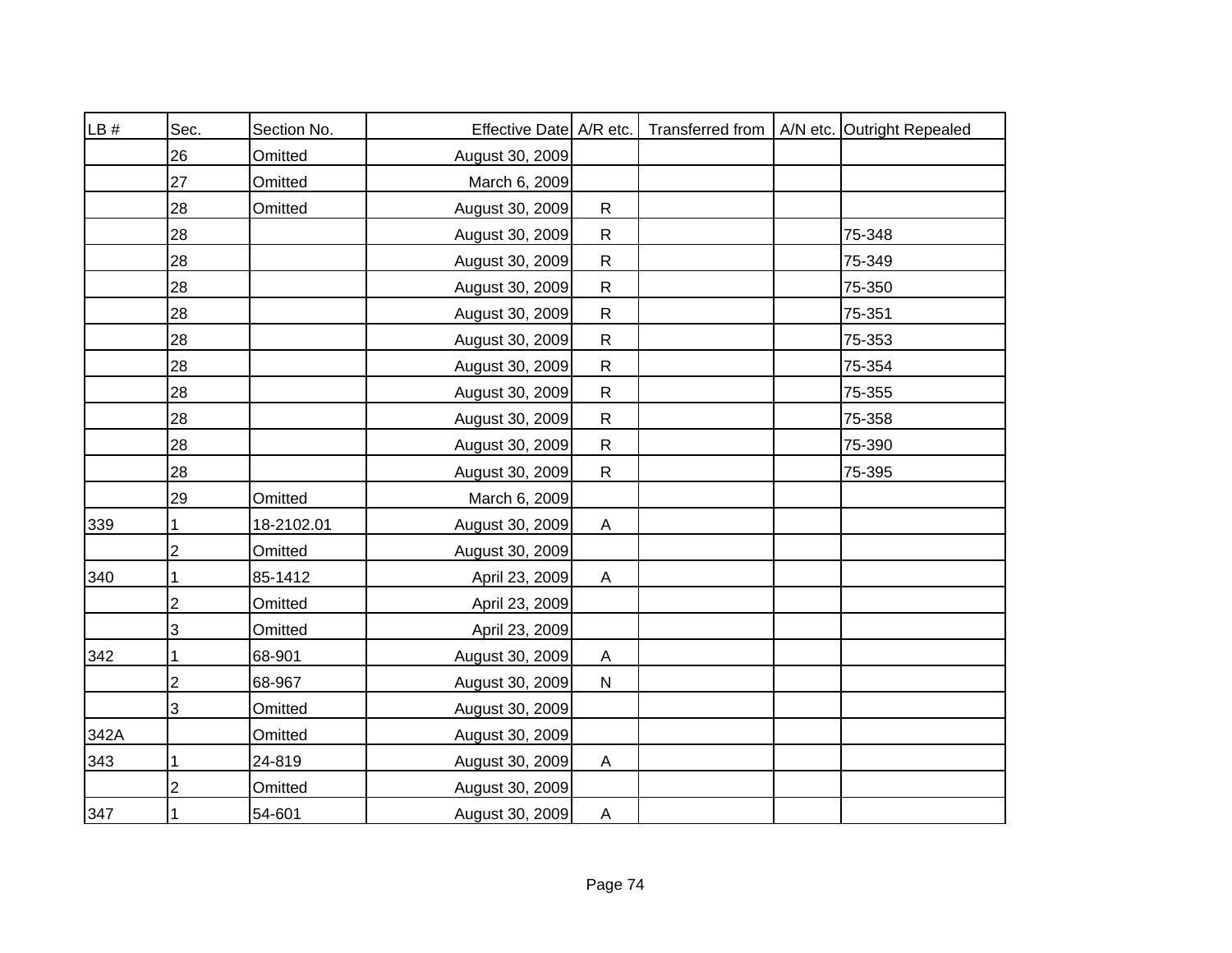| LB # | Sec.           | Section No. | Effective Date A/R etc. |                |  | Transferred from   A/N etc. Outright Repealed |
|------|----------------|-------------|-------------------------|----------------|--|-----------------------------------------------|
|      | 2              | Omitted     | August 30, 2009         |                |  |                                               |
| 348  |                | 76-214      | August 30, 2009         | $\mathsf{A}$   |  |                                               |
|      | $\overline{2}$ | Omitted     | August 30, 2009         |                |  |                                               |
| 355  |                | 53-101      | August 30, 2009         | $\mathsf{A}$   |  |                                               |
|      | 2              | 53-103      | August 30, 2009         | A              |  |                                               |
|      | 3              | 53-124      | August 30, 2009         | A              |  |                                               |
|      | 4              | 53-131      | August 30, 2009         | A              |  |                                               |
|      | 5              | 53-1,120.01 | August 30, 2009         | $\mathsf{N}$   |  |                                               |
|      | 6              | 71-5730     | August 30, 2009         | $\mathsf{A}$   |  |                                               |
|      | 7              | Omitted     | August 30, 2009         |                |  |                                               |
|      | 8              | Omitted     | August 30, 2009         |                |  |                                               |
| 358  |                | 44-4201     | August 30, 2009         | $\mathsf{A}$   |  |                                               |
|      | $\overline{2}$ | 44-4220.01  | August 30, 2009         | ${\sf N}$      |  |                                               |
|      | 3              | 44-4220.02  | August 30, 2009         | ${\sf N}$      |  |                                               |
|      | 4              | 44-4221     | August 30, 2009         | A              |  |                                               |
|      | 5              | 44-4222     | August 30, 2009         | $\mathsf{A}$   |  |                                               |
|      | 6              | 44-4222.01  | August 30, 2009         | ${\sf N}$      |  |                                               |
|      | 7              | 44-4226     | August 30, 2009         | $\mathsf{A}$   |  |                                               |
|      | 8              | 44-4227     | August 30, 2009         | Α              |  |                                               |
|      | 9              | Omitted     | August 30, 2009         |                |  |                                               |
| 360  |                | 77-3201     | August 30, 2009         | Α              |  |                                               |
|      | 2              | 77-3203     | August 30, 2009         | A              |  |                                               |
|      | 3              | 77-3204     | August 30, 2009         | $\mathsf{A}$   |  |                                               |
|      | 4              | 77-3205     | August 30, 2009         | A              |  |                                               |
|      | 5              | 77-3207     | August 30, 2009         | $\mathsf{A}$   |  |                                               |
|      | 6              | 77-3211     | August 30, 2009         | $\overline{A}$ |  |                                               |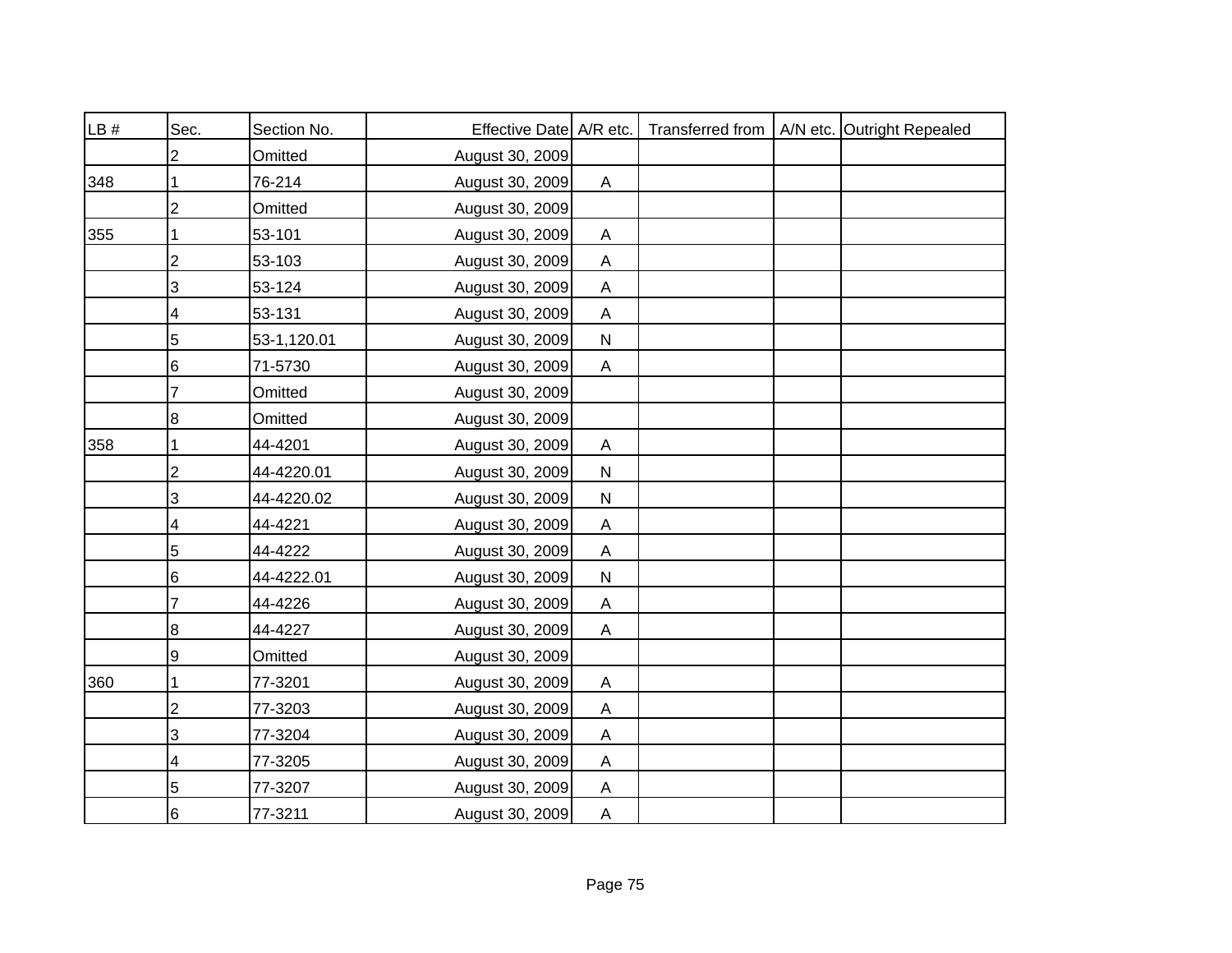| LB # | Sec.           | Section No. | Effective Date A/R etc. |              |  | Transferred from   A/N etc. Outright Repealed |
|------|----------------|-------------|-------------------------|--------------|--|-----------------------------------------------|
|      |                | Omitted     | August 30, 2009         |              |  |                                               |
| 361  |                | 79-1218     | August 30, 2009         | A            |  |                                               |
|      | 2              | 84-1411     | August 30, 2009         | A            |  |                                               |
|      | 3              | 84-1413     | August 30, 2009         | $\mathsf{A}$ |  |                                               |
|      | 4              | Omitted     | August 30, 2009         |              |  |                                               |
| 372  | 1              | 60-484.02   | August 30, 2009         | A            |  |                                               |
|      | 2              | Omitted     | August 30, 2009         |              |  |                                               |
| 377  |                | 10-1201     | April 9, 2009           | $\mathsf{N}$ |  |                                               |
|      | $\overline{2}$ | 10-1202     | April 9, 2009           | $\mathsf{N}$ |  |                                               |
|      | 3              | 10-1203     | April 9, 2009           | ${\sf N}$    |  |                                               |
|      | 4              | 10-1204     | April 9, 2009           | ${\sf N}$    |  |                                               |
|      | 5              | 10-1205     | April 9, 2009           | $\mathsf{N}$ |  |                                               |
|      | 6              | 10-1206     | April 9, 2009           | ${\sf N}$    |  |                                               |
|      | 7              | Omitted     | April 9, 2009           |              |  |                                               |
|      | 8              | Omitted     | April 9, 2009           |              |  |                                               |
| 379  | 1              | 81-15,160   | March 19, 2009          | $\mathsf{A}$ |  |                                               |
|      | $\overline{c}$ | Omitted     | March 19, 2009          |              |  |                                               |
|      | 3              | Omitted     | March 19, 2009          |              |  |                                               |
| 389  | 1              | 2-4901      | May 27, 2009            | Α            |  |                                               |
|      | 2              | Omitted     | May 27, 2009            |              |  |                                               |
|      | 3              | Omitted     | May 27, 2009            |              |  |                                               |
| 392  |                | 11-119      | May 27, 2009            | A            |  |                                               |
|      | $\overline{2}$ | 13-503      | May 27, 2009            | A            |  |                                               |
|      | 3              | 13-903      | May 27, 2009            | Α            |  |                                               |
|      | 4              | 13-2202     | May 27, 2009            | A            |  |                                               |
|      | 5              | 32-546.01   | May 27, 2009            | $\mathsf{A}$ |  |                                               |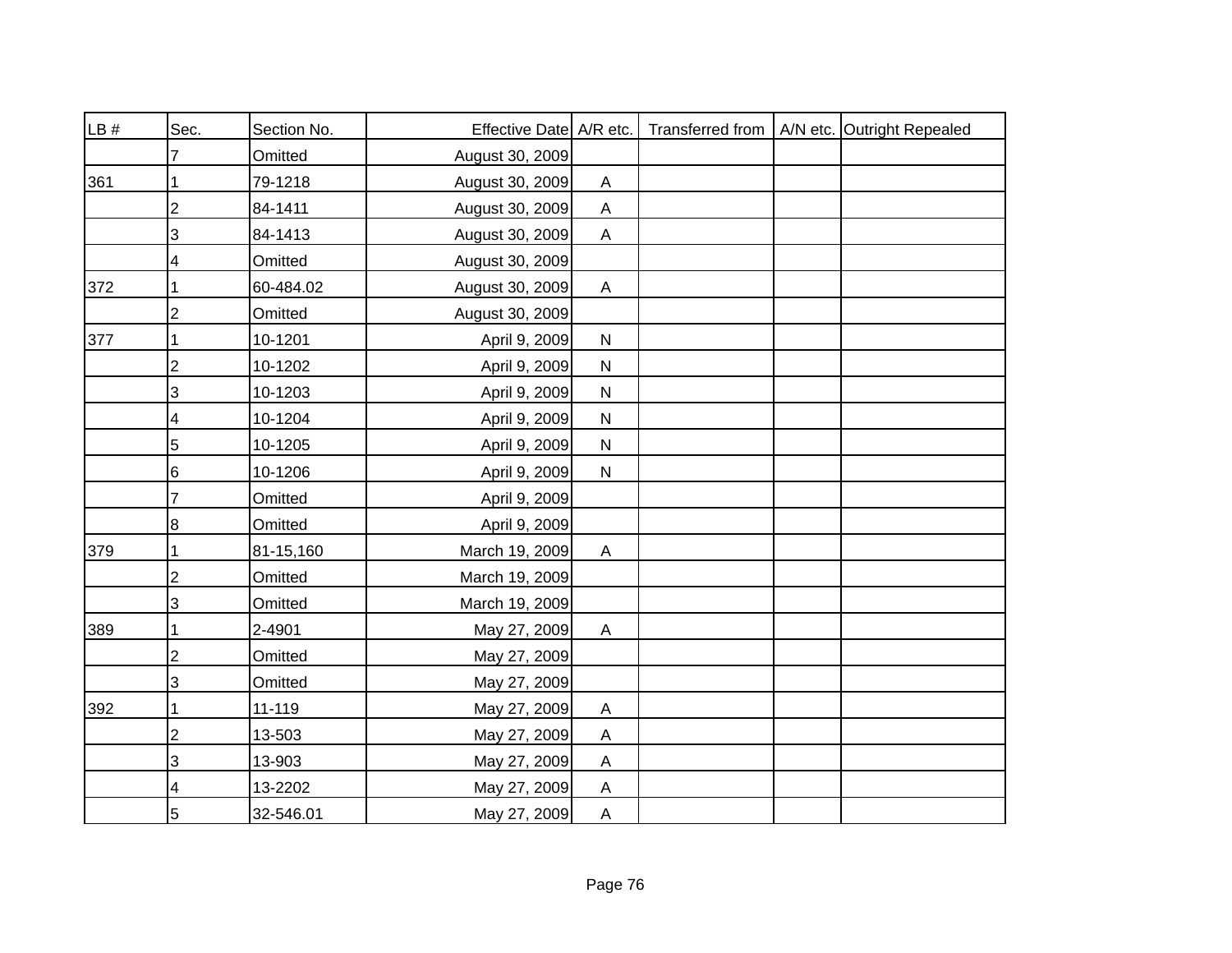| LB# | Sec.            | Section No. | Effective Date A/R etc. |                           |  | Transferred from   A/N etc. Outright Repealed |
|-----|-----------------|-------------|-------------------------|---------------------------|--|-----------------------------------------------|
|     | 6               | 32-555.01   | May 27, 2009            | A                         |  |                                               |
|     | 7               | 32-606      | May 27, 2009            | $\mathsf{A}$              |  |                                               |
|     | 8               | 77-2704.15  | May 27, 2009            | A                         |  |                                               |
|     | 9               | 79-575      | May 27, 2009            | $\boldsymbol{\mathsf{A}}$ |  |                                               |
|     | 10              | 79-592      | May 27, 2009            | $\mathsf{A}$              |  |                                               |
|     | 11              | 79-1024     | May 27, 2009            | A                         |  |                                               |
|     | 12              | 79-1033     | May 27, 2009            | A                         |  |                                               |
|     | 13              | 79-1041     | May 27, 2009            | A                         |  |                                               |
|     | 14              | 79-1073     | May 27, 2009            | A                         |  |                                               |
|     | 15              | 79-1073.01  | May 27, 2009            | $\boldsymbol{\mathsf{A}}$ |  |                                               |
|     | 16              | 79-2104     | May 27, 2009            | A                         |  |                                               |
|     | 17              | 79-2113     | May 27, 2009            | $\boldsymbol{\mathsf{A}}$ |  |                                               |
|     | 18              | 79-2117     | May 27, 2009            | $\mathsf{A}$              |  |                                               |
|     | 19              | 79-2118     | May 27, 2009            | $\mathsf{A}$              |  |                                               |
|     | 20              | Omitted     | May 27, 2009            |                           |  |                                               |
|     | 21              | Omitted     | May 27, 2009            |                           |  |                                               |
| 394 |                 | 38-2001     | January 1, 2010         | $\mathsf{A}$              |  |                                               |
|     | $\overline{c}$  | 38-2062     | January 1, 2010         | ${\sf N}$                 |  |                                               |
|     | $\sqrt{3}$      | Omitted     | January 1, 2010         |                           |  |                                               |
|     | 4               | Omitted     | January 1, 2010         |                           |  |                                               |
| 396 |                 | 68-901      | August 30, 2009         | A                         |  |                                               |
|     | $\overline{2}$  | 68-957      | August 30, 2009         | ${\sf N}$                 |  |                                               |
|     | 3               | 68-958      | August 30, 2009         | $\mathsf{N}$              |  |                                               |
|     | 4               | 68-959      | August 30, 2009         | $\mathsf{N}$              |  |                                               |
|     | 5               | 68-960      | August 30, 2009         | $\mathsf{N}$              |  |                                               |
|     | $6\overline{6}$ | 68-961      | August 30, 2009         | $\mathsf{N}$              |  |                                               |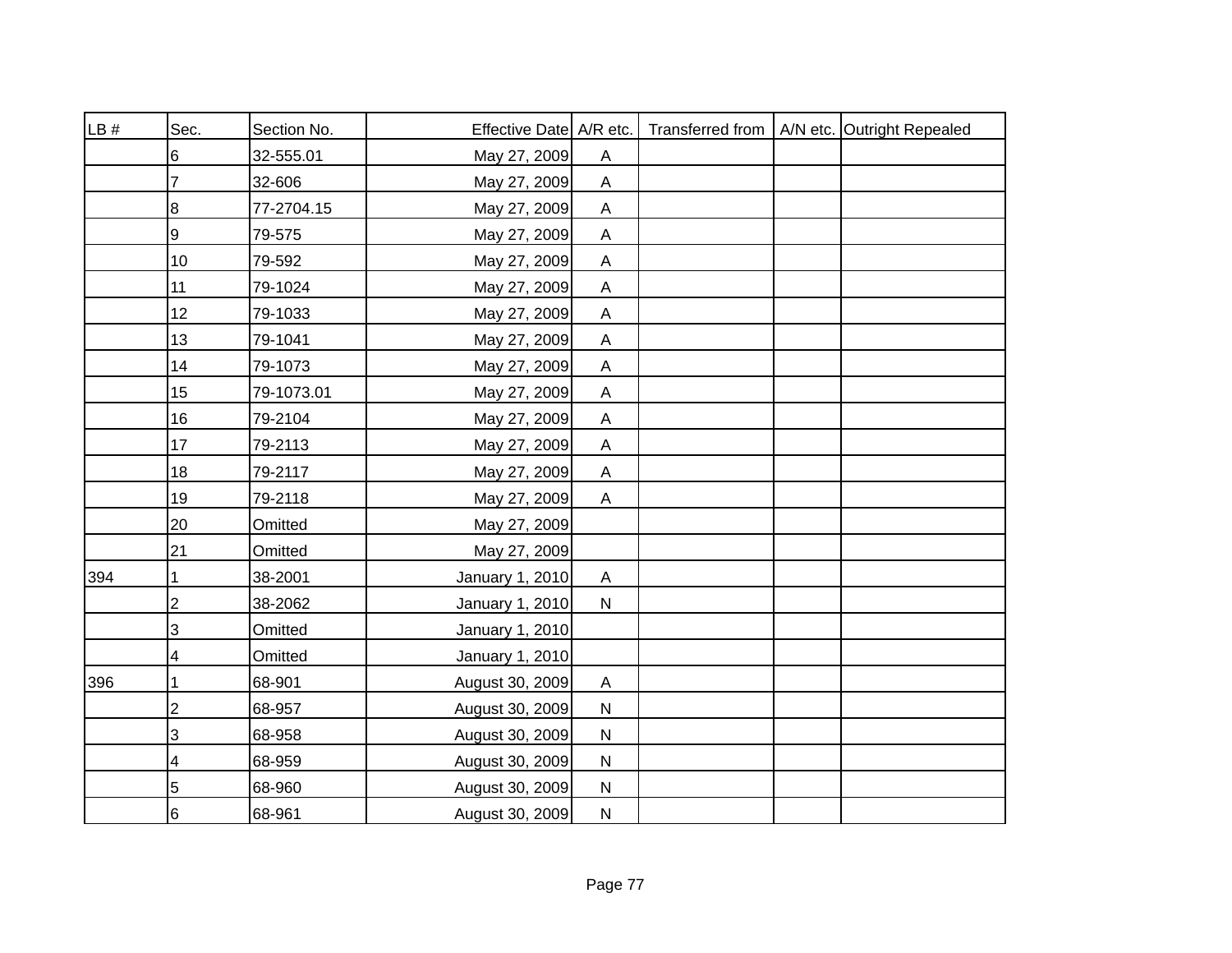| LB# | Sec.           | Section No.  | Effective Date A/R etc. |              |  | Transferred from   A/N etc. Outright Repealed |
|-----|----------------|--------------|-------------------------|--------------|--|-----------------------------------------------|
|     |                | Omitted      | August 30, 2009         |              |  |                                               |
| 402 |                | 13-2611      | August 30, 2009         | A            |  |                                               |
|     | 2              | 13-2612      | August 30, 2009         | A            |  |                                               |
|     | 3              | 19-5101      | May 23, 2009            | $\mathsf{N}$ |  |                                               |
|     | 4              | Omitted      | May 23, 2009            |              |  |                                               |
|     | 5              | Omitted      | August 30, 2009         |              |  |                                               |
|     | 6              | Omitted      | May 23, 2009            |              |  |                                               |
| 403 | 1              | 4-108        | October 1, 2009         | $\mathsf{N}$ |  |                                               |
|     | $\overline{c}$ | 4-109        | October 1, 2009         | ${\sf N}$    |  |                                               |
|     | 3              | 4-110        | October 1, 2009         | ${\sf N}$    |  |                                               |
|     | 4              | $4 - 111$    | October 1, 2009         | $\mathsf{N}$ |  |                                               |
|     | 5              | $4 - 112$    | October 1, 2009         | ${\sf N}$    |  |                                               |
|     | $\,6$          | $4 - 113$    | October 1, 2009         | ${\sf N}$    |  |                                               |
|     | 7              | $4 - 114$    | October 1, 2009         | ${\sf N}$    |  |                                               |
|     | 8              | 77-27,187    | October 1, 2009         | A            |  |                                               |
|     | 9              | 77-27,188.03 | October 1, 2009         | ${\sf N}$    |  |                                               |
|     | 10             | 77-5701      | October 1, 2009         | A            |  |                                               |
|     | 11             | 77-5722.01   | October 1, 2009         | ${\sf N}$    |  |                                               |
|     | 12             | 77-5801      | October 1, 2009         | Α            |  |                                               |
|     | 13             | 77-5808      | October 1, 2009         | $\mathsf{N}$ |  |                                               |
|     | 14             | 77-5901      | October 1, 2009         | A            |  |                                               |
|     | 15             | 77-5908      | October 1, 2009         | ${\sf N}$    |  |                                               |
|     | 16             | Omitted      | October 1, 2009         |              |  |                                               |
|     | 17             | Omitted      | October 1, 2009         |              |  |                                               |
|     | 18             | Omitted      | October 1, 2009         |              |  |                                               |
| 412 | 1              | 31-735       | August 30, 2009         | A            |  |                                               |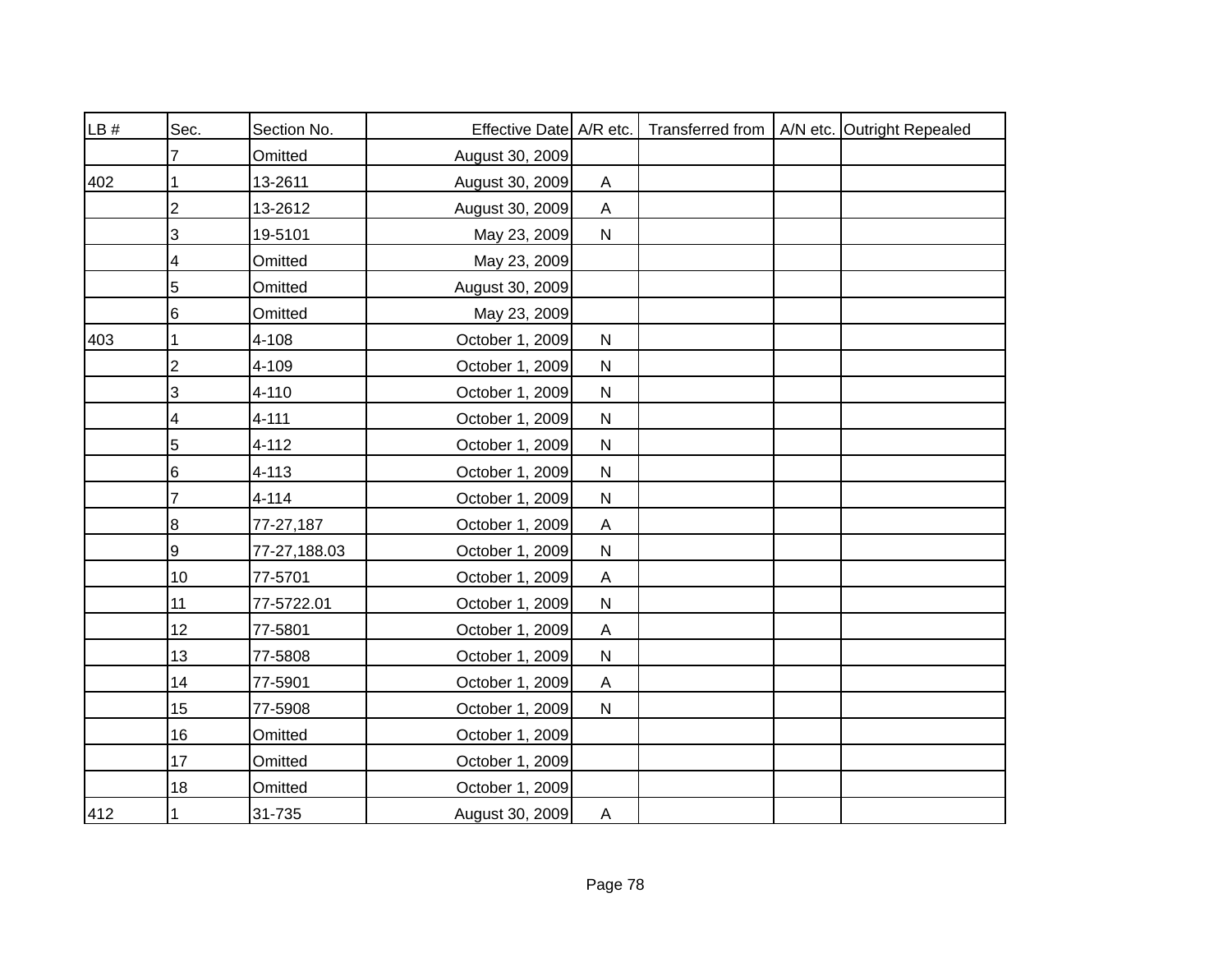| LB # | Sec.            | Section No. | Effective Date A/R etc. |                           |  | Transferred from   A/N etc. Outright Repealed |
|------|-----------------|-------------|-------------------------|---------------------------|--|-----------------------------------------------|
|      | 2               | Omitted     | August 30, 2009         |                           |  |                                               |
| 414  |                 | 24-201.01   | May 20, 2009            | $\boldsymbol{\mathsf{A}}$ |  |                                               |
|      | $\overline{2}$  | 24-703      | July 1, 2009            | $\mathsf{A}$              |  |                                               |
|      | 3               | Omitted     | May 20, 2009            |                           |  |                                               |
|      | 4               | Omitted     | May 20, 2009            |                           |  |                                               |
|      | 5               | Omitted     | May 20, 2009            |                           |  |                                               |
|      | 6               | Omitted     | July 1, 2009            |                           |  |                                               |
|      | $\overline{7}$  | Omitted     | May 20, 2009            |                           |  |                                               |
| 414A |                 | Omitted     | July 1, 2009            |                           |  |                                               |
| 422  | 1               | 80-401.01   | August 30, 2009         | $\mathsf{A}$              |  |                                               |
|      | $\overline{2}$  | Omitted     | August 30, 2009         |                           |  |                                               |
| 430  |                 | 14-102      | August 30, 2009         | $\mathsf{A}$              |  |                                               |
|      | $\overline{2}$  | 15-255      | August 30, 2009         | $\mathsf{A}$              |  |                                               |
|      | 3               | 16-227      | August 30, 2009         | $\mathsf{A}$              |  |                                               |
|      | 4               | 17-556      | August 30, 2009         | $\mathsf{A}$              |  |                                               |
|      | 5               | 18-1703     | August 30, 2009         | ${\sf N}$                 |  |                                               |
|      | 6               | 28-1201     | August 30, 2009         | $\mathsf{A}$              |  |                                               |
|      | 7               | 28-1204.03  | August 30, 2009         | $\mathsf{A}$              |  |                                               |
|      | 8               | 28-1204.04  | August 30, 2009         | A                         |  |                                               |
|      | 9               | 69-2427     | August 30, 2009         | A                         |  |                                               |
|      | 10              | 69-2430     | August 30, 2009         | A                         |  |                                               |
|      | 11              | 69-2433     | August 30, 2009         | A                         |  |                                               |
|      | 12 <sup>°</sup> | 69-2441     | August 30, 2009         | Α                         |  |                                               |
|      | 13              | 69-2448     | August 30, 2009         | ${\sf N}$                 |  |                                               |
|      | 14              | Omitted     | August 30, 2009         |                           |  |                                               |
| 432  | 1               | 69-1317     | August 30, 2009         | $\mathsf{A}$              |  |                                               |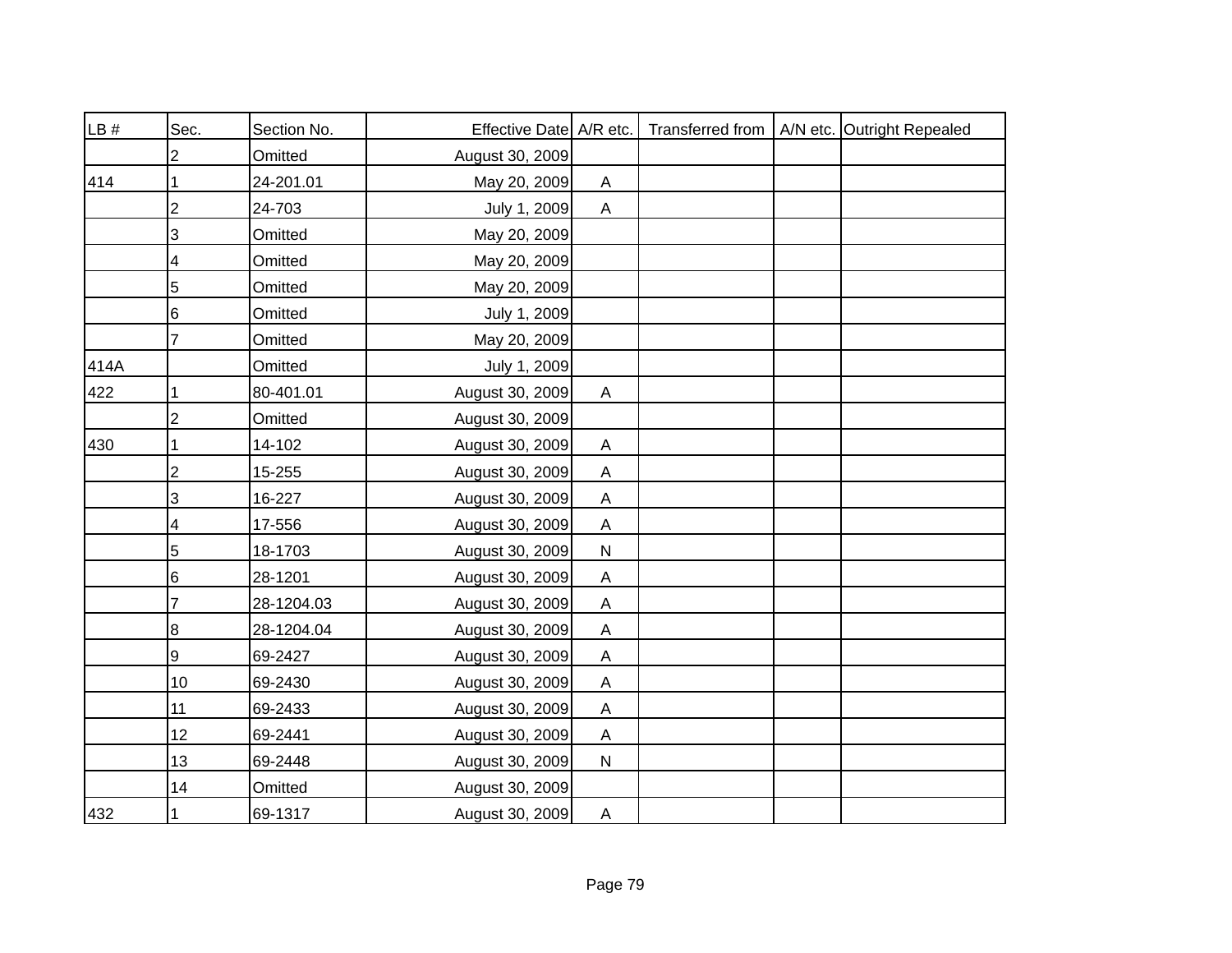| LB # | Sec.           | Section No. | Effective Date A/R etc. |                |  | Transferred from   A/N etc. Outright Repealed |
|------|----------------|-------------|-------------------------|----------------|--|-----------------------------------------------|
|      | 2              | Omitted     | August 30, 2009         |                |  |                                               |
| 434  |                | 23-202      | August 30, 2009         | A              |  |                                               |
|      | 2              | 23-294      | August 30, 2009         | A              |  |                                               |
|      | 3              | 23-295      | August 30, 2009         | $\mathsf{A}$   |  |                                               |
|      | 4              | Omitted     | August 30, 2009         |                |  |                                               |
| 436  | 1              | 70-2001     | August 30, 2009         | ${\sf N}$      |  |                                               |
|      | 2              | 70-2002     | August 30, 2009         | ${\sf N}$      |  |                                               |
|      | 3              | 70-2003     | August 30, 2009         | $\mathsf{N}$   |  |                                               |
|      | 4              | 70-2004     | August 30, 2009         | ${\sf N}$      |  |                                               |
|      | 5              | 70-2005     | August 30, 2009         | ${\sf N}$      |  |                                               |
|      | 6              | 70-1012     | August 30, 2009         | Α              |  |                                               |
|      | 7              | Omitted     | August 30, 2009         |                |  |                                               |
|      | 8              | Omitted     | August 30, 2009         |                |  |                                               |
| 440  | 1              | 85-9,178    | August 30, 2009         | A              |  |                                               |
|      | $\overline{2}$ | 85-9,182    | August 30, 2009         | $\mathsf{A}$   |  |                                               |
|      | 3              | 85-1402     | August 30, 2009         | A              |  |                                               |
|      | 4              | Omitted     | August 30, 2009         |                |  |                                               |
| 441  |                | 14-813      | August 30, 2009         | $\mathsf{A}$   |  |                                               |
|      | $\overline{2}$ | 15-1202     | August 30, 2009         | A              |  |                                               |
|      | 3              | 15-1203     | August 30, 2009         | A              |  |                                               |
|      | 4              | 15-1204     | August 30, 2009         | Α              |  |                                               |
|      | 5              | 19-2424     | August 30, 2009         | A              |  |                                               |
|      | 6              | Omitted     | August 30, 2009         |                |  |                                               |
| 445  | 1              | 44-5302     | August 30, 2009         | A              |  |                                               |
|      | 2              | 44-5303     | August 30, 2009         | A              |  |                                               |
|      | 3              | 44-5305     | August 30, 2009         | $\overline{A}$ |  |                                               |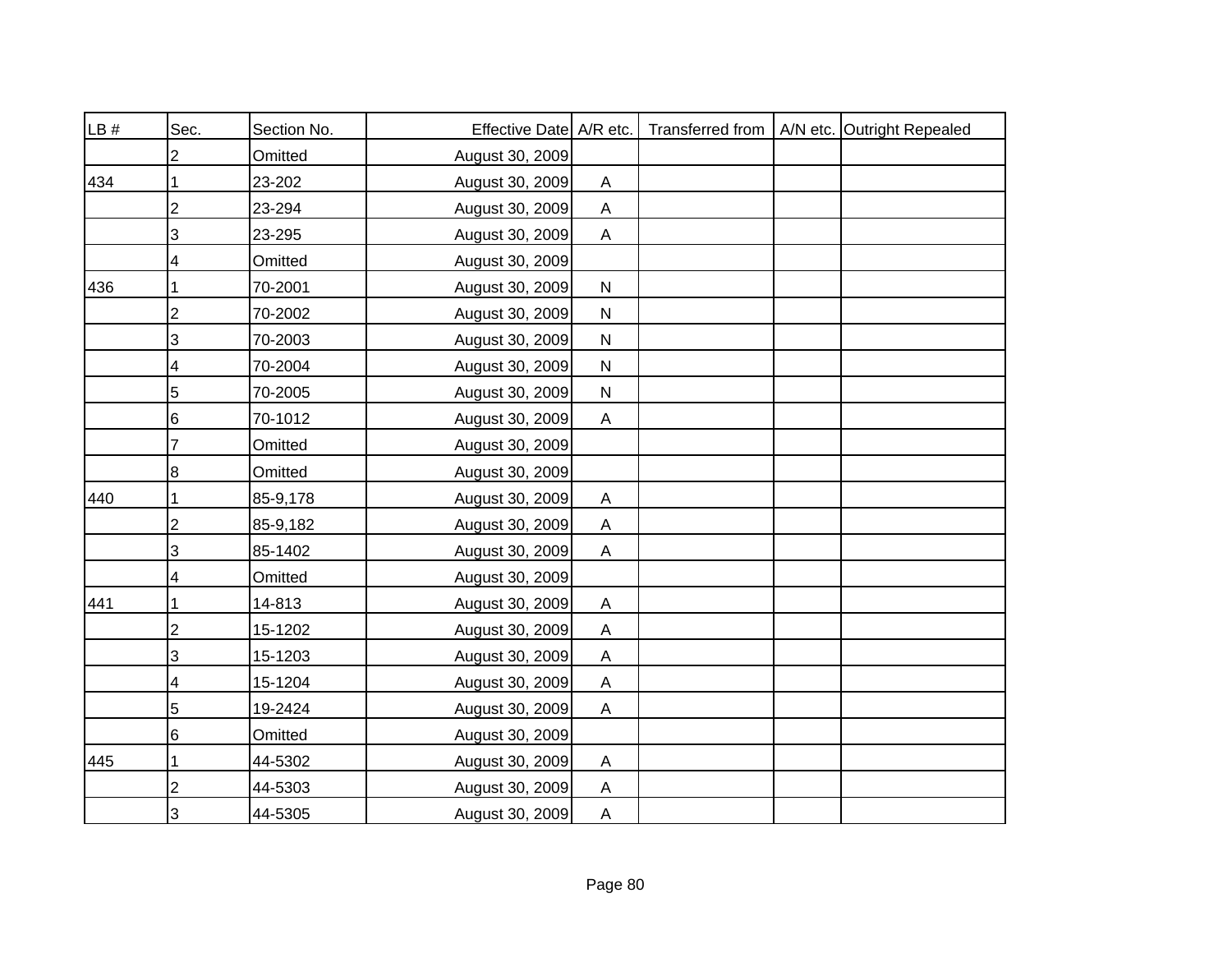| LB # | Sec.                    | Section No. | Effective Date A/R etc. |                           |  | Transferred from   A/N etc. Outright Repealed |
|------|-------------------------|-------------|-------------------------|---------------------------|--|-----------------------------------------------|
|      | 4                       | 44-5306     | August 30, 2009         | Α                         |  |                                               |
|      | 5                       | 44-5307     | August 30, 2009         | $\mathsf{A}$              |  |                                               |
|      | 6                       | Omitted     | August 30, 2009         |                           |  |                                               |
| 446  |                         | 81-3401     | August 30, 2009         | $\boldsymbol{\mathsf{A}}$ |  |                                               |
|      | $\overline{2}$          | 81-3432     | August 30, 2009         | A                         |  |                                               |
|      | 3                       | 81-3432.01  | August 30, 2009         | ${\sf N}$                 |  |                                               |
|      | 4                       | Omitted     | August 30, 2009         |                           |  |                                               |
| 447  |                         | 77-5209     | August 30, 2009         | $\mathsf{A}$              |  |                                               |
|      | $\overline{2}$          | Omitted     | August 30, 2009         |                           |  |                                               |
| 449  |                         | 79-954      | August 30, 2009         | A                         |  |                                               |
|      | 2                       | Omitted     | August 30, 2009         |                           |  |                                               |
| 450  |                         | 90-303      | August 30, 2009         | $\boldsymbol{\mathsf{A}}$ |  |                                               |
|      | $\overline{2}$          | Omitted     | August 30, 2009         |                           |  |                                               |
| 456  | 1                       | 79-1104.01  | May 20, 2009            | $\mathsf{A}$              |  |                                               |
|      | $\overline{2}$          | 79-1104.05  | May 20, 2009            | $\mathsf{A}$              |  |                                               |
|      | 3                       | 84-612      | May 20, 2009            | $\mathsf{A}$              |  |                                               |
|      | 4                       | 84-613      | May 20, 2009            | $\mathsf{A}$              |  |                                               |
|      | 5                       | Omitted     | May 20, 2009            |                           |  |                                               |
|      | 6                       | Omitted     | May 20, 2009            |                           |  |                                               |
| 458  |                         | 68-1721     | August 30, 2009         | Α                         |  |                                               |
|      | $\overline{\mathbf{c}}$ | Omitted     | August 30, 2009         |                           |  |                                               |
| 463  |                         | 38-1,140    | August 30, 2009         | A                         |  |                                               |
|      | $\overline{2}$          | 38-3301     | August 30, 2009         | A                         |  |                                               |
|      | 3                       | 38-3302     | August 30, 2009         | A                         |  |                                               |
|      | 4                       | 38-3307.01  | August 30, 2009         | $\mathsf{N}$              |  |                                               |
|      | 5                       | 38-3309.01  | August 30, 2009         | $\mathsf{N}$              |  |                                               |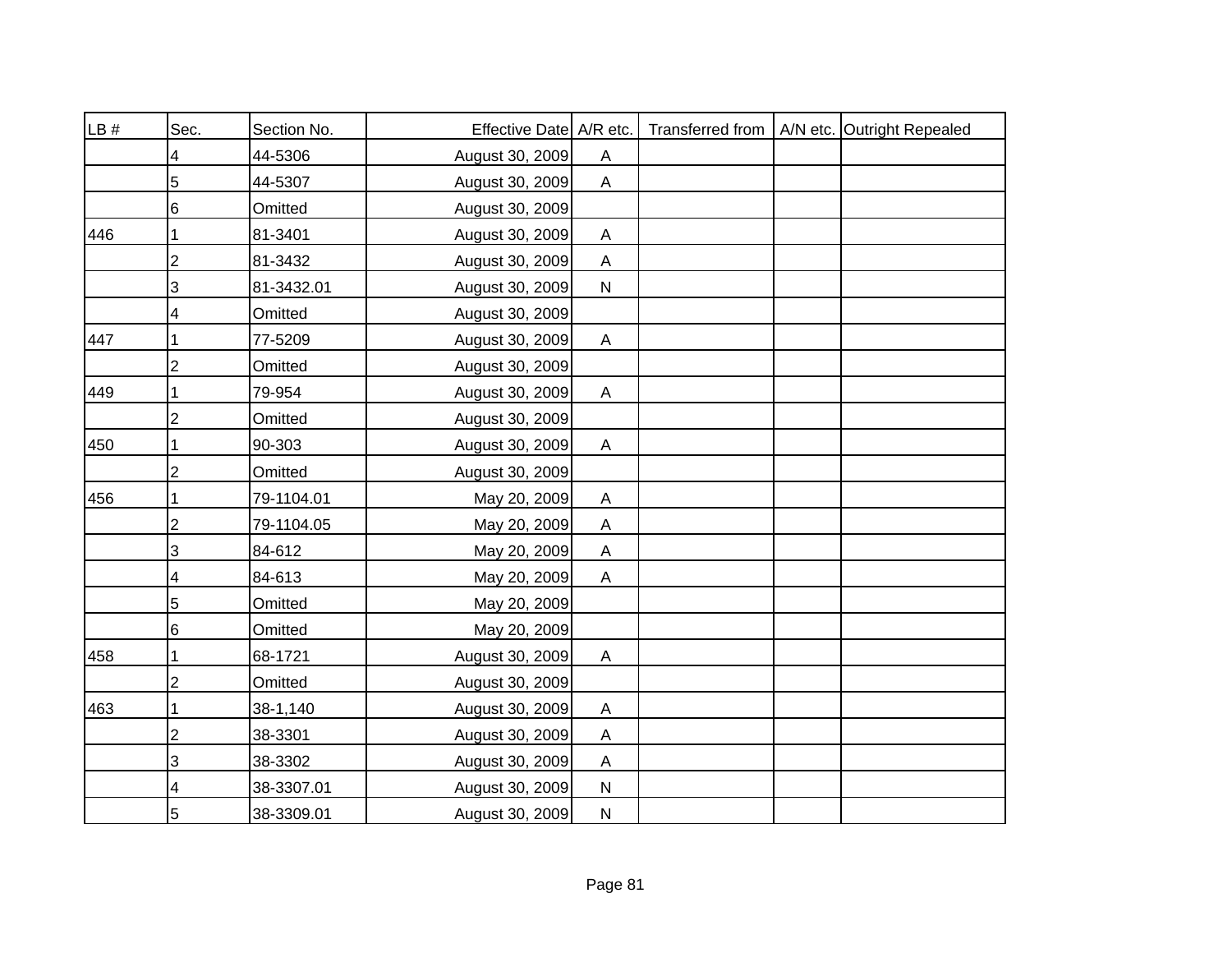| LB#  | Sec.                    | Section No. | Effective Date A/R etc. |                           |  | Transferred from   A/N etc. Outright Repealed |
|------|-------------------------|-------------|-------------------------|---------------------------|--|-----------------------------------------------|
|      | 6                       | 38-3314     | August 30, 2009         | A                         |  |                                               |
|      | 7                       | 38-3321     | August 30, 2009         | $\boldsymbol{\mathsf{A}}$ |  |                                               |
|      | 8                       | 38-3331     | August 30, 2009         | ${\sf N}$                 |  |                                               |
|      | 9                       | 38-3332     | August 30, 2009         | ${\sf N}$                 |  |                                               |
|      | 10                      | 38-3333     | August 30, 2009         | ${\sf N}$                 |  |                                               |
|      | 11                      | 38-3334     | August 30, 2009         | ${\sf N}$                 |  |                                               |
|      | 12                      | 71-8909     | August 30, 2009         | A                         |  |                                               |
|      | 13                      | 71-8910     | August 30, 2009         | A                         |  |                                               |
|      | 14                      | 71-8922     | August 30, 2009         | $\boldsymbol{\mathsf{A}}$ |  |                                               |
|      | 15                      | Omitted     | August 30, 2009         |                           |  |                                               |
| 463A |                         | Omitted     | August 30, 2009         |                           |  |                                               |
| 464  | 1                       | 79-217      | August 30, 2009         | $\boldsymbol{\mathsf{A}}$ |  |                                               |
|      | $\overline{c}$          | Omitted     | August 30, 2009         |                           |  |                                               |
| 464A |                         | Omitted     | August 30, 2009         |                           |  |                                               |
| 476  | 1                       | 79-772      | July 1, 2009            | ${\sf N}$                 |  |                                               |
|      | $\overline{\mathbf{c}}$ | 79-773      | July 1, 2009            | ${\sf N}$                 |  |                                               |
|      | 3                       | 79-774      | July 1, 2009            | ${\sf N}$                 |  |                                               |
|      | 4                       | 79-775      | July 1, 2009            | ${\sf N}$                 |  |                                               |
|      | 5                       | Omitted     | July 1, 2009            |                           |  |                                               |
|      | 6                       | Omitted     | July 1, 2009            | ${\sf R}$                 |  |                                               |
|      | 6                       |             | July 1, 2009            | $\mathsf{R}$              |  | 79-763                                        |
|      | 6                       |             | July 1, 2009            | ${\sf R}$                 |  | 79-764                                        |
|      | 6                       |             | July 1, 2009            | ${\sf R}$                 |  | 79-765                                        |
|      | 6                       |             | July 1, 2009            | $\mathsf{R}$              |  | 79-766                                        |
|      | 6                       |             | July 1, 2009            | ${\sf R}$                 |  | 79-767                                        |
|      | $\,6$                   |             | July 1, 2009            | ${\sf R}$                 |  | 79-768                                        |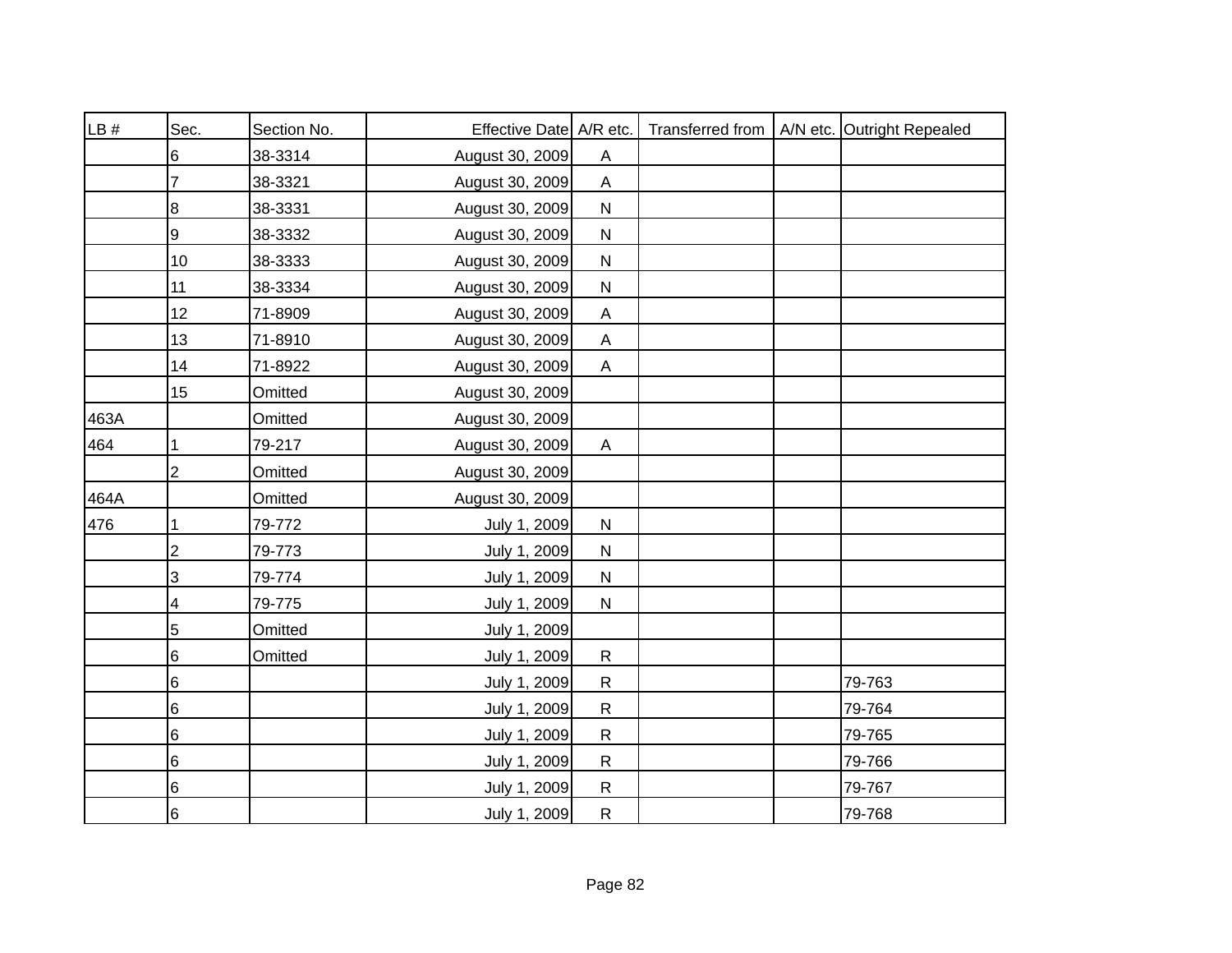| LB#  | Sec.           | Section No. | Effective Date A/R etc. |                           |  | Transferred from   A/N etc. Outright Repealed |
|------|----------------|-------------|-------------------------|---------------------------|--|-----------------------------------------------|
|      | 7              | Omitted     | July 1, 2009            |                           |  |                                               |
| 476A |                | Omitted     | May 23, 2009            |                           |  |                                               |
| 477  |                | 46-290      | August 30, 2009         | Α                         |  |                                               |
|      | $\mathbf 2$    | 46-291      | August 30, 2009         | A                         |  |                                               |
|      | 3              | 46-701      | August 30, 2009         | A                         |  |                                               |
|      | 4              | 46-706      | August 30, 2009         | $\boldsymbol{\mathsf{A}}$ |  |                                               |
|      | 5              | 46-707      | August 30, 2009         | $\boldsymbol{\mathsf{A}}$ |  |                                               |
|      | 6              | 46-739      | August 30, 2009         | $\mathsf{A}$              |  |                                               |
|      | 7              | 46-739.01   | August 30, 2009         | $\mathsf{N}$              |  |                                               |
|      | 8              | 46-739.02   | August 30, 2009         | $\mathsf{N}$              |  |                                               |
|      | 9              | 46-739.03   | August 30, 2009         | ${\sf N}$                 |  |                                               |
|      | 10             | Omitted     | August 30, 2009         |                           |  |                                               |
| 483  |                | 2-32,115    | April 7, 2009           | $\mathsf{A}$              |  |                                               |
|      | $\overline{c}$ | 46-706      | April 7, 2009           | $\mathsf{A}$              |  |                                               |
|      | 3              | 46-713      | April 7, 2009           | $\mathsf{A}$              |  |                                               |
|      | 4              | 46-714      | April 7, 2009           | A                         |  |                                               |
|      | 5              | 46-720      | April 7, 2009           | A                         |  |                                               |
|      | 6              | Omitted     | April 7, 2009           |                           |  |                                               |
|      | 7              | Omitted     | April 7, 2009           |                           |  |                                               |
| 488  |                | 80-316      | August 30, 2009         | $\boldsymbol{\mathsf{A}}$ |  |                                               |
|      | $\overline{2}$ | Omitted     | August 30, 2009         |                           |  |                                               |
| 494  | 1              | 28-1008     | August 30, 2009         | A                         |  |                                               |
|      | $\overline{2}$ | 28-1013     | August 30, 2009         | A                         |  |                                               |
|      | 3              | 28-1014     | August 30, 2009         | $\boldsymbol{\mathsf{A}}$ |  |                                               |
|      | 4              | 28-1015     | August 30, 2009         | A                         |  |                                               |
|      | 5              | 28-1016     | August 30, 2009         | $\mathsf{A}$              |  |                                               |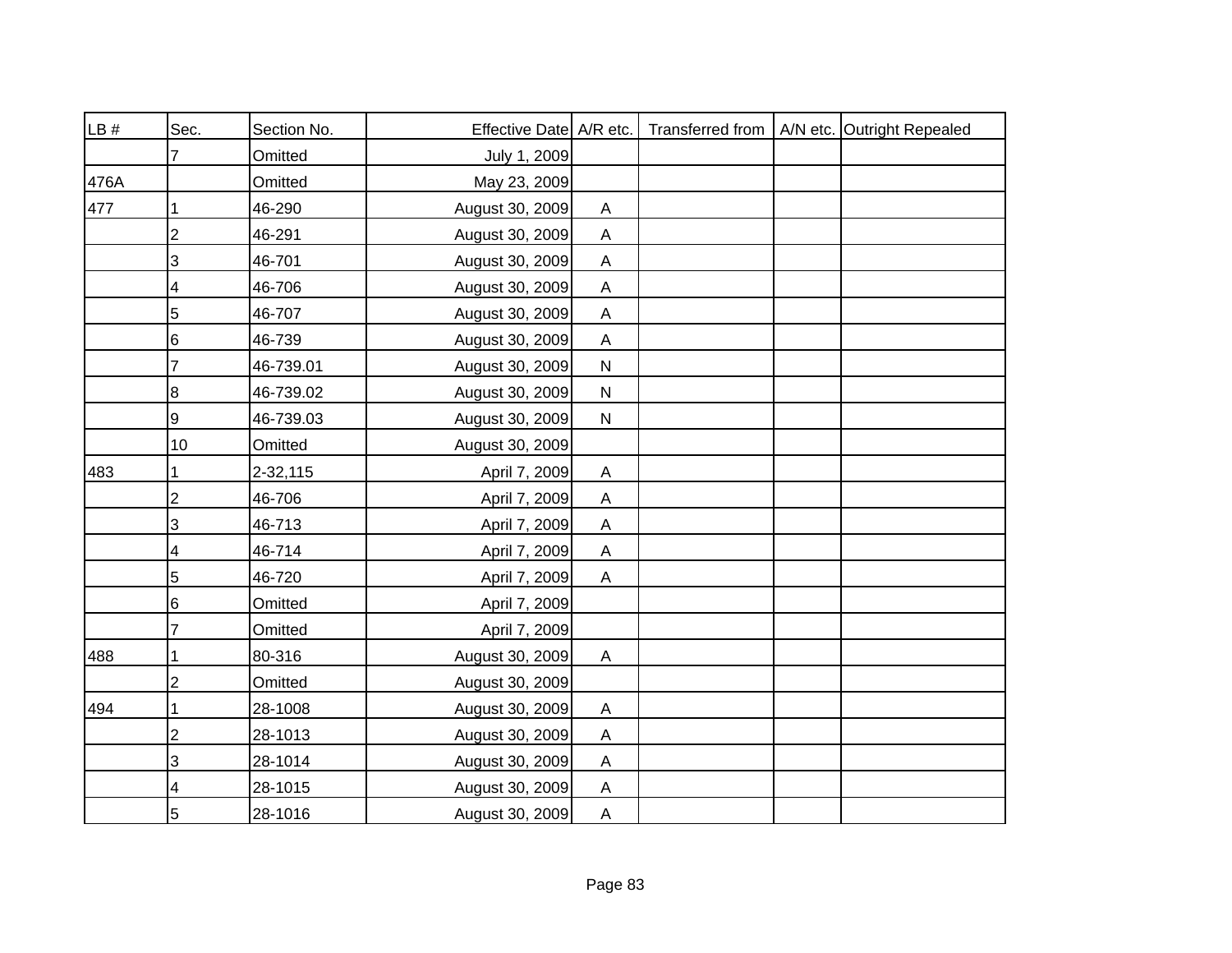| LB # | Sec.                    | Section No. | Effective Date A/R etc. |                           |  | Transferred from   A/N etc. Outright Repealed |
|------|-------------------------|-------------|-------------------------|---------------------------|--|-----------------------------------------------|
|      | 6                       | 28-1017     | August 30, 2009         | A                         |  |                                               |
|      |                         | 28-1020     | August 30, 2009         | ${\sf N}$                 |  |                                               |
|      | 8                       | 54-617      | August 30, 2009         | A                         |  |                                               |
|      | 9                       | 54-620      | August 30, 2009         | $\boldsymbol{\mathsf{A}}$ |  |                                               |
|      | 10                      | 54-622      | August 30, 2009         | $\boldsymbol{\mathsf{A}}$ |  |                                               |
|      | 11                      | 54-623      | August 30, 2009         | A                         |  |                                               |
|      | 12                      | 54-623.01   | August 30, 2009         | $\boldsymbol{\mathsf{A}}$ |  |                                               |
|      | 13                      | 54-622.01   | August 30, 2009         | ${\sf N}$                 |  |                                               |
|      | 14                      | 54-624      | August 30, 2009         | $\boldsymbol{\mathsf{A}}$ |  |                                               |
|      | 15                      | Omitted     | August 30, 2009         |                           |  |                                               |
| 495  |                         | 19-5001     | August 30, 2009         | ${\sf N}$                 |  |                                               |
|      | 2                       | 15-268      | August 30, 2009         | $\mathsf A$               |  |                                               |
|      | 3                       | 16-117      | August 30, 2009         | $\mathsf{A}$              |  |                                               |
|      | 4                       | 16-130      | August 30, 2009         | ${\sf N}$                 |  |                                               |
|      | 5                       | 16-230      | August 30, 2009         | $\boldsymbol{\mathsf{A}}$ |  |                                               |
|      | 6                       | 17-405.01   | August 30, 2009         | $\boldsymbol{\mathsf{A}}$ |  |                                               |
|      | 7                       | 17-407      | August 30, 2009         | ${\sf N}$                 |  |                                               |
|      | 8                       | 17-563      | August 30, 2009         | $\boldsymbol{\mathsf{A}}$ |  |                                               |
|      | 9                       | 19-916      | August 30, 2009         | Α                         |  |                                               |
|      | 10                      | Omitted     | August 30, 2009         |                           |  |                                               |
| 497  |                         | 29-2259.01  | May 14, 2009            | $\mathsf A$               |  |                                               |
|      | $\overline{\mathbf{c}}$ | 60-498.02   | May 14, 2009            | $\boldsymbol{\mathsf{A}}$ |  |                                               |
|      | 3                       | 60-4,115    | May 14, 2009            | $\mathsf A$               |  |                                               |
|      | 4                       | 60-4,118.06 | May 14, 2009            | $\mathsf A$               |  |                                               |
|      | 5                       | 60-6,197.01 | May 14, 2009            | $\boldsymbol{\mathsf{A}}$ |  |                                               |
|      | 6                       | 60-6,197.02 | May 14, 2009            | A                         |  |                                               |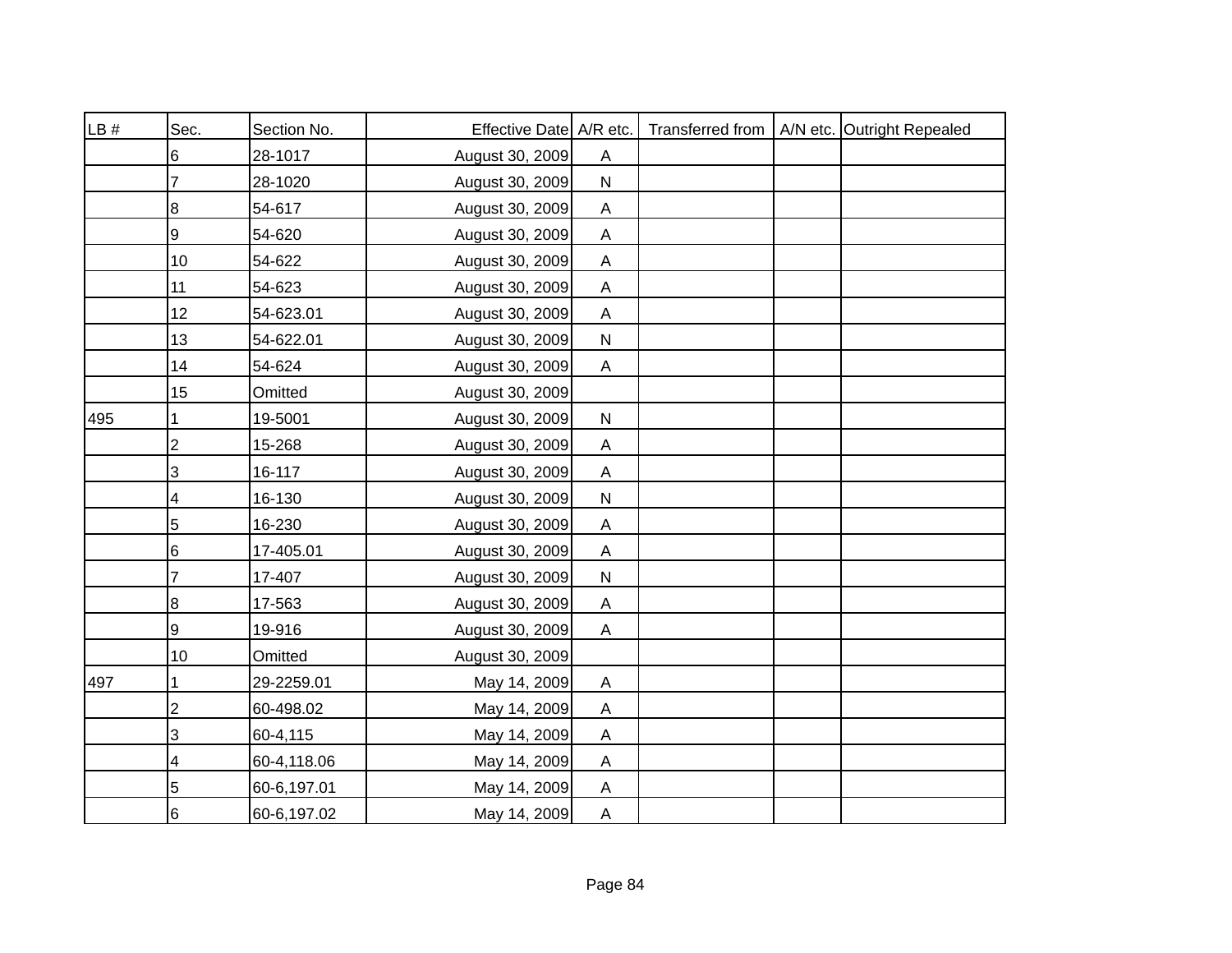| LB # | Sec.           | Section No.  | Effective Date A/R etc. |                           |  | Transferred from   A/N etc. Outright Repealed |
|------|----------------|--------------|-------------------------|---------------------------|--|-----------------------------------------------|
|      | 7              | 60-6,197.03  | May 14, 2009            | A                         |  |                                               |
|      | 8              | 60-6,197.05  | May 14, 2009            | $\mathsf{A}$              |  |                                               |
|      | 9              | 60-6,197.06  | May 14, 2009            | A                         |  |                                               |
|      | 10             | 60-6,211.05  | May 14, 2009            | $\mathsf{A}$              |  |                                               |
|      | 11             | Omitted      | May 14, 2009            |                           |  |                                               |
|      | 12             | Omitted      | May 14, 2009            | $\mathsf{R}$              |  |                                               |
|      | 12             |              | May 14, 2009            | $\mathsf{R}$              |  | 60-6,211.10                                   |
|      | 13             | Omitted      | May 14, 2009            |                           |  |                                               |
| 497A |                | Omitted      | May 14, 2009            |                           |  |                                               |
| 498  | 1              | 12-101       | May 27, 2009            | A                         |  |                                               |
|      | $\overline{2}$ | 12-101.01    | May 27, 2009            | ${\sf N}$                 |  |                                               |
|      | 3              | Omitted      | May 27, 2009            |                           |  |                                               |
|      | 4              | Omitted      | May 27, 2009            |                           |  |                                               |
| 500  | 1              | 12-402       | August 30, 2009         | Α                         |  |                                               |
|      | $\overline{2}$ | 16-242       | August 30, 2009         | $\mathsf{A}$              |  |                                               |
|      | 3              | 17-936       | August 30, 2009         | $\mathsf{A}$              |  |                                               |
|      | 4              | Omitted      | August 30, 2009         |                           |  |                                               |
| 501  |                | 13-519       | August 30, 2009         | $\boldsymbol{\mathsf{A}}$ |  |                                               |
|      | $\overline{2}$ | 32-607       | August 30, 2009         | A                         |  |                                               |
|      | 3              | 32-960       | August 30, 2009         | $\boldsymbol{\mathsf{A}}$ |  |                                               |
|      | 4              | 77-27,142.01 | August 30, 2009         | $\boldsymbol{\mathsf{A}}$ |  |                                               |
|      | 5              | 77-27,142.02 | August 30, 2009         | A                         |  |                                               |
|      | 6              | 77-27,142.03 | August 30, 2009         | $\mathsf{A}$              |  |                                               |
|      | 7              | Omitted      | August 30, 2009         |                           |  |                                               |
| 503  |                | 37-1301      | August 30, 2009         | $\mathsf{N}$              |  |                                               |
|      | $\overline{2}$ | 37-1302      | August 30, 2009         | $\mathsf{N}$              |  |                                               |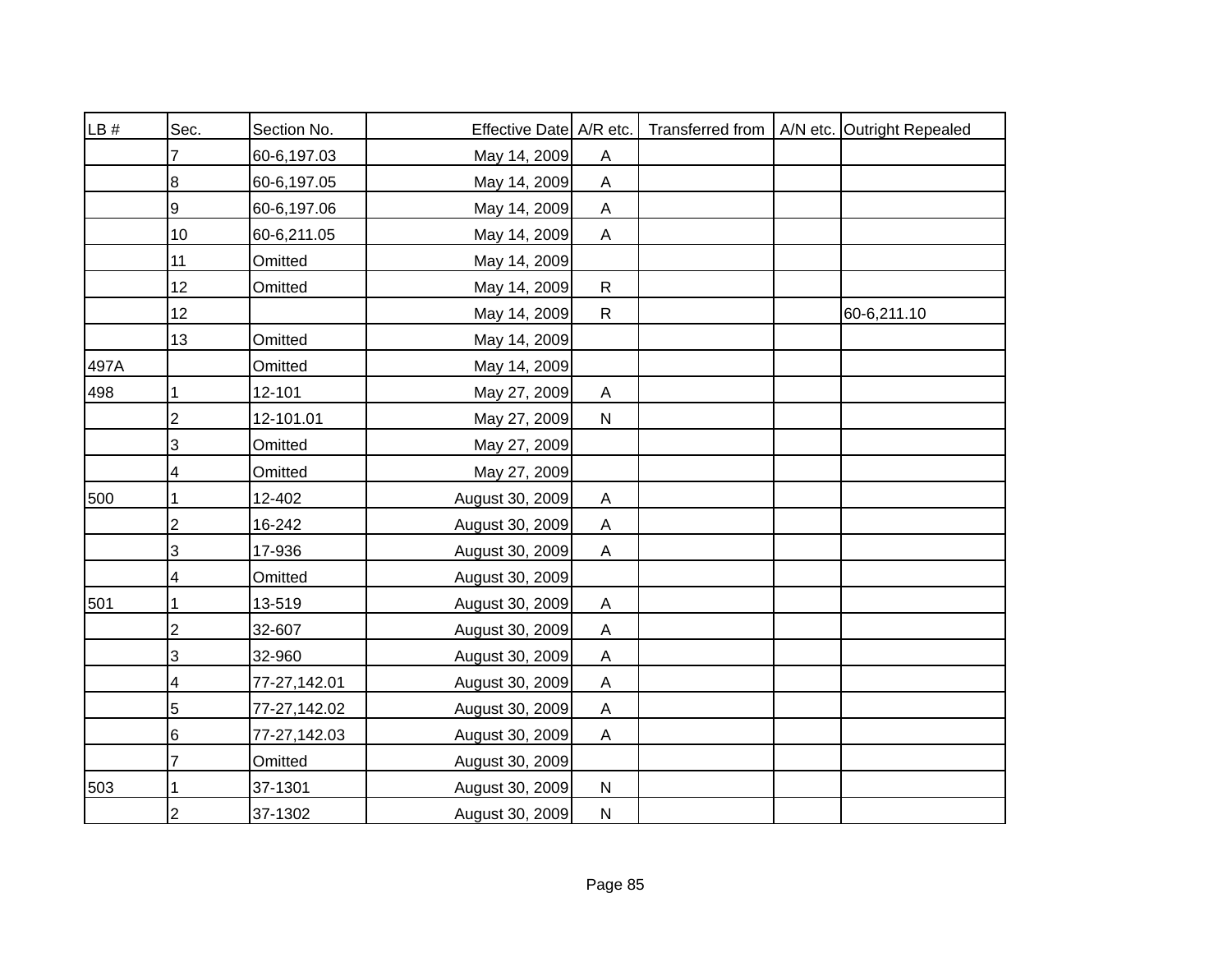| LB # | Sec.           | Section No. | Effective Date A/R etc. |              |  | Transferred from   A/N etc. Outright Repealed |
|------|----------------|-------------|-------------------------|--------------|--|-----------------------------------------------|
|      | 3              | 37-1303     | August 30, 2009         | ${\sf N}$    |  |                                               |
|      | 4              | 37-1304     | August 30, 2009         | $\mathsf{N}$ |  |                                               |
|      | 5              | 37-1305     | August 30, 2009         | ${\sf N}$    |  |                                               |
|      | 6              | 37-1306     | August 30, 2009         | $\mathsf{N}$ |  |                                               |
|      | 7              | 37-1307     | August 30, 2009         | $\mathsf{N}$ |  |                                               |
|      | 8              | 37-1308     | August 30, 2009         | ${\sf N}$    |  |                                               |
|      | 9              | 37-1309     | August 30, 2009         | $\mathsf{N}$ |  |                                               |
|      | 10             | 37-1310     | August 30, 2009         | $\mathsf{N}$ |  |                                               |
|      | 11             | 14-102      | August 30, 2009         | $\mathsf{A}$ |  |                                               |
|      | 12             | 15-258      | August 30, 2009         | $\mathsf{A}$ |  |                                               |
|      | 13             | 16-226      | August 30, 2009         | Α            |  |                                               |
|      | 14             | Omitted     | August 30, 2009         |              |  |                                               |
| 511  |                | 71-5803.09  | April 23, 2009          | $\mathsf{A}$ |  |                                               |
|      | 2              | Omitted     | April 23, 2009          |              |  |                                               |
|      | 3              | Omitted     | April 23, 2009          |              |  |                                               |
| 517  | 1              | 43-283.01   | August 30, 2009         | $\mathsf{A}$ |  |                                               |
|      | $\overline{c}$ | 43-292      | August 30, 2009         | A            |  |                                               |
|      | 3              | Omitted     | August 30, 2009         |              |  |                                               |
| 524  | 1              | 18-1741.02  | August 30, 2009         | Α            |  |                                               |
|      | 2              | Omitted     | August 30, 2009         |              |  |                                               |
| 528  |                | 21-2003     | August 30, 2009         | Α            |  |                                               |
|      | $\overline{c}$ | 21-2014     | August 30, 2009         | A            |  |                                               |
|      | 3              | 21-2015     | August 30, 2009         | A            |  |                                               |
|      | 4              | 21-2060     | August 30, 2009         | Α            |  |                                               |
|      | 5              | 21-20,186   | August 30, 2009         | A            |  |                                               |
|      | 6              | Omitted     | August 30, 2009         |              |  |                                               |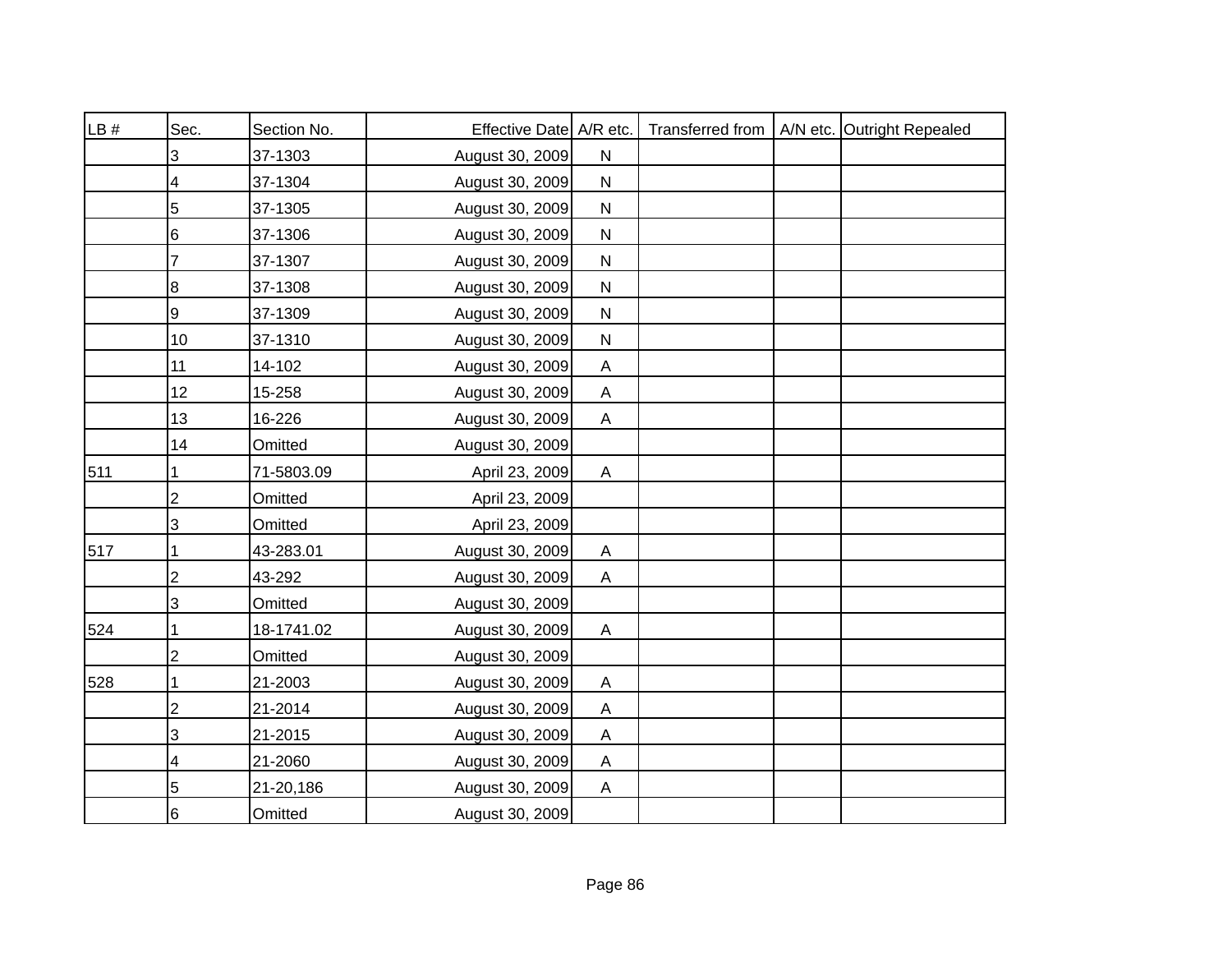| LB # | Sec.           | Section No. | Effective Date A/R etc. |                           |  | Transferred from   A/N etc. Outright Repealed |
|------|----------------|-------------|-------------------------|---------------------------|--|-----------------------------------------------|
| 531  |                | 77-5903     | August 30, 2009         | A                         |  |                                               |
|      | $\overline{2}$ | Omitted     | August 30, 2009         |                           |  |                                               |
| 532  |                | 23-187      | August 30, 2009         | ${\sf N}$                 |  |                                               |
|      | $\overline{2}$ | 23-188      | August 30, 2009         | ${\sf N}$                 |  |                                               |
|      | 3              | 23-189      | August 30, 2009         | ${\sf N}$                 |  |                                               |
|      | 4              | 23-190      | August 30, 2009         | ${\sf N}$                 |  |                                               |
|      | 5              | 23-191      | August 30, 2009         | ${\sf N}$                 |  |                                               |
|      | 6              | 23-192      | August 30, 2009         | $\mathsf{N}$              |  |                                               |
|      |                | 23-193      | August 30, 2009         | ${\sf N}$                 |  |                                               |
| 533  |                | 81-1174     | May 27, 2009            | A                         |  |                                               |
|      | $\overline{2}$ | Omitted     | May 27, 2009            |                           |  |                                               |
|      | 3              | Omitted     | May 27, 2009            |                           |  |                                               |
| 537  |                | 35-302      | August 30, 2009         | $\boldsymbol{\mathsf{A}}$ |  |                                               |
|      | $\overline{2}$ | Omitted     | August 30, 2009         |                           |  |                                               |
| 540  |                | 43-4001     | May 27, 2009            | A                         |  |                                               |
|      | $\overline{c}$ | Omitted     | May 27, 2009            |                           |  |                                               |
|      | 3              | Omitted     | May 27, 2009            |                           |  |                                               |
| 545  |                | 9-812       | May 20, 2009            | A                         |  |                                               |
|      | $\overline{2}$ | 77-3446     | May 20, 2009            | A                         |  |                                               |
|      | 3              | 79-1001     | May 20, 2009            | $\boldsymbol{\mathsf{A}}$ |  |                                               |
|      | 4              | 79-1003     | May 20, 2009            | A                         |  |                                               |
|      | 5              | 79-1007.07  | May 20, 2009            | A                         |  |                                               |
|      | 6              | 79-1007.09  | May 20, 2009            | A                         |  |                                               |
|      | 7              | 79-1007.10  | May 20, 2009            | A                         |  |                                               |
|      | 8              | 79-1007.11  | May 20, 2009            | A                         |  |                                               |
|      | 9              | 79-1007.18  | May 20, 2009            | $\boldsymbol{\mathsf{A}}$ |  |                                               |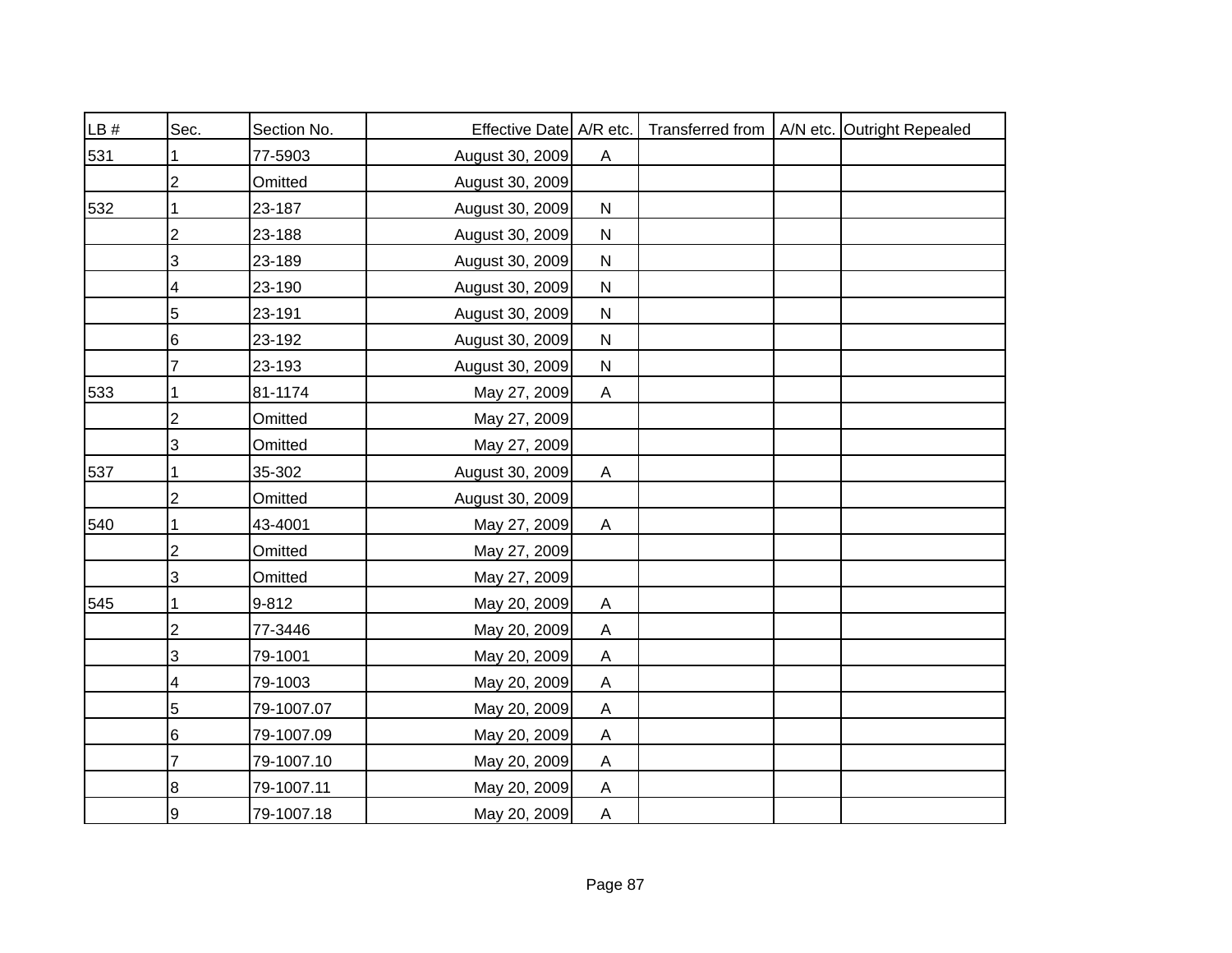| LB#  | Sec.           | Section No. | Effective Date   A/R etc. |                           |  | Transferred from   A/N etc. Outright Repealed |
|------|----------------|-------------|---------------------------|---------------------------|--|-----------------------------------------------|
|      | 10             | 79-1007.23  | May 20, 2009              | A                         |  |                                               |
|      | 11             | 79-1007.24  | May 20, 2009              | $\boldsymbol{\mathsf{A}}$ |  |                                               |
|      | 12             | 79-1011     | May 20, 2009              | A                         |  |                                               |
|      | 13             | 79-1012     | May 20, 2009              | $\mathsf A$               |  |                                               |
|      | 14             | 79-1017.01  | May 20, 2009              | $\boldsymbol{\mathsf{A}}$ |  |                                               |
|      | 15             | 79-1022     | May 20, 2009              | Α                         |  |                                               |
|      | 16             | 79-1023     | May 20, 2009              | $\mathsf A$               |  |                                               |
|      | 17             | 79-1026.01  | May 20, 2009              | Α                         |  |                                               |
|      | 18             | 79-1027     | May 20, 2009              | A                         |  |                                               |
|      | 19             | 79-1028.01  | May 20, 2009              | A                         |  |                                               |
|      | 20             | 79-1028.02  | May 20, 2009              | ${\sf N}$                 |  |                                               |
|      | 21             | 79-1028.03  | May 20, 2009              | ${\sf N}$                 |  |                                               |
|      | 22             | 79-1031.01  | May 20, 2009              | $\mathsf A$               |  |                                               |
|      | 23             | 79-1073     | May 20, 2009              | $\mathsf A$               |  |                                               |
|      | 24             | 79-10,110   | May 20, 2009              | $\mathsf A$               |  |                                               |
|      | 25             | Omitted     | May 20, 2009              |                           |  |                                               |
|      | 26             | Omitted     | May 20, 2009              | ${\sf R}$                 |  |                                               |
|      | 26             |             | May 20, 2009              | $\mathsf{R}$              |  | 79-1015                                       |
|      | 26             |             | May 20, 2009              | $\mathsf{R}$              |  | 86-5,101                                      |
|      | 27             | Omitted     | May 20, 2009              |                           |  |                                               |
| 545A |                | Omitted     | July 1, 2009              |                           |  |                                               |
| 547  | 1              | $9 - 812$   | July 1, 2009              | A                         |  |                                               |
|      | $\overline{2}$ | 79-808      | April 23, 2009            | A                         |  |                                               |
|      | 3              | 79-8,132    | April 23, 2009            | A                         |  |                                               |
|      | 4              | 79-8,133    | April 23, 2009            | A                         |  |                                               |
|      | $\overline{5}$ | 79-8,134    | April 23, 2009            | $\boldsymbol{\mathsf{A}}$ |  |                                               |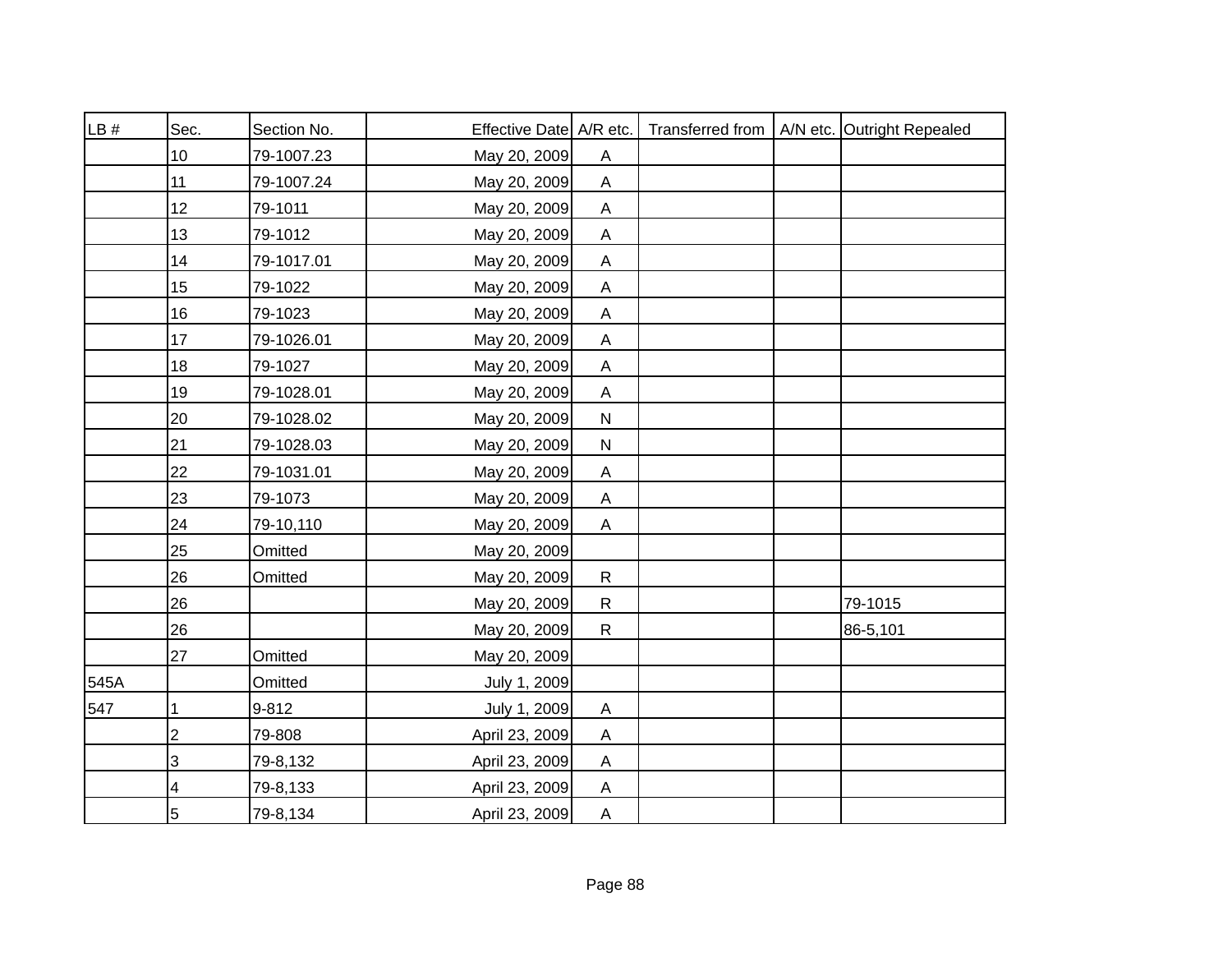| LB # | Sec.           | Section No. | Effective Date A/R etc. |                           |          |        | Transferred from   A/N etc. Outright Repealed |
|------|----------------|-------------|-------------------------|---------------------------|----------|--------|-----------------------------------------------|
|      | 6              | 79-8,135    | April 23, 2009          | A                         |          |        |                                               |
|      |                | 79-8,137    | April 23, 2009          | A                         |          |        |                                               |
|      | 8              | 79-8,137.01 | April 23, 2009          | ${\sf N}$                 |          |        |                                               |
|      | 9              | 79-8,137.02 | April 23, 2009          | $\mathsf{N}$              |          |        |                                               |
|      | 10             | 79-8,137.03 | April 23, 2009          | ${\sf N}$                 |          |        |                                               |
|      | 11             | 79-8,137.04 | April 23, 2009          | N                         |          |        |                                               |
|      | 12             | 79-8,137.05 | July 1, 2009            | $N\setminus T$            | 79-8,136 | $\top$ |                                               |
|      | 13             | 79-8,138    | April 23, 2009          | A                         |          |        |                                               |
|      | 14             | 79-8,139    | April 23, 2009          | A                         |          |        |                                               |
|      | 15             | 79-8,140    | April 23, 2009          | A                         |          |        |                                               |
|      | 16             | Omitted     | April 23, 2009          |                           |          |        |                                               |
|      | 17             | Omitted     | July 1, 2009            |                           |          |        |                                               |
|      | 18             | Omitted     | April 23, 2009          |                           |          |        |                                               |
|      | 19             | Omitted     | April 23, 2009          |                           |          |        |                                               |
| 547A |                | Omitted     | April 23, 2009          |                           |          |        |                                               |
| 548  | 1              | 79-1022     | March 27, 2009          | $\mathsf A$               |          |        |                                               |
|      | $\overline{c}$ | 79-1023     | March 27, 2009          | $\boldsymbol{\mathsf{A}}$ |          |        |                                               |
|      | 3              | 79-1026.01  | March 27, 2009          | $\boldsymbol{\mathsf{A}}$ |          |        |                                               |
|      | 4              | 79-1027     | March 27, 2009          | A                         |          |        |                                               |
|      | 5              | 79-1031.01  | March 27, 2009          | $\boldsymbol{\mathsf{A}}$ |          |        |                                               |
|      | 6              | Omitted     | March 27, 2009          |                           |          |        |                                               |
|      | 7              | Omitted     | March 27, 2009          |                           |          |        |                                               |
| 549  |                | 13-518      | August 30, 2009         | A                         |          |        |                                               |
|      | $\overline{2}$ | 43-2007     | August 30, 2009         | $\boldsymbol{\mathsf{A}}$ |          |        |                                               |
|      | 3              | 60-658      | August 30, 2009         | A                         |          |        |                                               |
|      | 4              | 79-233      | August 30, 2009         | A                         |          |        |                                               |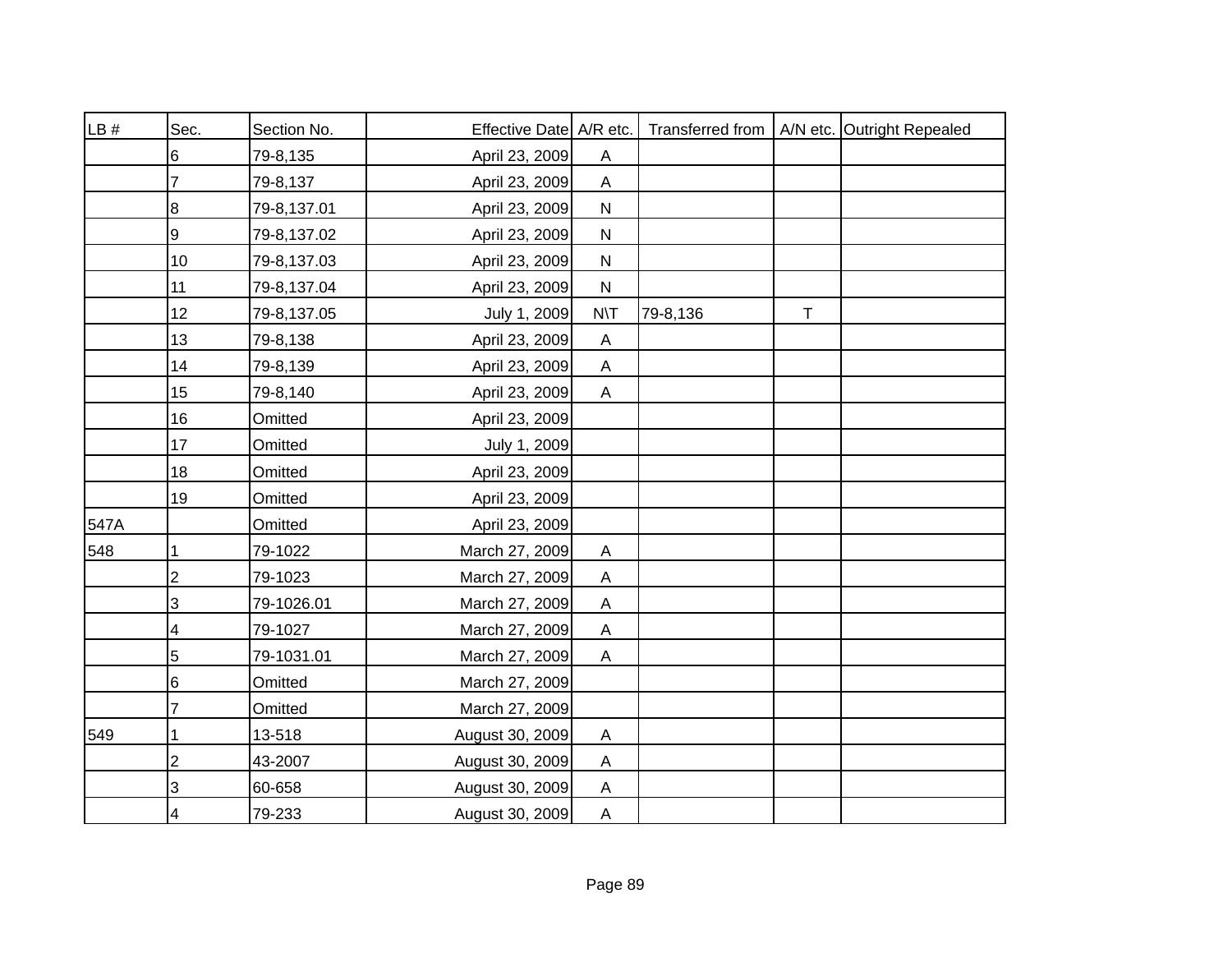| LB# | Sec.  | Section No. | Effective Date A/R etc. |                           |  | Transferred from   A/N etc. Outright Repealed |
|-----|-------|-------------|-------------------------|---------------------------|--|-----------------------------------------------|
|     | 5     | 79-234      | August 30, 2009         | A                         |  |                                               |
|     | $\,6$ | 79-237      | August 30, 2009         | $\mathsf{A}$              |  |                                               |
|     | 7     | 79-238      | August 30, 2009         | A                         |  |                                               |
|     | 8     | 79-239      | August 30, 2009         | $\mathsf{A}$              |  |                                               |
|     | 9     | 79-240      | August 30, 2009         | $\mathsf{A}$              |  |                                               |
|     | 10    | 79-2,104    | August 30, 2009         | A                         |  |                                               |
|     | 11    | 79-2,105    | August 30, 2009         | A                         |  |                                               |
|     | 12    | 79-304      | August 30, 2009         | A                         |  |                                               |
|     | 13    | 79-305      | August 30, 2009         | $\mathsf{A}$              |  |                                               |
|     | 14    | 79-306      | August 30, 2009         | A                         |  |                                               |
|     | 15    | 79-310      | August 30, 2009         | A                         |  |                                               |
|     | 16    | 79-313      | August 30, 2009         | $\boldsymbol{\mathsf{A}}$ |  |                                               |
|     | 17    | 79-317      | August 30, 2009         | $\mathsf{A}$              |  |                                               |
|     | 18    | 79-318      | August 30, 2009         | $\boldsymbol{\mathsf{A}}$ |  |                                               |
|     | 19    | 79-319      | August 30, 2009         | $\boldsymbol{\mathsf{A}}$ |  |                                               |
|     | 20    | 79-528      | August 30, 2009         | $\mathsf{A}$              |  |                                               |
|     | 21    | 79-569      | August 30, 2009         | $\boldsymbol{\mathsf{A}}$ |  |                                               |
|     | 22    | 79-598      | August 30, 2009         | $\boldsymbol{\mathsf{A}}$ |  |                                               |
|     | 23    | 79-606      | August 30, 2009         | A                         |  |                                               |
|     | 24    | 79-608      | August 30, 2009         | A                         |  |                                               |
|     | 25    | 79-611      | August 30, 2009         | $\boldsymbol{\mathsf{A}}$ |  |                                               |
|     | 26    | 79-1003     | August 30, 2009         | A                         |  |                                               |
|     | 27    | 79-1007.06  | August 30, 2009         | A                         |  |                                               |
|     | 28    | 79-1007.08  | August 30, 2009         | A                         |  |                                               |
|     | 29    | 79-1007.16  | August 30, 2009         | A                         |  |                                               |
|     | 30    | 79-1007.20  | August 30, 2009         | $\overline{A}$            |  |                                               |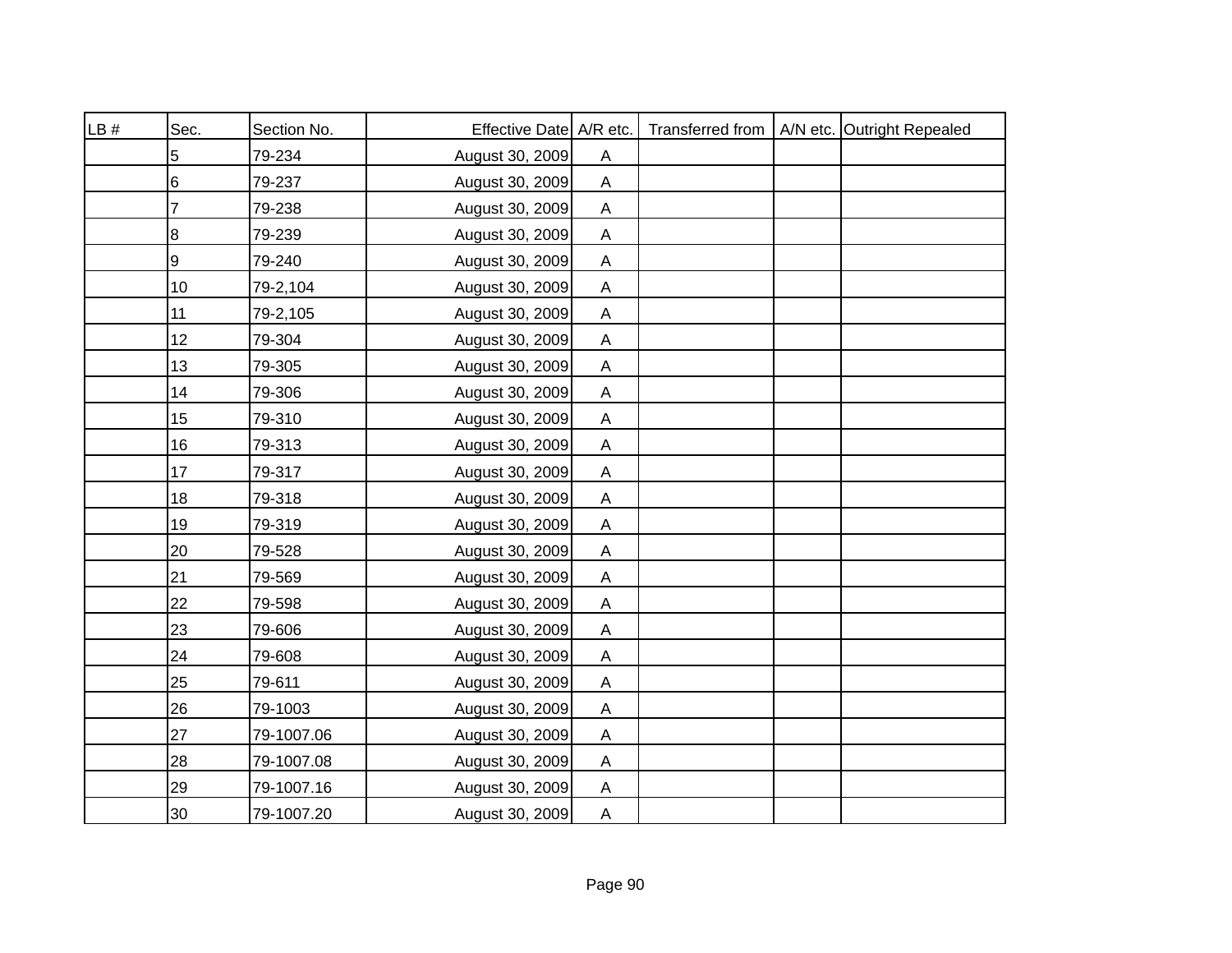| LB# | Sec. | Section No. | Effective Date A/R etc. |                           |  | Transferred from   A/N etc. Outright Repealed |
|-----|------|-------------|-------------------------|---------------------------|--|-----------------------------------------------|
|     | 31   | 79-1007.21  | August 30, 2009         | A                         |  |                                               |
|     | 32   | 79-1007.22  | August 30, 2009         | $\boldsymbol{\mathsf{A}}$ |  |                                               |
|     | 33   | 79-1014     | August 30, 2009         | A                         |  |                                               |
|     | 34   | 79-1065.01  | August 30, 2009         | $\boldsymbol{\mathsf{A}}$ |  |                                               |
|     | 35   | 79-1084     | August 30, 2009         | $\boldsymbol{\mathsf{A}}$ |  |                                               |
|     | 36   | 79-1086     | August 30, 2009         | A                         |  |                                               |
|     | 37   | 79-10,110   | August 30, 2009         | $\boldsymbol{\mathsf{A}}$ |  |                                               |
|     | 38   | 79-1102.01  | August 30, 2009         | A                         |  |                                               |
|     | 39   | 79-1110     | August 30, 2009         | $\boldsymbol{\mathsf{A}}$ |  |                                               |
|     | 40   | 79-1127     | August 30, 2009         | A                         |  |                                               |
|     | 41   | 79-1148     | August 30, 2009         | A                         |  |                                               |
|     | 42   | 79-1149     | August 30, 2009         | $\boldsymbol{\mathsf{A}}$ |  |                                               |
|     | 43   | 79-1150     | August 30, 2009         | $\mathsf A$               |  |                                               |
|     | 44   | 79-1161     | August 30, 2009         | $\boldsymbol{\mathsf{A}}$ |  |                                               |
|     | 45   | 79-1204     | August 30, 2009         | $\mathsf A$               |  |                                               |
|     | 46   | 79-1212     | August 30, 2009         | $\boldsymbol{\mathsf{A}}$ |  |                                               |
|     | 47   | 79-1241.01  | August 30, 2009         | $\boldsymbol{\mathsf{A}}$ |  |                                               |
|     | 48   | 79-1241.03  | August 30, 2009         | $\boldsymbol{\mathsf{A}}$ |  |                                               |
|     | 49   | 79-1601     | August 30, 2009         | Α                         |  |                                               |
|     | 50   | 79-1606     | August 30, 2009         | $\mathsf A$               |  |                                               |
|     | 51   | 85-607      | August 30, 2009         | $\boldsymbol{\mathsf{A}}$ |  |                                               |
|     | 52   | Omitted     | August 30, 2009         |                           |  |                                               |
|     | 53   | Omitted     | August 30, 2009         | $\mathsf{R}$              |  |                                               |
|     | 53   |             | August 30, 2009         | $\mathsf{R}$              |  | 48-1301                                       |
|     | 53   |             | August 30, 2009         | ${\sf R}$                 |  | 48-1302                                       |
|     | 53   |             | August 30, 2009         | ${\sf R}$                 |  | 48-1303                                       |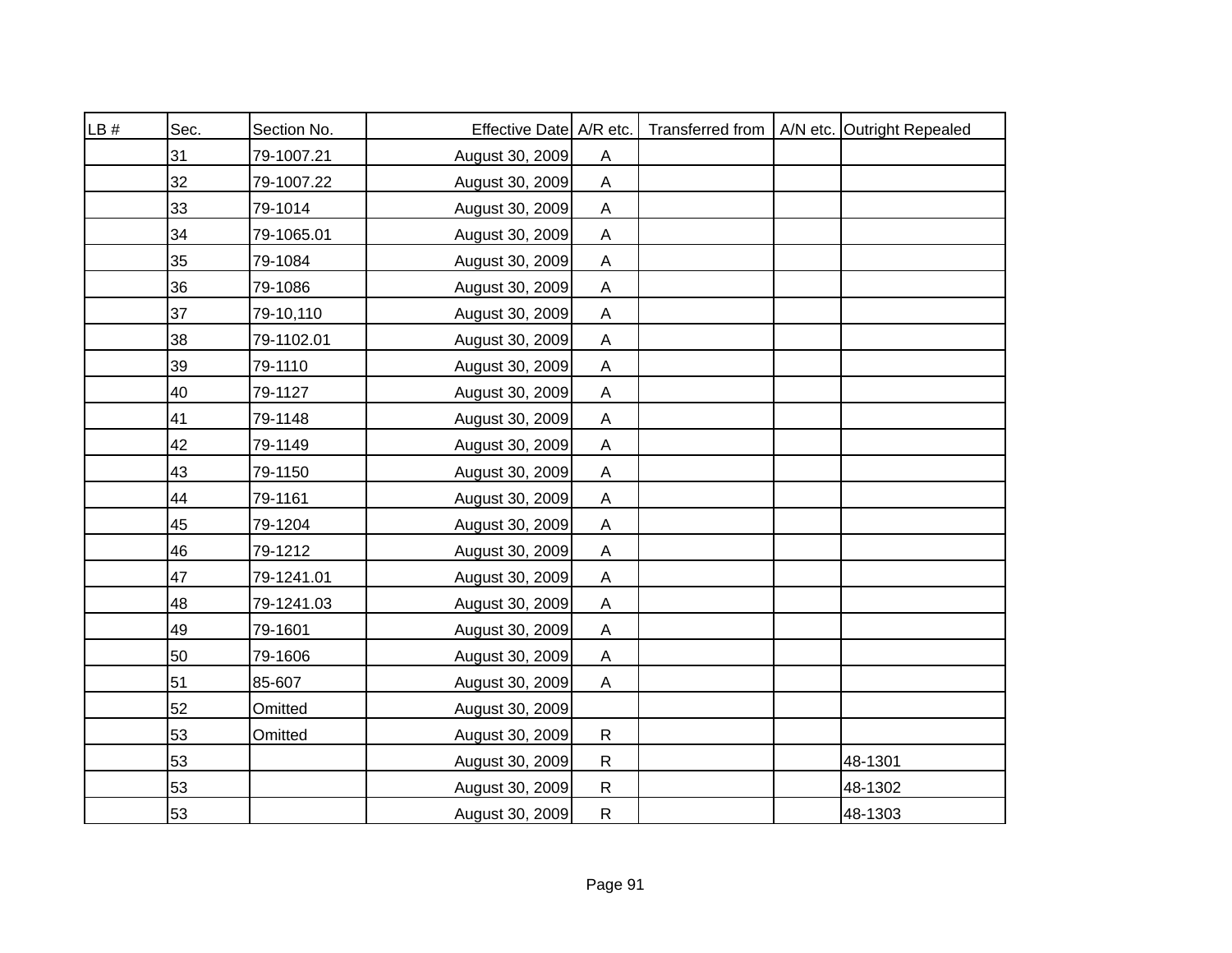| LB # | Sec. | Section No. | Effective Date A/R etc. |                           | Transferred from | A/N etc. Outright Repealed |
|------|------|-------------|-------------------------|---------------------------|------------------|----------------------------|
|      | 53   |             | August 30, 2009         | $\mathsf{R}$              |                  | 48-1304                    |
|      | 53   |             | August 30, 2009         | $\mathsf{R}$              |                  | 48-1305                    |
|      | 53   |             | August 30, 2009         | $\mathsf{R}$              |                  | 48-1306                    |
|      | 53   |             | August 30, 2009         | $\mathsf{R}$              |                  | 48-1309                    |
|      | 53   |             | August 30, 2009         | $\mathsf{R}$              |                  | 79-1168                    |
|      | 53   |             | August 30, 2009         | ${\sf R}$                 |                  | 79-1169                    |
|      | 53   |             | August 30, 2009         | ${\sf R}$                 |                  | 79-1170                    |
|      | 53   |             | August 30, 2009         | $\mathsf{R}$              |                  | 79-1171                    |
|      | 53   |             | August 30, 2009         | ${\sf R}$                 |                  | 79-1172                    |
|      | 53   |             | August 30, 2009         | $\mathsf{R}$              |                  | 79-1173                    |
|      | 53   |             | August 30, 2009         | ${\sf R}$                 |                  | 79-1174                    |
|      | 53   |             | August 30, 2009         | $\mathsf{R}$              |                  | 79-1175                    |
|      | 53   |             | August 30, 2009         | $\mathsf{R}$              |                  | 79-1176                    |
|      | 53   |             | August 30, 2009         | $\mathsf{R}$              |                  | 79-1177                    |
|      | 53   |             | August 30, 2009         | $\mathsf{R}$              |                  | 79-1178                    |
|      | 53   |             | August 30, 2009         | $\mathsf{R}$              |                  | 79-11,136                  |
|      | 53   |             | August 30, 2009         | $\mathsf{R}$              |                  | 79-11,137                  |
|      | 53   |             | August 30, 2009         | $\mathsf{R}$              |                  | 79-11,138                  |
|      | 53   |             | August 30, 2009         | $\mathsf{R}$              |                  | 79-11,139                  |
|      | 53   |             | August 30, 2009         | $\mathsf{R}$              |                  | 79-11,140                  |
|      | 53   |             | August 30, 2009         | $\mathsf{R}$              |                  | 79-11,141                  |
|      | 53   |             | August 30, 2009         | $\mathsf{R}$              |                  | 79-1241                    |
| 551  | 1    | 44-710.01   | January 1, 2010         | A                         |                  |                            |
|      | 2    | 44-761      | January 1, 2010         | $\boldsymbol{\mathsf{A}}$ |                  |                            |
|      | 3    | 44-7,103    | January 1, 2010         | $\mathsf{N}$              |                  |                            |
|      | 4    | Omitted     | January 1, 2010         |                           |                  |                            |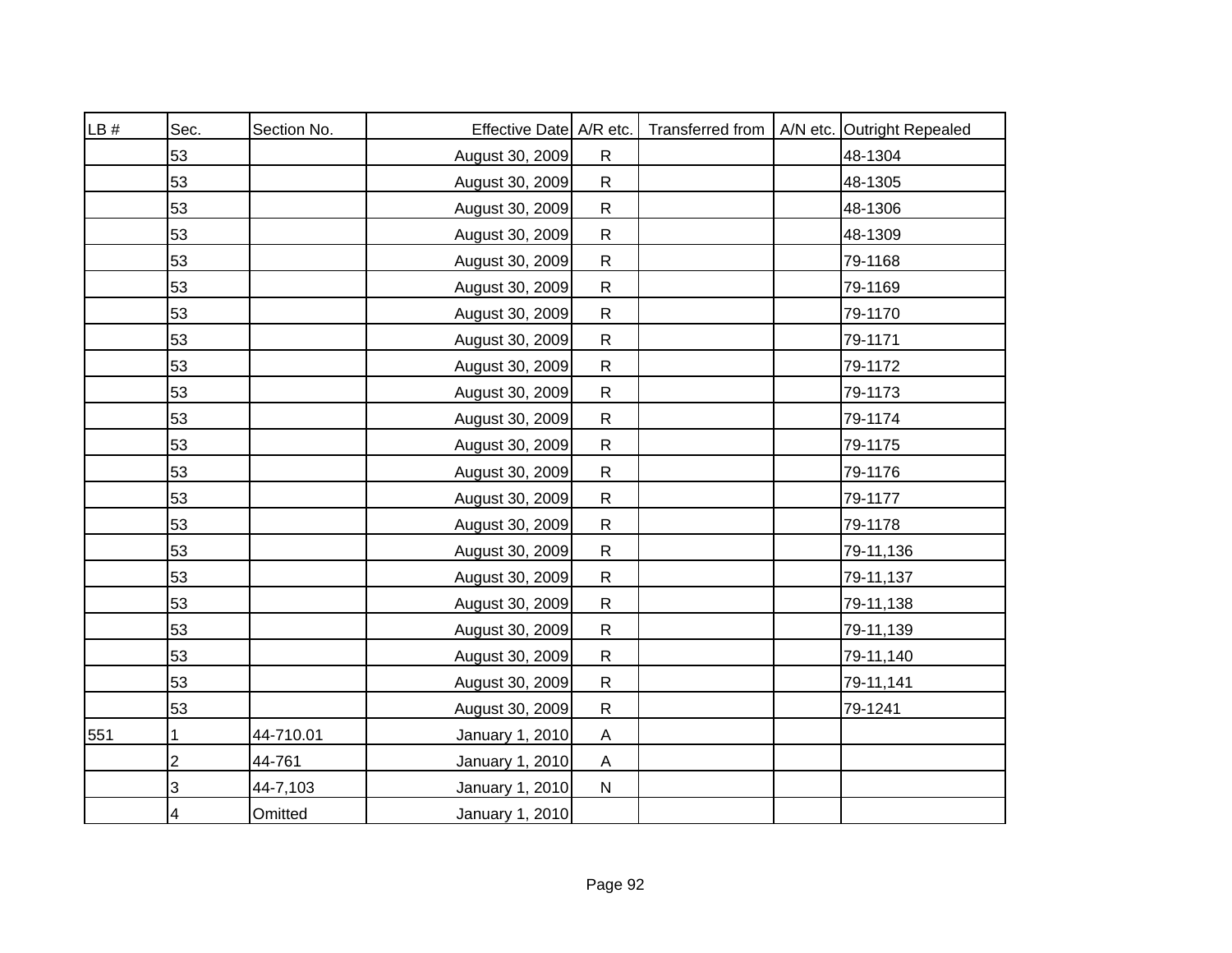| LB # | Sec.           | Section No. | Effective Date A/R etc. |                           |  | Transferred from   A/N etc. Outright Repealed |
|------|----------------|-------------|-------------------------|---------------------------|--|-----------------------------------------------|
|      | 5              | Omitted     | January 1, 2010         |                           |  |                                               |
| 555  |                | 77-5803     | January 1, 2009         | A                         |  |                                               |
|      | $\overline{2}$ | Omitted     | January 1, 2009         |                           |  |                                               |
|      | 3              | Omitted     | January 1, 2009         |                           |  |                                               |
| 561  | 1              | 70-670      | August 30, 2009         | A                         |  |                                               |
|      | $\overline{2}$ | 70-1014.01  | August 30, 2009         | A                         |  |                                               |
|      | 3              | 70-1903     | August 30, 2009         | $\boldsymbol{\mathsf{A}}$ |  |                                               |
|      | 4              | 70-1904     | August 30, 2009         | A                         |  |                                               |
|      | 5              | 77-2704.57  | August 30, 2009         | A                         |  |                                               |
|      | 6              | Omitted     | August 30, 2009         |                           |  |                                               |
| 562  |                | 14-2102     | August 30, 2009         | A                         |  |                                               |
|      | $\overline{c}$ | Omitted     | August 30, 2009         |                           |  |                                               |
| 568  |                | 76-3001     | August 30, 2009         | ${\sf N}$                 |  |                                               |
|      | $\overline{2}$ | 76-3002     | August 30, 2009         | ${\sf N}$                 |  |                                               |
|      | 3              | 76-3003     | August 30, 2009         | ${\sf N}$                 |  |                                               |
|      | 4              | 76-3004     | August 30, 2009         | ${\sf N}$                 |  |                                               |
|      | 5              | 66-911.01   | August 30, 2009         | A                         |  |                                               |
|      | 6              | Omitted     | August 30, 2009         |                           |  |                                               |
| 587  | 1              | 77-2701.16  | October 1, 2009         | A                         |  |                                               |
|      | $\overline{c}$ | Omitted     | October 1, 2009         |                           |  |                                               |
|      | 3              | Omitted     | October 1, 2009         |                           |  |                                               |
| 598  |                | 81-1801.02  | August 30, 2009         | ${\sf N}$                 |  |                                               |
|      | $\overline{2}$ | 81-1801     | August 30, 2009         | A                         |  |                                               |
|      | 3              | 81-1802     | August 30, 2009         | A                         |  |                                               |
|      | 4              | 81-1803     | August 30, 2009         | A                         |  |                                               |
|      | 5              | 81-1805     | August 30, 2009         | A                         |  |                                               |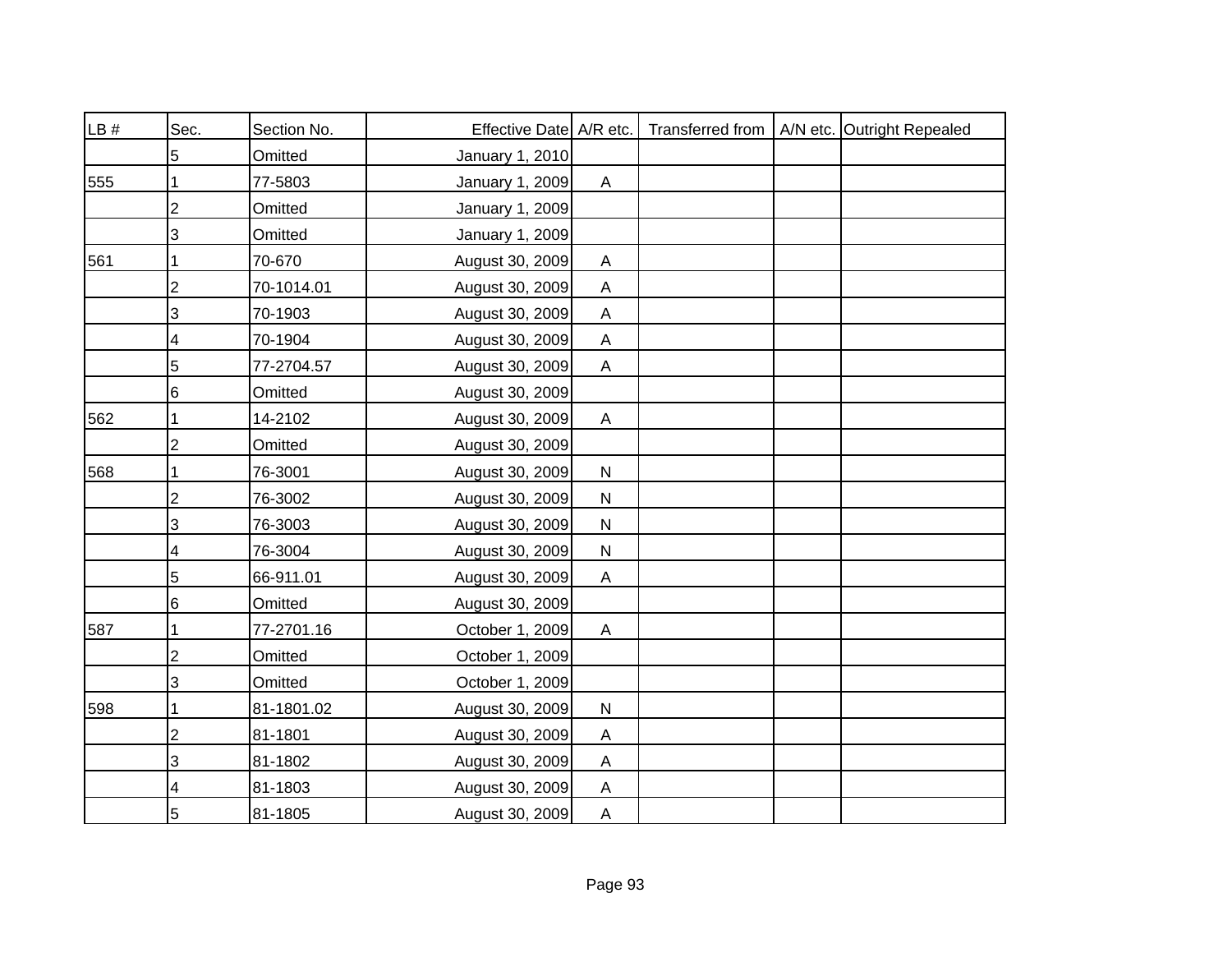| LB# | Sec.                      | Section No. | Effective Date A/R etc. |                           |  | Transferred from   A/N etc. Outright Repealed |
|-----|---------------------------|-------------|-------------------------|---------------------------|--|-----------------------------------------------|
|     | 6                         | 81-1813     | August 30, 2009         | A                         |  |                                               |
|     | 7                         | 81-1818     | August 30, 2009         | $\boldsymbol{\mathsf{A}}$ |  |                                               |
|     | 8                         | 81-1820     | August 30, 2009         | A                         |  |                                               |
|     | 9                         | 81-1822     | August 30, 2009         | $\mathsf A$               |  |                                               |
|     | 10                        | 81-1823     | August 30, 2009         | $\boldsymbol{\mathsf{A}}$ |  |                                               |
|     | 11                        | 81-1825     | August 30, 2009         | Α                         |  |                                               |
|     | 12                        | 81-1833     | August 30, 2009         | $\mathsf A$               |  |                                               |
|     | 13                        | 81-1834     | August 30, 2009         | Α                         |  |                                               |
|     | 14                        | 81-1835     | August 30, 2009         | $\boldsymbol{\mathsf{A}}$ |  |                                               |
|     | 15                        | 81-1839     | August 30, 2009         | A                         |  |                                               |
|     | 16                        | 81-1840     | August 30, 2009         | A                         |  |                                               |
|     | 17                        | 81-1841     | August 30, 2009         | $\boldsymbol{\mathsf{A}}$ |  |                                               |
|     | 18                        | Omitted     | August 30, 2009         |                           |  |                                               |
| 603 | 1                         | 68-911      | May 23, 2009            | $\mathsf A$               |  |                                               |
|     | 2                         | 68-915      | August 30, 2009         | $\boldsymbol{\mathsf{A}}$ |  |                                               |
|     | $\ensuremath{\mathsf{3}}$ | 71-801      | May 23, 2009            | $\mathsf A$               |  |                                               |
|     | 4                         | 71-808      | May 23, 2009            | $\mathsf A$               |  |                                               |
|     | 5                         | 71-821      | May 23, 2009            | ${\sf N}$                 |  |                                               |
|     | 6                         | 71-822      | May 23, 2009            | ${\sf N}$                 |  |                                               |
|     | 7                         | 71-823      | May 23, 2009            | ${\sf N}$                 |  |                                               |
|     | 8                         | 71-824      | May 23, 2009            | ${\sf N}$                 |  |                                               |
|     | 9                         | 71-825      | May 23, 2009            | ${\sf N}$                 |  |                                               |
|     | 10                        | 71-826      | May 23, 2009            | ${\sf N}$                 |  |                                               |
|     | 11                        | 71-827      | May 23, 2009            | ${\sf N}$                 |  |                                               |
|     | 12                        | 71-828      | May 23, 2009            | ${\sf N}$                 |  |                                               |
|     | 13                        | 71-829      | May 23, 2009            | ${\sf N}$                 |  |                                               |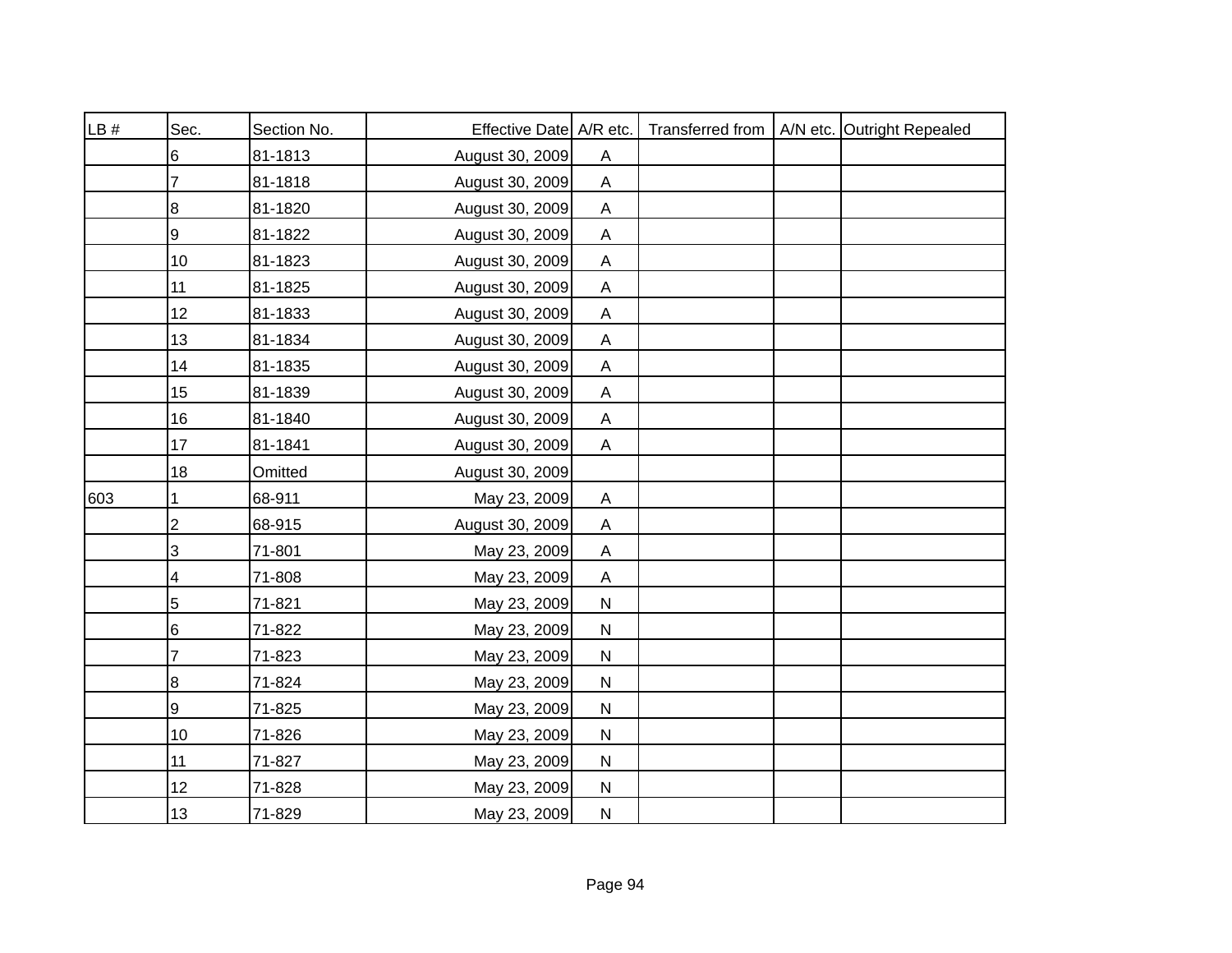| LB # | Sec.           | Section No.  | Effective Date A/R etc. |                           |  | Transferred from   A/N etc. Outright Repealed |
|------|----------------|--------------|-------------------------|---------------------------|--|-----------------------------------------------|
|      | 14             | 71-830       | May 23, 2009            | ${\sf N}$                 |  |                                               |
|      | 15             | Omitted      | May 23, 2009            |                           |  |                                               |
|      | 16             | Omitted      | August 30, 2009         |                           |  |                                               |
|      | 17             | Omitted      | May 23, 2009            |                           |  |                                               |
|      | 18             | Omitted      | May 23, 2009            |                           |  |                                               |
| 603A |                | Omitted      | August 30, 2009         |                           |  |                                               |
| 604  |                | 38-2801      | May 27, 2009            | A                         |  |                                               |
|      | $\overline{2}$ | 38-2802      | May 27, 2009            | A                         |  |                                               |
|      | 3              | 38-2805.01   | May 27, 2009            | $\mathsf{N}$              |  |                                               |
|      | 4              | 38-2826.02   | May 27, 2009            | ${\sf N}$                 |  |                                               |
|      | 5              | 38-2826.03   | May 27, 2009            | ${\sf N}$                 |  |                                               |
|      | 6              | 38-2826      | May 27, 2009            | $\boldsymbol{\mathsf{A}}$ |  |                                               |
|      | 7              | 38-2850      | May 27, 2009            | $\mathsf{A}$              |  |                                               |
|      | 8              | 38-2867      | May 27, 2009            | $\boldsymbol{\mathsf{A}}$ |  |                                               |
|      | 9              | 38-2869      | May 27, 2009            | $\mathsf{A}$              |  |                                               |
|      | 10             | 38-2873      | May 27, 2009            | A                         |  |                                               |
|      | 11             | Omitted      | May 27, 2009            |                           |  |                                               |
|      | 12             | Omitted      | May 27, 2009            | $\mathsf{R}$              |  |                                               |
|      | 12             |              | May 27, 2009            | $\mathsf{R}$              |  | 38-2827                                       |
|      | 13             | Omitted      | May 27, 2009            |                           |  |                                               |
| 620  |                | 50-421       | August 30, 2009         | A                         |  |                                               |
|      | 2              | 50-416       | August 30, 2009         | ${\sf N}$                 |  |                                               |
|      | 3              | Omitted      | August 30, 2009         |                           |  |                                               |
| 626  | 1              | 49-1401      | August 30, 2009         | A                         |  |                                               |
|      | $\overline{2}$ | 49-1405      | August 30, 2009         | A                         |  |                                               |
|      | 3              | 49-14,101.03 | August 30, 2009         | $\mathsf{N}$              |  |                                               |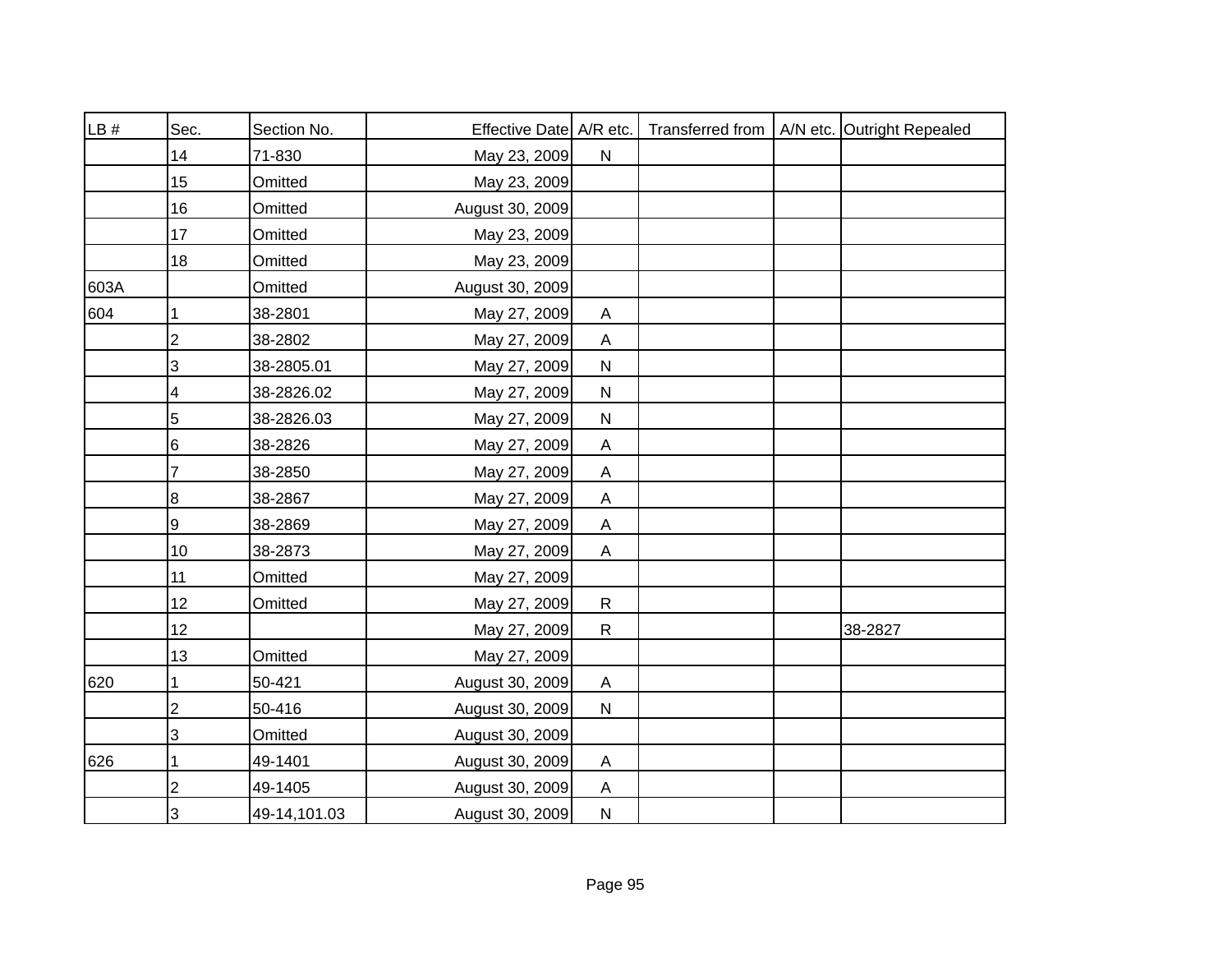| LB # | Sec.           | Section No.  | Effective Date A/R etc. |                           |  | Transferred from   A/N etc. Outright Repealed |
|------|----------------|--------------|-------------------------|---------------------------|--|-----------------------------------------------|
|      | 4              | 49-14,101.01 | August 30, 2009         | Α                         |  |                                               |
|      | 5              | 49-14,101.02 | August 30, 2009         | $\mathsf A$               |  |                                               |
|      | 6              | 81-1120.27   | August 30, 2009         | A                         |  |                                               |
|      |                | Omitted      | August 30, 2009         |                           |  |                                               |
| 627  |                | 48-722       | August 30, 2009         | A                         |  |                                               |
|      | $\overline{2}$ | Omitted      | August 30, 2009         |                           |  |                                               |
| 628  |                | Omitted      | May 20, 2009            |                           |  |                                               |
|      | $\overline{2}$ | Omitted      | May 20, 2009            |                           |  |                                               |
|      | 3              | Omitted      | May 20, 2009            |                           |  |                                               |
|      | 4              | Omitted      | May 20, 2009            |                           |  |                                               |
|      | 5              | Omitted      | May 20, 2009            |                           |  |                                               |
| 629  |                | Omitted      | August 30, 2009         |                           |  |                                               |
| 630  |                | 48-106       | May 27, 2009            | $\boldsymbol{\mathsf{A}}$ |  |                                               |
|      | $\overline{2}$ | 48-120.04    | May 27, 2009            | A                         |  |                                               |
|      | 3              | 48-125       | May 27, 2009            | $\boldsymbol{\mathsf{A}}$ |  |                                               |
|      | 4              | 48-136       | May 27, 2009            | $\boldsymbol{\mathsf{A}}$ |  |                                               |
|      | 5              | 48-138       | May 27, 2009            | $\boldsymbol{\mathsf{A}}$ |  |                                               |
|      | 6              | 48-139       | May 27, 2009            | $\boldsymbol{\mathsf{A}}$ |  |                                               |
|      | 7              | 48-140       | May 27, 2009            | $\boldsymbol{\mathsf{A}}$ |  |                                               |
|      | 8              | 48-141       | May 27, 2009            | $\boldsymbol{\mathsf{A}}$ |  |                                               |
|      | 9              | 48-144.03    | May 27, 2009            | A                         |  |                                               |
|      | 10             | 48-168       | May 27, 2009            | A                         |  |                                               |
|      | 11             | Omitted      | May 27, 2009            |                           |  |                                               |
|      | 12             | Omitted      | May 27, 2009            |                           |  |                                               |
| 631  |                | 48-612.01    | May 27, 2009            | A                         |  |                                               |
|      | $\overline{c}$ | 48-622.01    | May 27, 2009            | $\boldsymbol{\mathsf{A}}$ |  |                                               |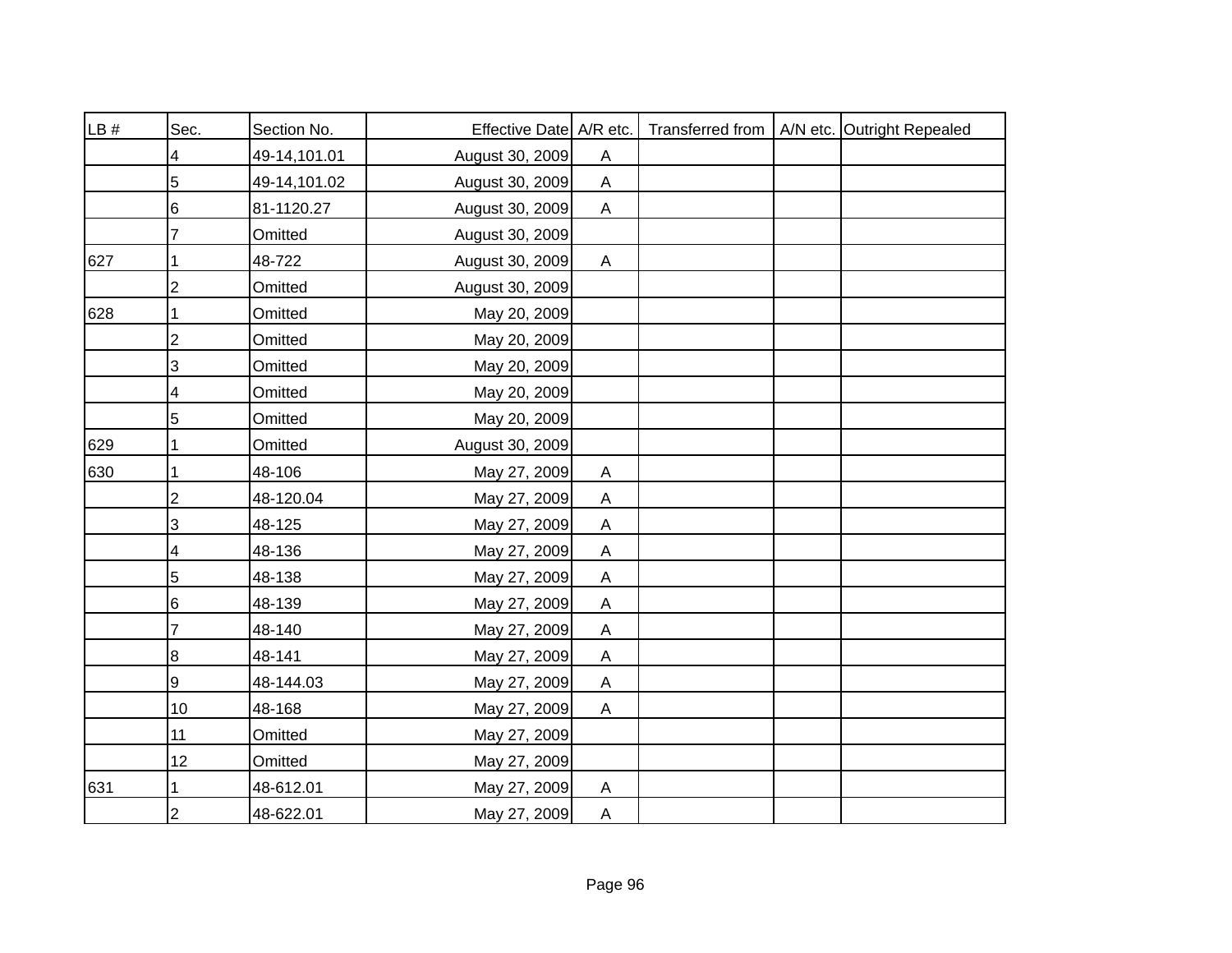| LB # | Sec.           | Section No. | Effective Date A/R etc. |                           |  | Transferred from   A/N etc. Outright Repealed |
|------|----------------|-------------|-------------------------|---------------------------|--|-----------------------------------------------|
|      | 3              | 48-622.02   | May 27, 2009            | Α                         |  |                                               |
|      | 4              | 48-622.03   | May 27, 2009            | $\boldsymbol{\mathsf{A}}$ |  |                                               |
|      | 5              | 48-648      | May 27, 2009            | A                         |  |                                               |
|      | 6              | 48-648.01   | May 27, 2009            | $\boldsymbol{\mathsf{A}}$ |  |                                               |
|      | 7              | 48-649      | May 27, 2009            | A                         |  |                                               |
|      | 8              | 48-652      | May 27, 2009            | Α                         |  |                                               |
|      | 9              | 48-654      | May 27, 2009            | $\boldsymbol{\mathsf{A}}$ |  |                                               |
|      | 10             | 48-655      | May 27, 2009            | $\mathsf{A}$              |  |                                               |
|      | 11             | 48-665      | May 27, 2009            | $\boldsymbol{\mathsf{A}}$ |  |                                               |
|      | 12             | 48-668      | May 27, 2009            | A                         |  |                                               |
|      | 13             | 48-668.02   | May 27, 2009            | A                         |  |                                               |
|      | 14             | Omitted     | May 27, 2009            |                           |  |                                               |
|      | 15             | Omitted     | May 27, 2009            | $\mathsf{R}$              |  |                                               |
|      | 15             |             | May 27, 2009            | $\mathsf{R}$              |  | 48-610                                        |
|      | 16             | Omitted     | May 27, 2009            |                           |  |                                               |
| 653  | 1              | 50-1401     | May 14, 2009            | ${\sf N}$                 |  |                                               |
|      | $\overline{2}$ | 50-1402     | May 14, 2009            | $\mathsf{N}$              |  |                                               |
|      | 3              | 50-1403     | May 14, 2009            | ${\sf N}$                 |  |                                               |
|      | 4              | 50-1404     | May 14, 2009            | ${\sf N}$                 |  |                                               |
|      | 5              | Omitted     | May 14, 2009            |                           |  |                                               |
| 658  |                | 66-1801     | August 30, 2009         | A                         |  |                                               |
|      | $\overline{c}$ | 66-1802     | August 30, 2009         | A                         |  |                                               |
|      | 3              | 66-1839     | August 30, 2009         | A                         |  |                                               |
|      | 4              | 66-1865     | August 30, 2009         | ${\sf N}$                 |  |                                               |
|      | 5              | 66-1866     | August 30, 2009         | $\mathsf{N}$              |  |                                               |
|      | 6              | 66-1867     | August 30, 2009         | $\mathsf{N}$              |  |                                               |